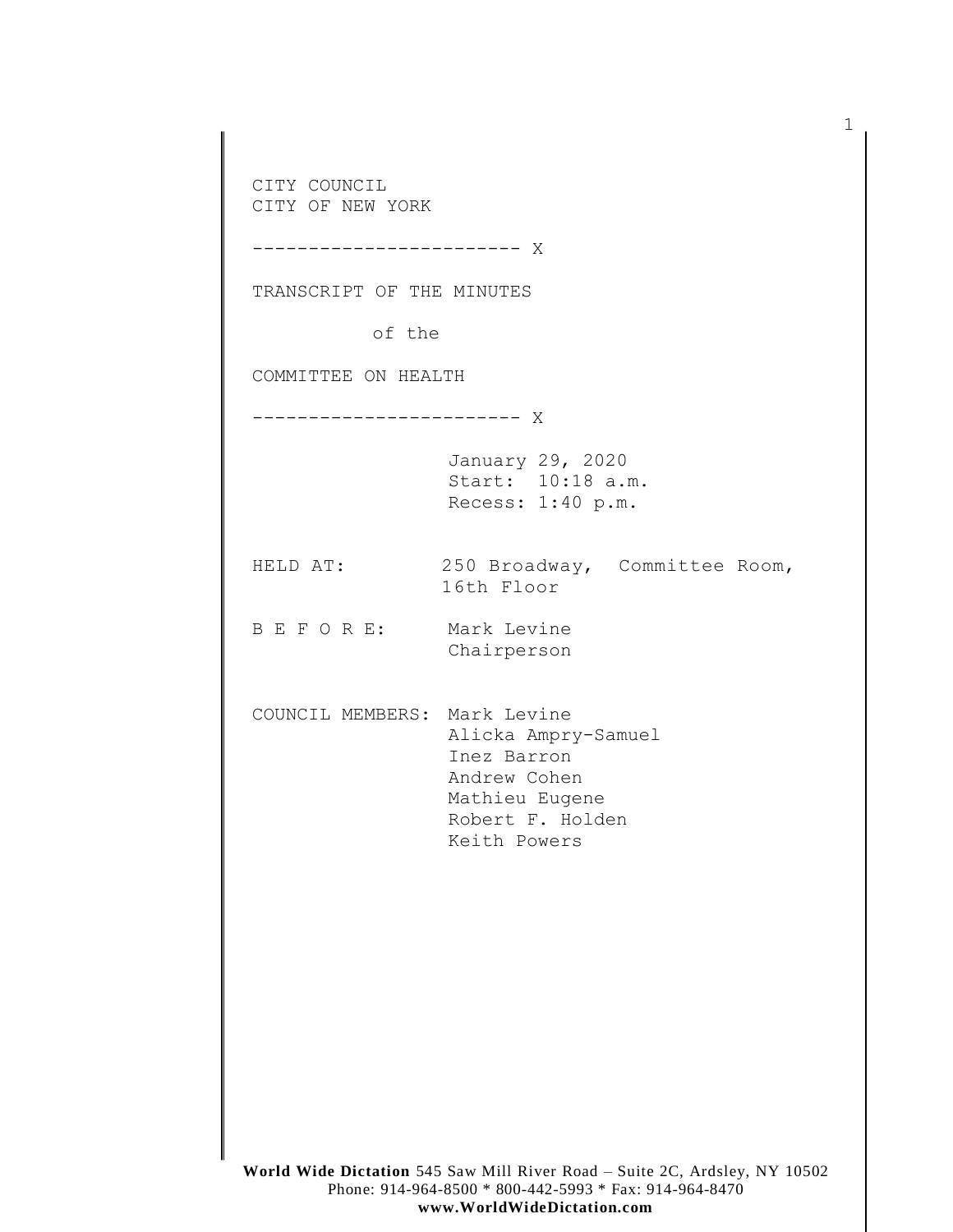A P P E A R A N C E S (CONTINUED)

Carolyn Olson Assistant Commissioner Bureau of Environmental Surveillance and Policy

Liam Kavanaugh First Deputy Commissioner Department of Parks and Recreation

Paula Rogovin and Children from PS-290

Brian Shapiro New York State Director for the Humane Society of the United States

Patricia Wood Executive Director Grassroots Environmental Education

Jay Feldman Executive Director Beyond Pesticides

Ellen Weininger Director of Educational Outreach Grassroots Environmental Education

Jay Archer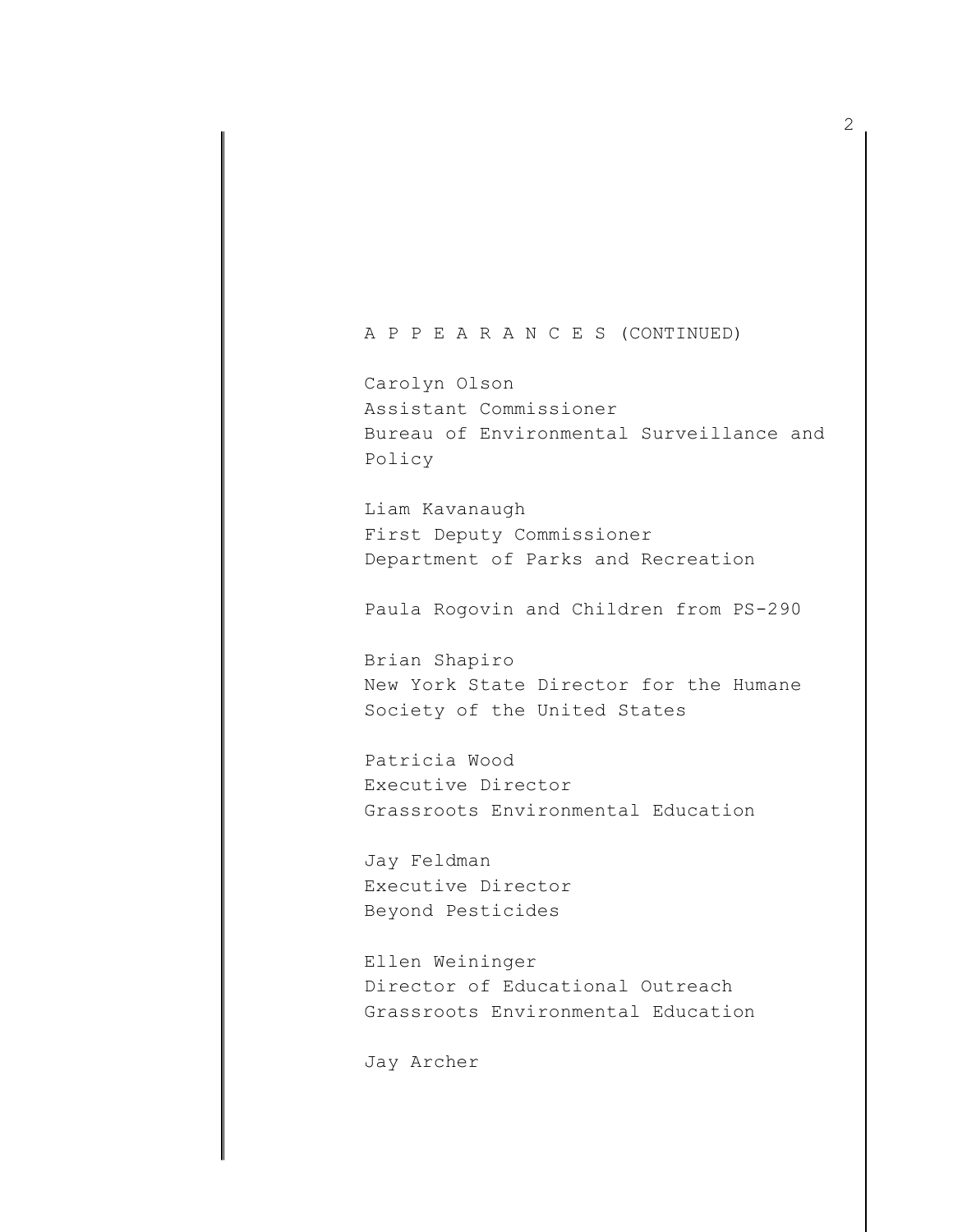Eric Weltman Food and Water Action

Randall Wilhite Attorney Richmond Law Group

Jack Einstein Richmond Law Group

Daniel Clay Gardener New York City Parks and Recreation

Dr. Kenneth Spaeth Chief of Occupational and Environmental Medicine Northwell Health

Allie Feldman Taylor President Voters for Animal Rights in Brooklyn

Kathy Mizzari Voters for Animal Rights

Bruce Rosen United For action

Maya Shetreat, M.D. Pediatric and Adult Neurologist

Jessica Haller Hazon

Emily Walker Director of Outreach and Programs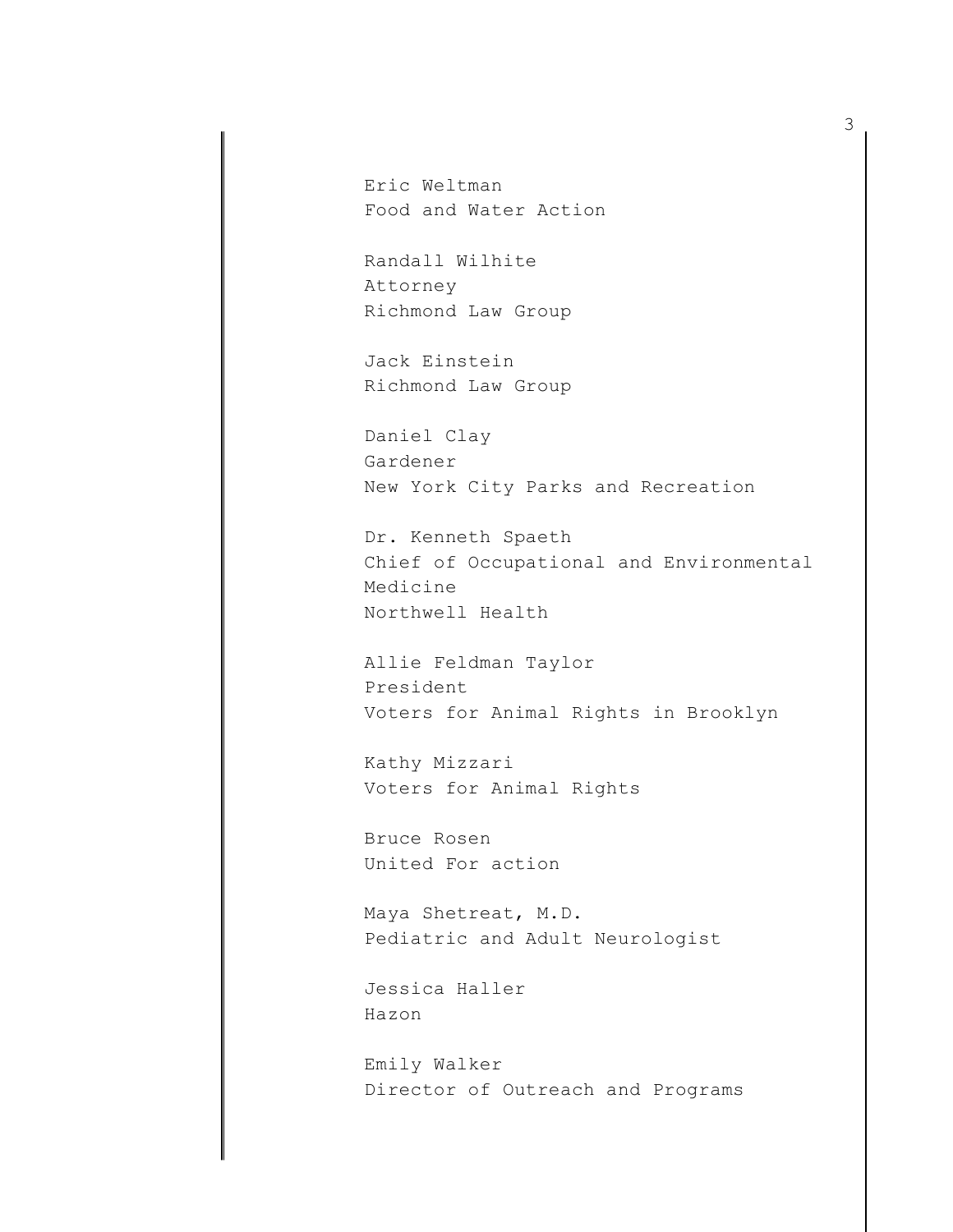New Yorkers for Parks

Mitchell Cohen Coordinator No Spray Coalition Against Pesticides

Kirsten Strickland-Beshares

Joel Kuferman Environmental Justice Initiative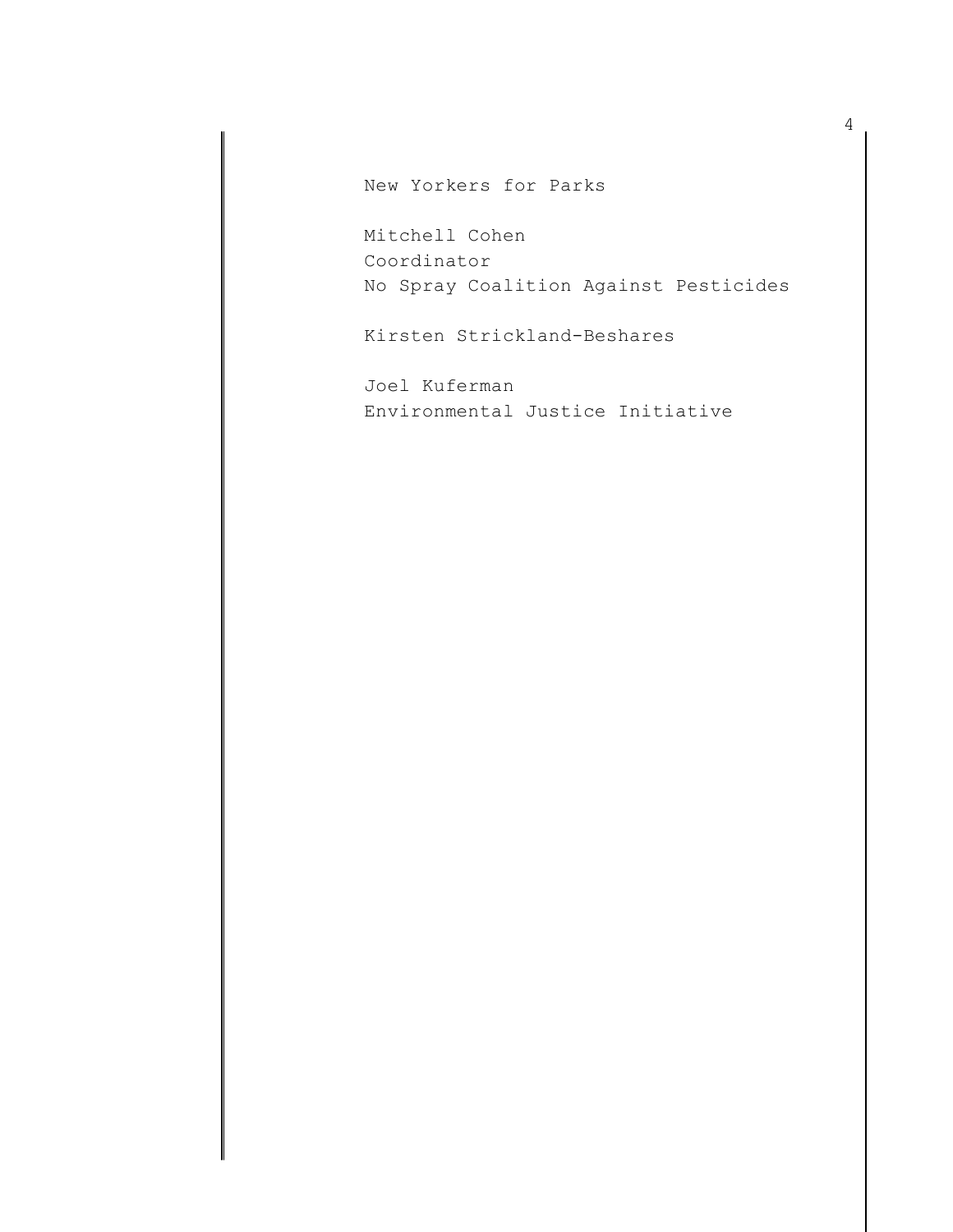1

| $\overline{2}$ | Sound check for the Committee on Health,                |
|----------------|---------------------------------------------------------|
| 3              | January 29, 2020, being record by Israel Martinez,      |
| $\overline{4}$ | taking place 16th Floor Committee Room, 250 Broadway,   |
| 5              | scheduled for 10:00 a.m.                                |
| 6              | CHAIRPERSON LEVINE: Good morning,                       |
| $7\phantom{.}$ | everyone. Welcome. I am Mark Levine, chair of the       |
| 8              | City Council's Health Committee. We're back for the     |
| $\mathsf 9$    | second day in a row. Yesterday's Health Committee's     |
| 10             | hearing we were focusing on the danger of detox teas    |
| 11             | and weight loss candies. Look it up online. And         |
| 12             | today we're focusing on the dangers of pesticides.<br>I |
| 13             | am very happy we are joined by fellow Health            |
| 14             | Committee members, Alicka Ampry-Samuel and Bob          |
| 15             | Holden, and other folks are going to be coming in and   |
| 16             | out today. Ah, I myself will have to move at some       |
| 17             | point quickly because we have many hearings happening   |
| 18             | all around City Hall. I am thrilled, as I mentioned,    |
| 19             | that we are focusing today on the critical topic of     |
| 20             | protecting the people and animals of this city from     |
| 21             | dangerous exposure to pesticides. The City Council      |
| 22             | has been active on this topic for almost 15 years,      |
| 23             | passing landmark legislation in 2005. Local Law 37,     |
| 24             | sponsored by then-Council Member Jim Gennaro, which     |
| 25             | prohibited the use of pesticides on city-owned          |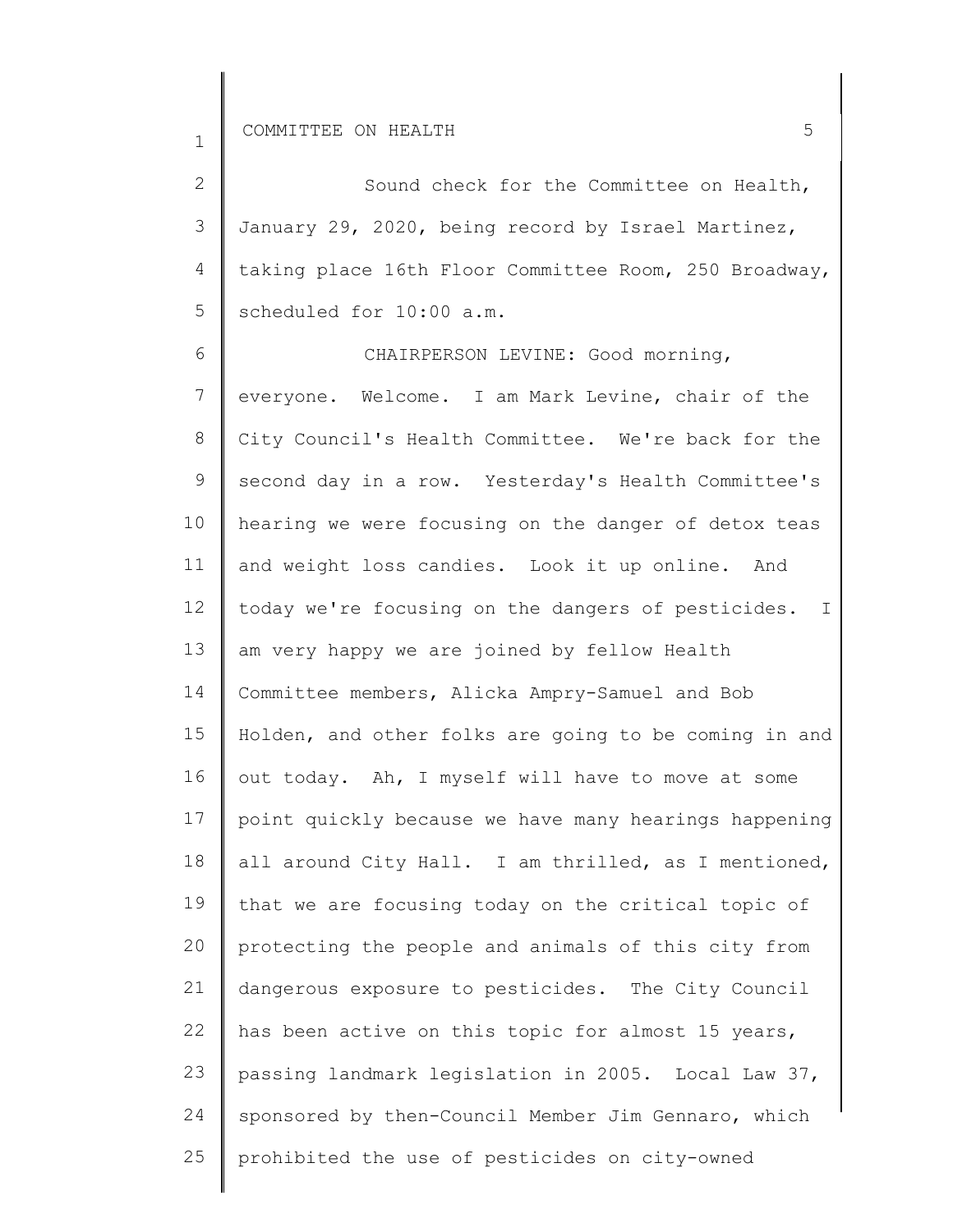2 3 4 5 6 7 8 9 10 11 12 13 14 15 16 17 18 19 20 21 22 23 24 25 property in cases in which the substances were classified as toxic by the federal government or the State of California. Local Law 37, while representing a major step forward for our city, nonetheless has unfortunately allowed the continued use of glyphosate, otherwise known as the weed killer Roundup. In 2016, when I served as chair of the council's Parks Committee, we held a hearing focused on the threats focused by the continued use of this chemical in our city's parks. We passed two important bills, sponsored by Council Members Cohen and Rosenthal, to expand the city's reporting on the use of these harmful chemicals. But the fight to ban them continues. So I am pleased today that we'll be hearing Intro 1524, sponsored by Council Member Ben Kallos, who will be joining us shortly. I'm pleased to serve as a cosponsor of this legislation, which would take Local Law 37 a step further by requiring city agencies, with some exceptions, to exclusively use biological pesticides, which are safer for humans and animals than chemical equivalents. The dangers of glyphosate have been established by a body no less respected than the World Health Organization's International Agency for Research on Cancer, which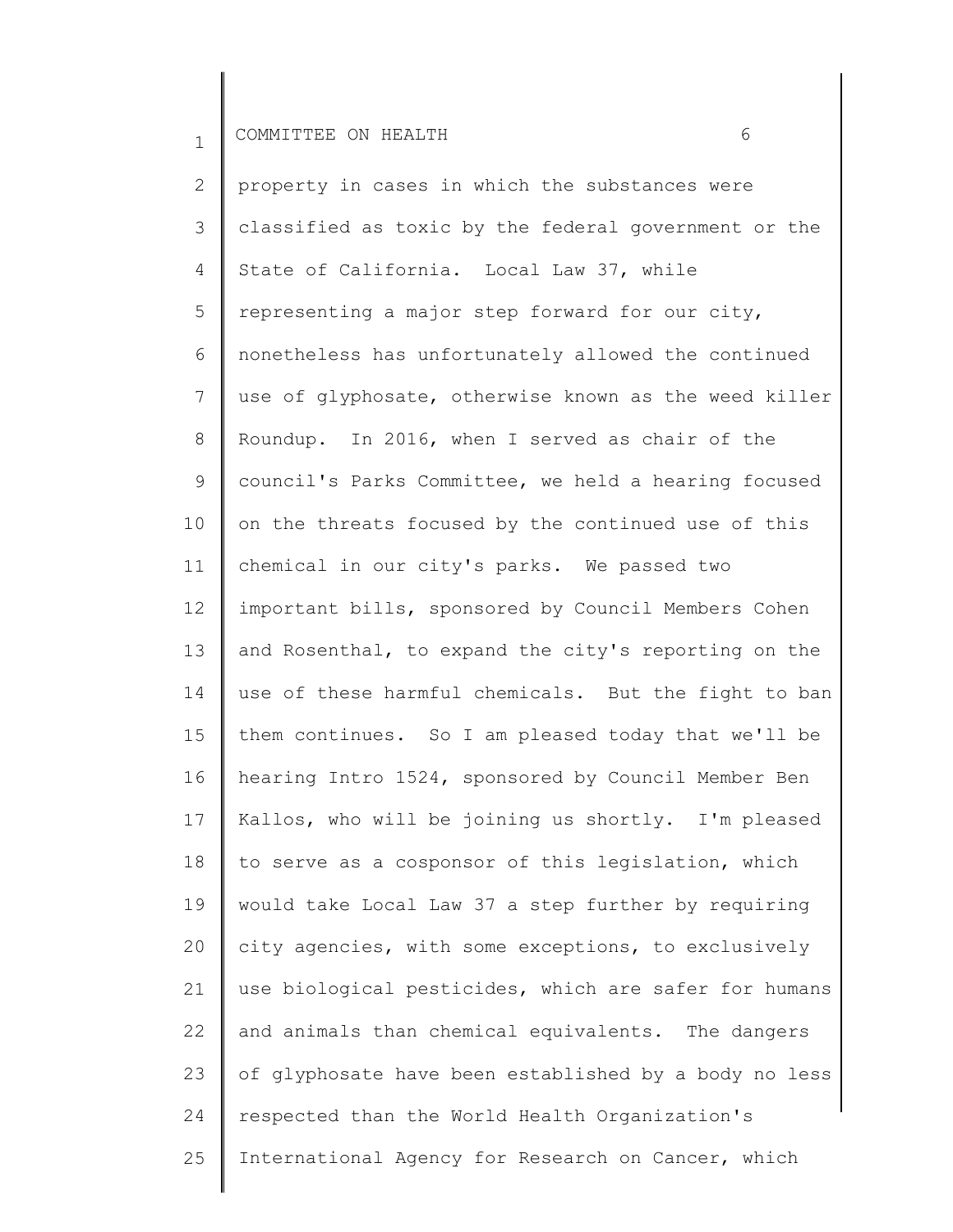2 3 4 5 6 7 8 9 10 11 12 13 14 15 16 17 18 19 20 21 22 23 24 25 listed the chemical as "a probable human carcinogen" in 2015. Independent research has linked the weed killer to antibiotics resistance and hormone disruption. And California declared glyphosate a carcinogen in 2017 and added it to its Proposition 65 list, which requires warnings on consumer products deemed to pose a health risk. The leading voice in opposition to bans on Roundup, you guessed it, is Bayer, the company which manufactures this chemical. Bayer bought Monsanto, the long-time maker of this product, in 2018. But as a measure of the scale of the threat that even Bayer tacitly acknowledges is posed by Roundup, the company is now close to settling more than 75,000 cancer claims related to the use of the weed killer. Considering the known risks of this chemical and the emergence of safer organic alternatives, it is indeed time that we finally once and for all ban the use of Roundup in our parks and other public properties. I look forward to a robust discussion with the administration on this critical topic. I look forward to hearing from members of the public and especially young people who will be joining us, and I'm now going to ask our committee counsel, Sarah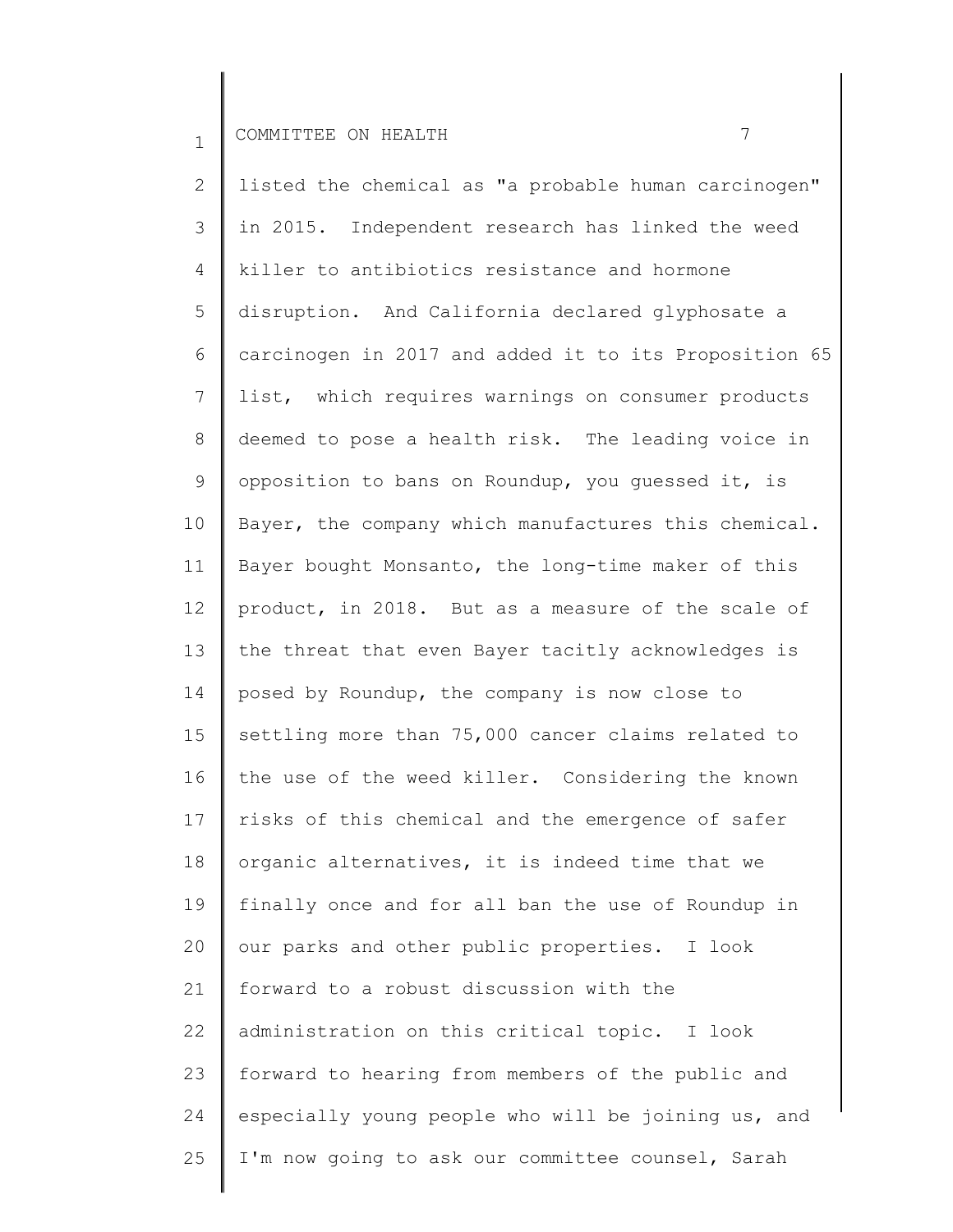| $\mathbf{1}$    | 8<br>COMMITTEE ON HEALTH                              |
|-----------------|-------------------------------------------------------|
| 2               | Liss, to swear in our first panel, our                |
| 3               | representatives of the administration. Please.        |
| 4               | COMMITTEE COUNSEL: P lease raise your                 |
| 5               | right hand. Do you affirm to tell the truth, the      |
| 6               | whole truth, and nothing but the truth in your        |
| 7               | testimony before this committee and to respond        |
| 8               | honestly to council member questions? Thank you.      |
| 9               | You can begin.                                        |
| 10              | ASSISTANT COMMISSIONER OLSON: OK. Good                |
| 11              | morning, Chairman Levine and members of the Health    |
| 12 <sup>2</sup> | Committee. I am Carolyn Olson, assistant              |
| 13              | commissioner for Environmental Surveillance and       |
| 14              | Policy at the New York City Department of Health and  |
| 15              | Mental Hygiene. I am joined today by my colleagues    |
| 16              | from the Department of Parks and Recreation. On       |
| 17              | behalf of Commissioner Barbot, thank you for the      |
| 18              | opportunity to testify on the department's role in    |
| 19              | monitoring pesticide use on city-owned and leased     |
| 20              | property and on Introduction 1524. In 2005 New York   |
| 21              | City enacted groundbreaking legislation to control    |
| 22              | pesticide use. With Local Law 37 we became the        |
| 23              | largest city in the US to regulate pesticides used on |
| 24              | city-owned and leased property. The law prohibits     |
| 25              | the application of certain pesticides, requires       |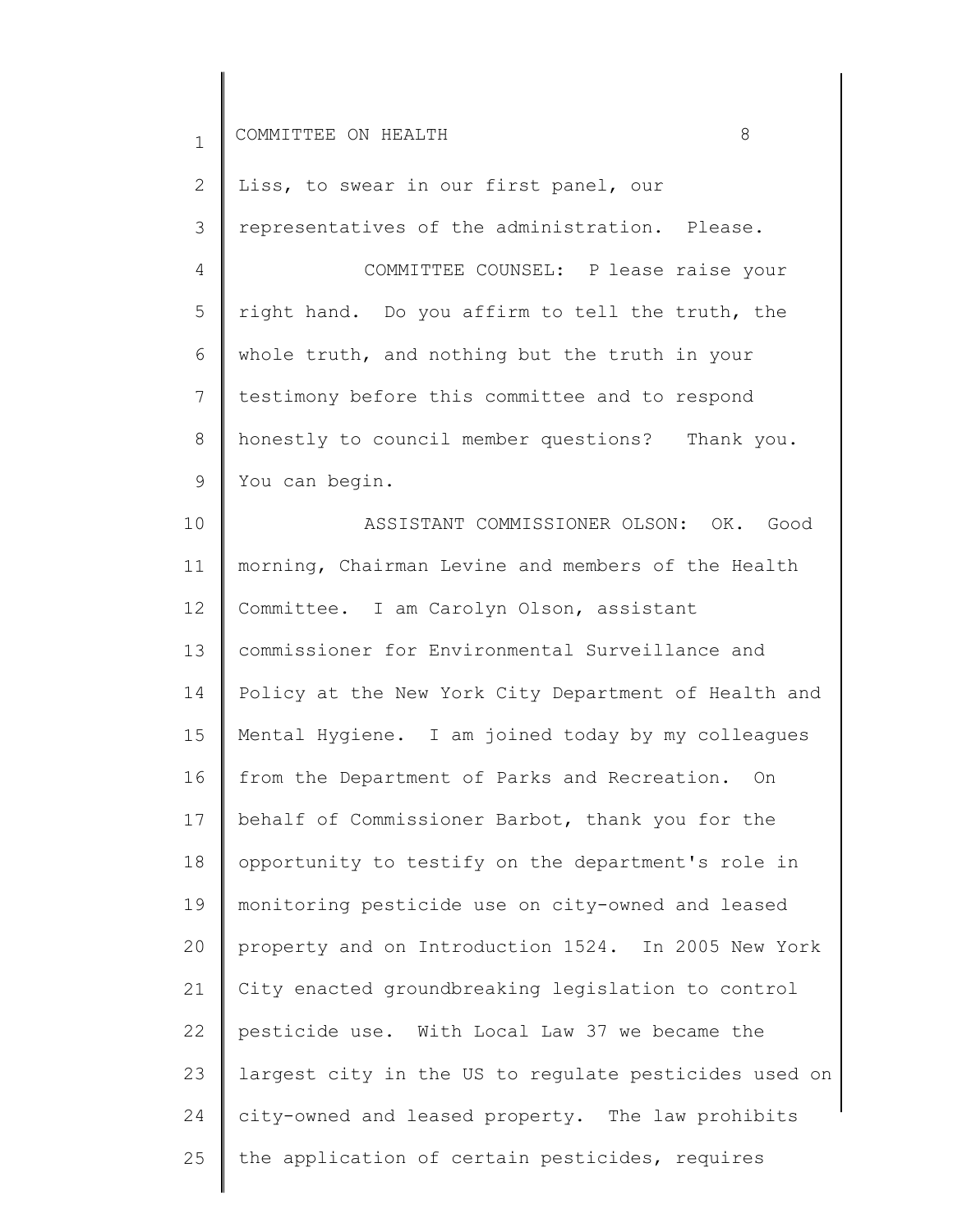2 3 4 5 6 7 8 9 10 11 12 13 14 15 16 17 18 19 20 21 22 23 24 25 public notification of pesticide use, and mandates that city agencies annually report all pesticide use to the health department. Local Law 37 prohibits all pesticides classified as Toxicity Category 1 by the United States Environmental Protection Agency, or EPA. Pesticides categorized by the EPA as possible, probable, likely, or known human carcinogens as of 2005 and pesticides considered a developmental toxicant by California as of 2005. The law provides limited exemptions for certain pesticides, including biological pesticides, and exemptions for use at particular locations, such as professional sports playing fields. In addition, the law allows city agencies to seek a waiver from the health department for the use of prohibited pesticides when necessary. When deciding whether to grant a waiver, Local Law 37 directs the health department to consider the magnitude of the pest infestation, the threat to the public health, the availability of effective alternatives, and the likelihood of human exposure. New York City is a uniquely dense urban environment where many New Yorkers contend with cockroaches and other pests, making pesticides necessary to protect public health. The health department aims in its own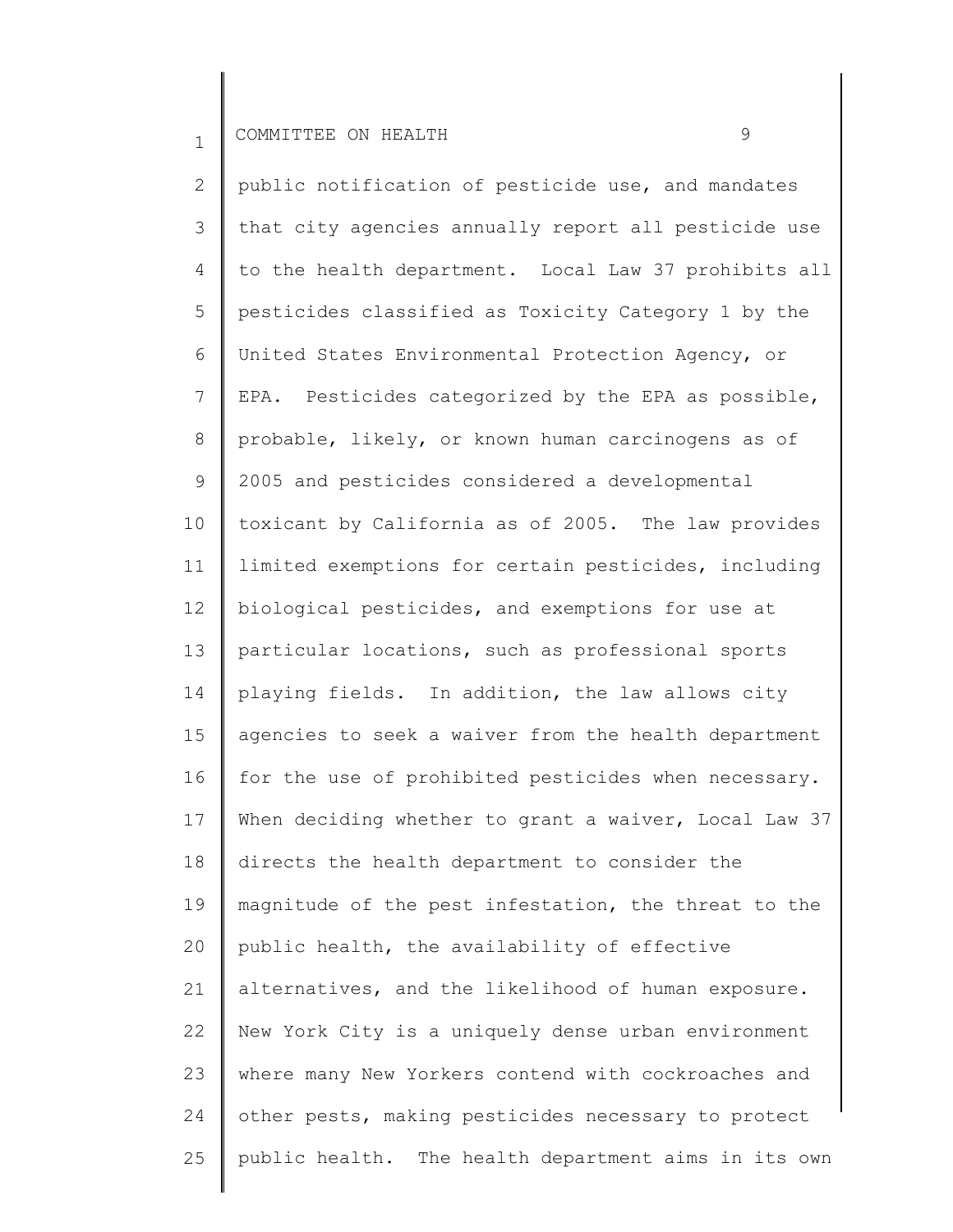2 3 4 5 6 7 8 9 10 11 12 13 14 15 16 17 18 19 20 21 22 23 24 25 pesticide use and in working with other agencies to balance the concerns about both the potential links between pesticide exposures and disease and the health risks presented by pests. Mice and roaches are asthma triggers. Rats can contaminate food and transmit disease. Mosquitos are vectors for the West Nile virus and bedbugs can interrupt sleep and negatively impact mental health. Safe pesticide application to address harmful pests is focused on minimizing human exposure through careful limited use. Scientific evidence of health effects associated with pesticides is constantly advancing. Each year the health department is mandated to report to City Council on pesticides that have been added or dropped from the EPA and California lists. Our goal is to encourage sparing and safe use of all pesticides. Local Law 37 requires agencies to annually report pesticide use data to the health department, which we consolidate into a public report that includes trend analyses of use across city properties. The most recent report submitted to Council last July shows success in city efforts to limit pesticide use, with reductions in many types of pesticides since reporting began in 2008. For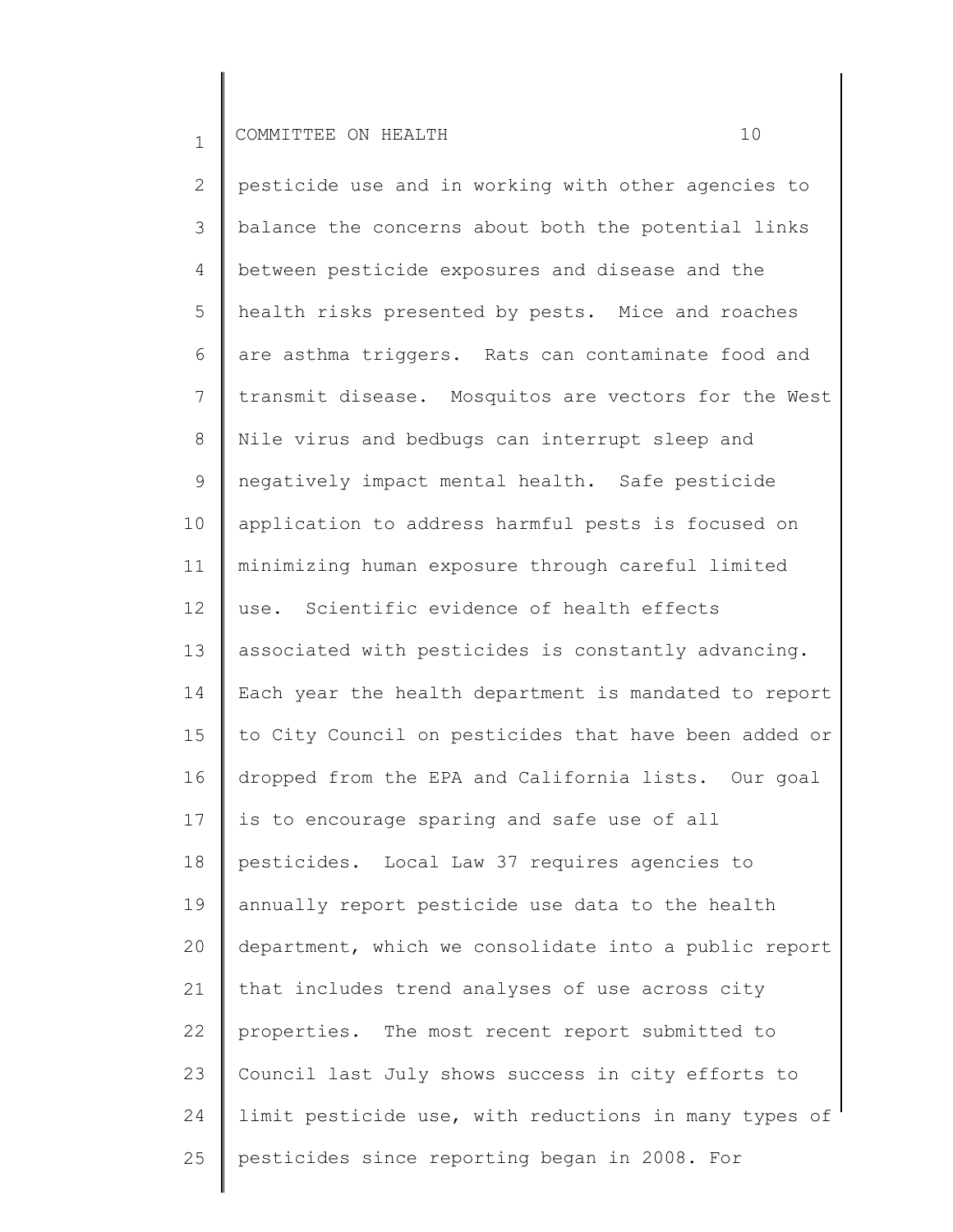2 3 4 5 6 7 8 9 10 11 12 13 14 15 16 17 18 19 20 21 22 23 24 25 example, use of herbicides to maintain the city's parks has declined 60% and is now strategically targeted towards specific outcomes, including wildfire prevention and natural area restoration, or to address public safety concerns at specific locations, such as right-of-way green streets. Additionally, city agencies are constantly investigating safer alternatives to prohibited pesticides. For example, pre-emergent pendimethalin is listed as a possible carcinogen by the EPA and has been used to maintain and reduce injury risk in hardscapes like sidewalks. After requesting waivers while exploring potential alternatives for a few years, the Parks Department discontinued use of pendimethalin. Similarly, in the context of the continued public discourse regarding glyphosate the city has since decreased its use by more than 80% since 2012 and Parks conducts limited glyphosate applications to areas that are not conventionally accessible to park visitors. The city's pesticide use statistics also show increasing use of best management practices aimed at reducing potential human exposure to pesticides by pairing their limited use with alternative measures of pest control. For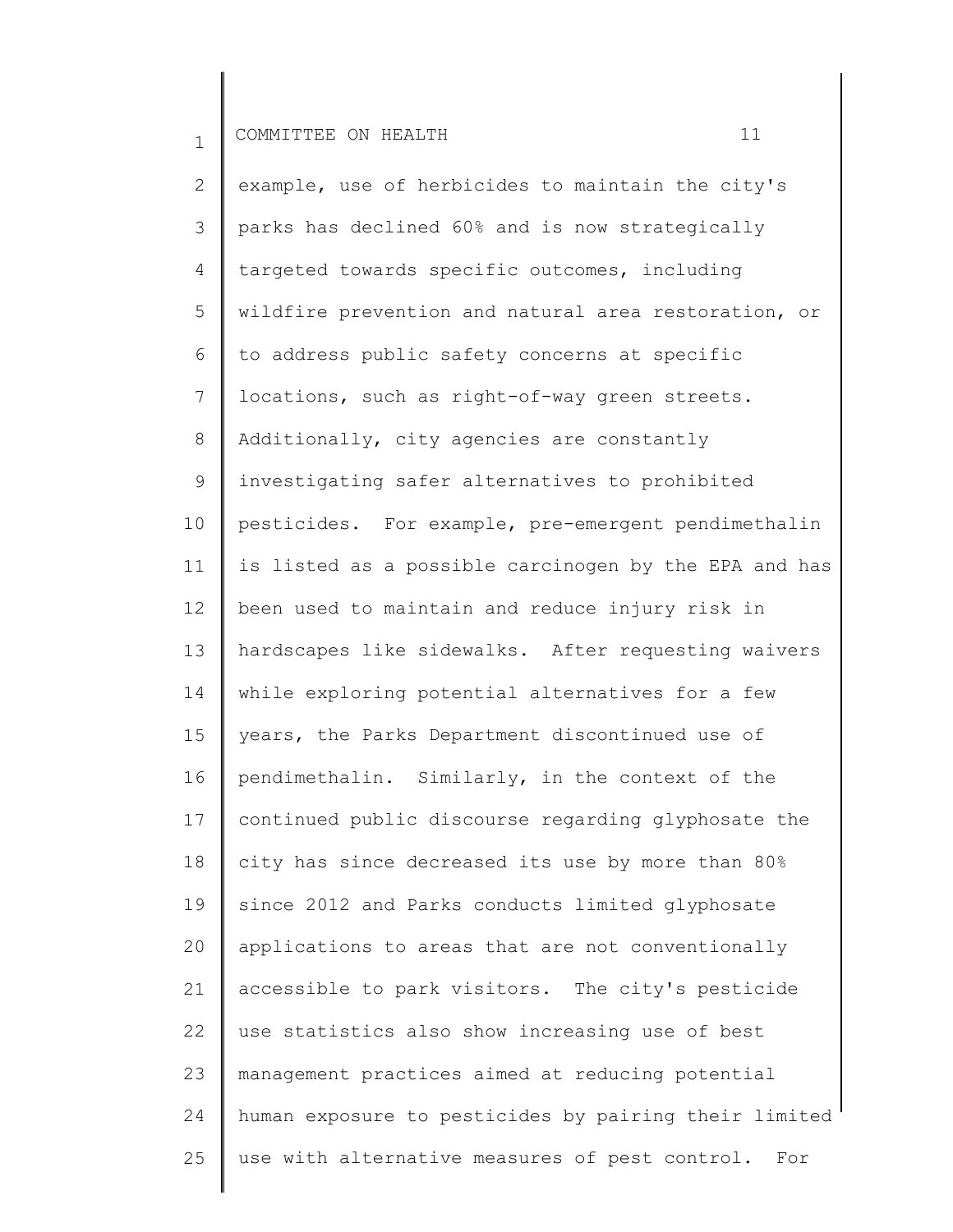2 3 4 5 6 7 8 9 10 11 12 13 14 15 16 17 18 19 20 21 22 23 24 25 example, a major aim of Local Law 37 is to shift the city's approach to rodent and insect control away from relying only on pesticides and towards integrated pest management, or IPM. IPM focuses on not only targeted low-risk pesticide use but also the elimination of underlying conditions that support pest infestation, for example by containing garbage in order to deny pests food, repairing leaks to reduce pest access to water, eliminating nesting areas, and repairing holes in ceiling, cracks, or gaps that allow pests to freely move about. The health department uses IPM in our own pest control work, limiting pesticide use as much as possible, and encourages best management practices at other agencies. Recognizing that the city accounts for only a small fraction of all pesticides used in New York City, the health department also publishes educational materials and provides free training to building professionals and members of the public on implementing IPM in a variety of settings. The health department's use and promotion of IPM is critical to our effort to reduce health disparities when combating pests in and around New Yorkers' homes. The presence of residential pests is tied to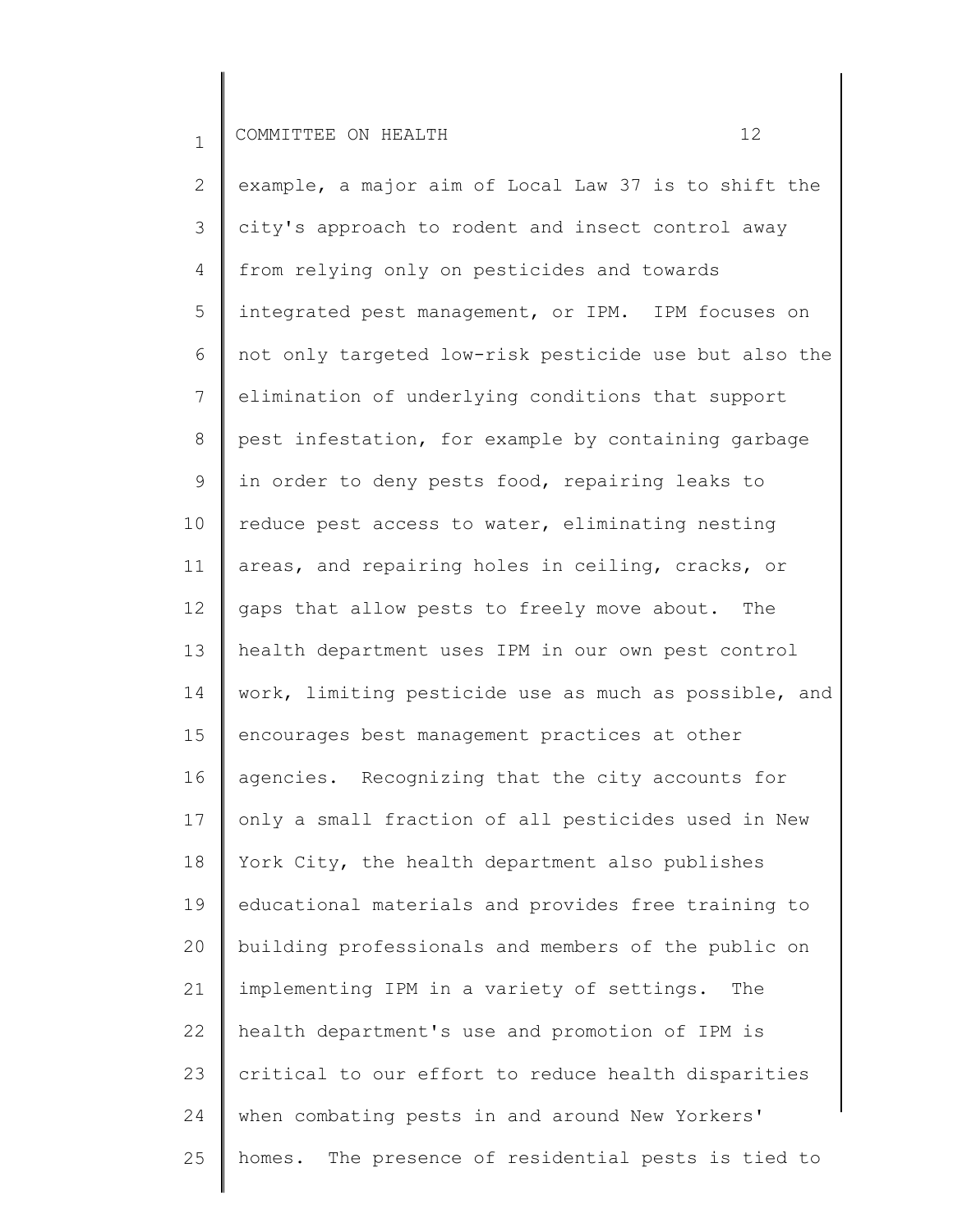2 3 4 5 6 7 8 9 10 11 12 13 14 15 16 17 18 19 20 21 22 23 24 25 housing quality and the residents of color and those living in high-poverty neighborhoods bear a heavier burden of pest infestations and pest-related health conditions, such as severe asthma. Judicious application of pesticides and the implementation of other strategies through IPM have been critical to promoting healthier environments for all New Yorkers. The health department also mandates IPM for pest infestations in the homes of children and adults with severe asthma, further extending IPM beyond the city's own pest management work to address neighborhood health and housing inequities. I will turn now to Intro 1524, which would authorize the use of only biological pesticides except in the case of applicable exemptions or with the health's department issuance of a waiver with a shortened timeframe of two weeks. The health department appreciates the intent of this bill to further reduce pesticide use on city property, a goal which we share. We are concerned, however, that the proposed change to ban use of all synthetic pesticides would hamper the city's ability to rapidly respond to and control certain pest conditions. Both biological and synthetic pesticides can be toxic when not used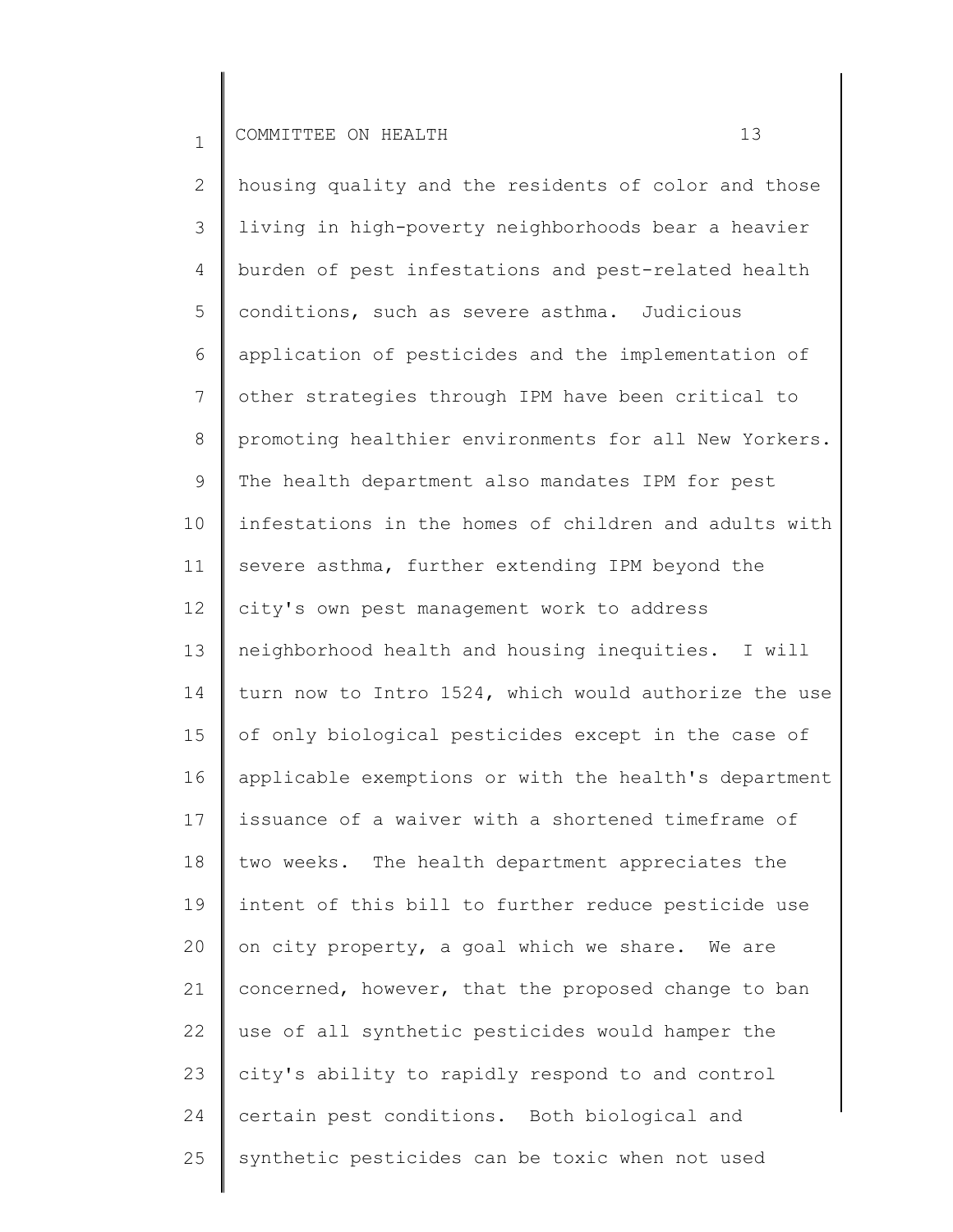2 3 4 5 6 7 8 9 10 11 12 13 14 15 16 17 18 19 20 21 22 23 24 25 safely, and in some cases there are no biological alternatives to effectively control certain pests with significant public health impacts, including roaches, bed bugs, and mosquitos. However, we recognize that the science around the health impacts of certain pesticides has evolved since Local Law 37 was passed in 2005 and we would be happy to join discussions around whether there are additional pesticides that should require a waiver for use on city-owned or leased property. Currently waivers are issued for limited, highly controlled use of a prohibited pesticide to treat a specific pest problem where there is no viable alternative. Agencies develop a detailed application describing the need and specific circumstances for use of the prohibited product, which is reviewed and sometimes after a discussion with the agency applying either approved or denied by the health department's waiver decision committee. A small number of waivers have been granted for only a few weeks, while most are granted for a season or year. Short-timeframe waivers usually target an acute severe infestation of pests, like termites, while other pest problems are intermittent over a longer period, like mosquitos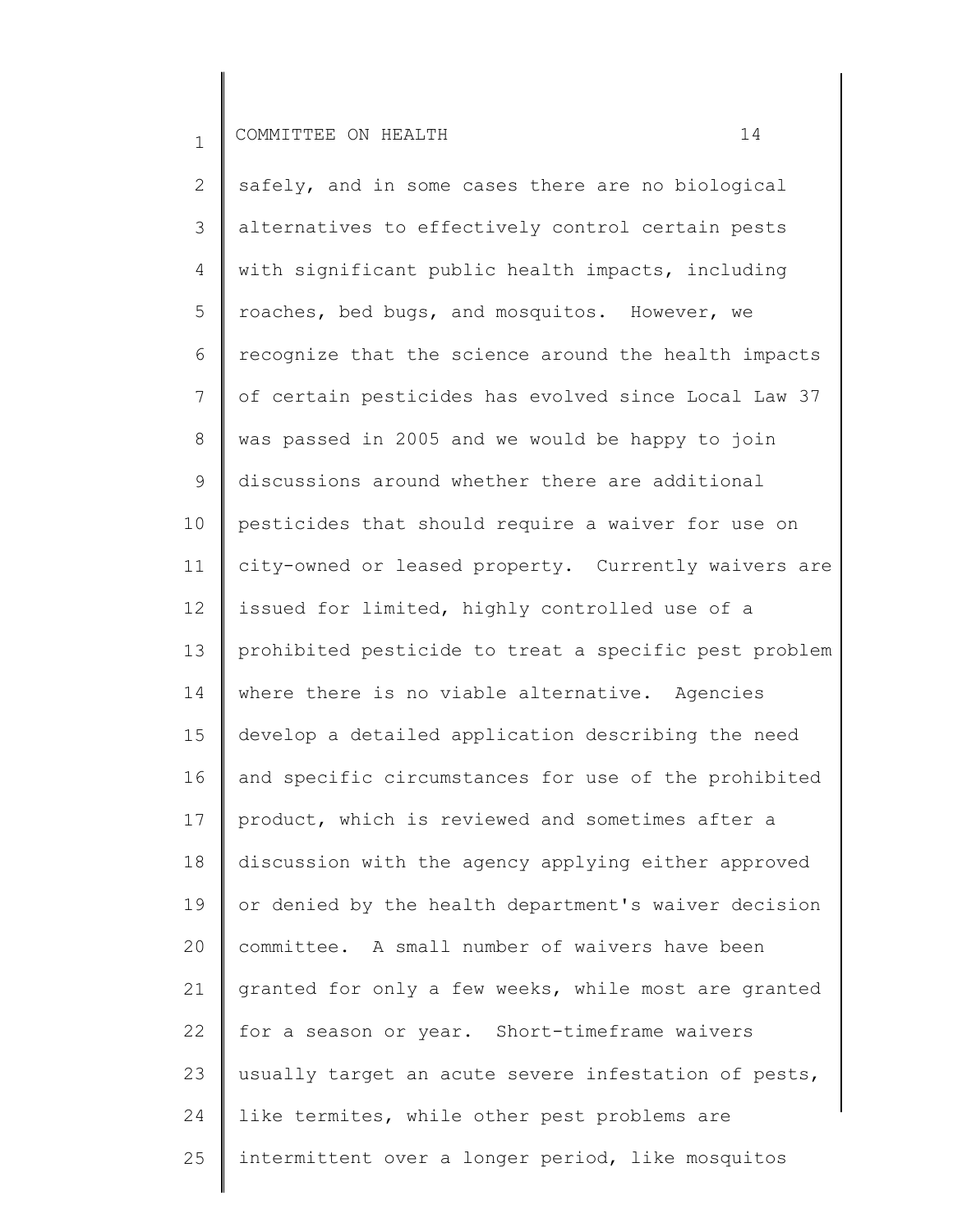25

2 3 4 5 6 7 8 9 10 11 12 13 14 15 16 17 18 19 20 21 22 23 24 identified through surveillance as carrying West Nile virus. In some cases, pesticides need to be available when monitoring parks and botanic gardens, when monitoring in parks and botanic gardens suggests a possible fungal infestation like Dutch elm disease. The new prohibition set out in Intro 1524 would create unnecessary redundancy in the waiver review process, making it harder for city agencies to provide needed pest control. For example, a waiver for potential West Nile virus mosquito control would have to be issued every two weeks from June through October. Intro 1524 would also add waivers for synthetic pesticides without evidence of human health risks. We look forward to working wit the council to find ways to further reduce overall pesticide use by the city while balancing the need to protect the health of New Yorkers. Thank you for the opportunity to testify. I would be happy to take questions. CHAIRPERSON LEVINE: Thank you, Commissioner Olson. Um, we have been joined by fellow Health Committee member Ben Kallos, excuse me, fellow Health Committee Keith Powers and the lead sponsor of our bill today, Ben Kallos, and I'm going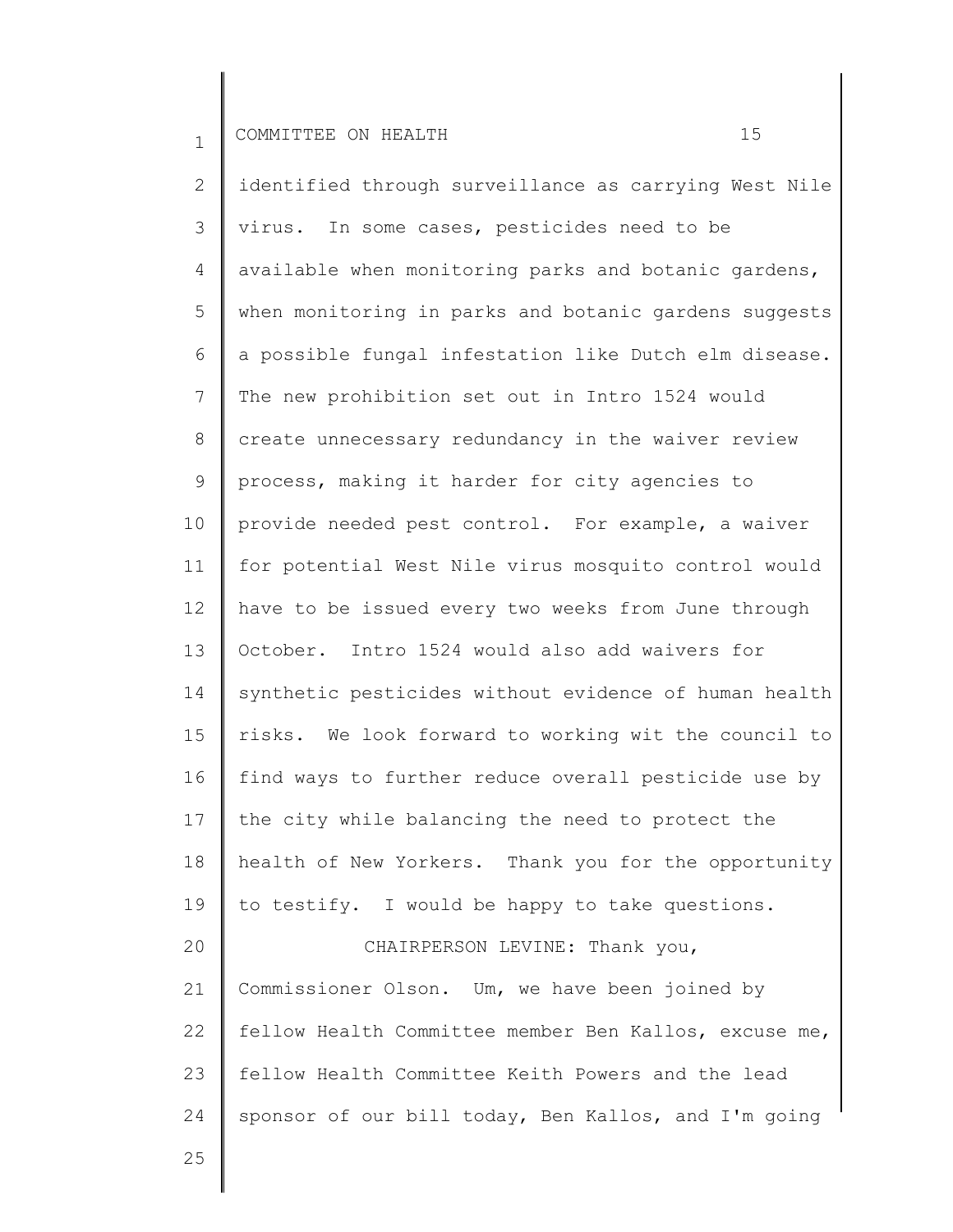2 3 to cue Council Member Kallos if he'd like to make an opening statement.

4 5 6 7 8 9 10 11 12 13 14 15 16 17 18 19 20 21 22 23 24 25 COUNCIL MEMBER KALLOS: Thank you very much. Good morning. I'm Council Member Ben Kallos. I learned something in kindergarten. I learned that parks should be for play, not pesticides. It wasn't my kindergarten, but it was the kindergarten students at PS-290 who learned about them from their teacher, ah, Paula Rogovin. They even taught me a chant, which was, ah, ban toxic pesticides, use only nature's pesticides, ah, and they that chant until eventually they hit their punch line, which was of course pass a law. Now that was five years ago, in 2015. When we were ready to introduce the legislation in 2016 the World Health Organization had just announced that glyphosate, a neuro disrupter and, ah, if you don't know it, this is, ah, this is the poison right here. It's Roundup, ah, and, ah, yeah. There's the poison right there. Ah, they, they announced like glyphosate a neuro disrupter and the active ingredient in Monsanto's Roundup was a likely carcinogen. In fact, it's banned in so very many countries and, according to a report of Local Law 37 in 2005 by Council Member James Gennaro, the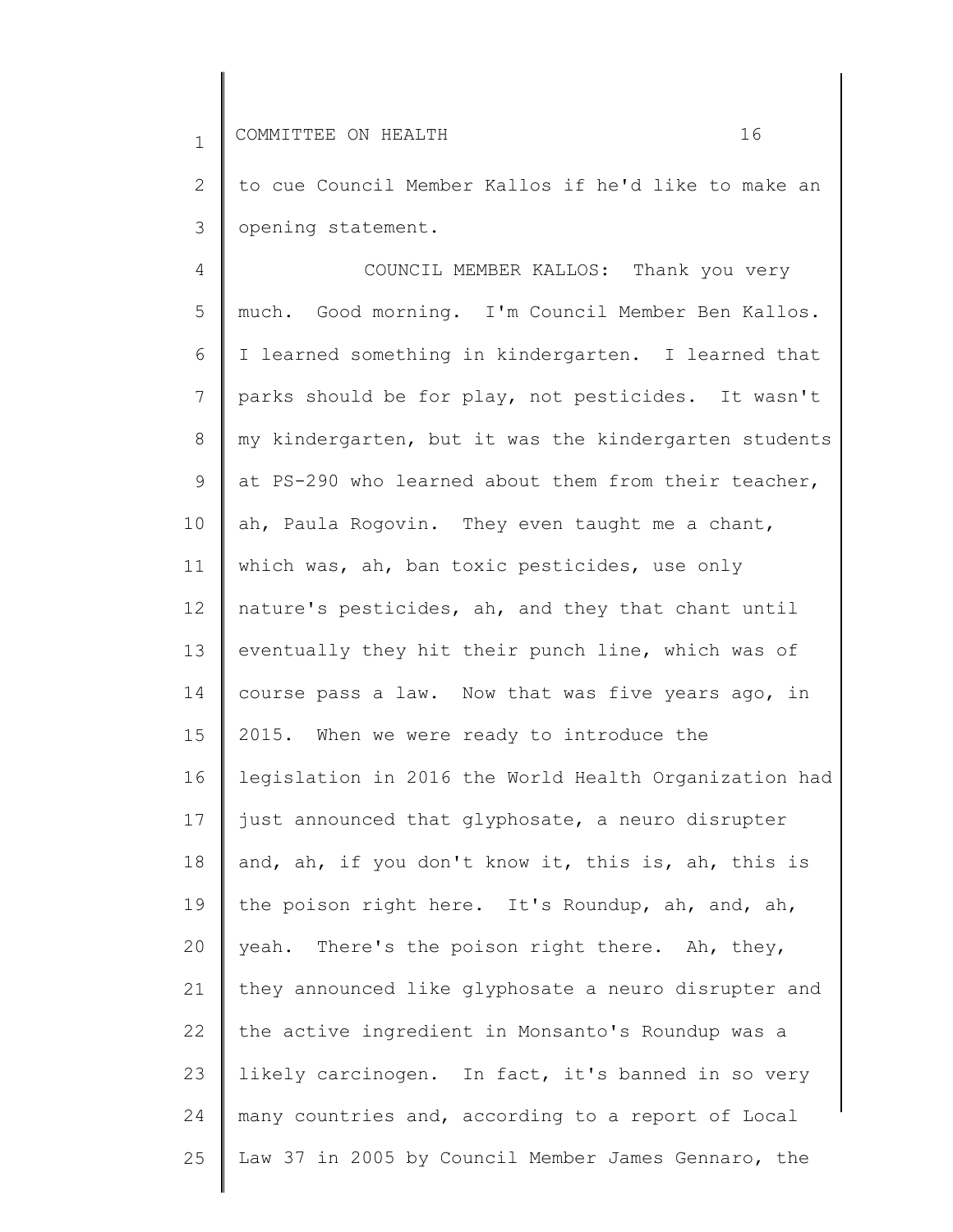2 3 4 5 6 7 8 9 10 11 12 13 14 15 16 17 18 19 20 21 22 23 24 25 city's most heavily used liquid herbicide is glyphosate, sold as Roundup, which represents over 50% of the pesticides used by city agencies and was sprayed 1365 times in 203, and as far as I understand you're talking about hundred of gallons of the stuff, if not thousands of gallons of the stuff, ah, and this is the, ah, this is one of the, this is a, an enlargement of the type of sign that goes up in our parks. It says pesticide application, do not enter. There's a, there's a picture of the child and the dog on the grass, and do not enter, do not remove sign for 24 hours, with the date and the time of application. Ah, in all reality, if I recall the last time I saw one of them it's very, very some and, ah, you wouldn't even notice it. You'd have to be very lucky if you were going to find the entrance to the park where they decided to post it because many parks have many entrances. The Black Institute just released a study that found that glyphosate is used more heavily in low-income communities of color. Of 50 Manhattan parks treated with Roundup in 2018, 42 were in Harlem. Idlewild Park, located in a predominantly African American Queens neighborhood, ah, was found to have Roundup contamination levels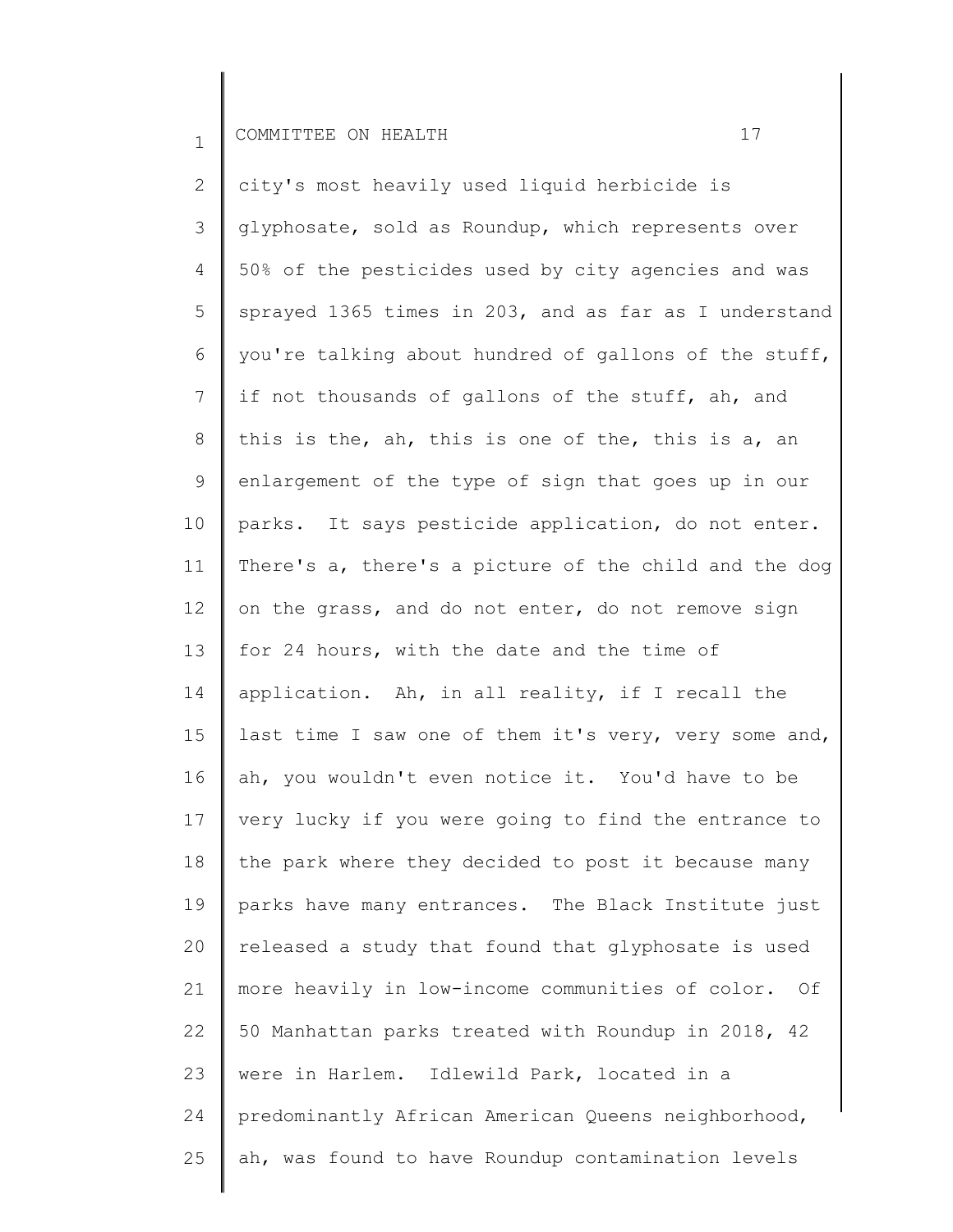2 3 4 5 6 7 8 9 10 11 12 13 14 15 16 17 18 19 20 21 22 23 24 25 that were one hundred times higher than the normal levels. I still don't know what normal is, because I think it should be zero. Ah, and I want to thank the Black Institute for their groundbreaking report and actually going to the length of actually doing the soil sample studies. Now, as for Monsanto, the company that marketed glyphosate as Roundup and which has since by acquired by Bayer, they've been ordered to pay 78 million dollars by a San Francisco court to Duane Johnson, a former school groundskeeper who is terminally ill with cancer that a jury determined was caused in part by the use of Roundup. In a second lawsuit in March of 2019 a jury ordered Bayer to pay 80 million dollars to Edwin Hardeman, whose cancer was determined to have been caused in part by use of Roundup on his own property. In spite of all the facts, our legislation to ban pesticides in our parks has languished for years. I want to thank you members of this committee, Council Member Carlina Rivera, who is a co-prime sponsor, Council Member Keith Powers, who is a co-prime sponsor, and so very many people. Ah, and I'll tell you, bills pass the City Council every day with one sponsor or a handful. This bill got a super majority of the council, 34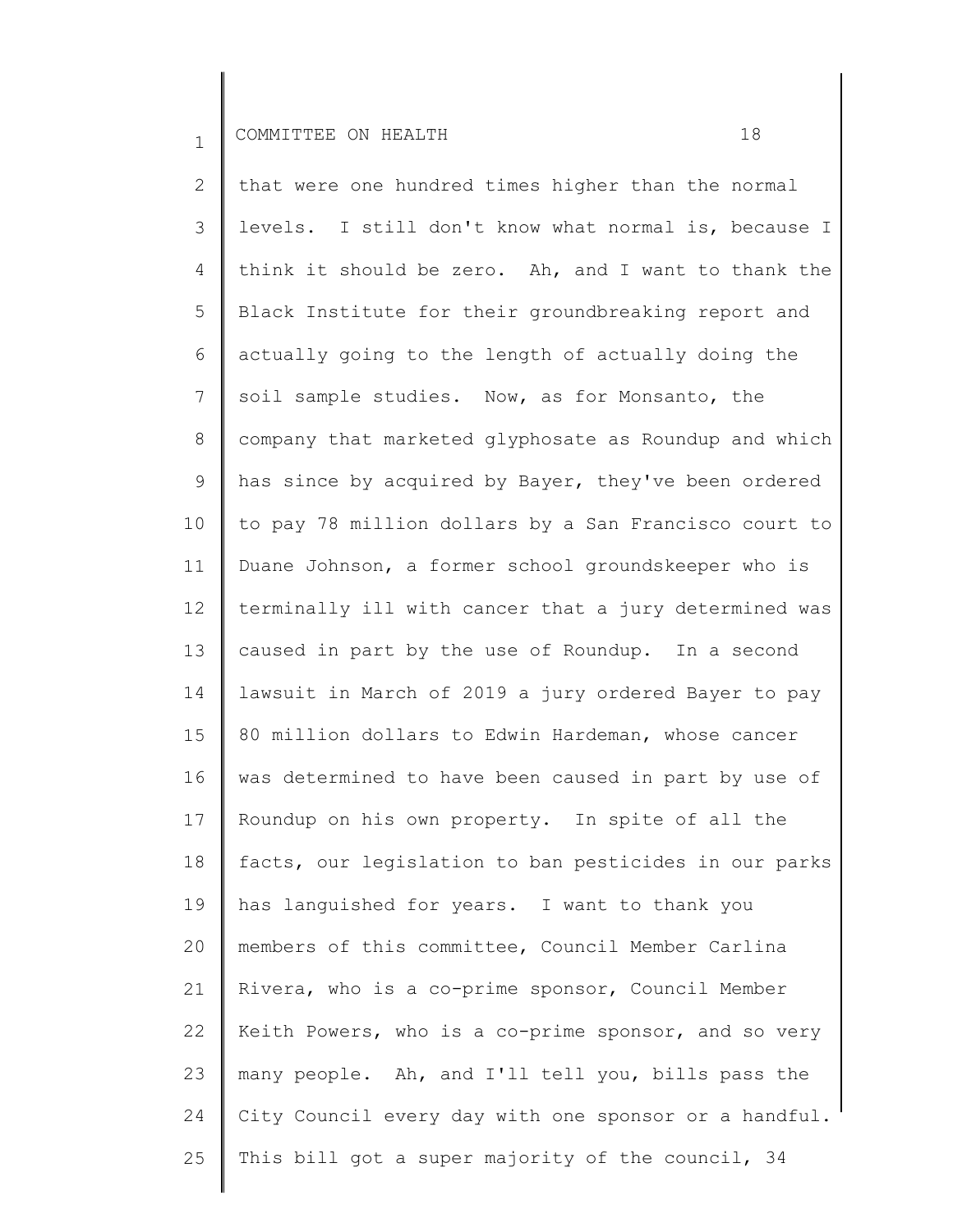2 3 4 5 6 7 8 9 10 11 sponsors to get this hearing. Ah, and I just want to thank the advocates. This would not have happened without you. It's time to stop spraying poison in our parks. It's time to protect our children. It's time to protect our animals. It's time our employees. It's time to protect our environment and it's time to pass Intro 1524 and finally ban toxic pesticides from our parks. Thank you for the chance to read this opening statement. CHAIRPERSON LEVINE: Thank you, Council

12 13 14 15 16 17 Member. Um, and thank you, again to the administration. I want to acknowledge we've been joined by fellow Health Committee member Andy Cohen, who himself has been very active on this issue, and I know you have a bill focusing on the danger to golf courses, ah, which is Intro...

18 19 20 COUNCIL MEMBER COHEN: 622 [inaudible]. CHAIRPERSON LEVINE: OK, well, hopefully we can hear that in the future soon.

21 22 COUNCIL MEMBER COHEN: I would appreciate that.

23 24 25 CHAIRPERSON LEVINE: This may be a question for, ah, Commissioner Kavanaugh. When did the Parks Department start using Roundup?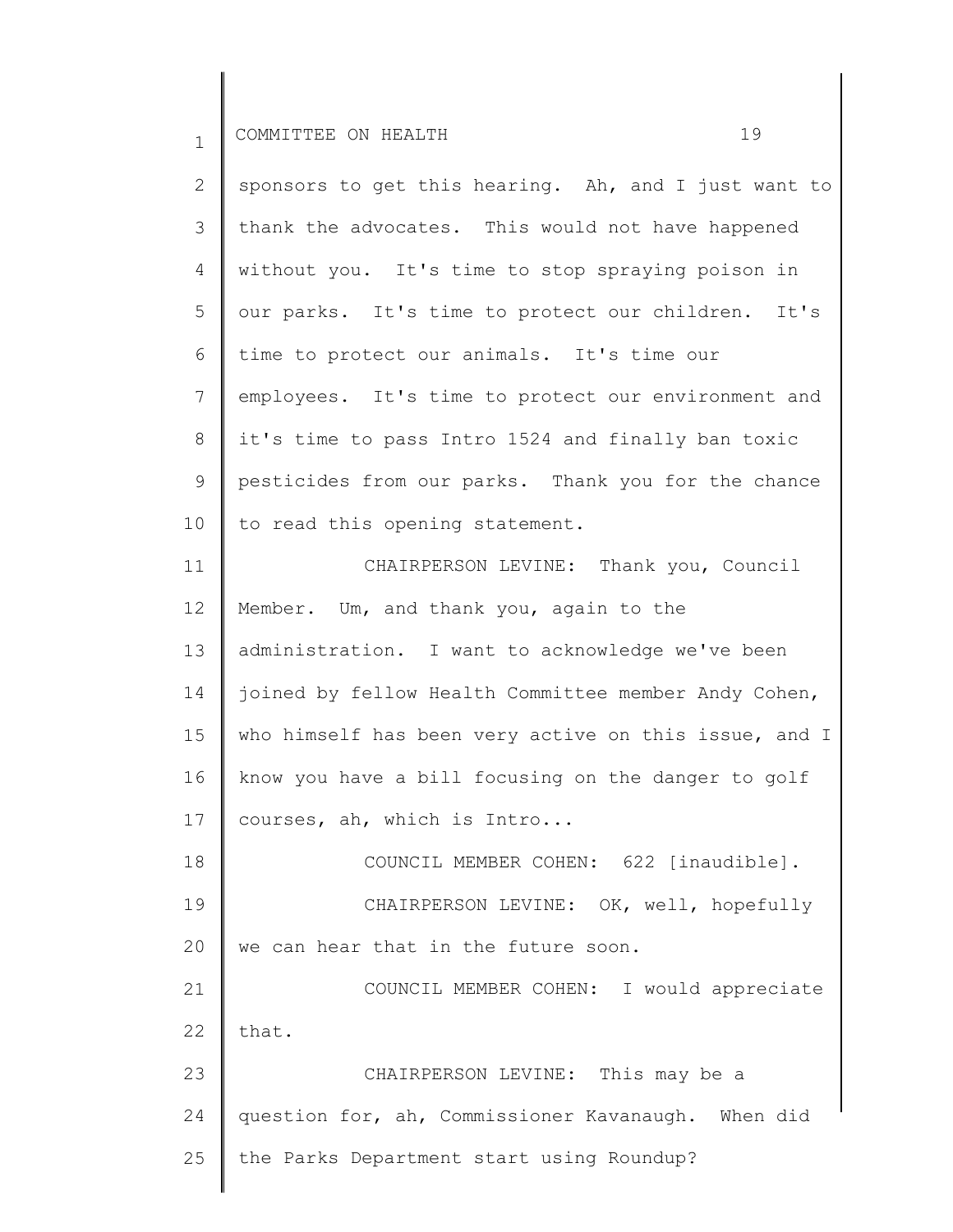2

3

4

5

6

25

Yes.

| FIRST DEPUTY COMMISSIONER KAVANAUGH: Hi.             |  |  |
|------------------------------------------------------|--|--|
| I can't say specifically when the Parks Department   |  |  |
| started using Roundup. I can say that we have been   |  |  |
| using for decades.                                   |  |  |
| CHAIRPERSON LEVINE: OK. Do you know                  |  |  |
| what the Parks Department used prior to its adoption |  |  |

7 8 9 what the Parks Department used prior to its adoption of Roundup? FIRST DEPUTY COMMISSIONER KAVANAUGH: Um,

10 11 12 13 14 15 16 17 18 19 our, um, weed control program was largely based on using pre-emergent herbicides, as the testimony mentioned. It was a variety of products. They were applied in the early spring before the seeds germinate. That was the, ah, the focal point of our weed control program using herbicides for many years. Ah, and when that product was no longer available under Local Law 37 we began using Roundup in larger quantities than we had before, ah, to treat the weeds after they germinated and grew.

20 21 22 23 24 CHAIRPERSON LEVINE: Based on the remarks that Commissioner Olson offered and what I've heard in other settings, the Parks Department has sought to reduce its reliance on Roundup. Is that accurate? FIRST DEPUTY COMMISSIONER KAVANAUGH: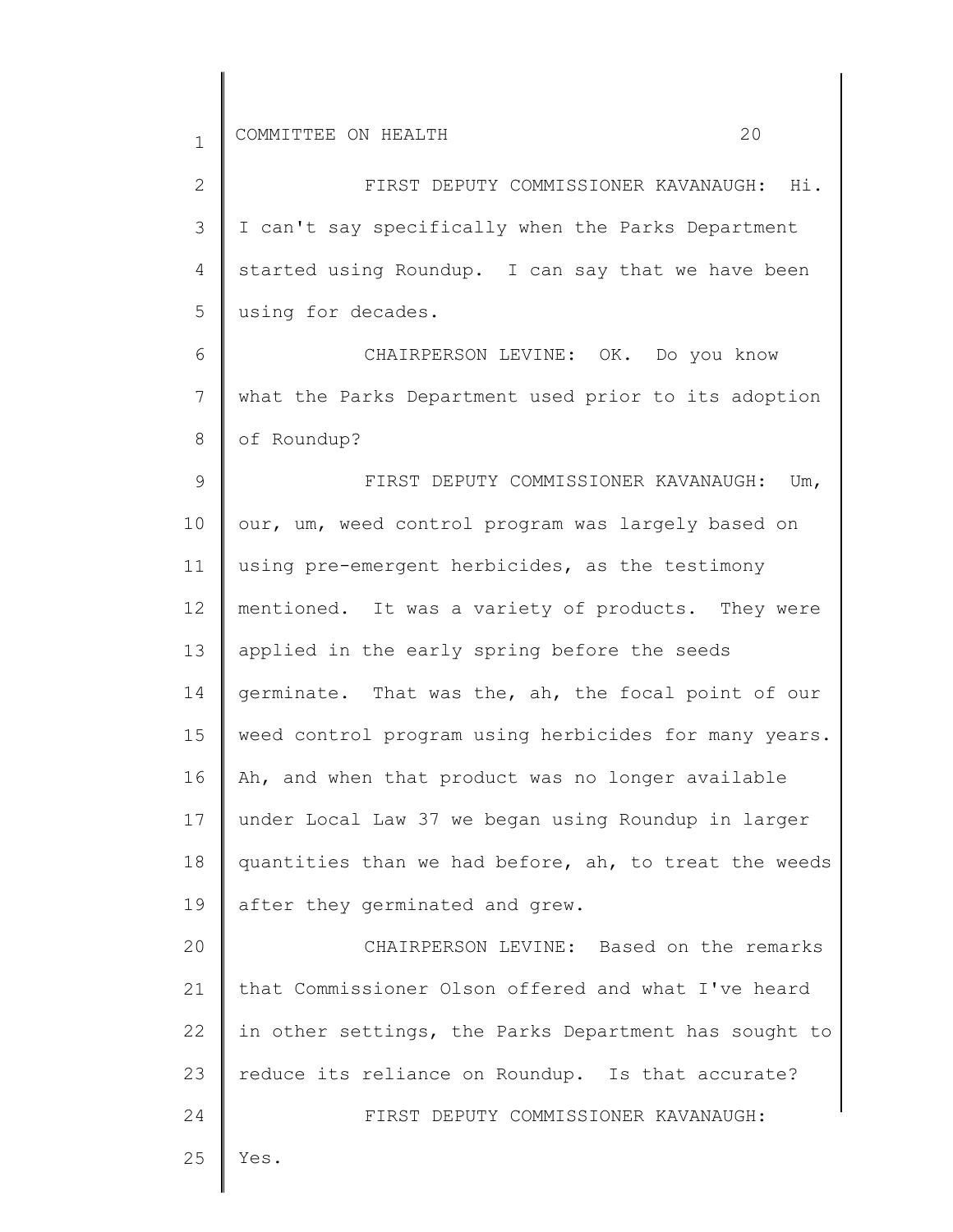2 3 CHAIRPERSON LEVINE: Why? Why has the Parks Department done that?

4 5 6 7 8 9 10 11 12 13 14 15 16 17 18 19 20 21 22 23 24 25 FIRST DEPUTY COMMISSIONER KAVANAUGH: Um, for a number of reasons. Clearly there are products that come onto the market that we want to try and, and use, and if they, ah, you know, and if they are effective we want to adopt them into our, ah, into our tools, our toolkit. Ah, but, you know, the fact of the matter is regardless of, you know, ah, whether or not you, you know, you ascribe to, ah, the toxicity levels that people ascribe to Roundup, ah, there are people who are very concerned about the use in public parks and it has begun to create a barrier to use. And we don't want people to have any barriers to using their parks. So we have been systematically reducing the amount of Roundup we apply in parks. In this gear, ah, we adopted, ah, a policy where we did not apply it in parks in general, except in very specific instances. In natural area restorations, where it's virtually impossible to control invasive species without the use of herbicides, ah, and in right-of-way green streets. These are green streets in the middle of roadways where unchecked vegetation can inhibit the ability of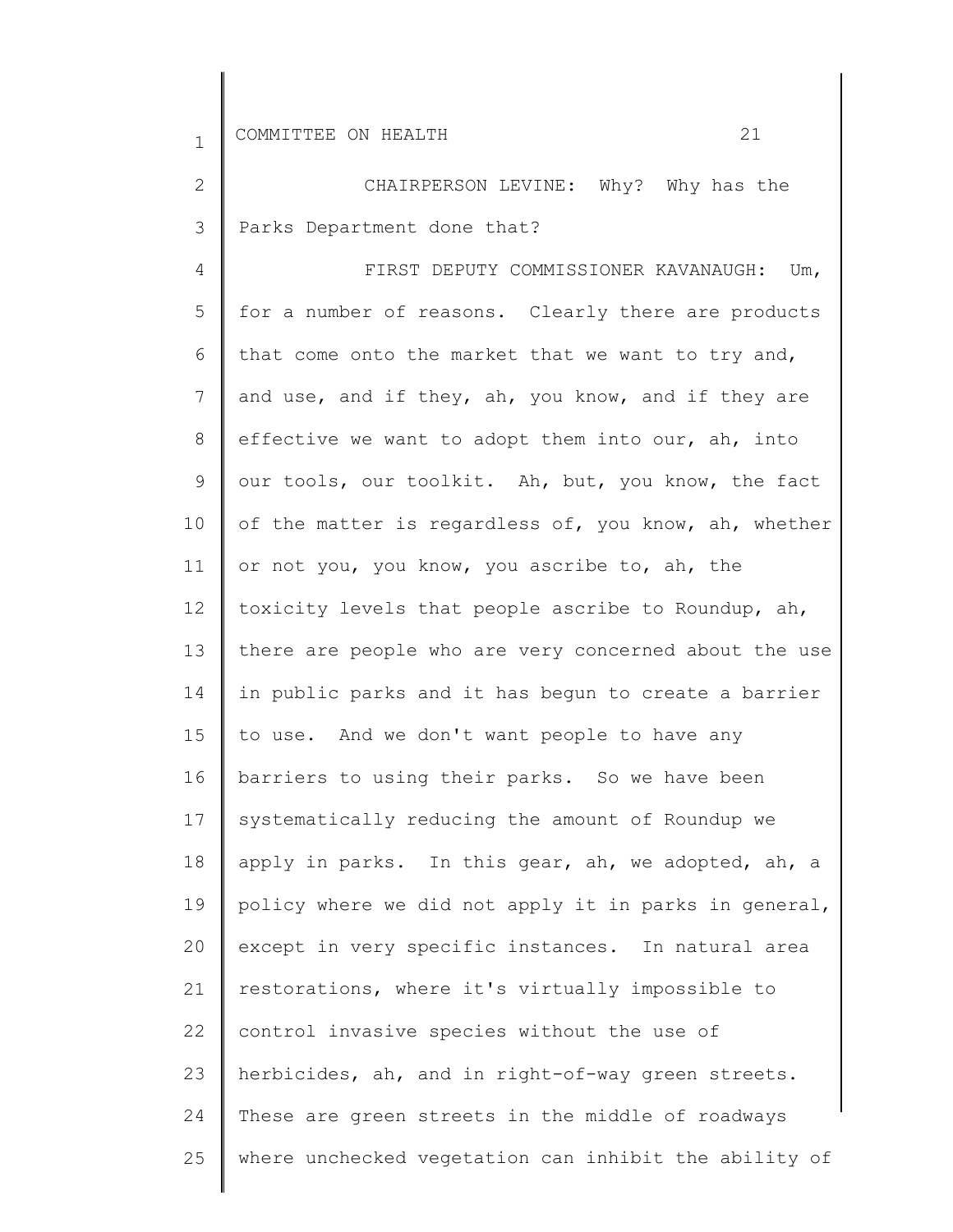2 3 4 5 6 7 8 9 10 11 12 13 14 15 16 17 18 19 20 21 22 23 24 25 a driver to see oncoming traffic, and where we don't want to have our staff repeatedly working in, in moving traffic. Ah, the only other instance is when there is a definite public health hazard and that is something like poison ivy, which can be extremely damaging to individuals, including our employees, and we don't want to have to repeatedly treat for poison ivy. Other than that, we have essentially eliminated use within parks. But I do want to say whether it was the pre-emergents that we used for years or Roundup, we never sprayed it in playgrounds, in dog runs, in active use areas. Ah, that was never our practice. CHAIRPERSON LEVINE: What are the numbers today? How many applications citywide on an annual basis? FIRST DEPUTY COMMISSIONER KAVANAUGH: If you have it handy? ASSISTANT COMMISSIONER OLSON: So, um, I have that for, for, across, across the city for, um, for the use of glyphosate, which includes the Parks Department and a couple of other agencies. There were approximately, um, 200 gallons used, um, across about 850 applications and that is a decline over the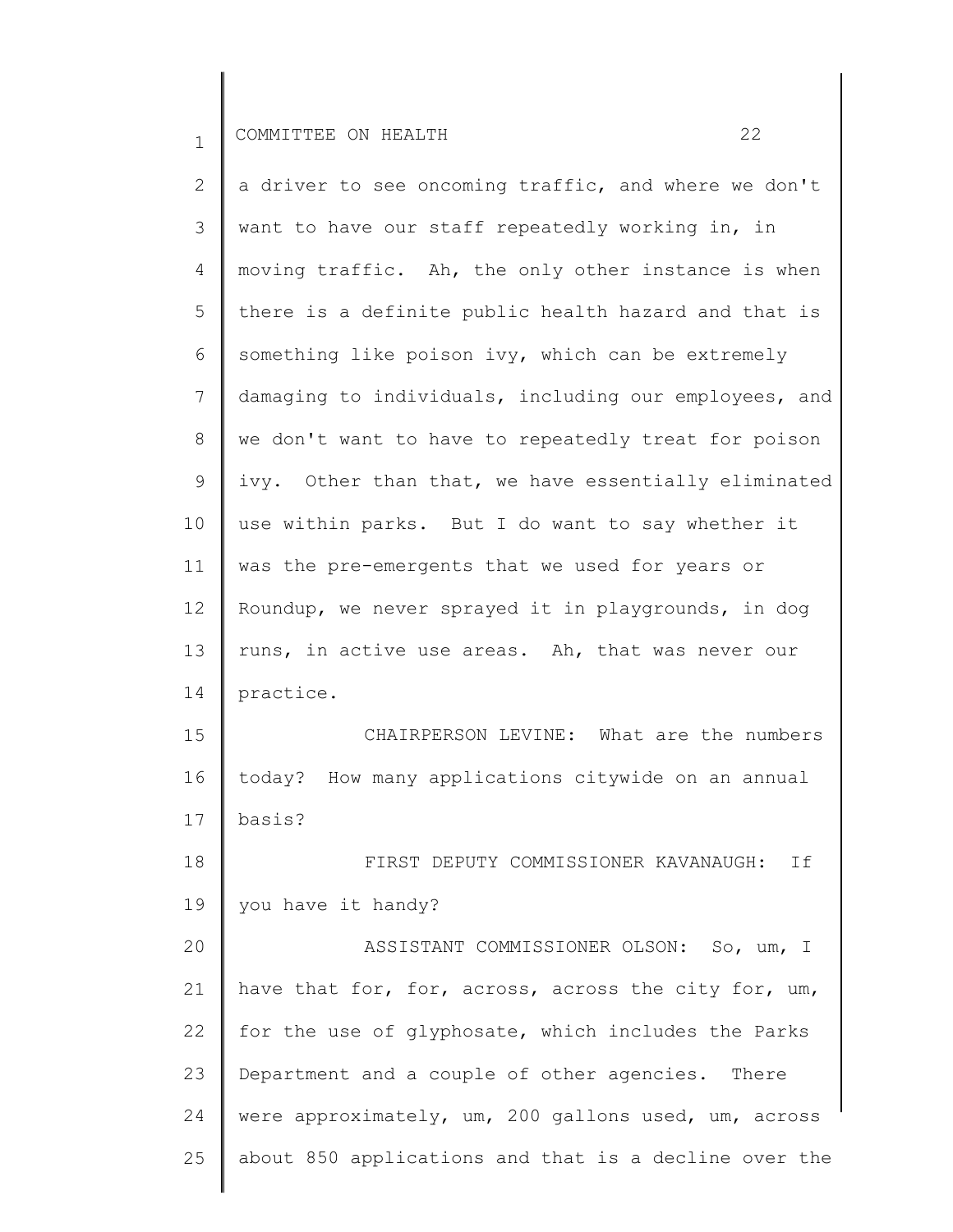| $\mathbf{1}$ | 23<br>COMMITTEE ON HEALTH                             |
|--------------|-------------------------------------------------------|
| 2            | past ten years of almost 80%. And there is an         |
| 3            | additional decline of 17% just between 2017 and 2018. |
| 4            | So we're seeing a huge reduction.                     |
| 5            | CHAIRPERSON LEVINE: Can you break down                |
| 6            | those 850 applications? How many were natural areas?  |
| 7            | How many were in traffic medians? How many were, ah,  |
| 8            | used for poison ivy and perhaps more heavily          |
| 9            | trafficked locations?                                 |
| 10           | FIRST DEPUTY COMMISSIONER KAVANAUGH: We               |
| 11           | can definitely break it down by location, including   |
| 12           | natural areas, parks, green streets, and things like  |
| 13           | that. I don't know if our, ah, if our overall         |
| 14           | resources would indicate where it was used for poison |
| 15           | ivy control. That would be continued in the           |
| 16           | individual pesticide applicator's reports, and we can |
| 17           | certainly look at that as well, but that's a more     |
| 18           | time-consuming process. But we do have the            |
| 19           | information for where it was employed.                |
| 20           | CHAIRPERSON LEVINE: As best as you can                |
| 21           | estimate, knowing the system as well as you do, could |
| 22           | you give us an approximate sense of the portions that |
| 23           | are used in natural areas, for example, and median,   |
| 24           | traffic median areas?                                 |
|              |                                                       |

25

∥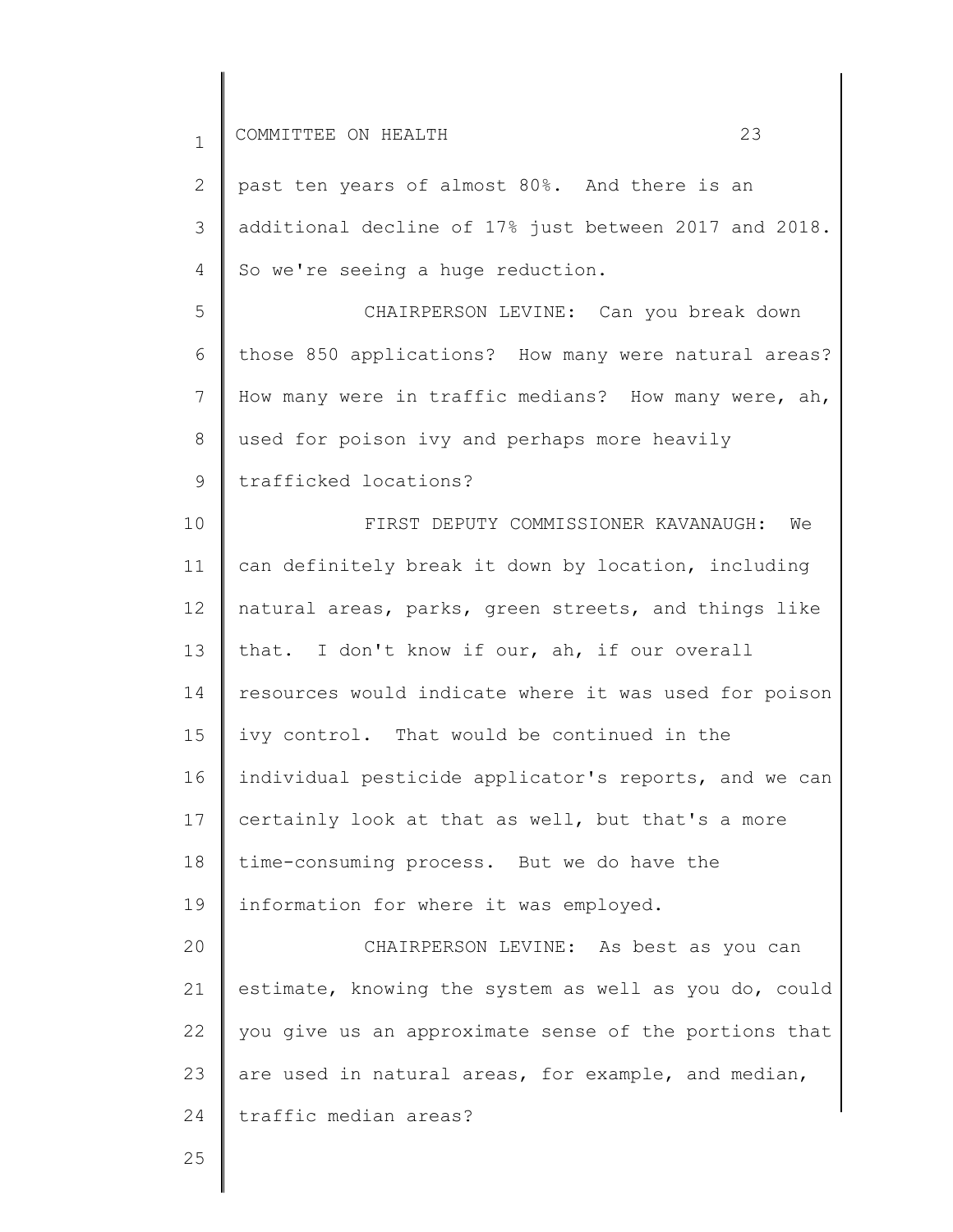| $\mathbf{2}$ | FIRST DEPUTY COMMISSIONER KAVANAUGH: Um,             |
|--------------|------------------------------------------------------|
| 3            | so, based in 2018, for 2018, rather, ah, in what we  |
| 4            | call developed parkland, those are, you know, the    |
| 5            | parks and playgrounds that are, that are in every    |
| 6            | community in this city, ah, we used approximately,   |
| 7            | ah, about half of the applications occurred in those |
| 8            | settings and, ah, 41% occurred in natural areas, and |
| $\mathsf 9$  | 11% occurred in what we call the right-of-way green  |
| 10           | streets.                                             |
| 11           | CHAIRPERSON LEVINE: Got it.                          |
| 12           | FIRST DEPUTY COMMISSIONER KAVANAUGH:                 |
| 13           | That was for 2018.                                   |
| 14           | CHAIRPERSON LEVINE: OK, so almost 50%                |
| 15           | you said were used for poison ivy and more           |
| 16           | FIRST DEPUTY COMMISSIONER KAVANAUGH:<br>No.          |
| 17           | CHAIRPERSON LEVINE: Oh, sorry.                       |
| 18           | FIRST DEPUTY COMMISSIONER KAVANAUGH:                 |
| 19           | This was 2018. This was before we adopted the policy |
| 20           | of only treating natural areas, right-of-way green   |
| 21           | streets, and poison ivy or health threats with, with |
| 22           | Roundup.                                             |
| 23           | CHAIRPERSON LEVINE: So the number you                |
| 24           | cited of 850 applications was from 2018?             |
| 25           | ASSISTANT COMMISSIONER OLSON:<br>Yes.                |
|              |                                                      |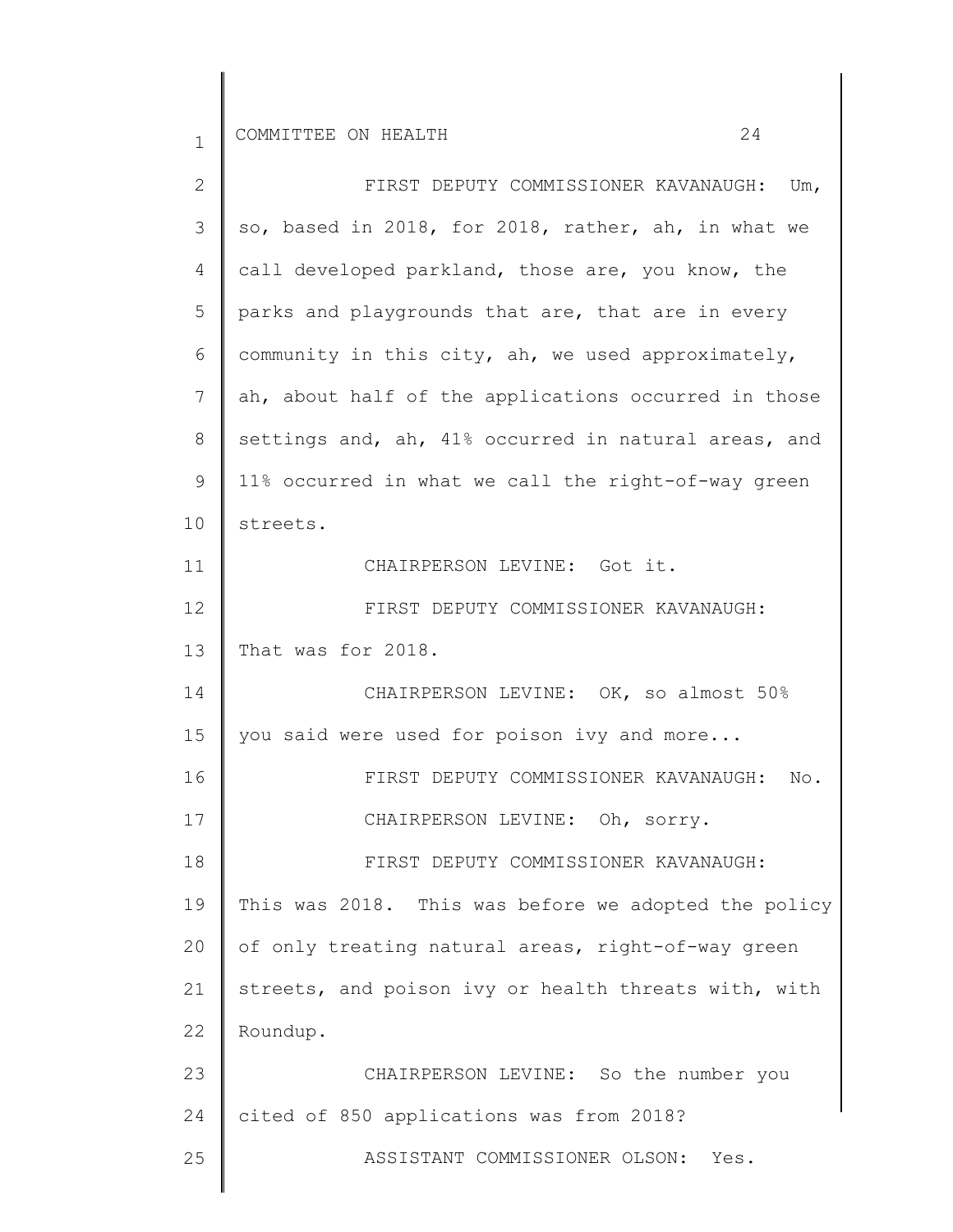| $\overline{2}$ | CHAIRPERSON LEVINE: So how different                  |
|----------------|-------------------------------------------------------|
| 3              | would you expect the 2019 numbers will be? You said   |
| 4              | it's an 80% reduction since then, or were the 2018    |
| 5              | numbers                                               |
| 6              | FIRST DEPUTY COMMISSIONER KAVANAUGH:                  |
| $\overline{7}$ | Not, not from 2018 to 2019, we don't have the numbers |
| 8              | for 2019 yet. Um, sort of, applicators have to        |
| 9              | report their use to both the health department and    |
| 10             | the state Department of Environmental Conservation.   |
| 11             | I think the deadline is February 1 and after those    |
| 12             | individual applicator reports are submitted we        |
| 13             | compile the report for all use within the park        |
| 14             | system.                                               |
| 15             | CHAIRPERSON LEVINE: Right. I mean, I'm                |
| 16             | more concerned with the current policy than the       |
| 17             | historic policy, but I do want to understand the      |
| 18             | perspective here. So it does sound like you effected  |
| 19             | a fairly dramatic change in 2019                      |
| 20             | FIRST DEPUTY COMMISSIONER KAVANAUGH:                  |
| 21             | Yes.                                                  |
| 22             | CHAIRPERSON LEVINE: to limit the scope                |
| 23             | of application.                                       |
| 24             | FIRST DEPUTY COMMISSIONER KAVANAUGH:                  |
| 25             | Yes.                                                  |
|                |                                                       |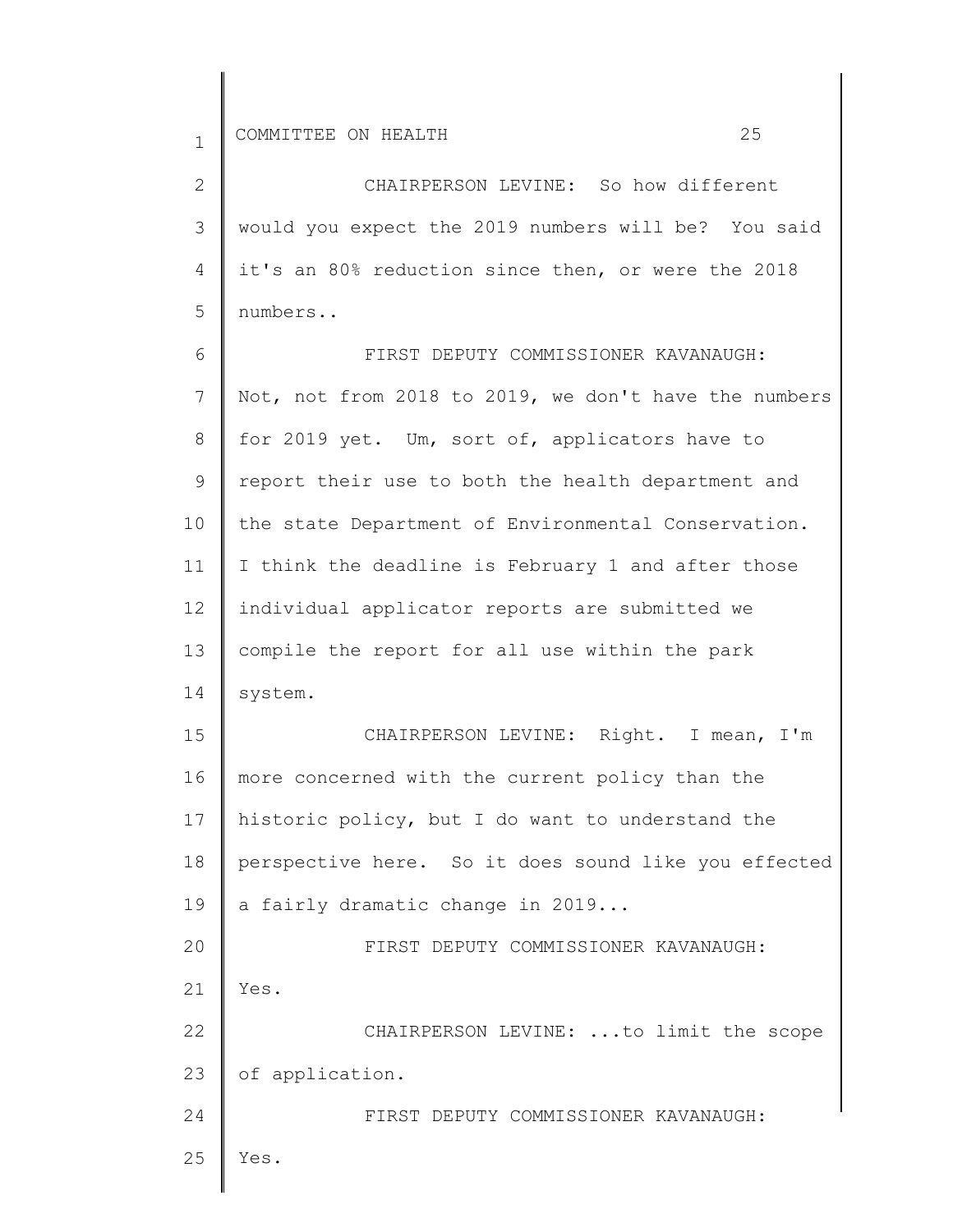1 2 3 4 5 6 7 8 9 10 11 12 13 14 15 16 17 18 19 20 21 22 23 24 25 COMMITTEE ON HEALTH 26 CHAIRPERSON LEVINE: When was that effective, January 1, 2019? FIRST DEPUTY COMMISSIONER KAVANAUGH: Yes, it was before the, the herbicide application... CHAIRPERSON LEVINE: Which is in the spring, yeah, or pre-spring. FIRST DEPUTY COMMISSIONER KAVANAUGH: It begins in the spring, yes. CHAIRPERSON LEVINE: Understood. Um, when we will know numbers for 2019? FIRST DEPUTY COMMISSIONER KAVANAUGH: I would estimate by the end of February. CHAIRPERSON LEVINE: By the end of February. And you may not have seen those numbers, that might not have been tabulated yet, but do you expect it they will show substantial change in the total number of uses? FIRST DEPUTY COMMISSIONER KAVANAUGH: Yes, it will show a substantial change in total number of uses. It may not show a substantial change in the volume of material applied because again our work in natural areas is very much project-specific. It's driven by a number of factors, ah, contract funding, um, opportunities, partnerships we have with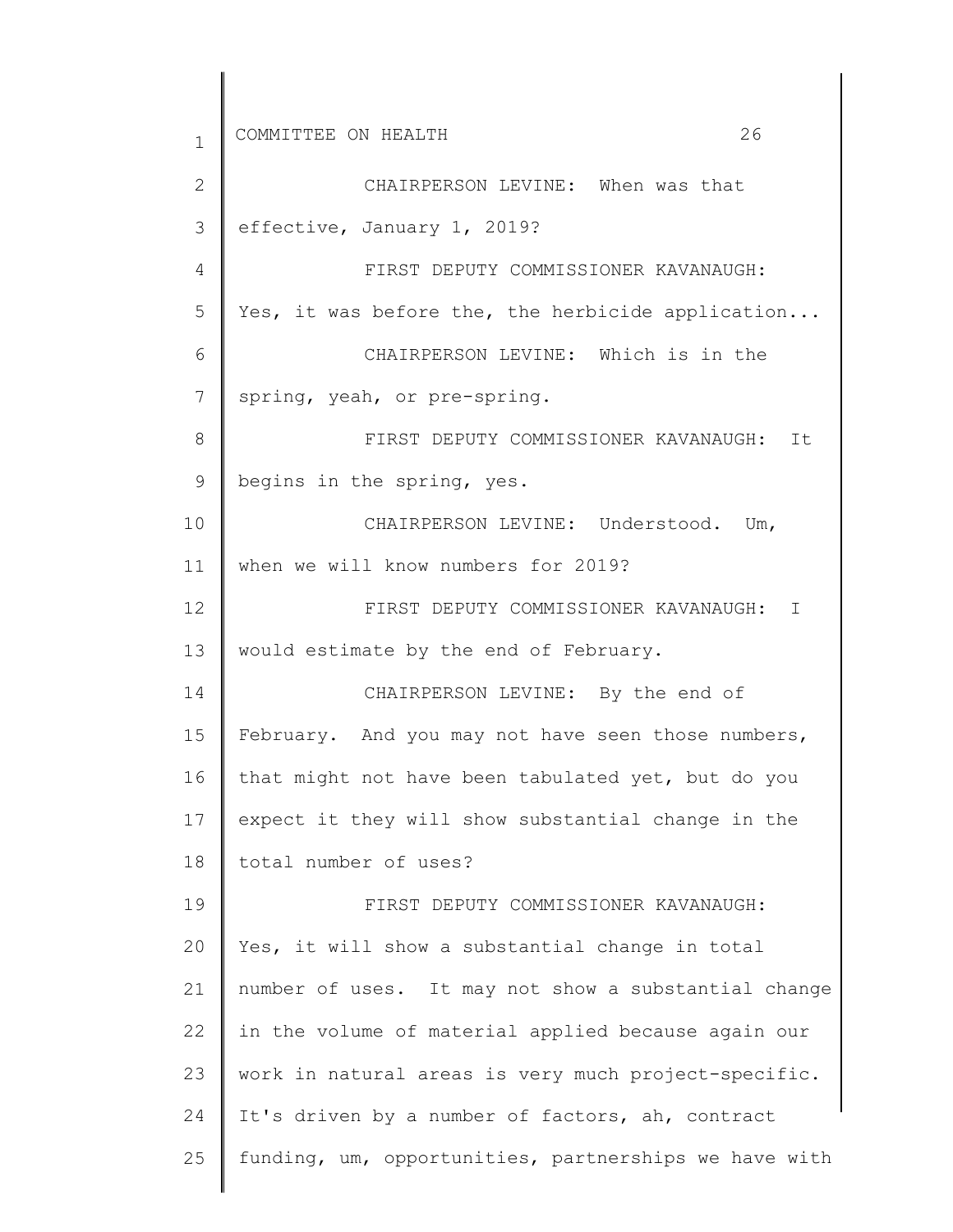| $\mathbf{1}$ | 27<br>COMMITTEE ON HEALTH                             |
|--------------|-------------------------------------------------------|
| $\mathbf{2}$ | different organizations, so the volume may not change |
| 3            | substantially. The number of applications will.       |
| 4            | CHAIRPERSON LEVINE: Got it. Focusing on               |
| 5            | your use in sensitive cases like poison ivy, which    |
| 6            | can occur anywhere in the park system, how would you  |
| 7            | handle a case where poison ivy occurred adjacent to a |
| 8            | playground?                                           |
| 9            | FIRST DEPUTY COMMISSIONER KAVANAUGH:<br>Ah,           |
| 10           | again, when it's poison ivy adjacent to a playground  |
| 11           | we would not apply the herbicide directly to the      |
| 12           | plant. We would cut the plant and paint the stump     |
| 13           | with the herbicide to prevent it from resprouting.    |
| 14           | CHAIRPERSON LEVINE: OK. But, ah, could                |
| 15           | a child not still encounter that area?                |
| 16           | FIRST DEPUTY COMMISSIONER KAVANAUGH: Ah,              |
| 17           | it's, it's highly unlikely that you would come in     |
| 18           | contact with a cut stump. I can't say that it's       |
| 19           | impossible, but it's not something that is readily    |
| 20           | accessible, ah, in a playing or in an active use      |
| 21           | park, and we don't see a lot of poison ivy in         |
| 22           | playgrounds, I have to say, or in play spaces.        |
| 23           | CHAIRPERSON LEVINE: Where do you see it?              |
| 24           | FIRST DEPUTY COMMISSIONER KAVANAUGH:<br>You           |
| 25           | see it in, in, and of course in, ah, in parks that    |
|              |                                                       |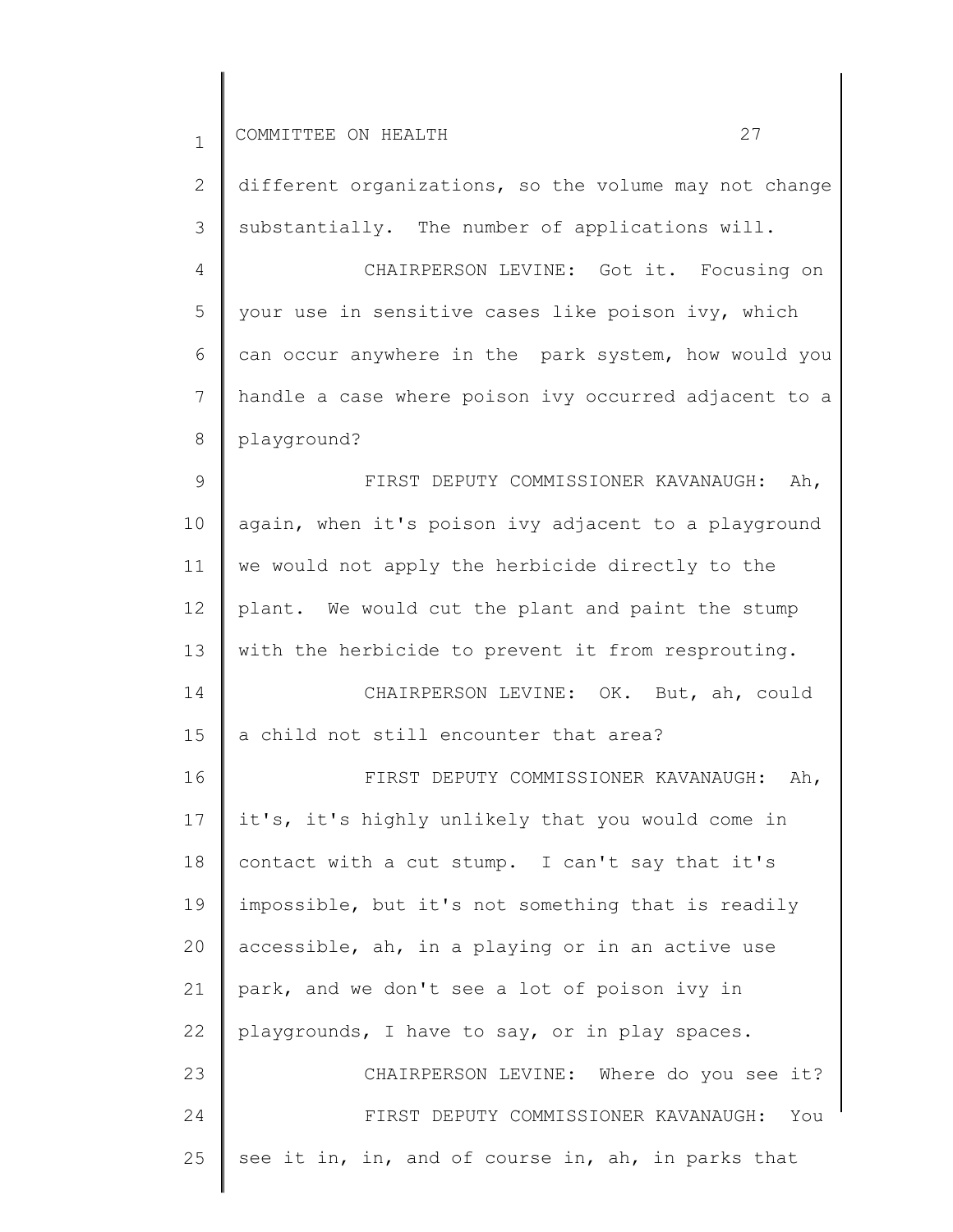2 3 4 5 6 7 8 9 10 have landscapes, of course, ah, that, ah, that have, you know, more naturalistic features. You do see it in invasive areas along fence lines and often in sort of degraded places that are not maintained where, you know, poison ivy can establish itself and grow very quickly. Ah, but, you know, we, we maintain our parks on a regular basis and it would be unusual to see something like poison ivy become established in an active use park.

11 12 13 14 CHAIRPERSON LEVINE: There have been some very exciting developments in the field of organic alternative pesticides. You have been using some of these new products. Could you tell us about that?

15 16 17 18 19 20 21 22 23 24 FIRST DEPUTY COMMISSIONER KAVANAUGH: Ah, we have tried a variety of products over the year. In the last year, ah, we used up to eight different products. Not all of them are biological. In general, we have found that, um, so far that they require repeated treatments in order to gain control and in some cases, you know, we're not able to gain what we consider to be sufficient control of the weed or the plant that we're trying to eradicate. CHAIRPERSON LEVINE: Could you identify

25 one or two of the most promising new products?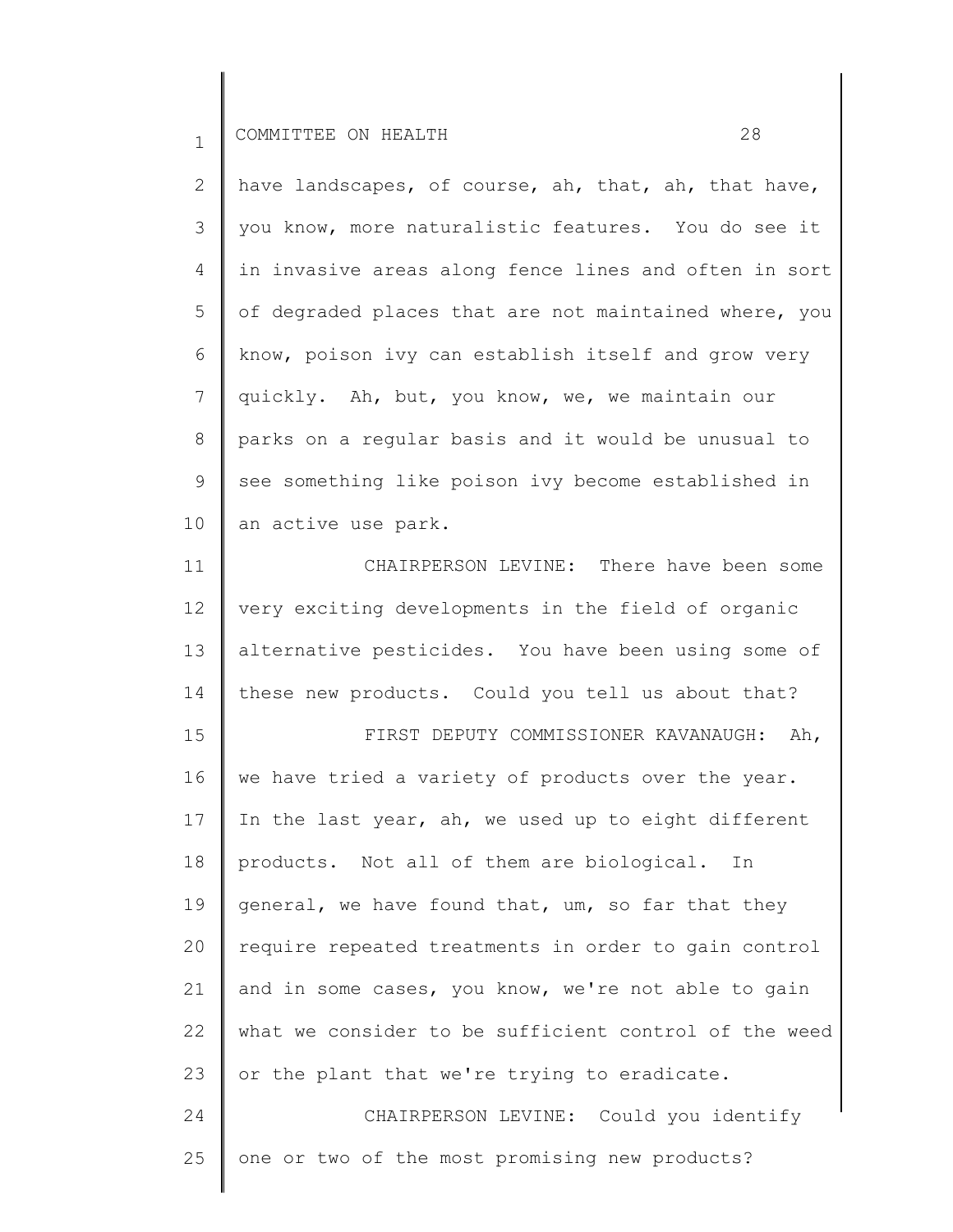| $\mathbf{2}$    | FIRST DEPUTY COMMISSIONER KAVANAUGH: Ah,              |
|-----------------|-------------------------------------------------------|
| 3               | I quess, you know, one product that, you know, we     |
| 4               | have used and it is EPA-exempt is something called    |
| 5               | Burnout 2. It's a combination of clove oil and        |
| 6               | citric oil. Ah, it does leave a very noticeable       |
| 7               | fragrance behind, but that's OK. Ah, but it, you      |
| 8               | know, and it can kill a weed but again so far, ah, in |
| 9               | our use of it it does require repeated applications   |
| 10              | in order to gain control. Another device that we      |
| 11              | purchased this year is a machine called a foam        |
| 12 <sup>°</sup> | stream. It uses hot foam to kill weeds. It does       |
| 13              | kill weeds, but it's a very slow process and it       |
| 14              | doesn't prevent them from regenerating. Ah, but we    |
| 15              | have used, we have purchased                          |
| 16              | CHAIRPERSON LEVINE: What is the foam,                 |
| 17              | what constitutes the foam? Is there a chemical        |
| 18              | there?                                                |
| 19              | FIRST DEPUTY COMMISSIONER KAVANAUGH:                  |
| 20              | There is, I can't recall, it's not a regulated        |
| 21              | chemical that is used as the foaming, it's a foaming  |
| 22              | agent.                                                |
| 23              | CHAIRPERSON LEVINE: OK.                               |
| 24              | FIRST DEPUTY COMMISSIONER KAVANAUGH:                  |
| 25              | It's basically hot water with a foaming agent.        |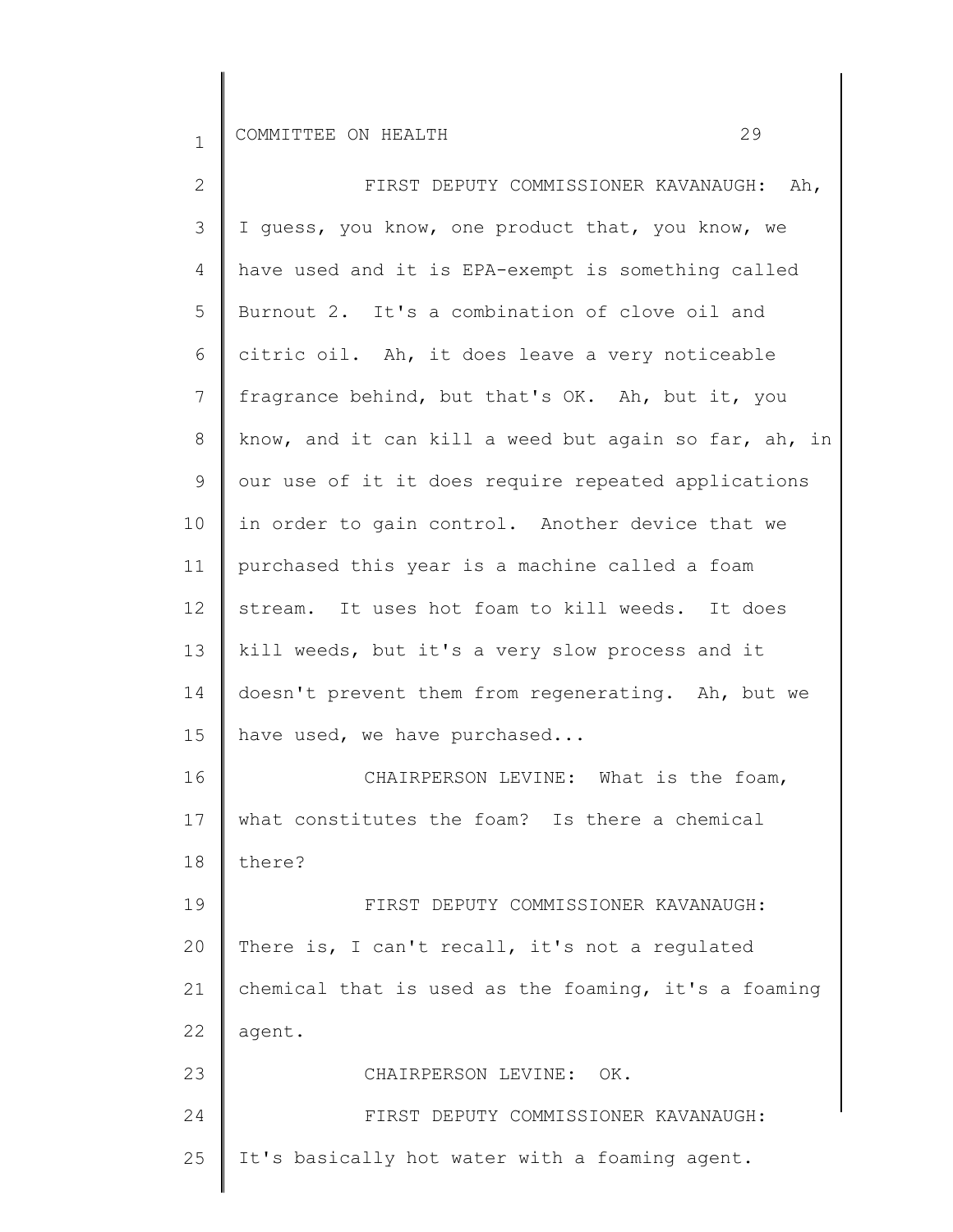2

## CHAIRPERSON LEVINE: OK.

3 4 5 FIRST DEPUTY COMMISSIONER KAVANAUGH: The foaming agent itself is not what kills the plant, it's the hot water essentially.

6 7 8 9 10 11 12 13 14 15 16 17 18 19 20 21 22 23 24 25 CHAIRPERSON LEVINE: Right. OK. We would like to learn more about that. Perhaps if you can get us some more details, that sounds promising. Local Law 37 does allow for waivers, which you discussed in your opening statement. Presumably the legislation we're considering today would in some cases allow for waivers. Ah, these include threat to public health, availability of effective alternatives, likely human exposures. Those are the factors that are considered in granting a waiver. Um, given that you would still have the ability to pursue a waiver when there is serious and compelling cause what's wrong with moving forward with a stronger law on this? FIRST DEPUTY COMMISSIONER KAVANAUGH: Well, the Parks Department has no objection to a waiver provision for the use of any regulated pesticide that we use. We don't object to that in any way. We of course would like any waiver provision to, ah, not, you know, be a bureaucratic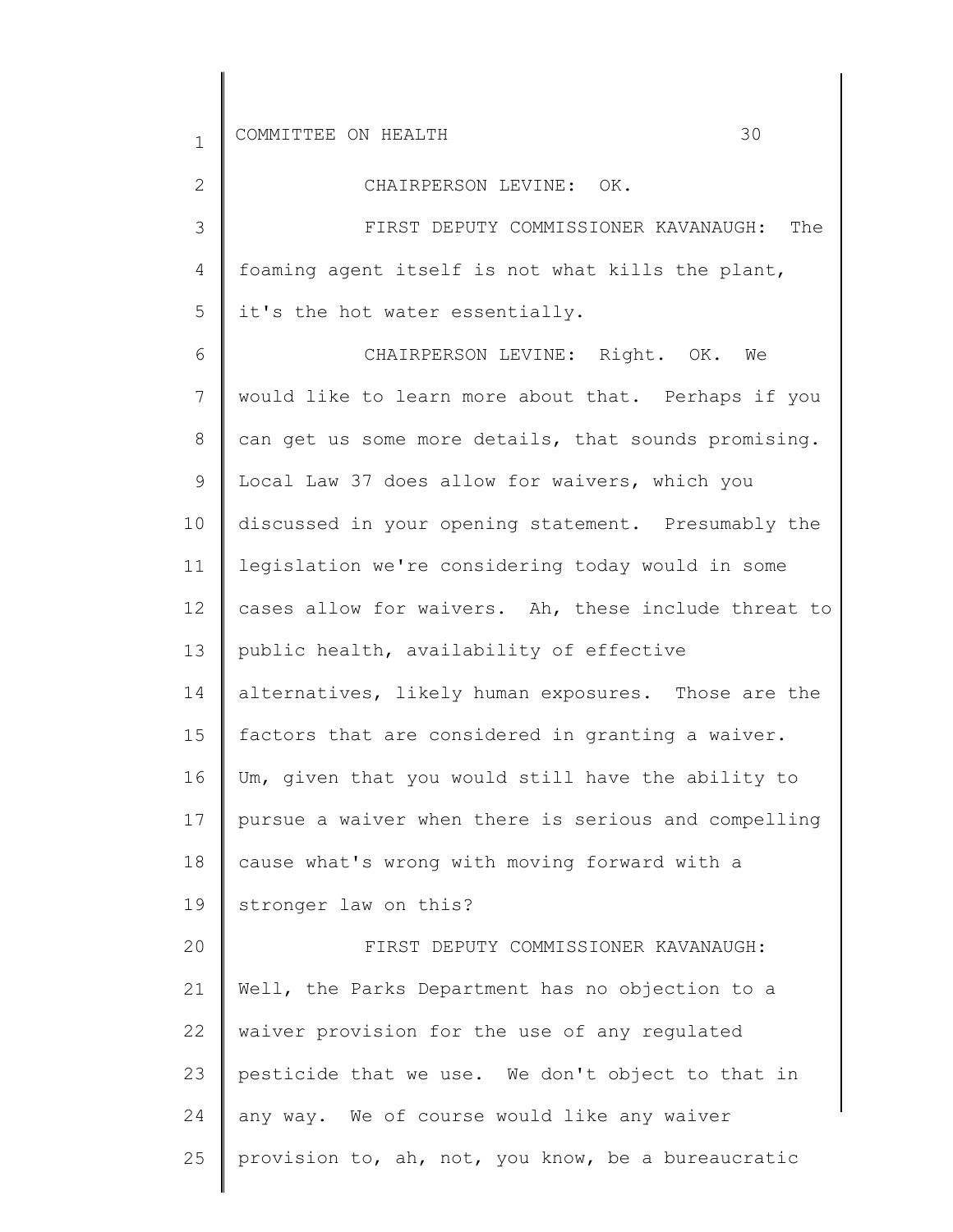2 3 4 burden that doesn't add value either to our operation or, you know, to citywide oversight of our operations.

5 6 7 8 9 10 11 CHAIRPERSON LEVINE: Right. Um, I think from the perspective of, of the council if, ah, new legislation allowed for easy granting of waivers for Roundup use it would defeat the whole purpose of this undertaking. Can you assess the likelihood that under the provisions of this legislation, ah, waivers for Roundup use might be granted?

12 13 14 15 16 17 18 19 20 21 22 23 24 25 FIRST DEPUTY COMMISSIONER KAVANAUGH: While, I think we have established, ah, at least from a practice perspective, a sound approach for use of Roundup in public spaces. Ah, we're limiting it to natural areas where control of invasives is very difficult and would be an enormous setback to our program of restoring natural areas if we did not have the ability to use that product. Similarly, in traffic areas where plant material can cause accidents if not managed proposal and where we don't want our employees to be repeatedly treating weeds in those situations. We think that could be a legitimate area where, ah, a waiver might applicable or appropriate, and then for clearly public health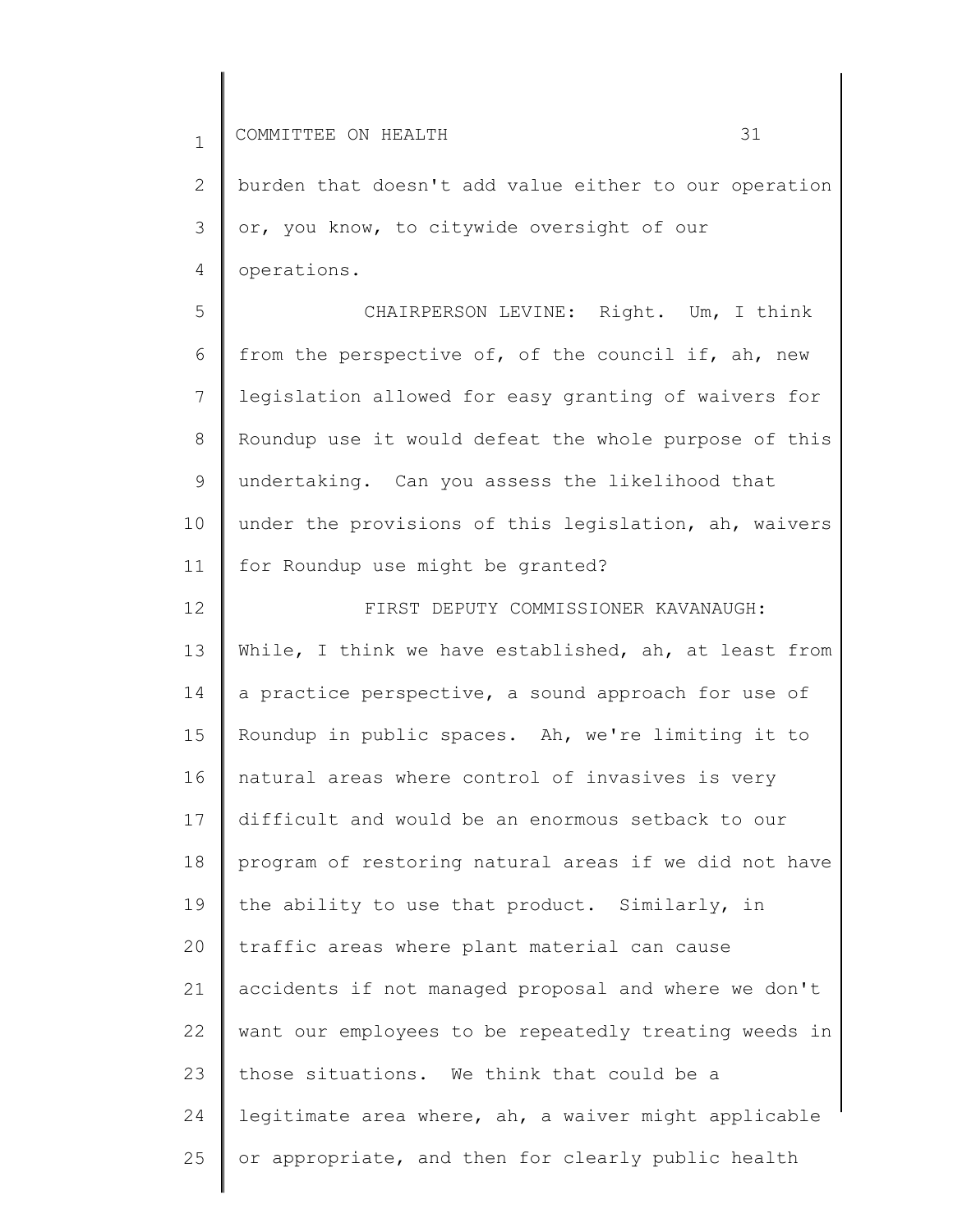1 2 3 4 5 6 7 8 9 10 11 12 13 14 15 16 17 18 19 20 21 22 23 24 COMMITTEE ON HEALTH 32 purposes. You know, if the legislation permitted use on those basis, on the basis of those three criteria we think it would be something that we could certainly adapt. CHAIRPERSON LEVINE: I appreciate that. It is in fact the Health Department that, ah, makes the assessment on granting of waivers, correct? ASSISTANT COMMISSIONER OLSON: Yes, that's correct. CHAIRPERSON LEVINE: Would the standards that you laid out for waiver granting, ah, do you expect that Roundup would still be cleared for usage in some cases? ASSISTANT COMMISSIONER OLSON: We, we take the waiver process very seriously and so what we would do is if this became, or for any, any addition to the prohibited list we would ask for a clear application from the Parks Department or anybody else who wanted to use this, that outlines what the threat is, and also how they are minimizing the potential for human exposure. And so the use of glyphosate already in the city, as the Parks Department has already spoken about is already focused on minimizing

that exposure. We would evaluate that with our team

25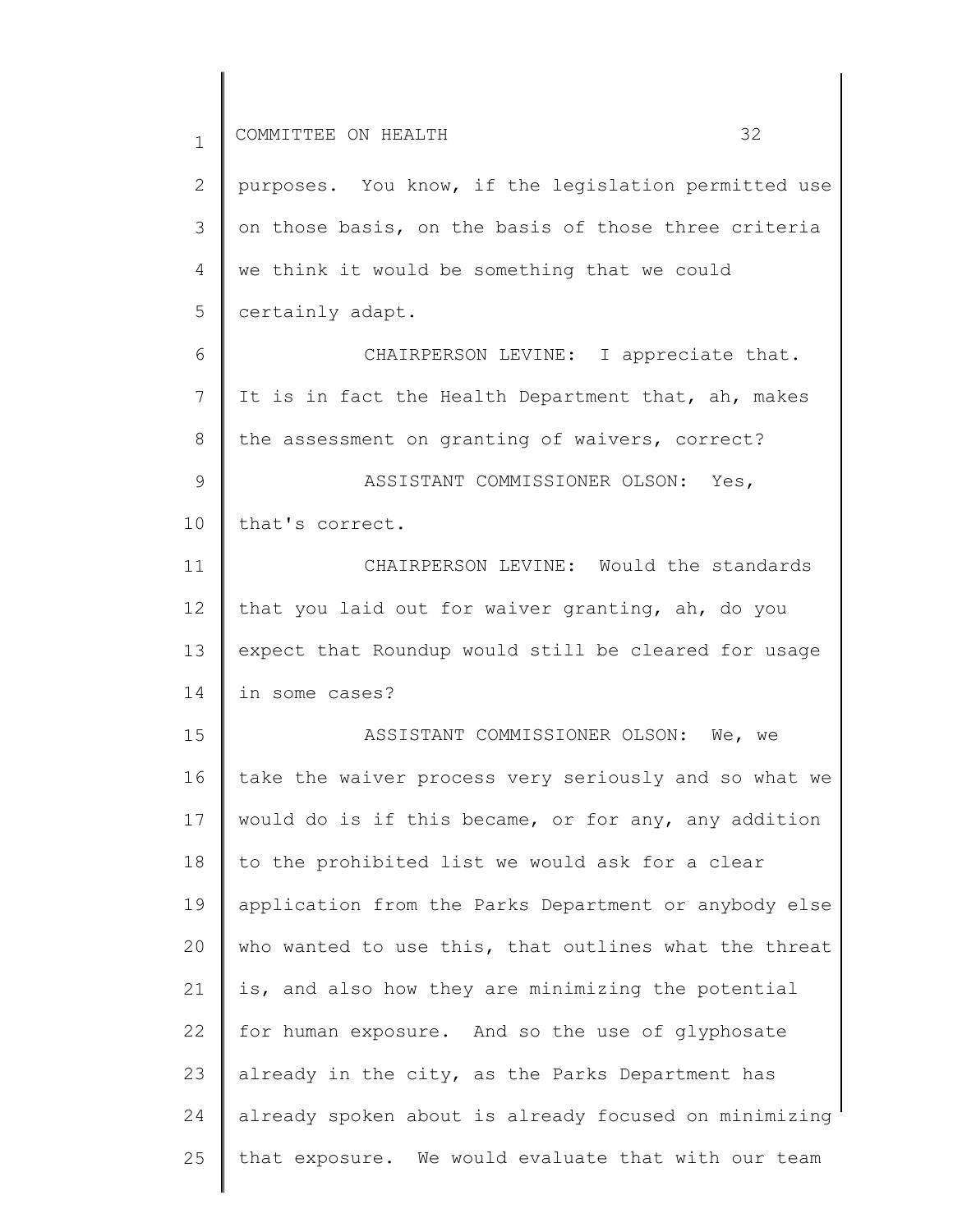| $\mathbf{1}$ | 33<br>COMMITTEE ON HEALTH                             |
|--------------|-------------------------------------------------------|
| 2            | of experts in exactly the same way that we do all     |
| 3            | other pesticides that are prohibited.                 |
| 4            | CHAIRPERSON LEVINE: OK. Um, I do want                 |
| 5            | to give you all a chance to go on the record in your  |
| 6            | assessment of the danger of this chemical. What,      |
| 7            | what is the administration's position? Do you accept  |
| $8\,$        | the World Health Organization's labeling of this as a |
| 9            | possible human carcinogen?                            |
| 10           | ASSISTANT COMMISSIONER OLSON: I'll                    |
| 11           | start. From the health department, I mean, we         |
| 12           | certainly understand and hear the concerns around the |
| 13           | use of glyphosate and, um, and we're very much        |
| 14           | closely following the science around exposure and the |
| 15           | risks of this, of this chemical and we definitely,    |
| 16           | this, that is exactly why we're seeing the decline in |
| 17           | use that's happened in the city. So we definitely     |
| 18           | are, are following the science. We're very focused    |
| 19           | on, on how that's evolving and, and are paying        |
| 20           | attention to exactly where we're seeing this on       |
| 21           | lists.                                                |
| 22           | CHAIRPERSON LEVINE: I appreciate that                 |
| 23           | you're responding to people's concerns. But we also   |
| 24           | feel that there's enough compelling evidence out      |
| 25           | there to, ah, outweigh the benefits that this         |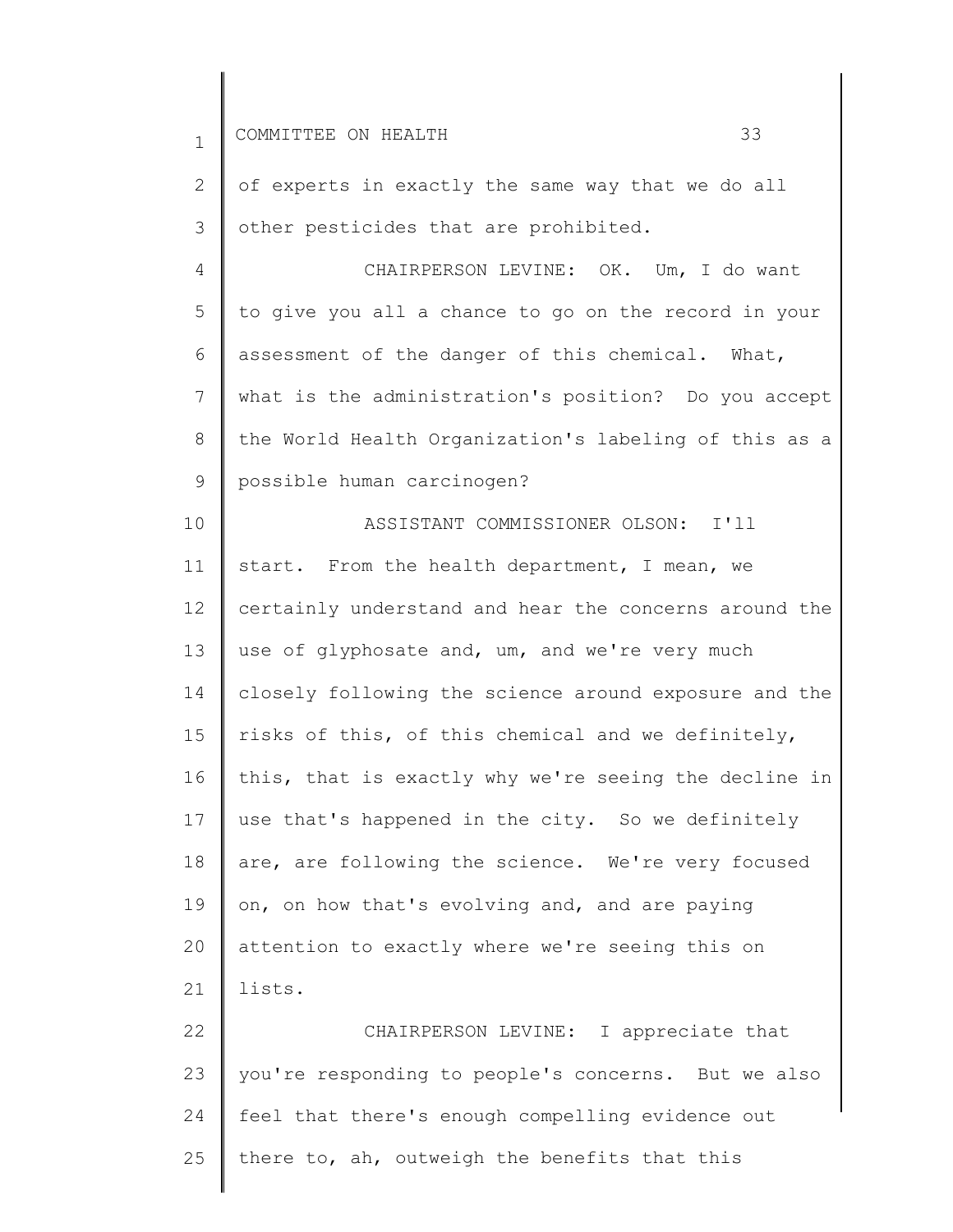2 3 4 5 6 7 8 9 10 11 chemical might provide to the city and that when weighed against the risks to humans and animals that, ah, that the city should take the safest route and prohibit the use of this chemical. That is our position. I'm sorry to see you not more firmly, ah, accepting the risks that we believe are inherent, which is why we're forcing this on the agenda with this hearing and this legislation. Um, I'm gonna pause now and, and turn it over to Council Member Kallos for questions.

12 13 14 15 16 17 18 19 20 21 22 23 24 COUNCIL MEMBER KALLOS: Thank you the Health Committee chair for your exhaustive line of questioning. I will note that this has a veto-proof majority, and so like many other bills this one is in a position for us to move forward whether or not the mayor agrees. But in this case I do believe there is support from your side of the table and the mayor and, ah, I also want to note we do have a group of children coming who would like to testify and so for those reason I'm asking that if folks can keep their questions short and on topic for my part rather than asking lots of questions. I think I have about just three questions I want to focus on. The first is the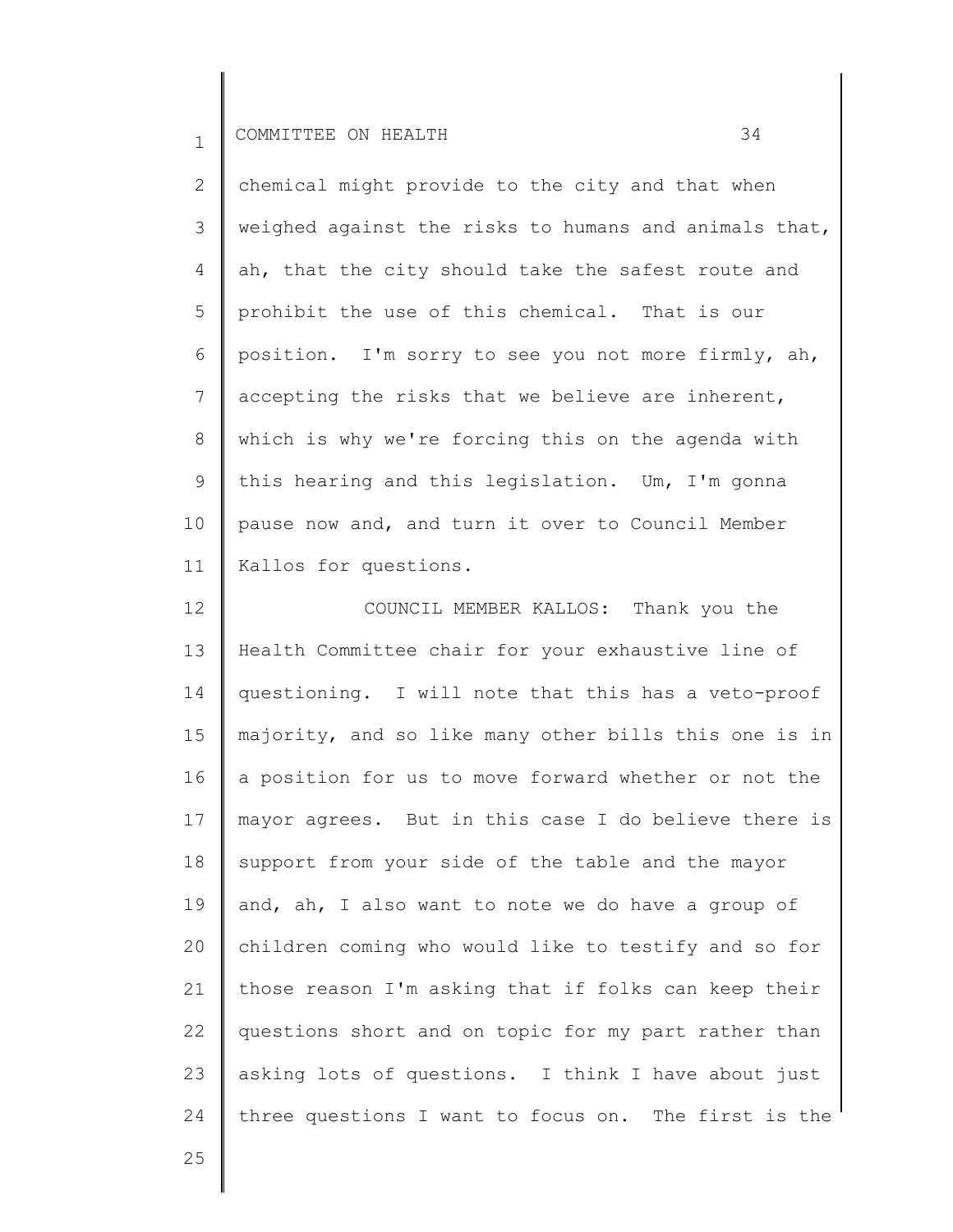1 2 3 4 5 6 7 8 9 10 11 12 13 14 15 16 17 18 19 20 21 22 23 24 COMMITTEE ON HEALTH 35 results of the Black Institute report, ah, and so have you had a chance to review the report at all? FIRST DEPUTY COMMISSIONER KAVANAUGH: Yes, we saw some of the report. I haven't seen the entire report. COUNCIL MEMBER KALLOS: They, they've, they found that there are 50 parks in Manhattan that were treated with Roundup in 2018 and 42 were in Harlem. This seems to counter the idea that it is only being used outside of active parks. Ah, can you just respond to that. FIRST DEPUTY COMMISSIONER KAVANAUGH: Ah, I, I don't know the, the information from which they drew those conclusions. I can say two things. One, the, ah, the practice that we instituted, ah, of not treating parks, broadly speaking, started in 2019, not 2018, and according to our information in 2018 we applied glyphosate products in 33 park properties in Manhattan, only 10 of which were in Harlem. COUNCIL MEMBER KALLOS: OK, so you have different data, but you're saying in 2018 that you were in active places. Now as of 2019, ah, you are giving your guarantee, your word under oath that you

are not spraying in active parks in the city.

25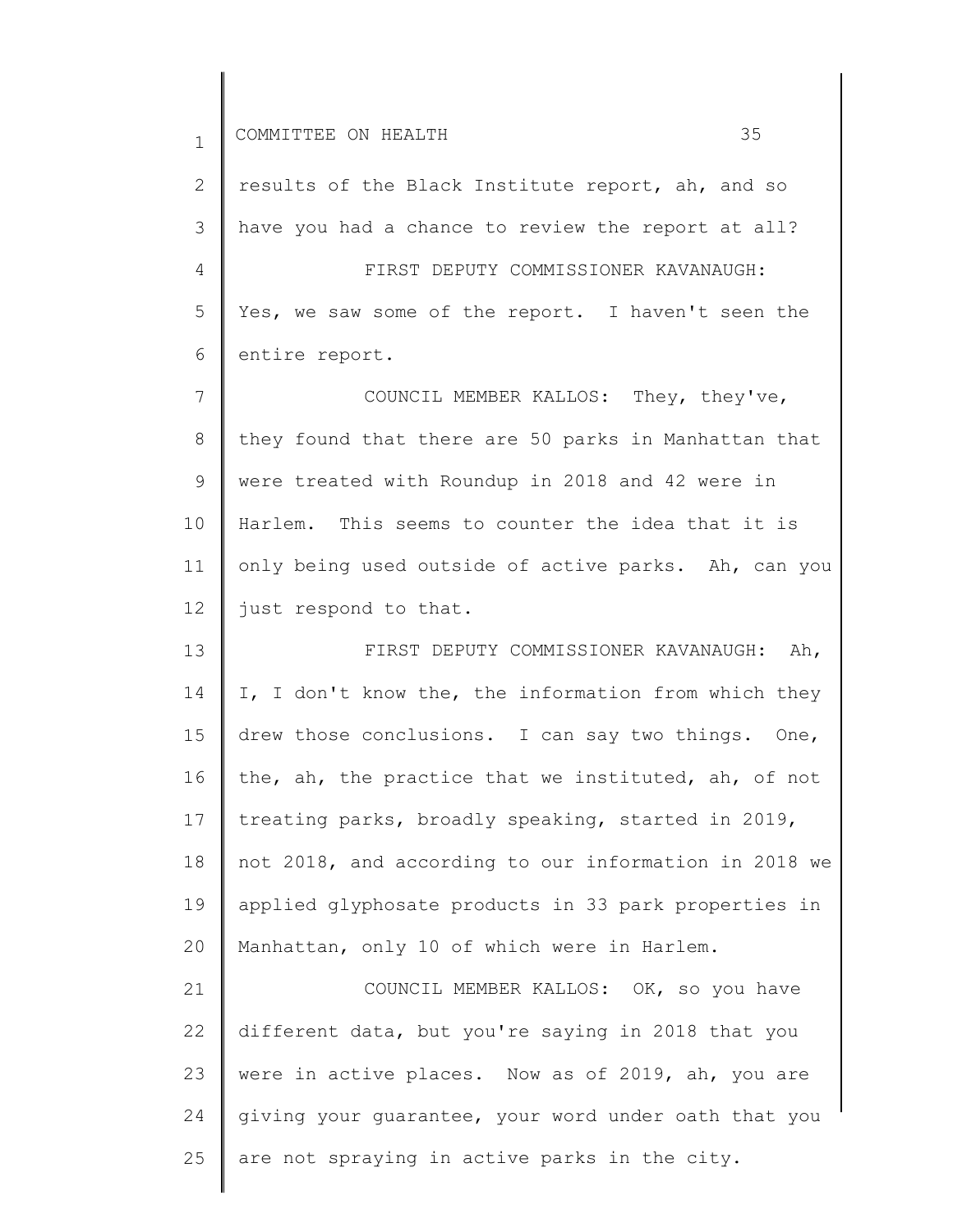| $\mathbf 1$  | 36<br>COMMITTEE ON HEALTH                             |
|--------------|-------------------------------------------------------|
| $\mathbf{2}$ | FIRST DEPUTY COMMISSIONER KAVANAUGH:                  |
| 3            | That is our policy, yes.                              |
| 4            | COUNCIL MEMBER KALLOS: OK. So is there                |
| 5            | any glyphosate being sprayed in Central Park?         |
| 6            | FIRST DEPUTY COMMISSIONER KAVANAUGH:<br>In            |
| 7            | Central Park? I don't know the numbers for 2019. In   |
| 8            | 2018 there was glyphosate applied in Central Park.    |
| 9            | COUNCIL MEMBER KALLOS: I'm talking about              |
| 10           | 2019 'cause we're, we're in this awkward situation    |
| 11           | where we have this legislation. Um, you support the   |
| 12           | intent of it. You're saying that you're not going to  |
| 13           | spray it, which means we should be in a place where,  |
| 14           | so I quess just, would, would you support legislation |
| 15           | that just says we're not going to use glyphosate in   |
| 16           | our active parks in the city, on our playgrounds, on  |
| 17           | our dog runs, just none of it, none of those places?  |
| 18           | FIRST DEPUTY COMMISSIONER KAVANAUGH:                  |
| 19           | Yes.                                                  |
| 20           | COUNCIL MEMBER KALLOS: That is amazing.               |
| 21           | That is a step in the right direction. Ah, and so,    |
| 22           | ah, thank you. That is incredibly helpful and so      |
| 23           | that's your current policy and, great. Ah, thank      |
| 24           | you. For the health department you shared a concern   |
| 25           | about the, so for the health department are you OK    |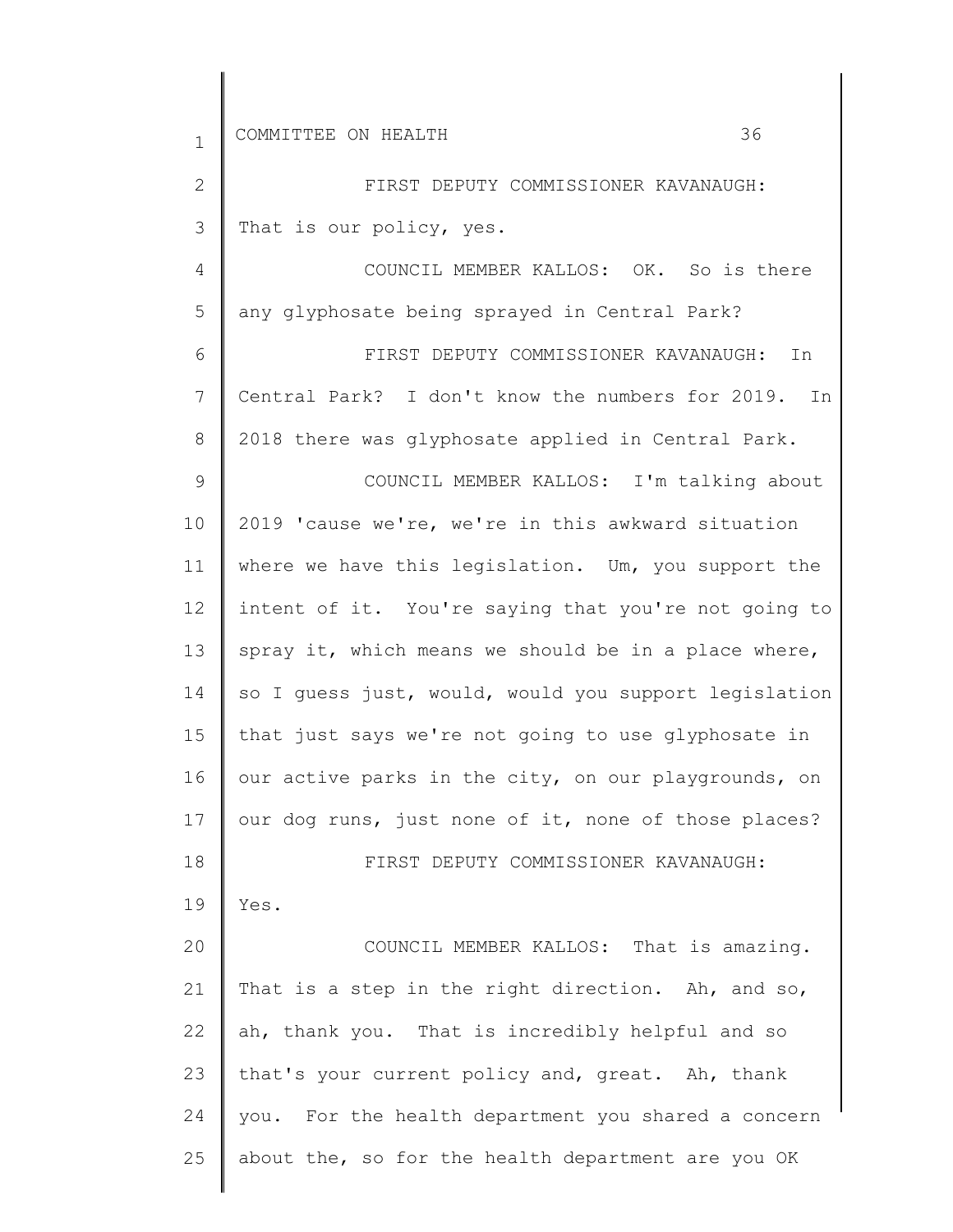1 2 3 4 5 6 7 8 9 10 11 12 13 14 15 16 17 18 19 20 21 22 23 24 COMMITTEE ON HEALTH 37 with banning glyphosate from being used in our active parks, ah, throughout our city, our playgrounds, our dog runs? ASSISTANT COMMISSIONER OLSON: We, we support that. COUNCIL MEMBER KALLOS: Great, so, um, that sounds like that is really good news in terms of moving forward. Now, in terms of banning the use of all synthetic pesticides I think you shared a concern about it. Portland, Maine has a specific definition in their legal text relating to how they define synthetic. Ah, is that a definition you'd be willing to, ah, work with? ASSISTANT COMMISSIONER OLSON: We're, we've, we've also been looking at different, different ways that, um, other municipalities are, are thinking about, um, reducing use of pesticide use on city properties. Um, that's, that's a very interesting one. There are others as well, and we're very interested in working with Council and thinking about the ways that we can expand the, the law to be even, um, even more careful around how we're applying pesticides, for sure.

25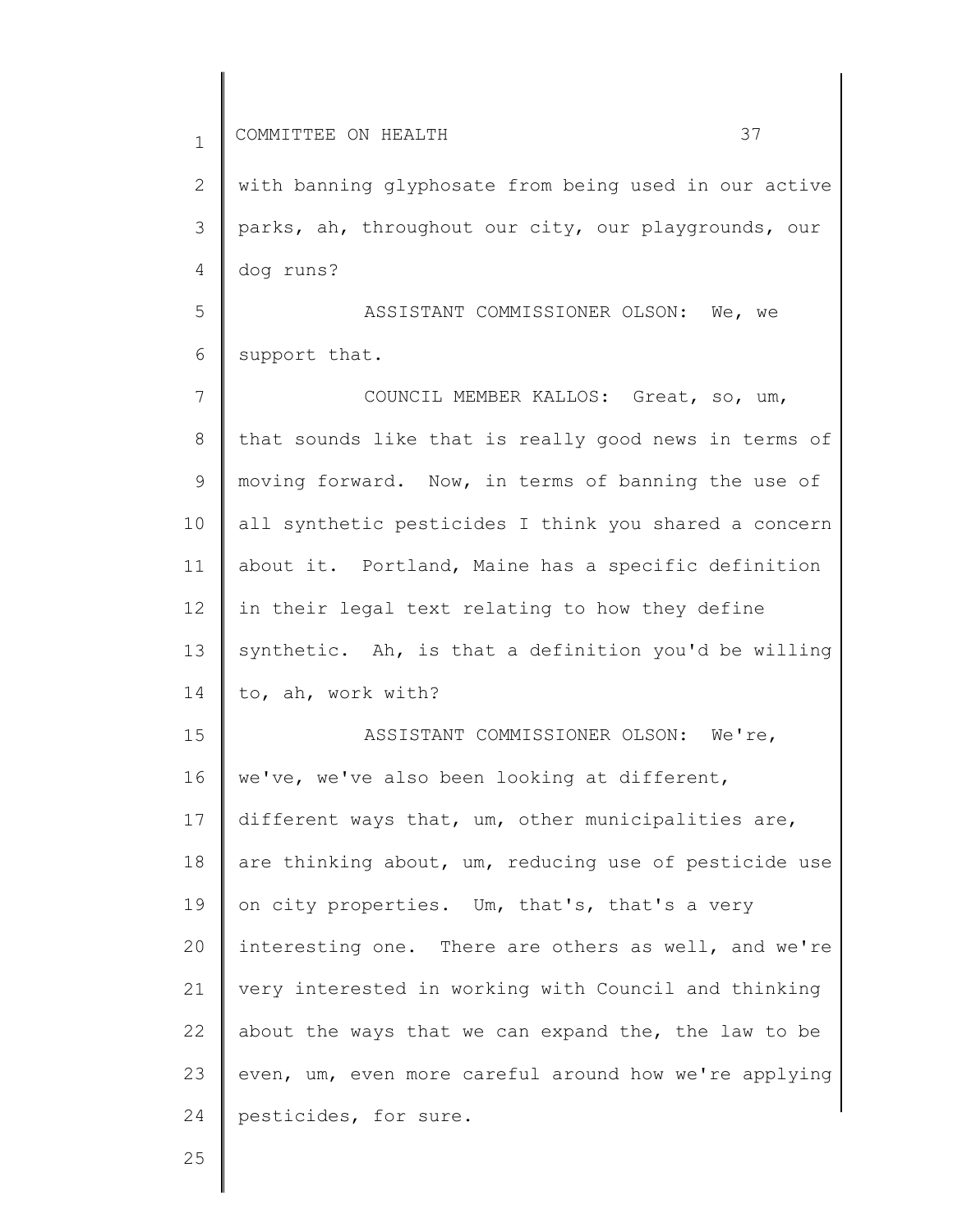| $\mathbf{2}^{\prime}$ | COUNCIL MEMBER KALLOS: And so our                     |
|-----------------------|-------------------------------------------------------|
| 3                     | legislation is looking at the World Health            |
| 4                     | Organization and other standards-based bodies because |
| 5                     | we feel that the EPA, would you concur with us that   |
| 6                     | especially in this current administration the EPA is  |
| $7\phantom{.0}$       | not a strong steward of our environment and that,     |
| 8                     | that we do need to go further than the chemicals that |
| 9                     | they are currently, ah, seeing as hazardous.          |
| 10                    | ASSISTANT COMMISSIONER OLSON: All right,              |
| 11                    | we, we certainly are very, very glad that New York    |
| 12                    | City has Local Law 37 and we have taken into our      |
| 13                    | control municipally, um, how we're using pesticides   |
| 14                    | for sure. That gives us a lot of strength and we      |
| 15                    | want to see that law continued to be used and         |
| 16                    | strengthened.                                         |
| 17                    | COUNCIL MEMBER KALLOS: Great. And so,                 |
| 18                    | and so you're OK looking at World Health              |
| 19                    | Organization and adding additional standards-based    |
| 20                    | and then also being in a position to additional       |
| 21                    | prohibited items to that listening tour?              |
| 22                    | ASSISTANT COMMISSIONER OLSON: Yeah,                   |
| 23                    | we're definitely open to discussing how we can, we    |
| 24                    | can expand and, and think more about what's           |
| 25                    | prohibited in the city.                               |
|                       |                                                       |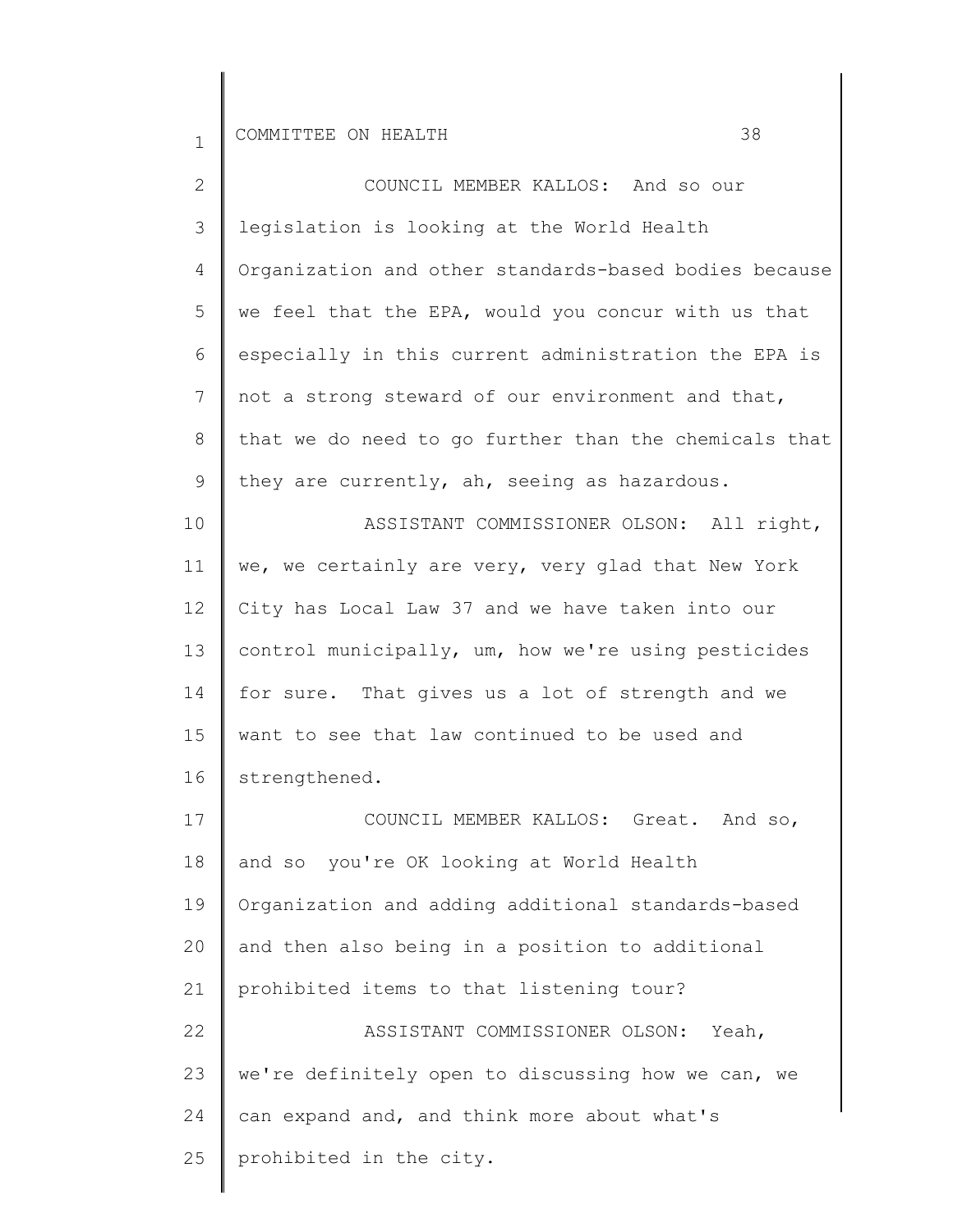25

2 3 4 5 6 7 8 9 10 11 12 13 14 15 16 17 18 19 20 21 22 23 24 COUNCIL MEMBER KALLOS: And then I will ask my last question so we can get to the kids 'cause quite honestly, ah, they're the reason I introduced this legislation. They asked me in my district. Anyone can draft legislation so if you're older than kindergarten, if you got past kindergarten and you still haven't drafted legislation you might be an underachiever in my district, but it is not too late to introduce legislation. But, so you mentioned the waiver process in your testimony. The chair had questions about it concerning that this legislation if it included a waiver process could be undermined by just getting that as a rubber stamp. Ah, if you can do very briefly, do you rubber stamp every waiver you get? Are they rejected? What does the process look like? And if, if I'm a person who likes who likes to trust but verify where can I find these waivers that are granted? ASSISTANT COMMISSIONER OLSON: Thank you for asking that question. We very much feel this is not a rubber stamp process. We take it very seriously. All waivers that are granted are available on our website so that they can be

reviewed. Um, we have denied waivers in the past and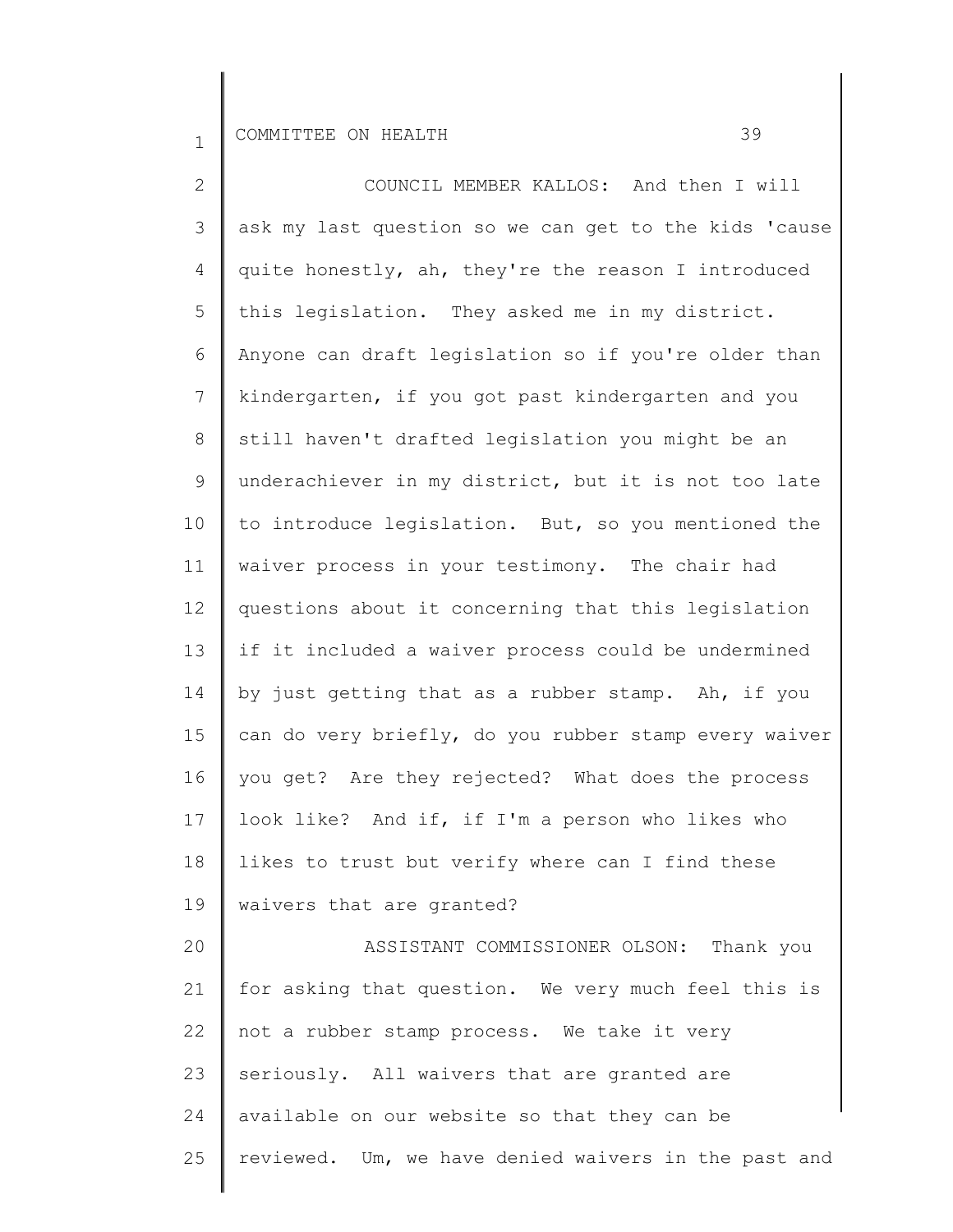2 3 4 5 6 7 8 9 10 11 12 13 14 15 we very much work with agencies when they submit those applications. They have, must provide very detailed information about what is the pest problem that they are dealing with, what pesticides they want to use and how they are going to do that in the safest possible way, and they must show that there is not a viable alternative in order to deal with that problem. And then we work with the agencies and talk through them about how that's going to be done. So this is not a rubber stamp process. It is very transparent. We're happy to provide waivers, and we very much think that it is an important part of the law so that we can also be dealing with the pest problems that cause public health issues.

16 17 18 19 20 21 22 23 COUNCIL MEMBER KALLOS: Thank you. With, with your partnership we will be able to make these signs a thing of the past, that folks won't see going to a day in the park thinking that they want to play, but it says do not enter for 24 hours, and, ah, we can make this a thing of the past and, ah, make it something that the City of New York just doesn't use because it's a carcinogen. Thank you.

24 25 FIRST DEPUTY COMMISSIONER KAVANAUGH: Council Member, if I may, ah, we use, we also use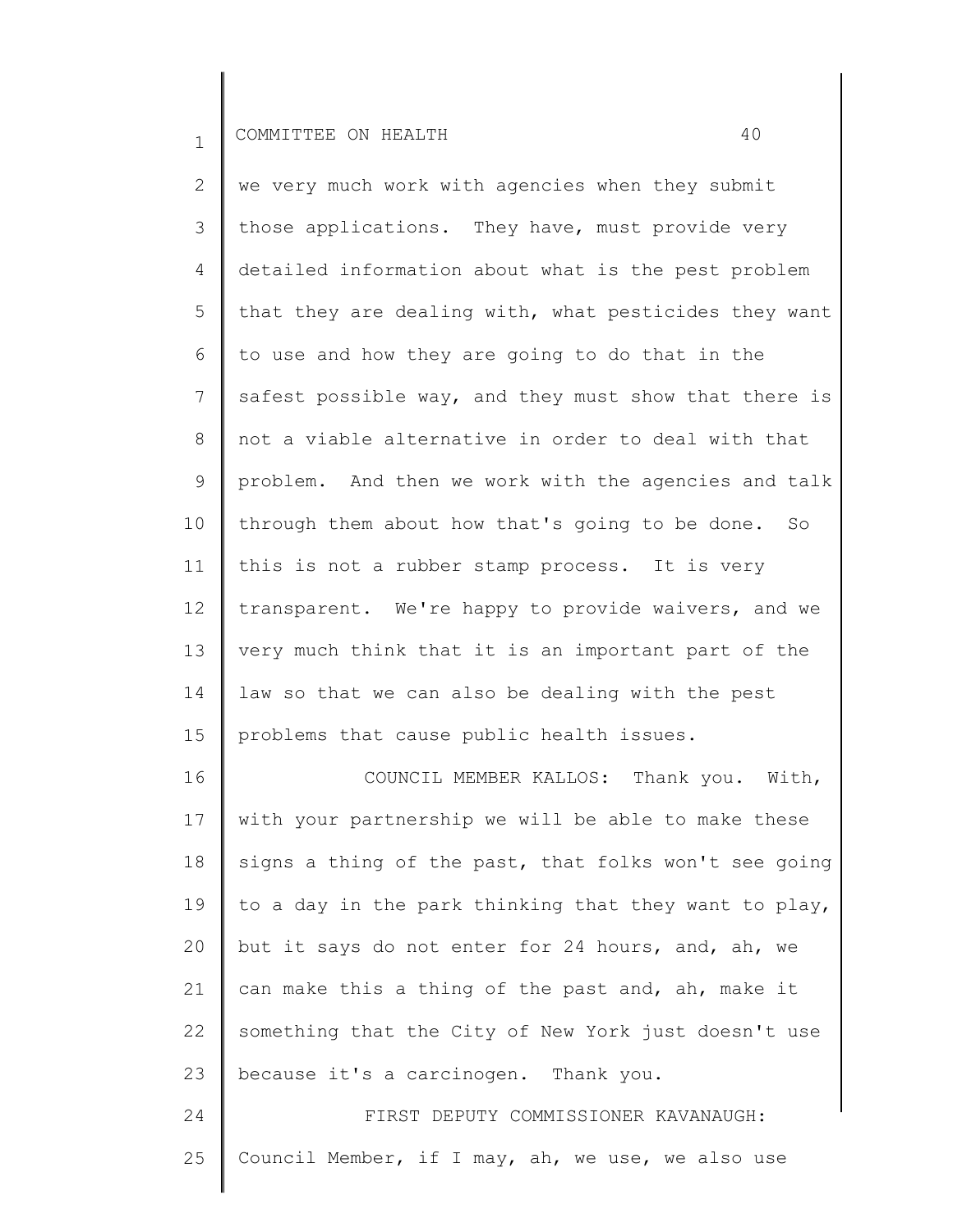1 2 3 4 5 6 7 8 9 10 11 12 13 14 15 16 17 18 19 20 21 22 23 24 COMMITTEE ON HEALTH 41 that sign for rodenticide applications, so you may still see it in parks. COUNCIL MEMBER KALLOS: I think for me there's a difference between, ah, rodenticide and, and the pesticides we're talking about. I will take weeds in my park over cancer any day, but I've been advised by almost everyone working with that it is very, that, ah, parks like Battery Park, ah, not, sorry, the Battery Park Conservancy are able to do a lot of work without using any synthetic pesticides and I once said on radio oh, actually look for the, ah, the daisies and the other weeds to make sure it's somewhere safe for my daughter to play, and I actually go down there to bring my daughter so she can play safely and, ah, they actually called to say where did you see the weed because we, we are concerned about that 'cause we do a very good job. So I've never actually seen any weeds, ah, in the Battery Park Conservancy, so I know it can be done. Thank you. CHAIRPERSON LEVINE: Thank you, Council Member Kallos, and now I believe Council Member Powers has a question.

25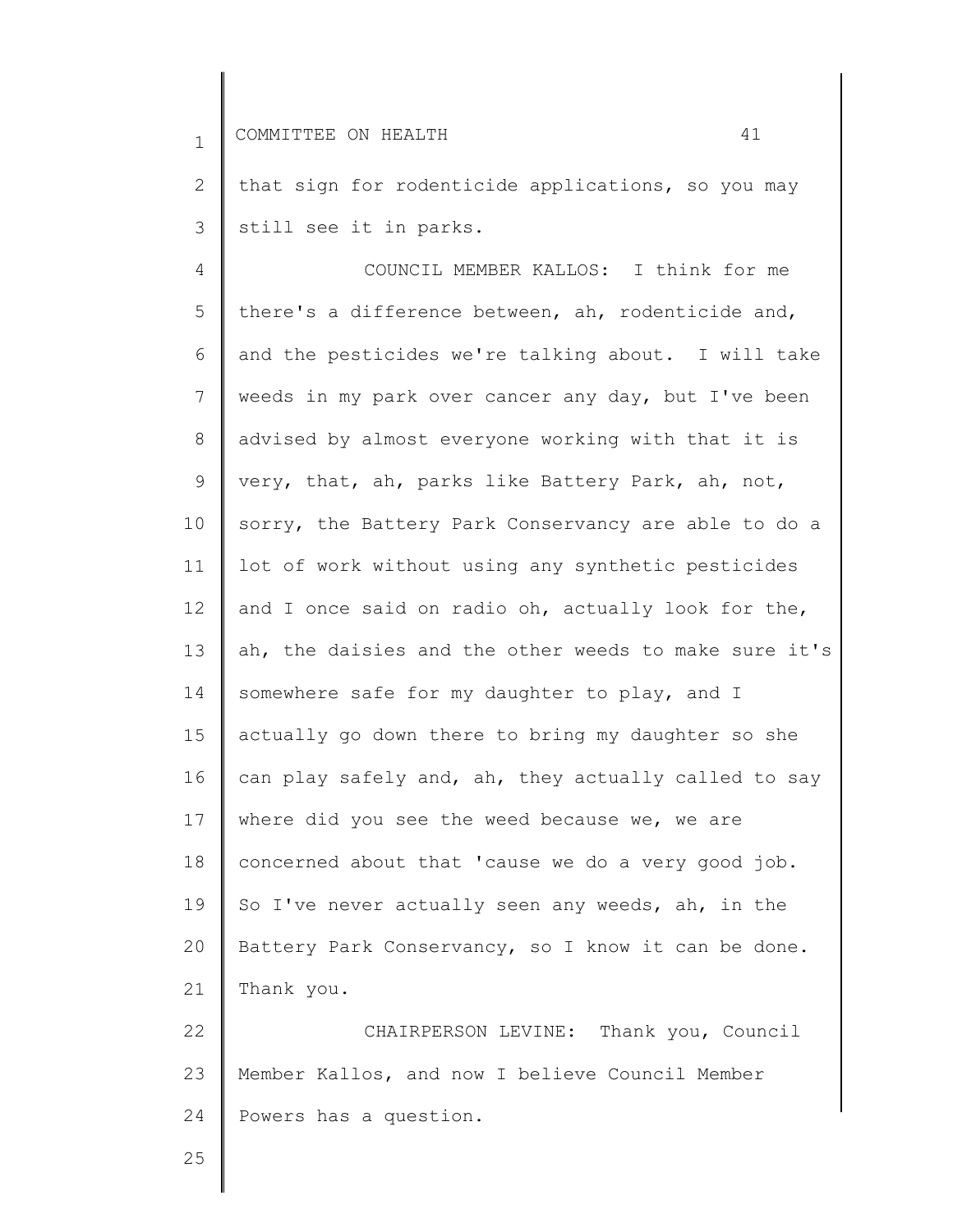1 2 3 4 5 6 7 8 9 10 11 12 13 14 15 16 17 18 19 20 21 22 23 24 25 COMMITTEE ON HEALTH 42 COUNCIL MEMBER POWERS: Thank you. Ah, thanks for the testimony. Um, how many applications for a waiver were received last year by the Department of Health? ASSISTANT COMMISSIONER OLSON: Um, last year, um, we approved, um, nine waivers. COUNCIL MEMBER POWERS: How many applications? ASSISTANT COMMISSIONER OLSON: And, yeah, and there were nine applications. COUNCIL MEMBER POWERS: So you, a hundred percent were applied? ASSISTANT COMMISSIONER OLSON: Yes [inaudible]. COUNCIL MEMBER POWERS: Can you tell us the stats for the year before that? ASSISTANT COMMISSIONER OLSON: Um, you know, I don't know the stats off the top of my head. It's usually, the number of waivers that we, um, that we end up approving is usually around eight to 10, but it varies from year to year depending on the issues. COUNCIL MEMBER POWERS: When was the last time one was rejected?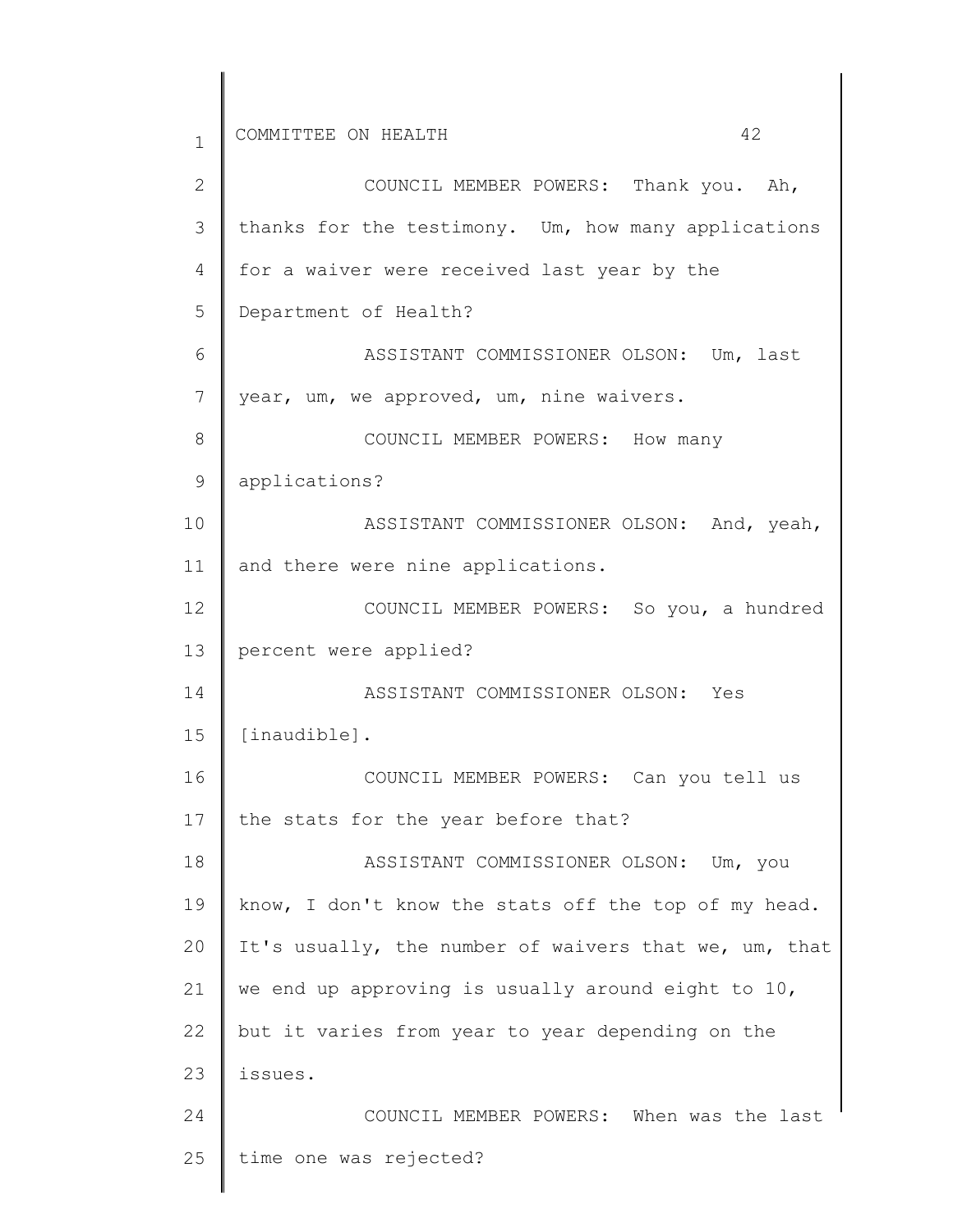1 2 3 4 5 6 7 8 9 10 11 12 13 14 15 16 17 18 19 20 21 22 23 24 25 COMMITTEE ON HEALTH 43 ASSISTANT COMMISSIONER OLSON: Um, I'm not sure what date it was rejected, but we certainly have rejected, um, rejected... COUNCIL MEMBER POWERS: Year? ASSISTANT COMMISSIONER OLSON: ...ah, rejected waivers in the past. COUNCIL MEMBER POWERS: Can you give us the last year one was rejected? ASSISTANT COMMISSIONER OLSON: I don't have that information in front of me. COUNCIL MEMBER POWERS: You'll get that information to us? ASSISTANT COMMISSIONER OLSON: But I can certainly get it to you. We can provide you with examples of the... COUNCIL MEMBER POWERS: You mentioned, um, eight different replacement products were I guess tried out last year. Can you give us the breakdown of how many were biological, how many were synthetic? FIRST DEPUTY COMMISSIONER KAVANAUGH: Ah, I think two of them were, were biological, five of them were synthetic, and one of them was a, was a mechanical device, not regulated, ah, by the EPA.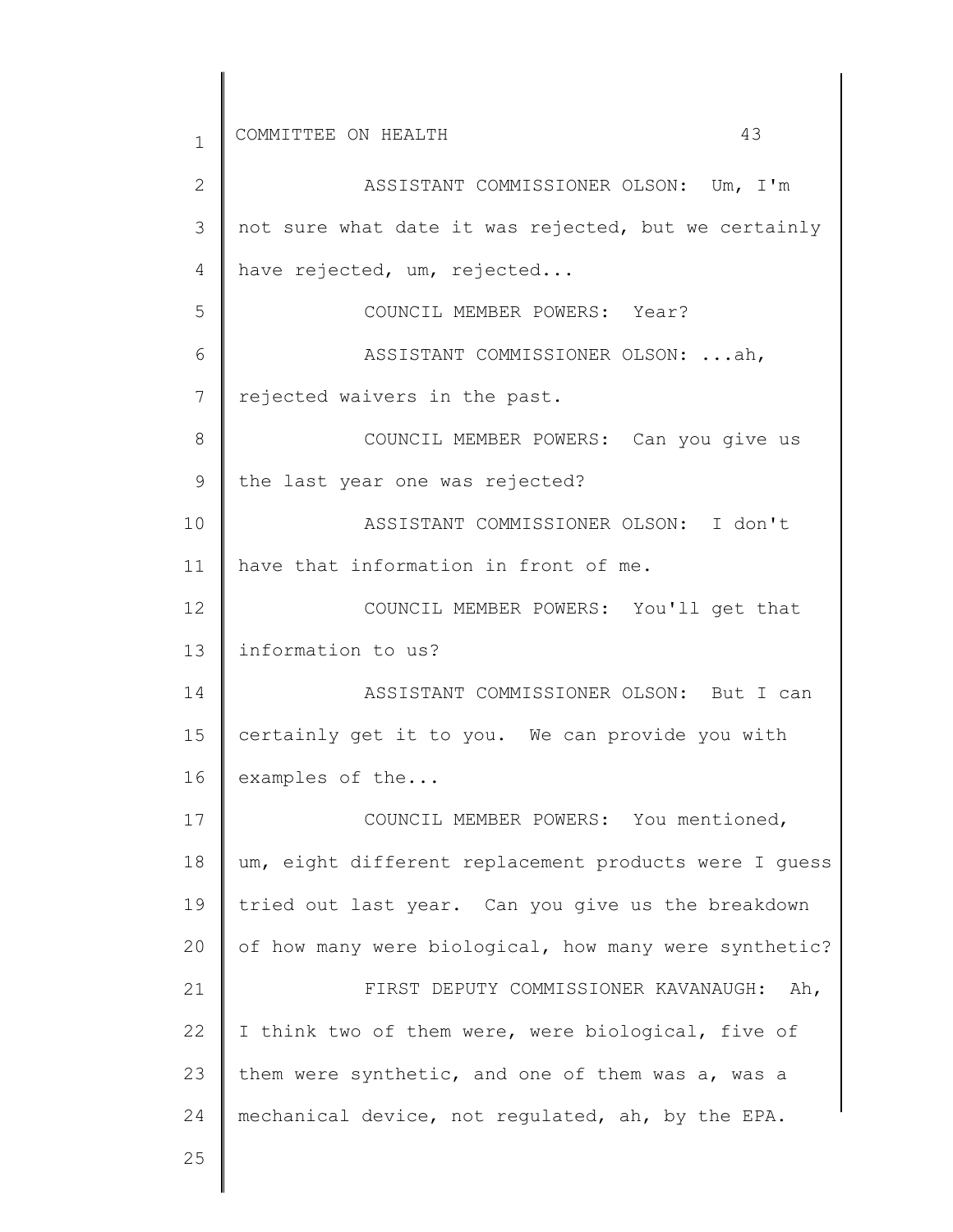2

3

4

5

6

7

8

9

10

11

12

13

14

15

16

17

| COUNCIL MEMBER POWERS: And any of those               |
|-------------------------------------------------------|
| present as most promising in terms of a replacement   |
| for Roundup?                                          |
| FIRST DEPUTY COMMISSIONER KAVANAUGH: I                |
| don't think we have enough experience with them to    |
| make that conclusion yet. It's an ongoing process.    |
| You know, there's a lot of factor that go into weed   |
| control that are not necessarily dependent on the     |
| product. There is the timing of the application, you  |
| know, the conditions that occur after the application |
| is made, the nature of the week itself, so we still   |
| have more research to do before we draw final         |
| conclusions.                                          |
| COUNCIL MEMBER POWERS: And what are the               |
| cost differential between the different products, or  |
| mechanics?                                            |
| FIRST DEPUTY COMMISSIONER KAVANAUGH:<br>Ah,           |

18 19 20 21 22 23 24 the, the, both the synthetic alternatives and the biological controls that we have experimented are significantly more expensive per gallon than glyphosate and, and person hours, of course, when you have to do repeated applications. COUNCIL MEMBER POWERS: Gotcha. Do, um,

25 do conservancies for parks have input into what is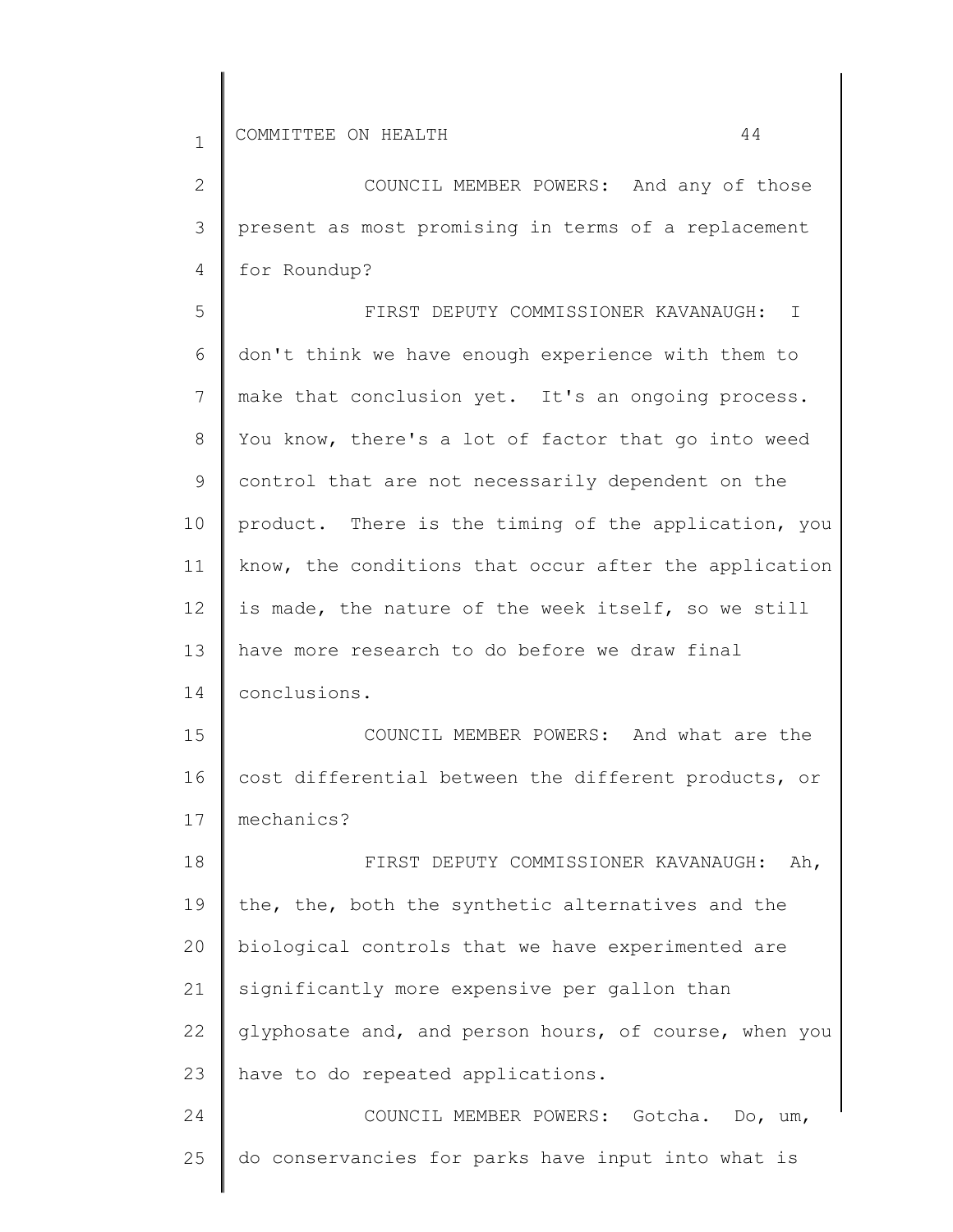2 3 4 5 used in their parks? We talked about Central Park, but obviously there's a number of conservancies in the city. Do they have input or is this a Parks Department decision?

6 7 8 9 10 11 12 13 14 15 16 17 18 19 20 21 22 FIRST DEPUTY COMMISSIONER KAVANAUGH: Ah, well, it's ultimately a Parks Department decision. Ah, but yes, they all comply with Local Law 37 and the, ah, New York State Department of Environmental Conservation rules and regulations about pesticide applications and they also report that pesticide use both as applicators directly to the Department of Health and to the Parks Department. We include them in our annual report to the health department. COUNCIL MEMBER POWERS: OK. And the, um, how many, so there's parks that are not using Roundup today, right? Is that correct? FIRST DEPUTY COMMISSIONER KAVANAUGH: Yes. COUNCIL MEMBER POWERS: OK, because they don't have, they don't have the spaces where you're using it, is that [inaudible]?

23 24 25 FIRST DEPUTY COMMISSIONER KAVANAUGH: Yes. There's a variety of reasons why we would not. We are able to control whatever weeds occur using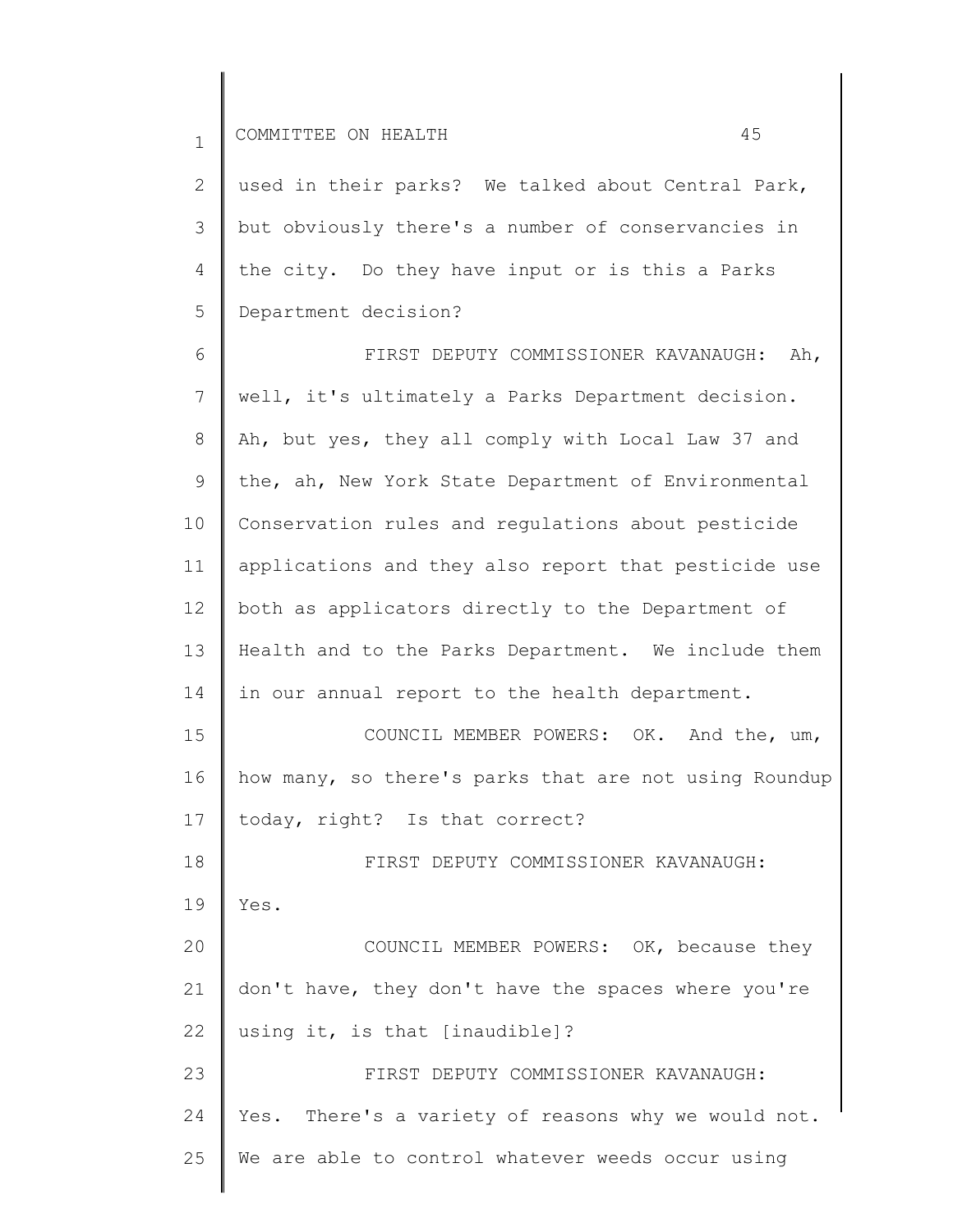| $\mathbf 1$  | 46<br>COMMITTEE ON HEALTH                             |
|--------------|-------------------------------------------------------|
| $\mathbf{2}$ | manual methods or other control devices, ah, or there |
| 3            | simply isn't, ah, weed issues that rise to the level  |
| 4            | of treatment.                                         |
| 5            | COUNCIL MEMBER POWERS: OK. Got it. And                |
| 6            | are there, the eight products you talked about were   |
| 7            | used in 2019?                                         |
| 8            | FIRST DEPUTY COMMISSIONER KAVANAUGH:                  |
| 9            | Yes.                                                  |
| 10           | COUNCIL MEMBER POWERS: OK. Are there                  |
| 11           | other products you're anticipating looking at in 2020 |
| 12           | or already starting to look at in terms of            |
| 13           | replacement products?                                 |
| 14           | FIRST DEPUTY COMMISSIONER KAVANAUGH: Ah,              |
| 15           | there are some products, I couldn't identify them     |
| 16           | specifically right now, that we have learned of, you  |
| 17           | know, through our contacts in the industry that look  |
| 18           | interesting and that we are looking to try.           |
| 19           | COUNCIL MEMBER POWERS: OK. Um, I think                |
| 20           | Council Member Kallos and Levine answered my other    |
| 21           | questions, or helped answer my other question, ask my |
| 22           | other questions. You helped answer them, but, um, so  |
| 23           | thank you. Thanks.                                    |
| 24           |                                                       |
| 25           |                                                       |
|              |                                                       |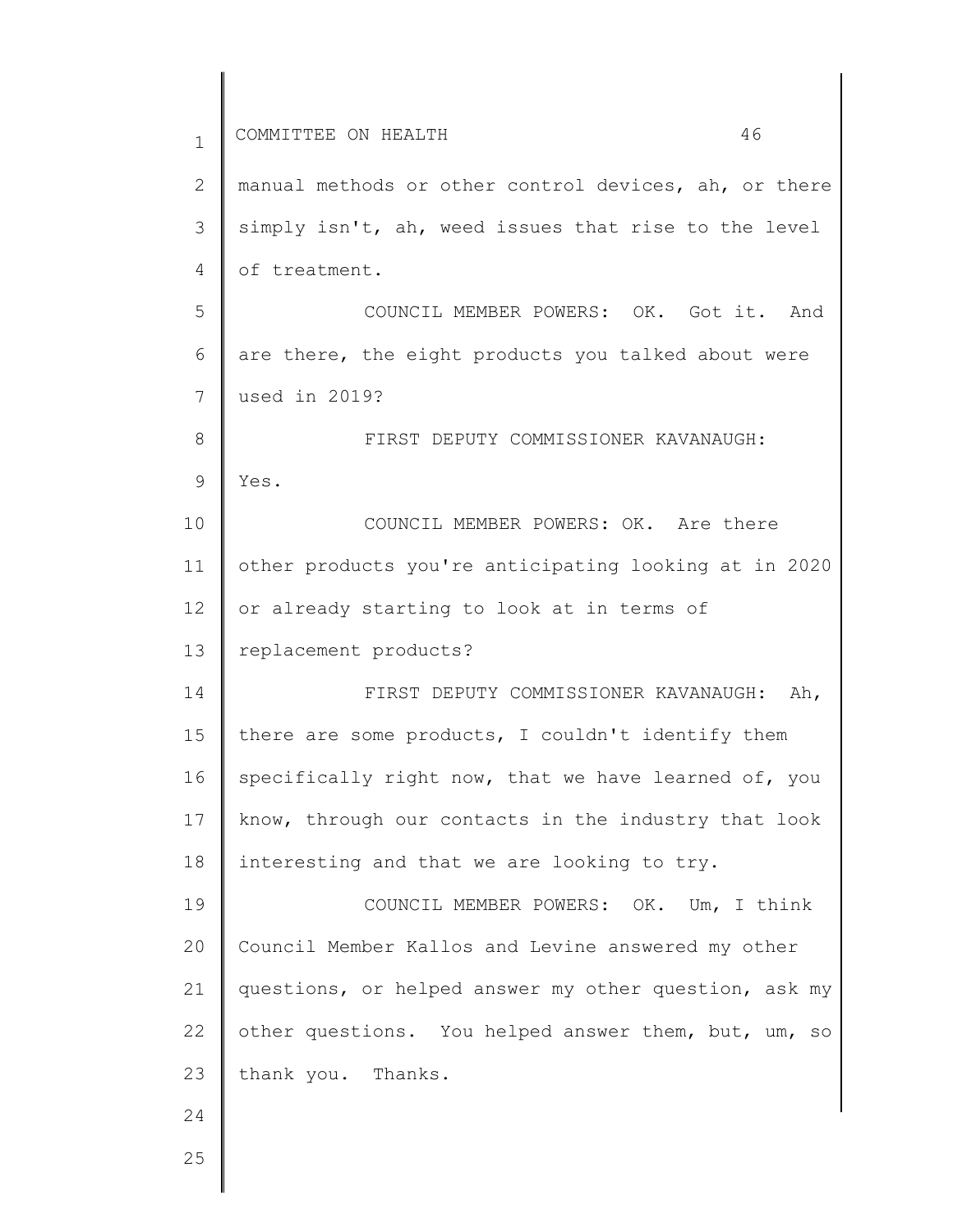2

3

4

5

6

| CHAIRPERSON LEVINE: Thank you, Council                |
|-------------------------------------------------------|
| Member Powers. Ah, next up we have Council Member     |
| Cohen.                                                |
| COUNCIL MEMBER COHEN: Ah, thank you,                  |
| Chair. Ah, thank you for your testimony. Ah, I also   |
| want to thank Council Member Kallos 'cause I think    |
| that the dialogue here has been, ah, very helpful and |
| productive. Ah, you know, I'm, I don't like the fact  |
| that I'm not a sponsor of this legislation, but I     |
|                                                       |

7 8 9 10 11 12 13 14 15 16 17 18 19 20 21 22 23 24 25 want to thank Council Member Kallos 'cause I think that the dialogue here has been, ah, very helpful and productive. Ah, you know, I'm, I don't like the fact that I'm not a have some concerns and just to, ah, draw a contrast, Commissioner, how many acres of Forever Wild are on the Upper East Side? ASSISTANT COMMISSIONER OLSON: None. FIRST DEPUTY COMMISSIONER KAVANAUGH: None. COUNCIL MEMBER COHEN: None. Ah.... ASSISTANT COMMISSIONER OLSON: [inaudible]. FIRST DEPUTY COMMISSIONER KAVANAUGH: That's not the Upper East Side. COUNCIL MEMBER COHEN: Ah, in, you know, Van Cortlandt Park, for instance, my, my district is as you know, approximately a third parkland and I have a significant number of acres that are Forever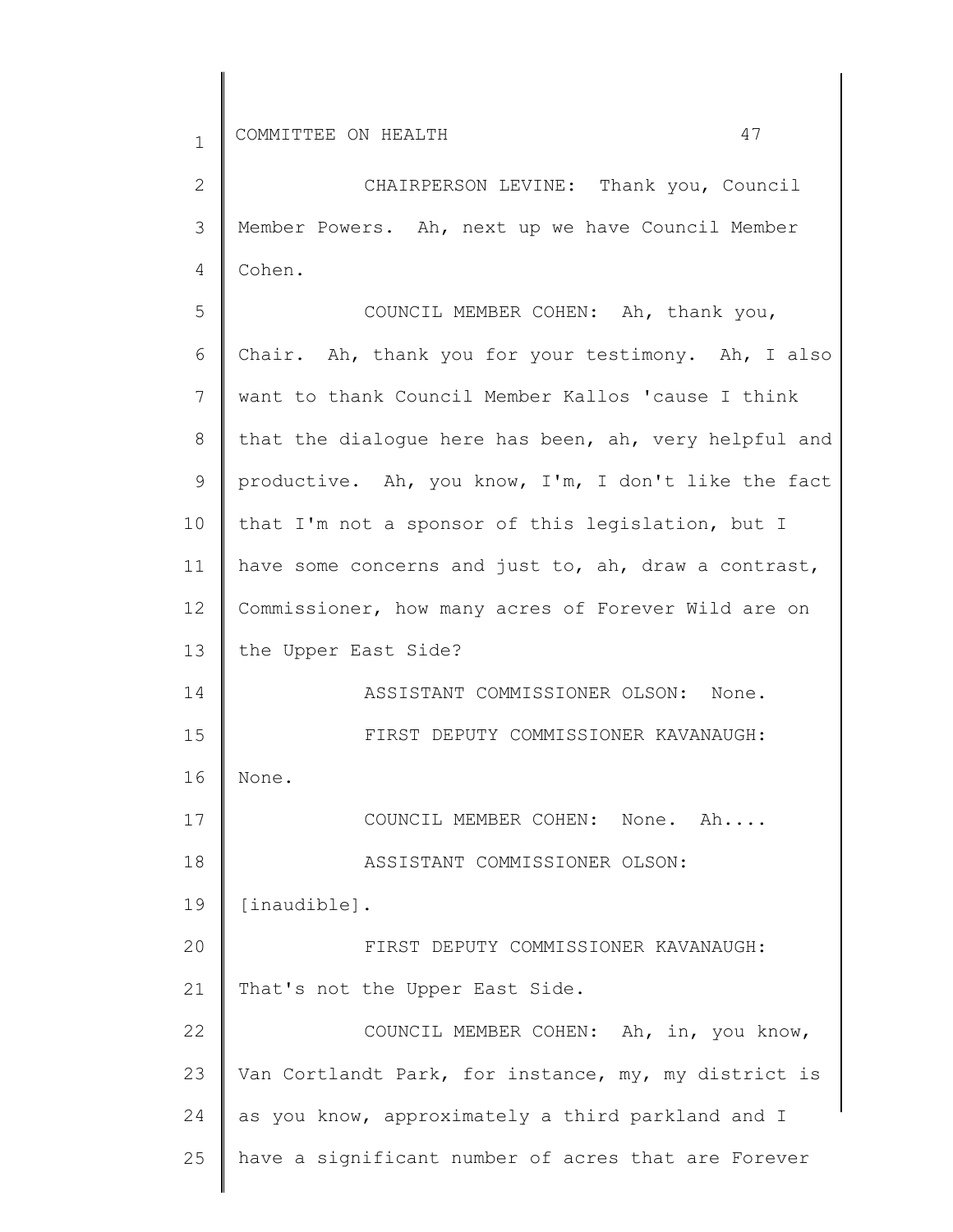2 3 4 5 6 7 8 9 10 11 12 13 14 15 16 17 18 19 20 21 22 23 24 25 Wild, and the fight against invasive species in Van Cortlandt Park and Riverdale Park, um, is really a challenge and I think, you know, I encourage my colleagues, you know, and it's a testament to the work of the Parks Department, if you take the West Side Highway to the Henry Hudson Parkway and as you cross from my district into Westchester County you will see a dramatic and dispositive impact of invasive species on, on trees and on [inaudible]. It's just, as you cross the Westchester line Yonkers is covered in, I think it's, um, porcelain berry. It's totally wiping out every tree there. Ah, so, ah, the, I mean, you know, the impact here is very important. Can you talk about how you would fight invasive species in the Northwest Bronx and what the impact would be if you couldn't use these, like, I forget how you say, but you know. UNIDENTIFIED: Glyphosate. COUNCIL MEMBER COHEN: Yes, thank you. FIRST DEPUTY COMMISSIONER KAVANAUGH: It would, it would limit our ability to, ah, address invasive species significantly and delay our restoration program for natural areas specifically, Forever Wild areas. Ah, exactly how much it's hard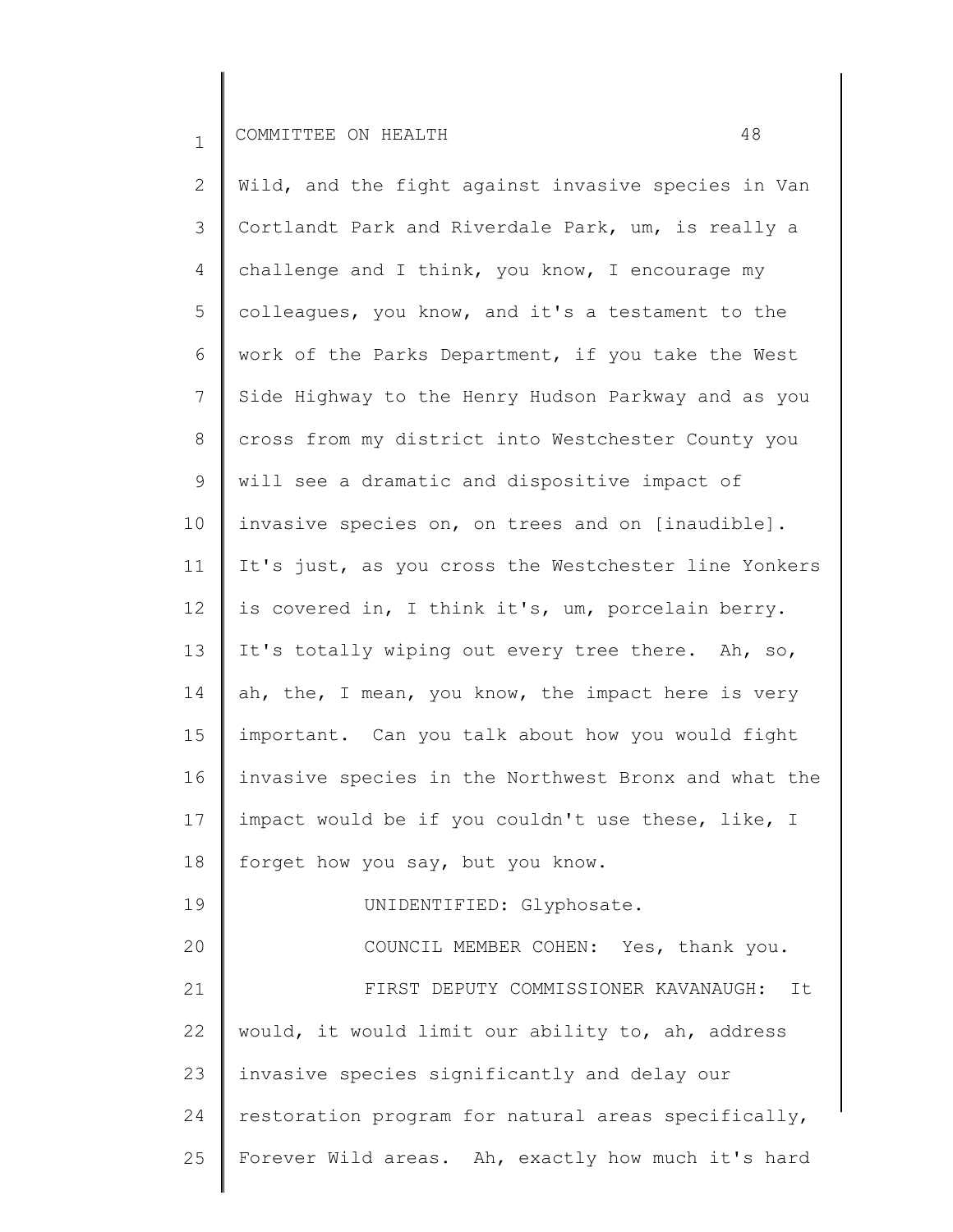| $\mathbf{1}$                                 | 49<br>COMMITTEE ON HEALTH                                     |
|----------------------------------------------|---------------------------------------------------------------|
| 2                                            | to say. We estimate that, ah, it might take three to          |
| 3                                            | five mechanical applications to replace one                   |
| 4                                            | successfully application of a properly used and               |
| 5                                            | targeted herbicide.                                           |
| 6                                            | COUNCIL MEMBER COHEN: Well, that won't                        |
| 7                                            | be a problem 'cause you have the resources to do              |
| 8                                            | that, right?                                                  |
| $\mathsf 9$                                  | FIRST DEPUTY COMMISSIONER KAVANAUGH:<br>Ah,                   |
| 10                                           | no, we could not initially replace, you know, the,            |
| 11                                           | provide those resources. Ah, the reality is we would          |
| 12                                           | do fewer treatments and remove fewer invasives.               |
|                                              |                                                               |
|                                              | COUNCIL MEMBER COHEN: Ah, I appreciate                        |
|                                              | that. Um, I just, I don't know if they're here to             |
|                                              | testify, but I think Council Member Kallos got a              |
|                                              | letter that I was cc'd on from the Van Cortlandt Park         |
|                                              | Alliance, and we could make that part of the record,          |
|                                              | stating their concerns about the impact of this piece         |
|                                              | of legislation as drafted on my district, so.<br>$\mathbb{I}$ |
| 13<br>14<br>15<br>16<br>17<br>18<br>19<br>20 | really do appreciate, you know, the dialogue.<br>I've         |
|                                              | supported legislation in the last term. I have my             |
|                                              | own legislation trying to limit the use of pesticides         |
|                                              | and herbicides when they would come into exposure             |
| 21<br>22<br>23<br>24                         | with people, ah, but there are other interests that I         |
| 25                                           | just hope that we're all aware of and we try to               |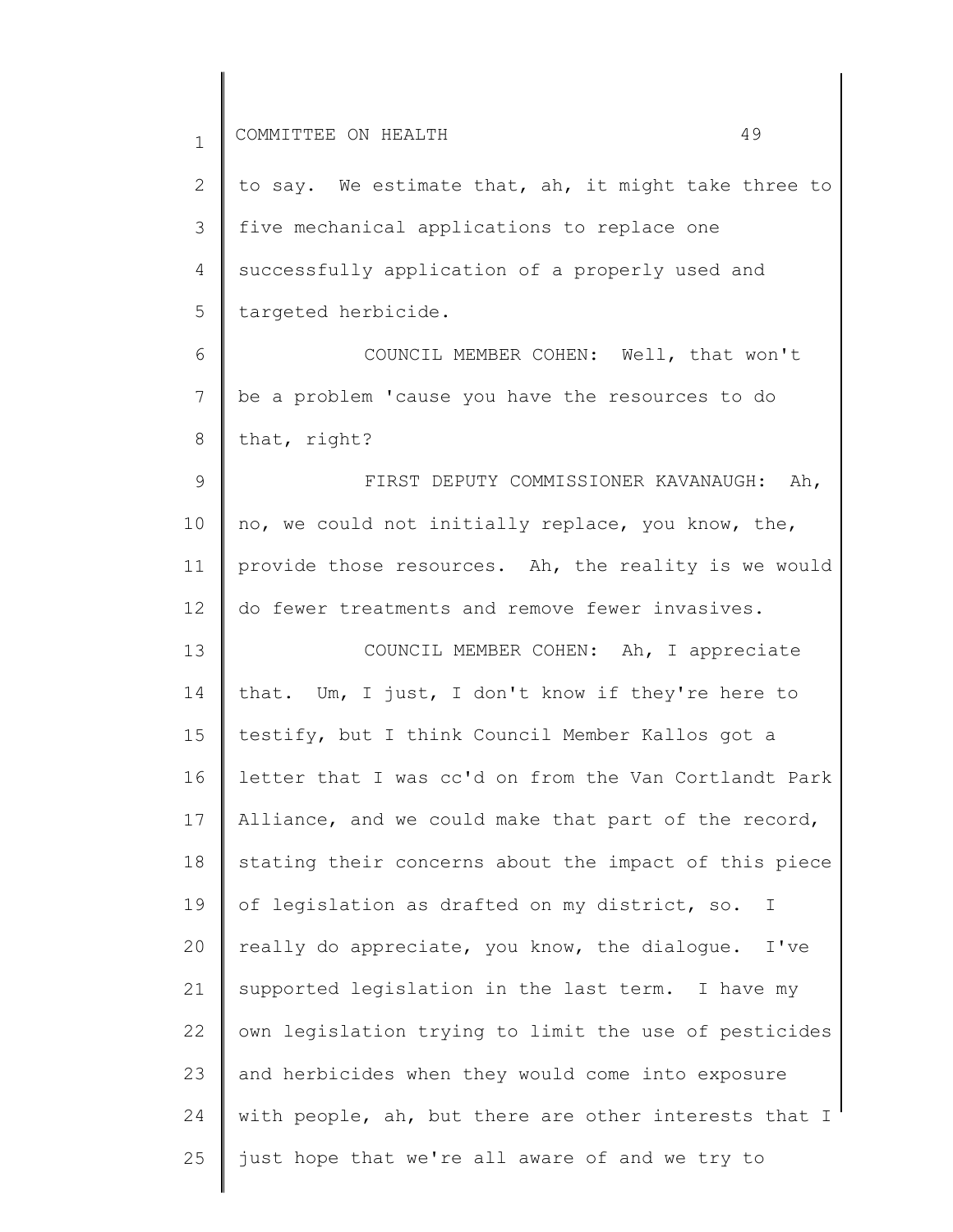1 2 3 4 5 6 7 8 9 10 11 12 13 14 15 16 17 18 19 20 21 22 COMMITTEE ON HEALTH 50 navigate this in a way that, ah, preserves our parks and makes them safe for people and for native species. So, thank you, Chair. CHAIRPERSON LEVINE: Um, is there anyone here from DOT? Do they conduct their own spraying? They do, correct? Are they adhering to the guidelines that the, the Park Department is laying out and in what, and in what circumstances is it DOT's job to spray and not Parks? ASSISTANT COMMISSIONER OLSON: Um, so I don't want to speak for the DOT, but they do use, um, much smaller amounts, but they do use glyphosate in some of the maintenance of highways so they're, they're using it, um, in the same way that DOT is, ah, sorry, the Parks Department has talked about the maintenance of, of streets and sight lines of traffic, so that's, that's how they're using those. And so that's in, just to be clear, those are in places where people are not walking and children are not playing. CHAIRPERSON LEVINE: Understood, but I,

23 24 25 I, I'm sorry DOT's not here. Ah, we would, we would need them to adhere to exactly the same standards that we are, ah, hoping to apply to the Parks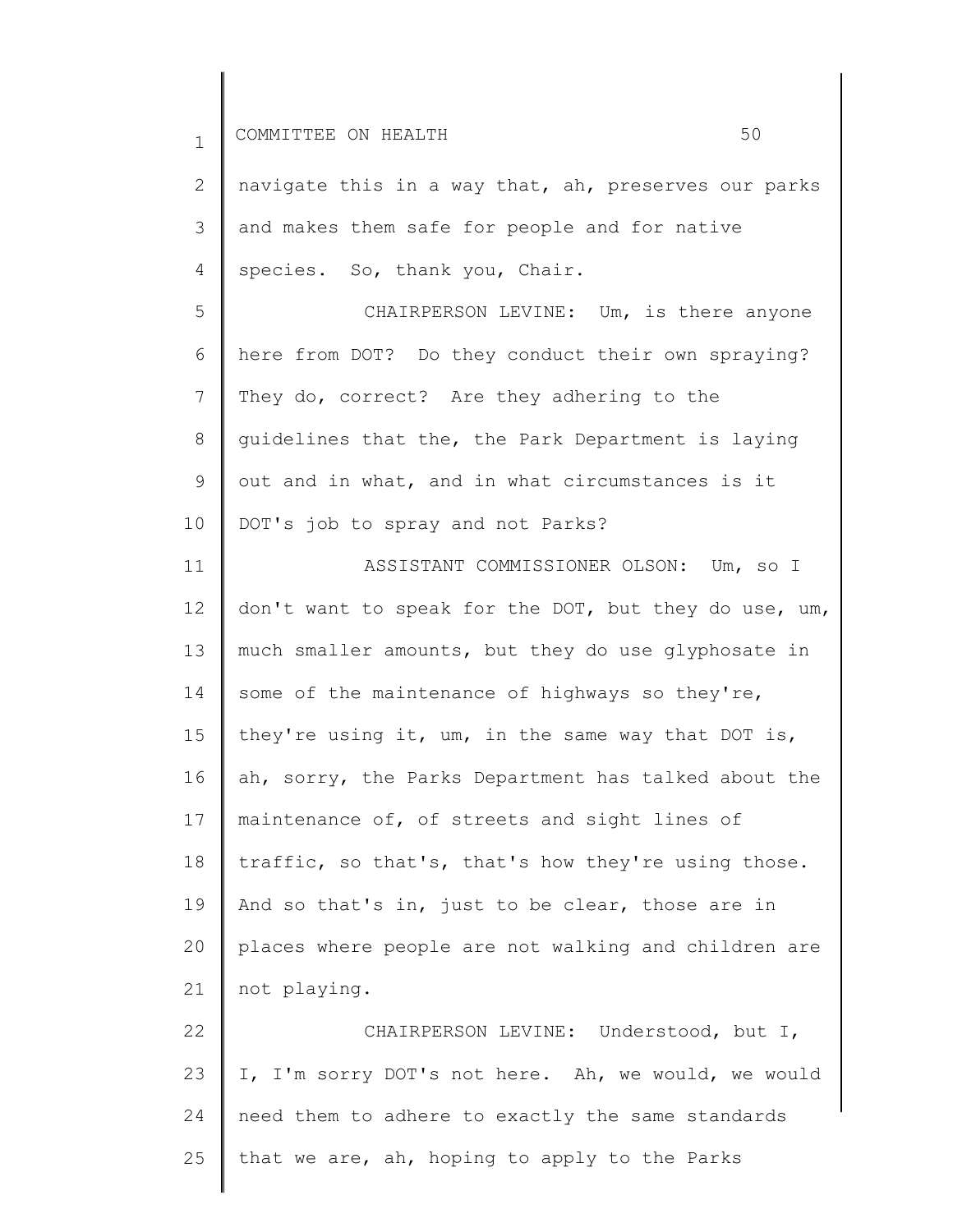1 2 3 4 5 6 7 8 9 10 11 12 13 14 15 16 17 18 19 20 21 22 23 24 25 COMMITTEE ON HEALTH 51 Department, um, and we don't, we don't want any variation amongst agencies, certainly include, including DOT. And one more quick clarification because pesticides are a threat to animal health as well as human health. Dog runs are considered, ah, for purposes of this discussion, to be covered by this legislation, ah, and to be the kinds of heavily trafficked areas, um, that, that you would support, ah, the cessation of use in, is that correct? FIRST DEPUTY COMMISSIONER KAVANAUGH: Yes, but I, I would point out that we've never used herbicides within dog runs. CHAIRPERSON LEVINE: OK, well, we hope that continues. FIRST DEPUTY COMMISSIONER KAVANAUGH: Yes. CHAIRPERSON LEVINE: And Council Member Holden, please. COUNCIL MEMBER HOLDEN: Thank you Chair, and thank you, Ben Kallos, for this legislation, this bill. Um, I just, ah, Commissioner Kavanaugh, I just want to ask a couple of questions, and I know the kids are outside, right? So, um, the use of Roundup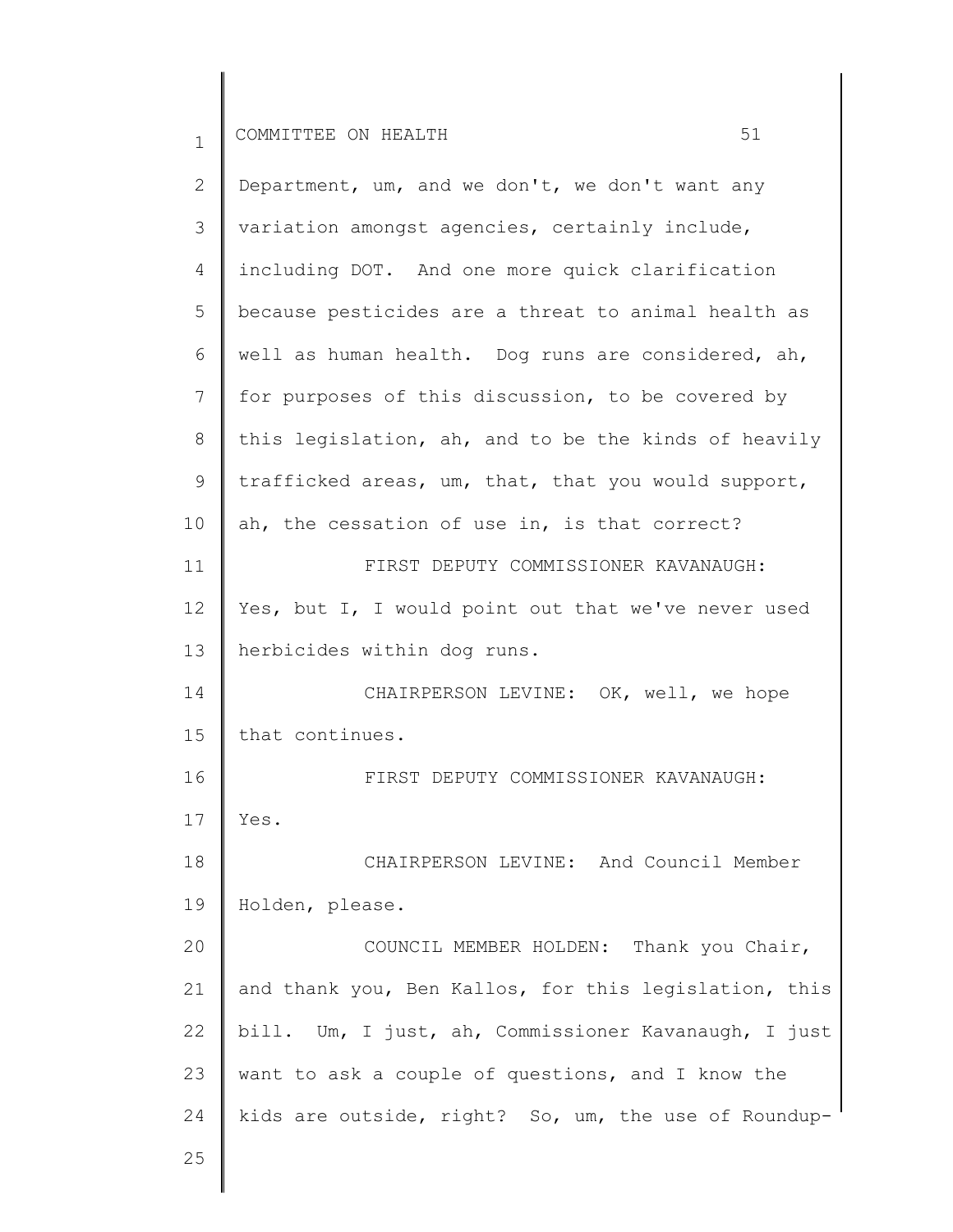11

2 3 like products on our athletic fields, when did that stop?

4 5 6 7 8 9 10 FIRST DEPUTY COMMISSIONER KAVANAUGH: Ah, I don't think we ever used them on athletic fields. Roundup is a non-selective herbicide, ah, and it would basically kill everything. Ah, the only times I think that we would use it is if the entire complex was closed for a full renovation, where all of the existing turf cover was being removed and replaced.

COUNCIL MEMBER HOLDEN: Well, I can say

12 13 14 15 16 17 18 19 20 21 22 23 24 25 it has been used and it was used on, on athletic fields and on the warning track of the field that I adopted we had to get, um, we had to get somebody trained from Parks to, to use, but the warning track was covered with, um, weeds and, um, we suggested that we rototill it and try to tear up the, ah, the weeds. But, however, they said they couldn't do that. So we had to wait until somebody was trained to use a Roundup-like product, and they were using it, and I witnessed the spray. And it was quite windy that day and it's been used multiple times over the years, and not just, ah, ah, on the baseball fields or athletic fields. So I just think if you have this product in your possession in the Parks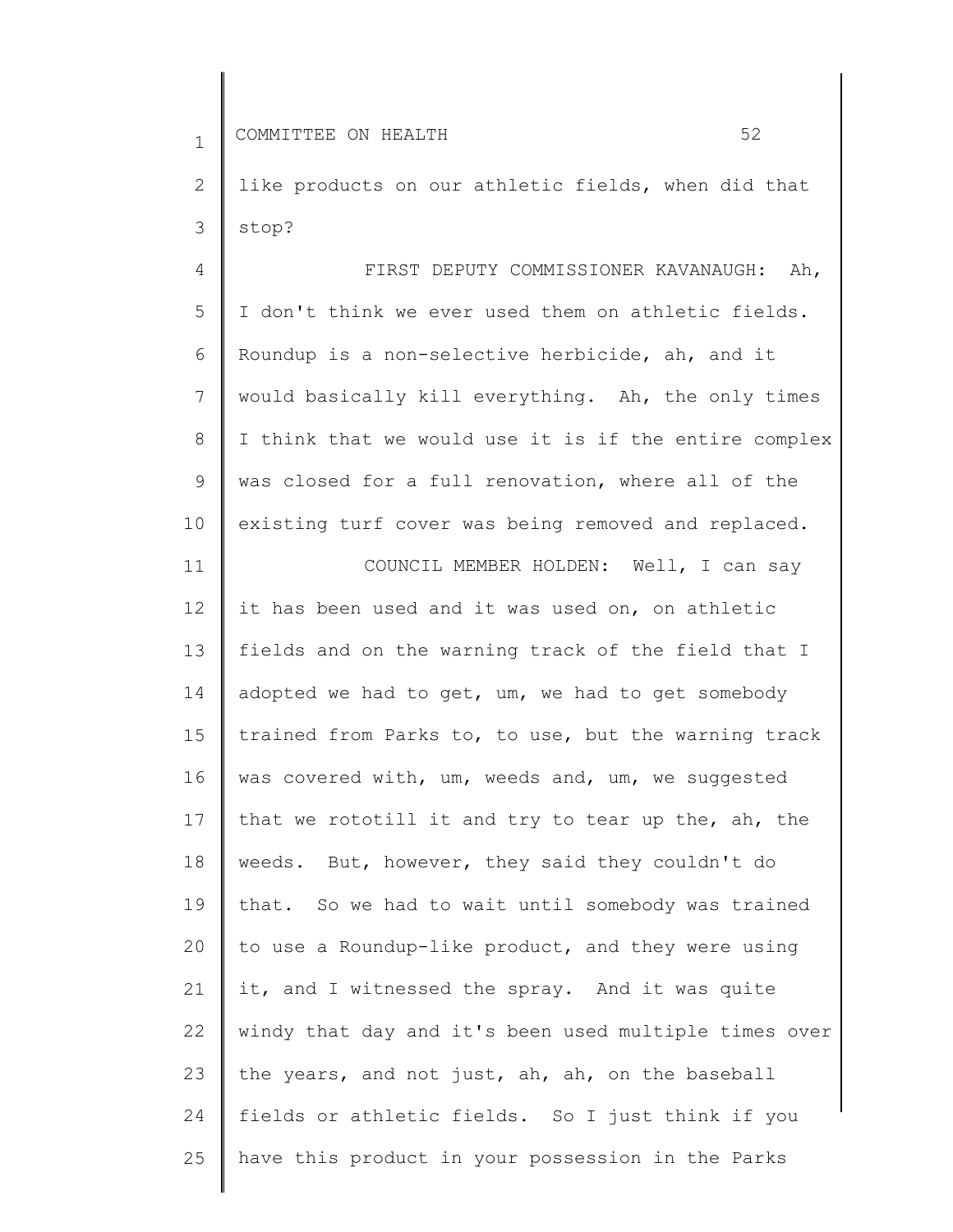2 3 4 5 6 7 8 9 10 11 12 13 14 15 16 17 18 19 20 21 22 23 24 25 Department it will be used and it will be abused, and that's why, waivers aside, you can't control all that and, um, I'm concerned about my health and obviously the children that played on the field because we were using this. This was allowed. Ah, this was allowed when I adopted the fields back in the early 2000s. As you know, I was part of that, ah, the complex in Juniper Valley Park. We took care of the fields every day. I mowed the lawn twice a, or three times a week. And this was, this stuff was used, I can attest to that, not only by the Parks Department, by people who adopted the fields, we never heard any problems. We only heard at one point the that the person installing this, or putting this on the fields had to be trained. Yet I wasn't, I didn't know about the training, nobody told anybody about you have to, you know, you have to know all the limitations. And, again, I just want to caution everyone here that if this exists in the Parks Department or in city agencies, no doubt it will be abused, and I've seen it. So if you're saying it wasn't applied, I'm going to say that's not true because I witnessed it. Large barrels, I've seen machines spraying it with sixfoot, ah, reach and this would actually run off into,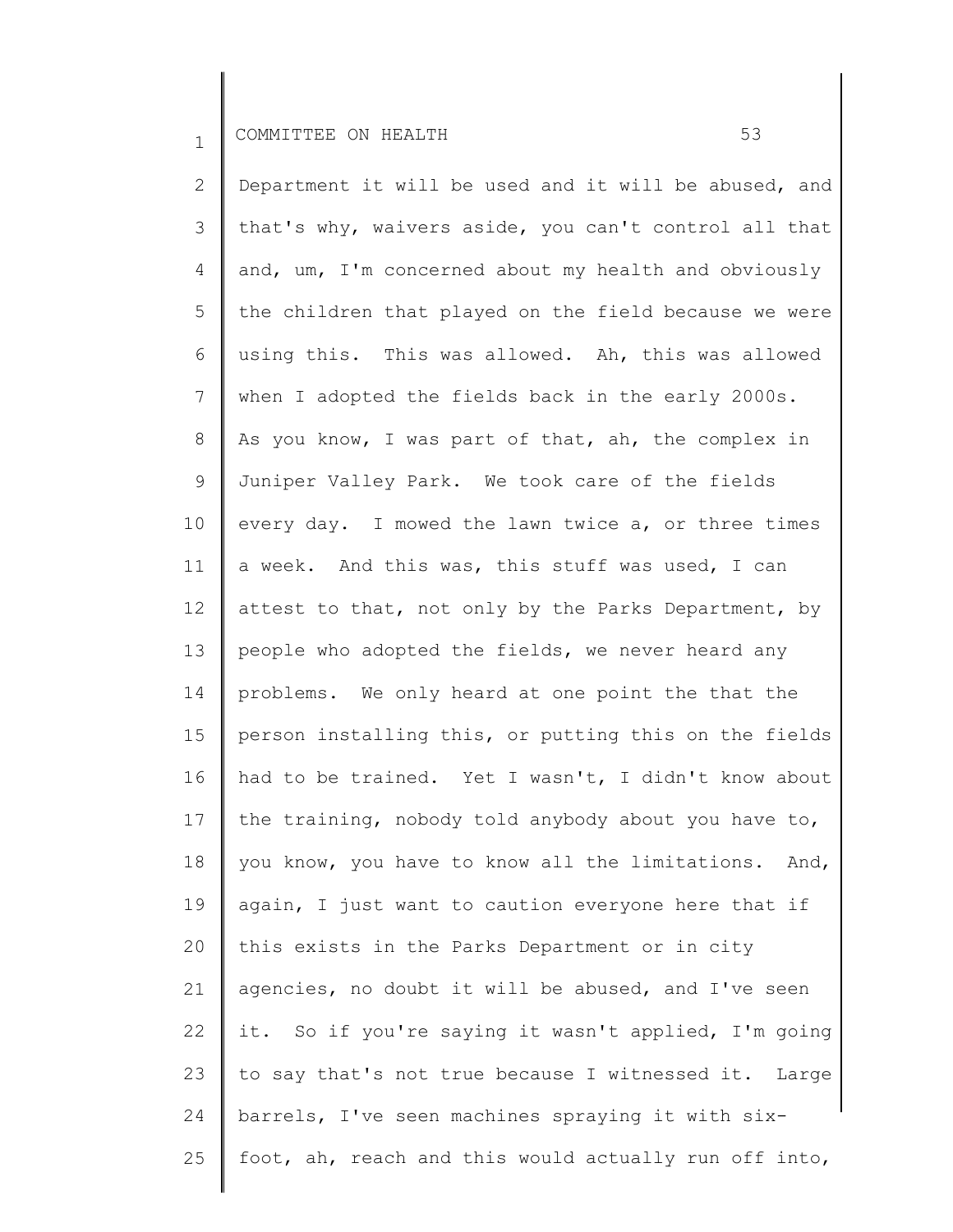| $\mathbf 1$ | 54<br>COMMITTEE ON HEALTH                             |
|-------------|-------------------------------------------------------|
| 2           | ah, into storm water. So this is a very dangerous     |
| 3           | product. You read the, the labels, you can see that.  |
| 4           | So I, I support this legislation and we will pass it, |
| 5           | by the way, so I think the agencies have to get used  |
| 6           | to the fact that this, let's be cautious, but this    |
| 7           | will be abused if we have it any city agency. Thank   |
| 8           | you, Chair.                                           |
| 9           | CHAIRPERSON LEVINE: Thank you. Just to                |
| 10          | clarify, other than DOT and Parks what are the        |
| 11          | agencies? Could you give us that list.                |
| 12          | ASSISTANT COMMISSIONER OLSON: Sure, um,               |
| 13          | in 2018, um, only, the only other agencies that used, |
| 14          | um, glyphosate were, um, in very small amounts, were  |
| 15          | CUNY, the Department of Environmental Protection, and |
| 16          | NYCHA as part of property maintenance.                |
| 17          | CHAIRPERSON LEVINE: OK. Um, by                        |
| 18          | definition any NYCHA property is gonna be near        |
| 19          | humans, presumably CUNY as well. So we would be very  |
| 20          | concerned that the kind of standards we're laying out |
| 21          | here are adhered to by those agencies as well.        |
| 22          | Council Member Ampry-Samuel, please.                  |
| 23          | COUNCIL MEMBER AMPRY-SAMUEL: Speaking of              |
| 24          | NYCHA, right, perfect timing. Um, I am a little       |
| 25          | disappointed that there is no one here to speak on    |
|             |                                                       |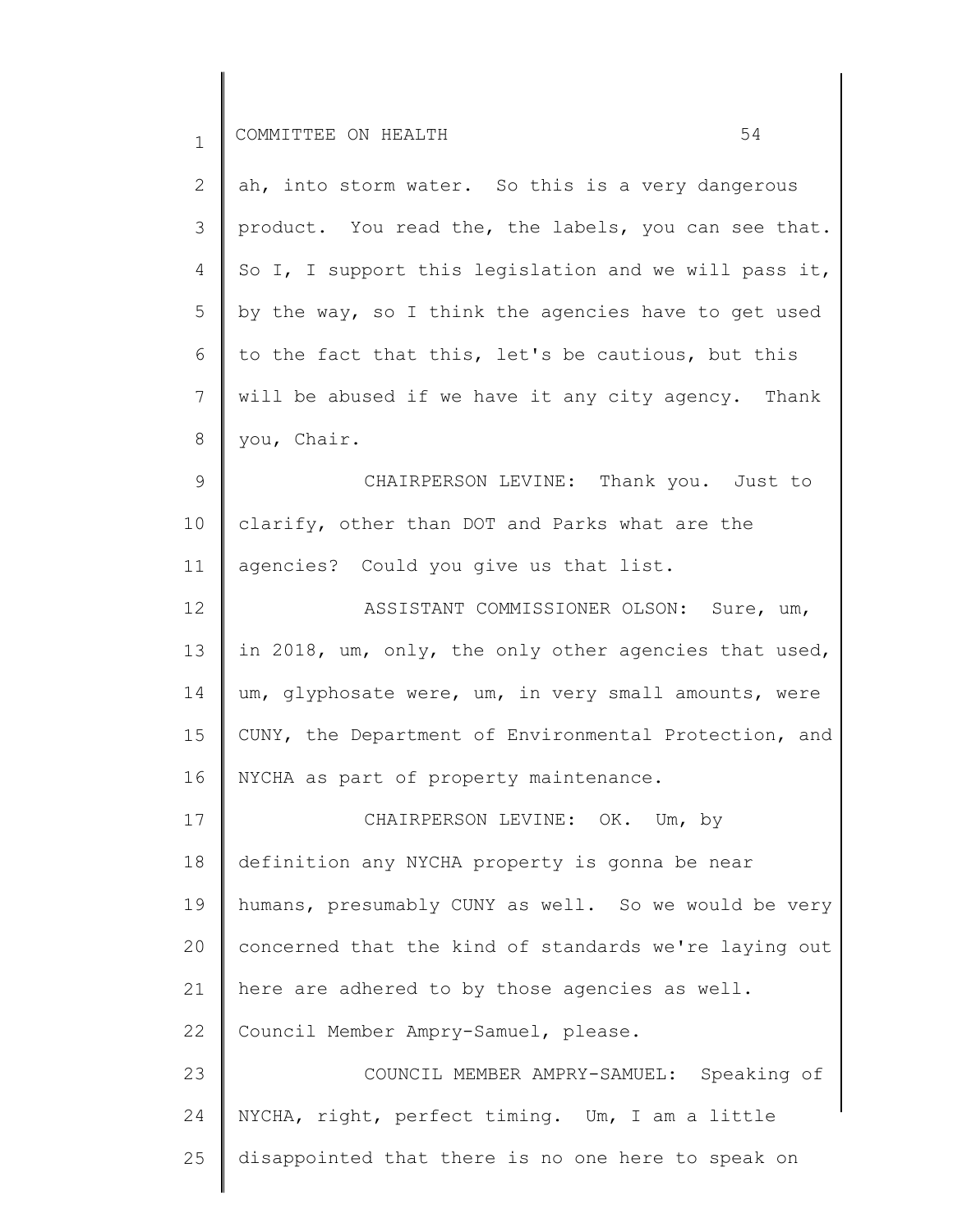2 3 4 5 6 7 8 9 10 11 12 13 14 15 16 17 18 19 20 21 22 23 24 25 behalf of NYCHA and I was told, um, that um, that you would not be able to speak at all on any questions related to NYCHA today. And, um, so I do have questions so this is just for the record, clearly. Um, I understand there is a pest action plan with NYCHA and because of even in your testimony today where it states the presence of residential pests is tied to housing quality and residents of color and those living in high-poverty neighborhoods, that's all of NYCHA. And so because of that I want to make sure that while we're having this conversation NYCHA is definitely included, and so I would like to know, um, from the administration and NYCHA according to the latest annual reports, um, we see that there was a reduction in, um, rodents in the applications in 2018, but I would like to know how, um, that happened, you know, what's being reported, and because of the, um, action plan with the federal monitor, um, I think it's critical that we ask these questions in the later hearing or some type of round table discussion with DOHMH, the federal monitor, NYCHA, admin, to address the direct concerns because thank you, Council Member Kallos, um, for your legislation as well as bringing up the Black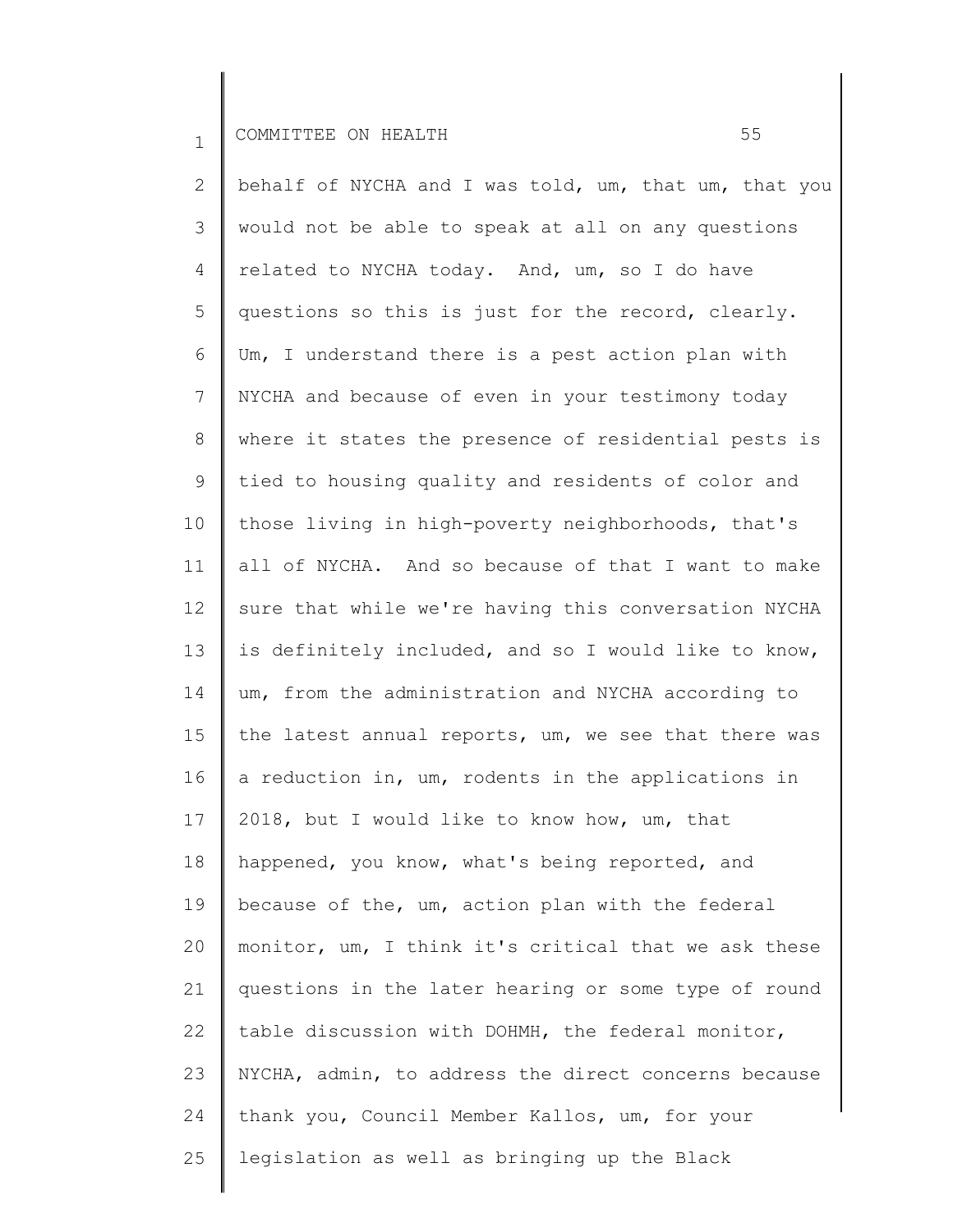2 3 4 5 6 Institute report, because that is extremely disturbing and I just wish that we were able to have a conversation and, um, have some questions answered related to families in the NYCHA developments. So that will be all for me.

7 8 9 CHAIRPERSON LEVINE: Thank you, Council Member. And I believe Council Member Kallos has some follow-ups.

10 11 12 13 14 15 16 17 18 19 20 21 22 23 24 25 COUNCIL MEMBER KALLOS: I just have one question 'cause I do hear the kids getting a little bit, ah, anxious outside. As I mentioned in my opening one of the lawsuits, ah, that was successful for 78 million dollars was in the city of San Francisco. It involved a city employee, ah, Duane Johnson, ah, who had terminally, was terminally ill with cancer, ah, over and beyond the concerns of difficulties having to apply and reapply. I just want to say to my colleagues at the table that if, if and when we pass this, but when we pass this we do need to make sure that you have sufficient budget to do it the right way. But I guess what are the impacts on the Parks' employees. What is our ligation risk for any potential harms we are exposing our employees to and how do we prevent that, beyond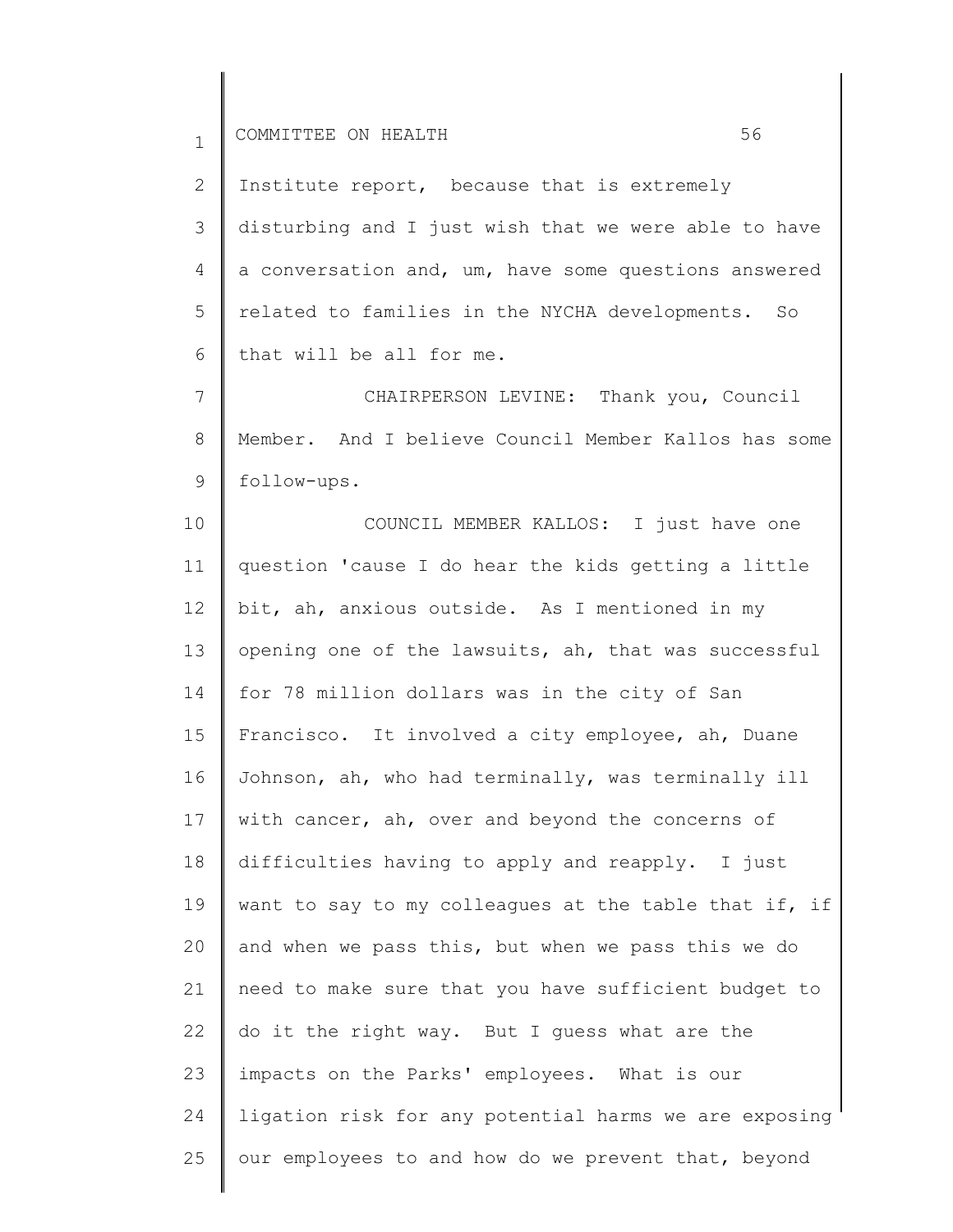2 3 4 5 6 just, I think is there any other answer than like we, we can't put a carcinogen in the city's employees hands and then say that's OK. We don't, like, think we have to do something for our city employees. They're the ones being exposed to it.

7 8 9 10 11 12 13 14 15 16 FIRST DEPUTY COMMISSIONER KAVANAUGH: Of course all pesticide applications are provided by certified pesticide applicators. They have gone through extensive training. They pass tests that are, ah, given by the Department of Environmental Conservation. They have requirements to record and report all of their use of any pesticide, not just herbicides, and they are provided with the personal protective equipment that's required by the label, ah, on whatever product they're using.

17 18 19 20 21 22 23 24 COUNCIL MEMBER KALLOS: I think the, so I guess if a Parks employee was told to go spray the park in Robert Holden's district, ah, wear your protective stuff. But it's windy. Can the employee say I'm not gonna do my job today, it's windy? FIRST DEPUTY COMMISSIONER KAVANAUGH: Yes, they should. The label directions and best practices require that you do not...

25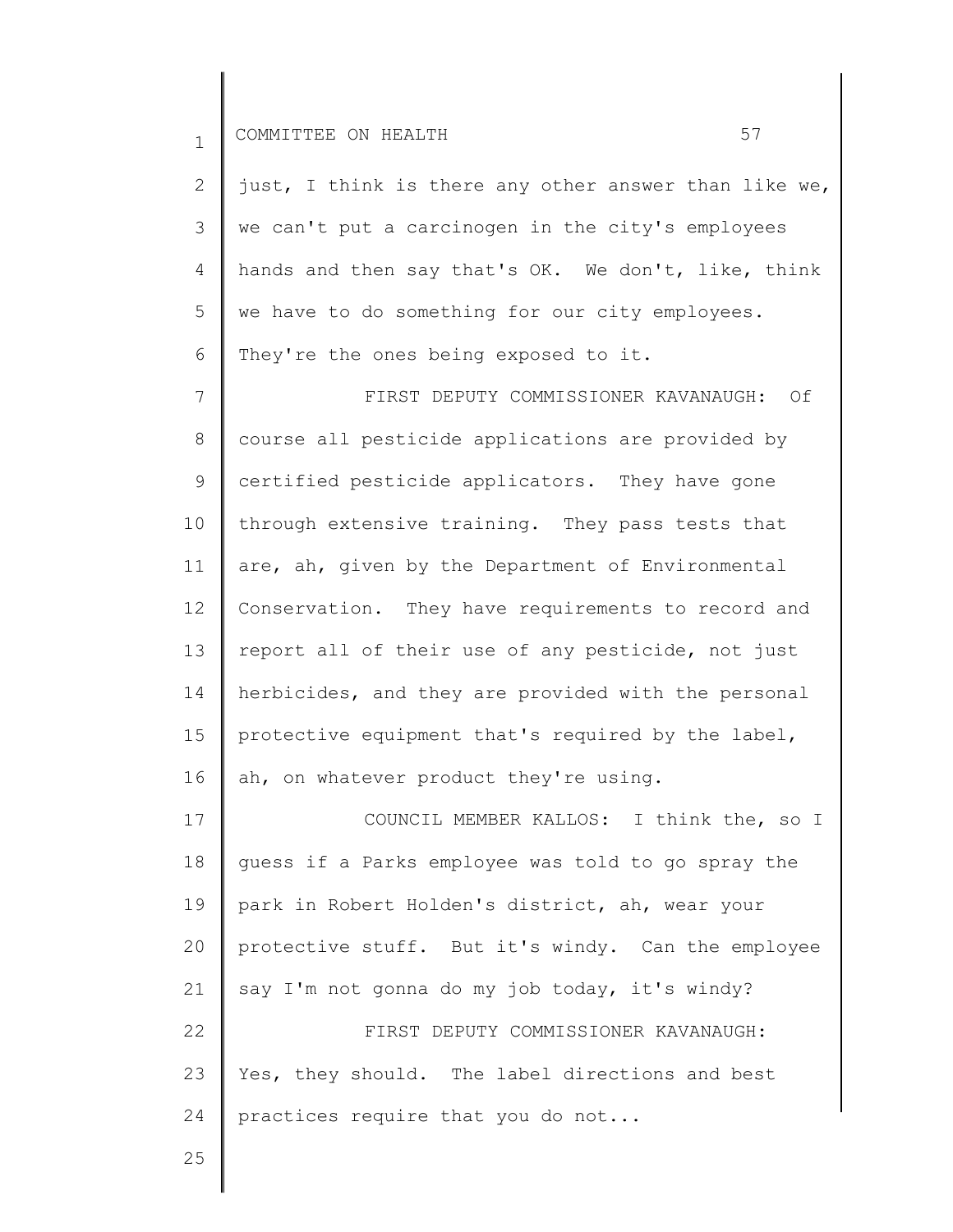2 3 4 5 6 7 8 9 10 11 12 13 14 15 16 COUNCIL MEMBER KALLOS: We will require the pesticide applicator not to do their job that day because it is windy or raining? FIRST DEPUTY COMMISSIONER KAVANAUGH: Absolutely. COUNCIL MEMBER KALLOS: That is, that is good news to hear. It sounds like it didn't happen. But I guess, the thing is I'd just like to highlight is not only are we talking about our residents, not only are we talking about our children, not only are we talking about our animals, but we're also talking about our city employees and in San Francisco at least one of them is terminally ill and, and, ah, it was found by a jury that it was caused in part by Roundup. Thank you.

17 18 19 20 21 22 23 CHAIRPERSON LEVINE: Thank you, and I think we have concluded our questioning. Thank you to the administration. And now, very exciting, we get to call as our first panel of public witnesses from PS-290, as well as their teacher, Paula Rogovin. And here they are, right on cue. Please take it away when you are ready.

24 25 UNIDENTIFIED: [inaudible] over there. [inaudible] told them to spray we have to do it.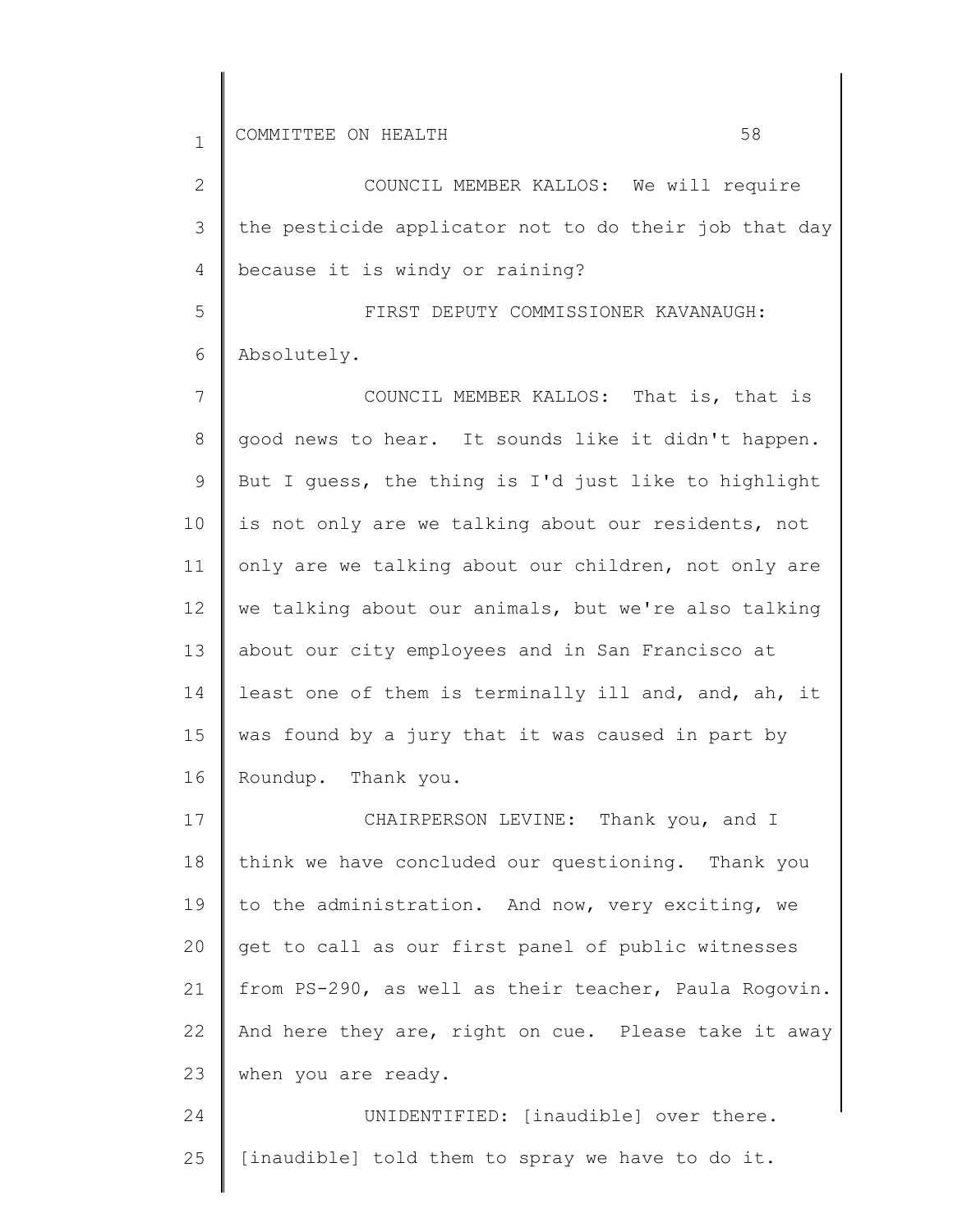2 3 4 CHILDREN: No way, don't spray, ban toxic pesticides. No way, don't spray, ban toxic pesticides.

5 6 7 8 9 10 11 12 13 14 15 16 17 18 19 20 21 22 23 24 CHILD 1: When my kindergarten class studied foods we discovered that many of our foods contain pesticides. Pesticides are chemicals that prevent insects, weeks, and fungi from damaging crops. Companies spray pesticides to control the growth of food in several different ways. Farmers use them to increase the amount of crops they are able to produce in a shorter amount of time. We learned that these pesticides are very bad for our health. During our studies we also learned that some of the most dangerous chemicals are sprayed in our parks here in New York City. We eat organic foods because we know pesticides have been shown to cause diseases, but we are still being exposed every time we go to the park. These harmful pesticides also get into our water systems. I want a safe place to play without being exposed to dangerous chemicals. I eat organic foods and want to play in organic parks without toxic chemicals. This is the reason that, this is the reason why our class with Paula's help

25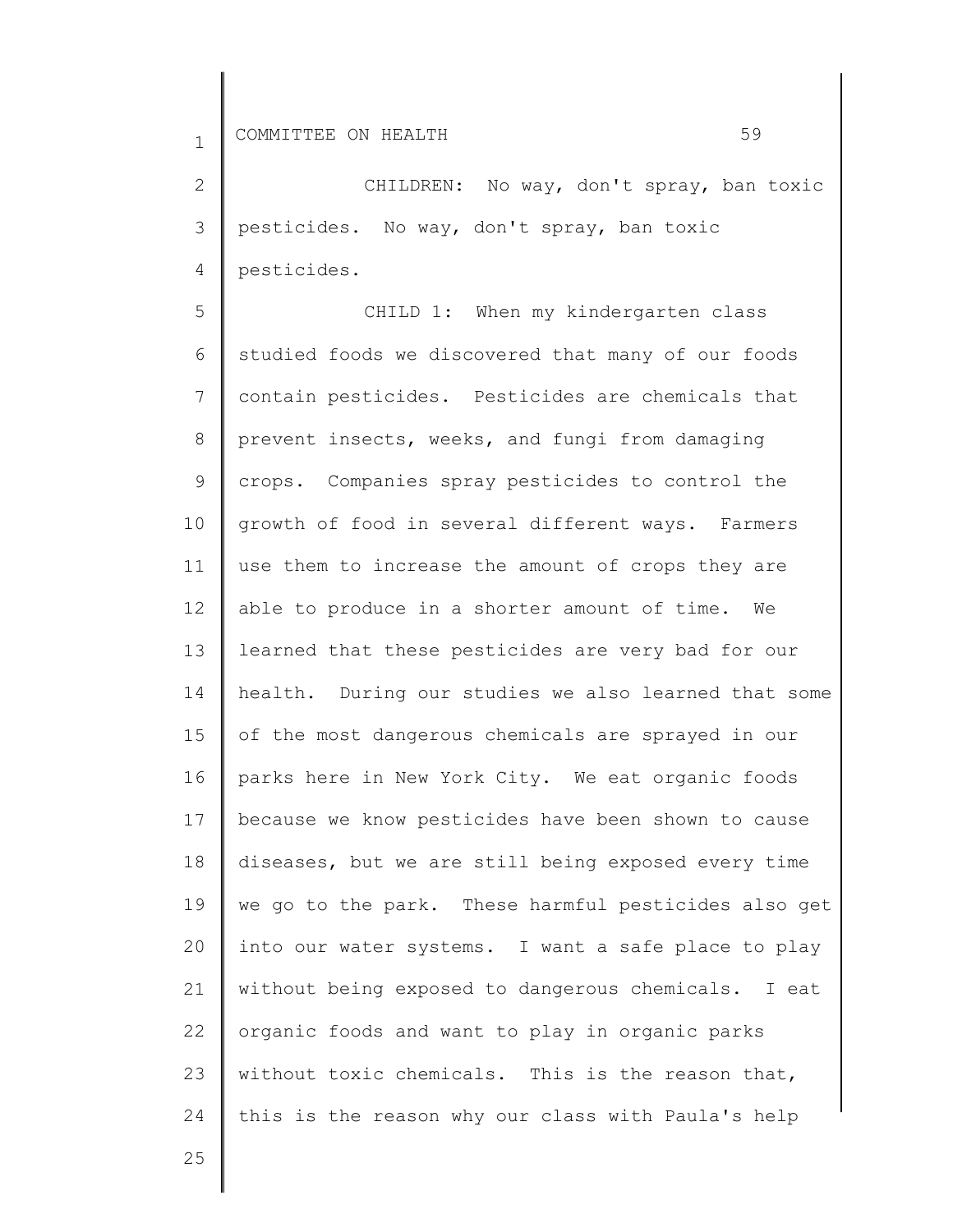2 3 and guidance has continued our seven-year fight to get this bill passed.

4 5 6 7 8 MS. ROGOVIN AND CHILDREN: No way, don't spray, ban toxic pesticides. House Intro 1524, that's what we are fighting for. No way, don't spray, ban toxic pesticides. House Intro 1524, that's what we are fighting for.

9 10 11 12 13 14 15 16 17 18 19 20 21 22 23 24 25 MS. ROGOVIN: In the year 2013-2014 the students from that class at PS-290, Manhattan New School, we were doing research about foods in our school lunchroom. While answering their questions about tomatoes and how they were grown they learned about pesticides and the dangers of toxic pesticides. They interviewed people. They read books. They did roll plays, um, they, of gardeners and workers who used Roundup and other toxic pesticides on their tomato crops to help remove insect pests. They pretended to scratch the rashes on their legs and arms as they picked tomatoes. The children were angry to learn about this and the pesticides get into the food and the water. They learned that some pesticides can make people sick. We read books about children, what the children called nature's pesticides, praying mantises, ladybugs, and even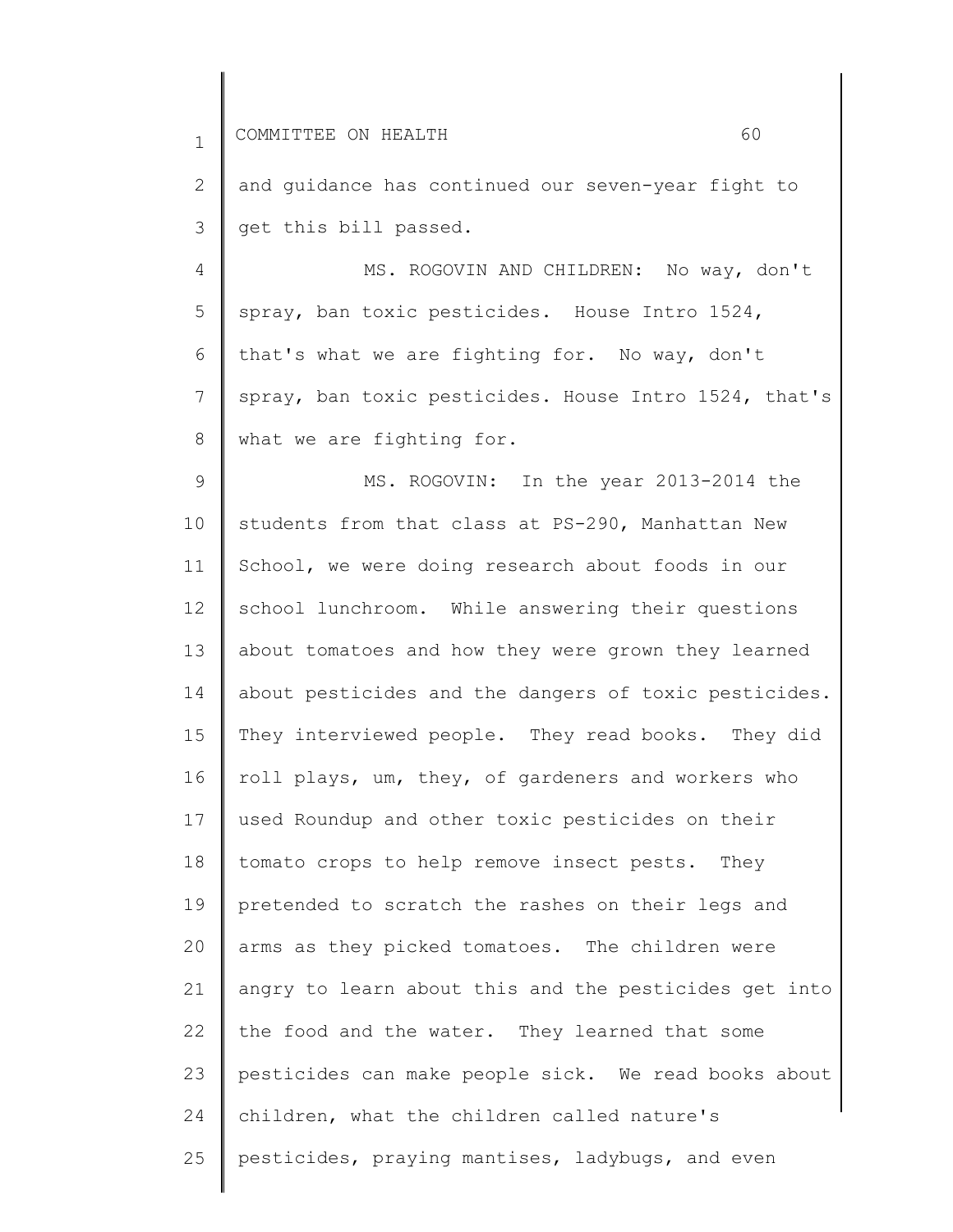2 3 4 5 6 7 8 9 10 11 12 13 14 15 16 17 18 19 20 21 22 23 24 25 marigold plants. The children were angry, angry about the pesticide issue and I don't like to leave children angry. I don't believe in that. Especially they were in my kindergarten class. I don't believe in letting them remain angry. So we talked about what we could do to solve this problem, to deal with this problem. They interviewed two grandparents, who happen to be here today, Iris and Jerry Balsam, and they came in from Long Island to tell what they were doing in their area to stop the use of, ah, toxic pesticides. Ah, while we interviewed Jerry and Iris Balsam they taught us step by step what they did, calling their legislators, writing letters, meeting with their legislators and when that didn't work marching. We don't want to march today. We're here with some good legislation that, um, we really, really hope you will pass. When Councilman Ben Kallos, who represented the school district, PS-290, when he was visiting the school in 2014 the children told him about their research. And he was quite interested and he invited them to City Hall. And when we went they were so excited because there was no one else in the room so we got, they got to kind of dance and prance around the council chambers and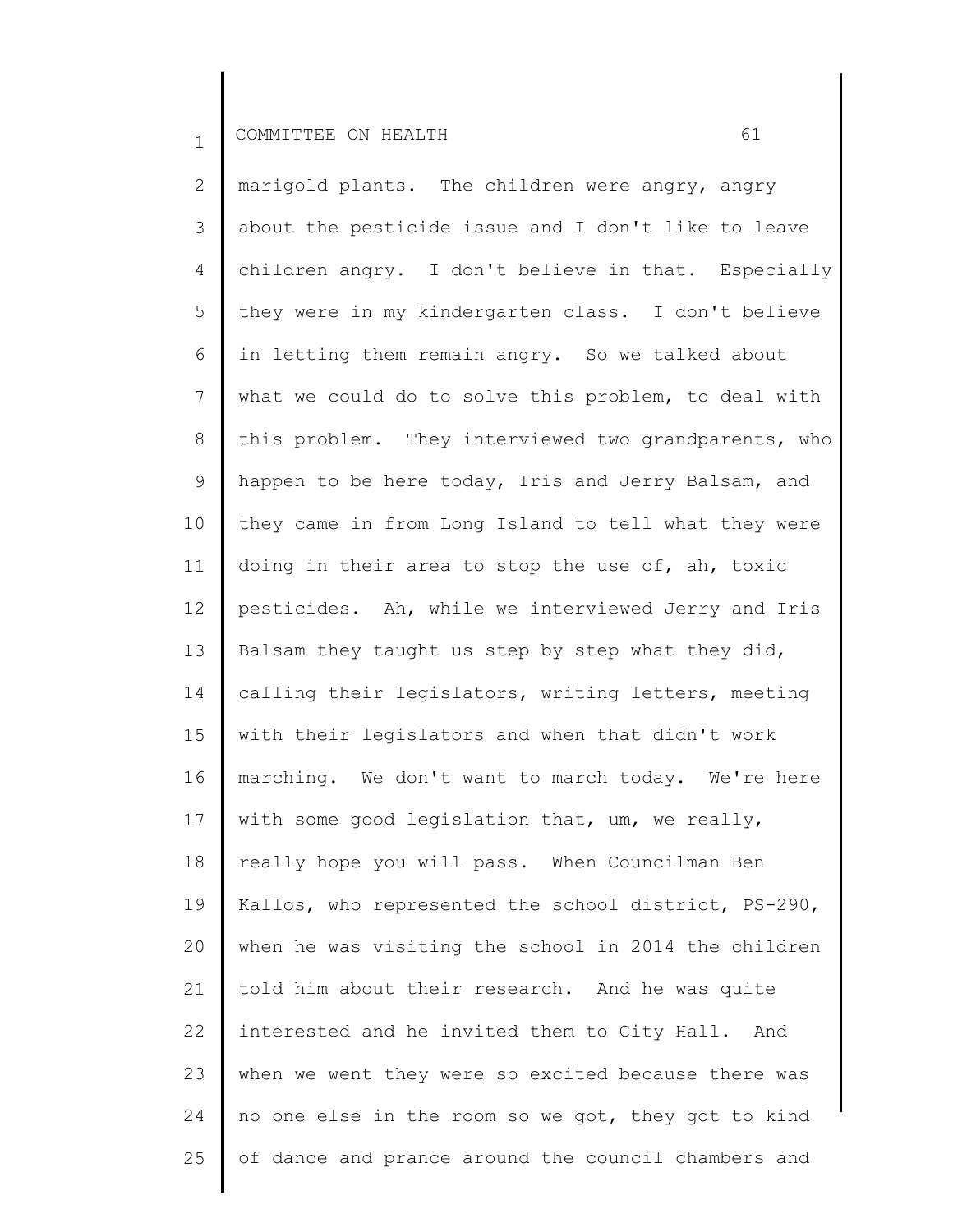2 3 4 5 6 7 8 9 10 11 12 13 14 15 16 17 18 19 20 21 22 23 24 25 sit where you sit up in the front there, and, um, when, while we were there you asked if there were any questions they had, you answered their questions, and then Councilman Kallos looked at the children very seriously said is there anything you want me to do and they shouted some words that were in a play they had written for their parents and other family members and for the whole school. And so they said to him, looking at him very seriously, ban toxic pesticides, use only nature's pesticides, pass a law. And they said that to him and he looked back at them very seriously, as you can do, and he said I promise I'll try. And, you know, I, sometimes politicians do keep their words, they do try, and we were so lucky because during that year the World Health Organization had made a, issued a statement saying that glyphosate, which is in Roundup, is a carcinogen, it's cancer-causing, it's very dangerous, and then in 2015 Councilman Kallos called this school, asked if he could, he and the other council members, could have a press conference in the schoolyard and the, the next day they introduced Intro 0800. That is now, ah, Intro 1524, which is before your committee. Um, my subsequent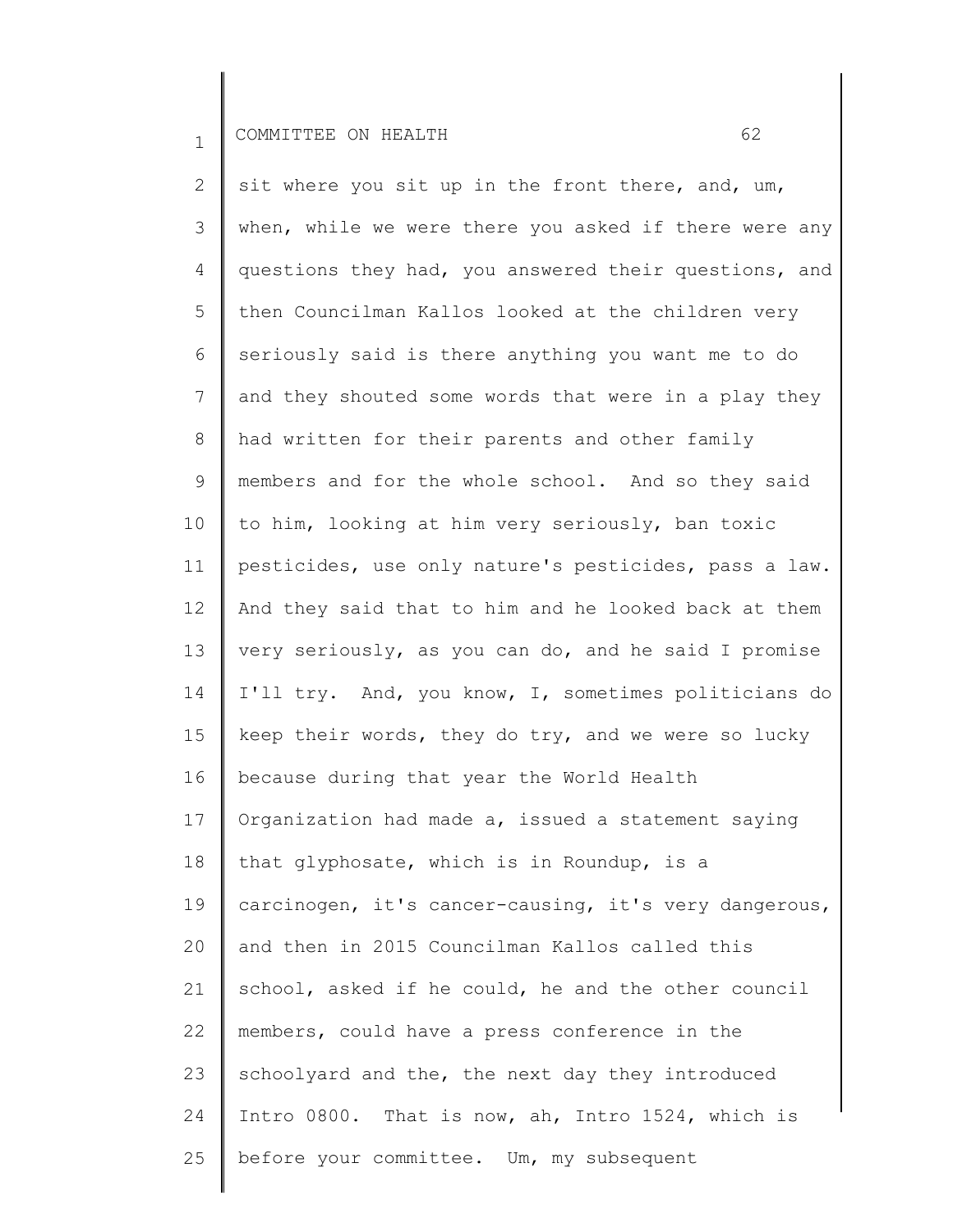2 3 4 5 6 7 8 9 10 11 12 13 14 15 16 17 18 19 20 21 22 23 24 25 kindergarten classes did research about various foods and how they're grown. They interviewed on Skype a friend of the class, one of the class families, an organic farmer outside of New York City, learned about what they did to deal with insect pests and to deal with weeds. Um, we even had the joy of interviewing Julia Chavez Rodriguez, and you might recognize the Chavez in the middle. She is the granddaughter of Cesar Chavez, and I happened to meet her and invited her to our classroom, and she came from Washington, D.C., where she was working in the Obama White House at the time, and, um, we interviewed her, we did a skit for her, and, um, she talked about what she had done with her siblings, with her whole family, in supporting the farm workers in their fight against pesticides. And, ah, that was one of the great joys of my 44 years of teaching, um, interviewing Julia Chavez, Julie Chavez Rodriguez. Um, in, so, ah, last April Intro 0800 was reintroduced and is now 1524, as you know, and I'm hoping with all my heart, with all my heart, that you will help these young children see their hard work come to fruition with the law. You know, I am sure there are other laws that will have to be passed in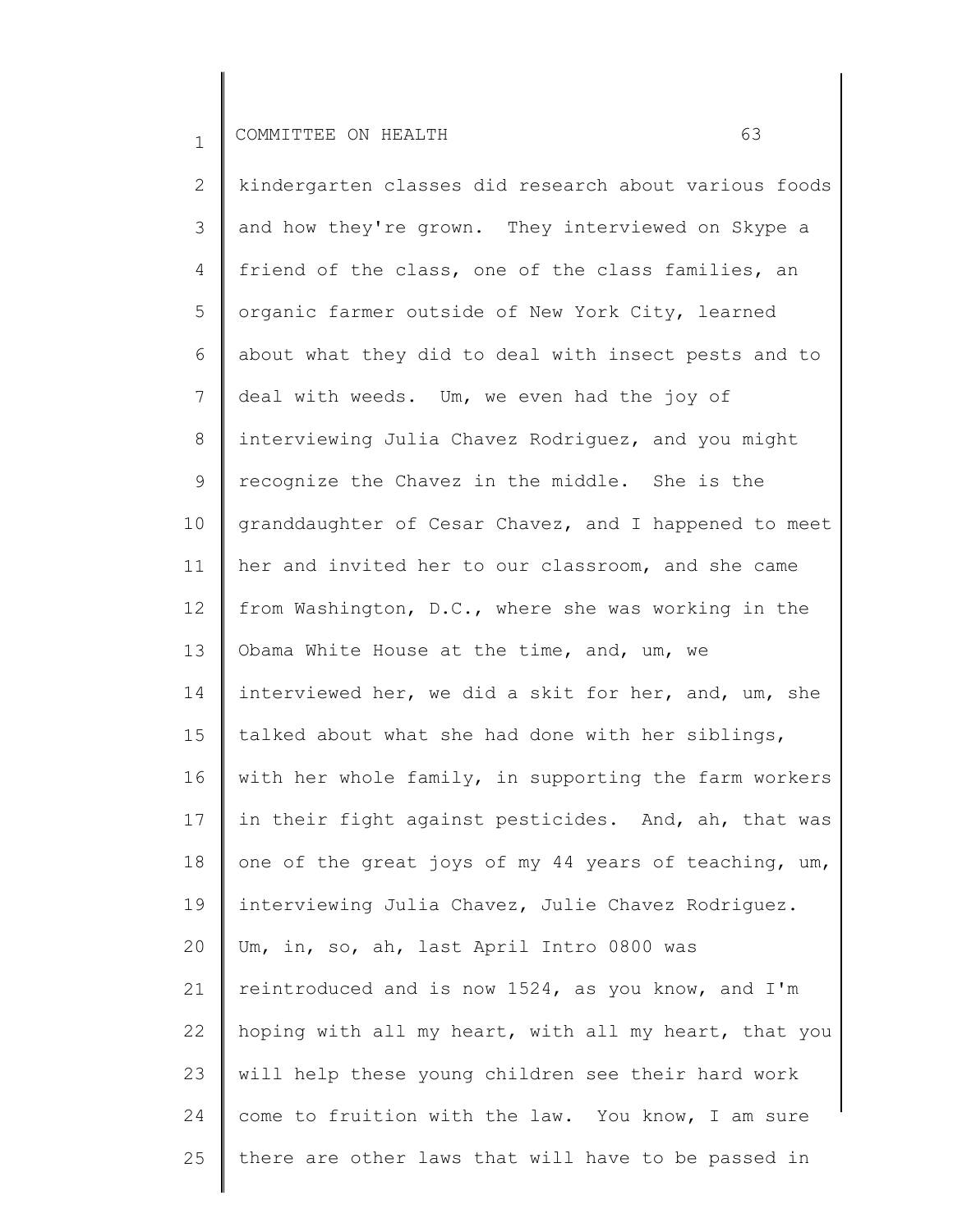| I<br><b>_</b> | . <del>.</del> . <del>.</del><br>л N Л | ∩N<br>$\sim$ | -- |  |  |
|---------------|----------------------------------------|--------------|----|--|--|
|---------------|----------------------------------------|--------------|----|--|--|

| 2  | the future because of, you know, other issues         |
|----|-------------------------------------------------------|
| 3  | relating to pests and so on, but this law, this bill  |
| 4  | is really, really important and I want more than      |
| 5  | anything, we want more than anything, to see this,    |
| 6  | ah, bill passed through your committee and on to the, |
| 7  | the full, ah, City Council, with all my heart. I, I   |
| 8  | plead with you to, to make this law, into a law, help |
| 9  | make it into a law, and I thank you so, so much.      |
| 10 | [applause]                                            |

11 12 13 14 15 16 17 18 19 CHAIRPERSON LEVINE: Thank you so much, kids, that was wonderful, and very meaningful to have you. We are here for you. So your voice is the most important of any that we're gonna hear from today and, ah, I want to thank all of you for coming, and thank you, Ms. Rogovin, for making this possible. I was very worried you weren't going to find a rhymed with 1524. But you did it. MS. ROGOVIN: That's what we are fighting

20 for.

21 22 23 CHAIRPERSON LEVINE: What incredible lyrical skills you have. Thank you again so much to the students of PS-290. [applause]

24 25 COUNCIL MEMBER KALLOS: It's not too late to enroll in kindergarten at PS-290. You will learn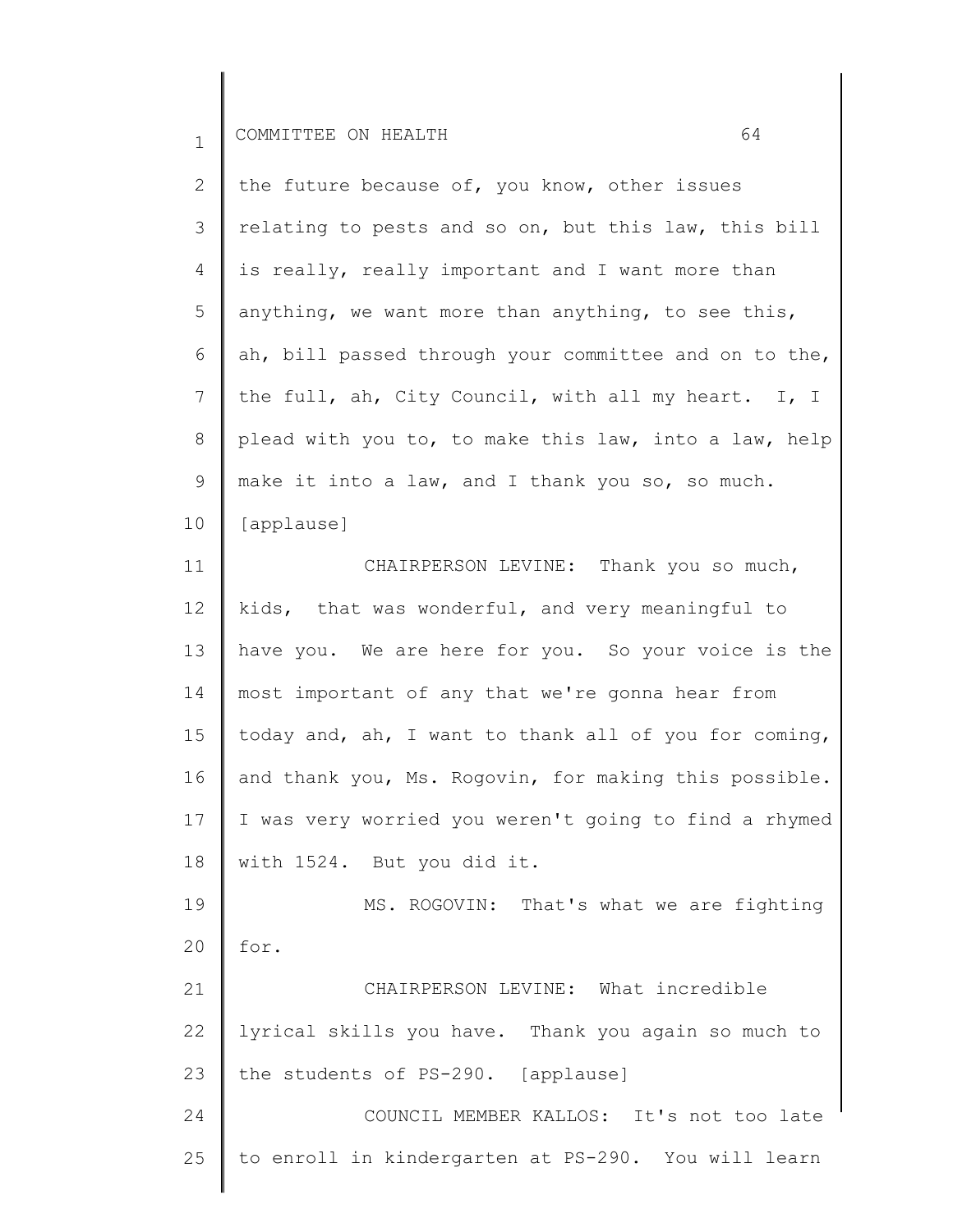| <b>__</b> | )MMTTTF.E<br>II | ON<br>$\sim$ $\sim$ |  |  |
|-----------|-----------------|---------------------|--|--|
|-----------|-----------------|---------------------|--|--|

| a lot. I want to thank Paula and the kids, ah, this   |
|-------------------------------------------------------|
| is, this is what we do this for and, again, if you    |
| haven't written legislation or passed it into law yet |
| by kindergarten it's still not too late and, ah, we   |
| hope we can this done for them. Thank you.            |
| CHAIRPERSON LEVINE: And our next panel,               |
| ah, includes Brian Shapiro, Ellen Weininger, Jay      |
| Feldman, Patricia Wood, and James Archer. As I        |
| mentioned earlier, this is a day of many committee    |
| hearings around City Hall. I'm going to have to very  |
| quickly step out to attend the Transportation         |
| Committee, but you're going to be in the capable      |
|                                                       |

14 15 hands of my fellow Health Committee member, Bob Holden, and I'll be back in a few minutes.

16 17 18 COUNCIL MEMBER HOLDEN: OK, whoever wants to start, yeah. Make sure the button is pressed, thank you.

19 20 21 22 23 24 25 BRIAN SHAPIRO: Thank you, sir, my name is Brian Shapiro. I'm the New York State director for the Humane Society of the United States, and I want to state that it's an honor to be here. This committee has accomplished such great work, ah, for animals and for the people of New York City, and the HSUS does recognize that. I'm here today to speak in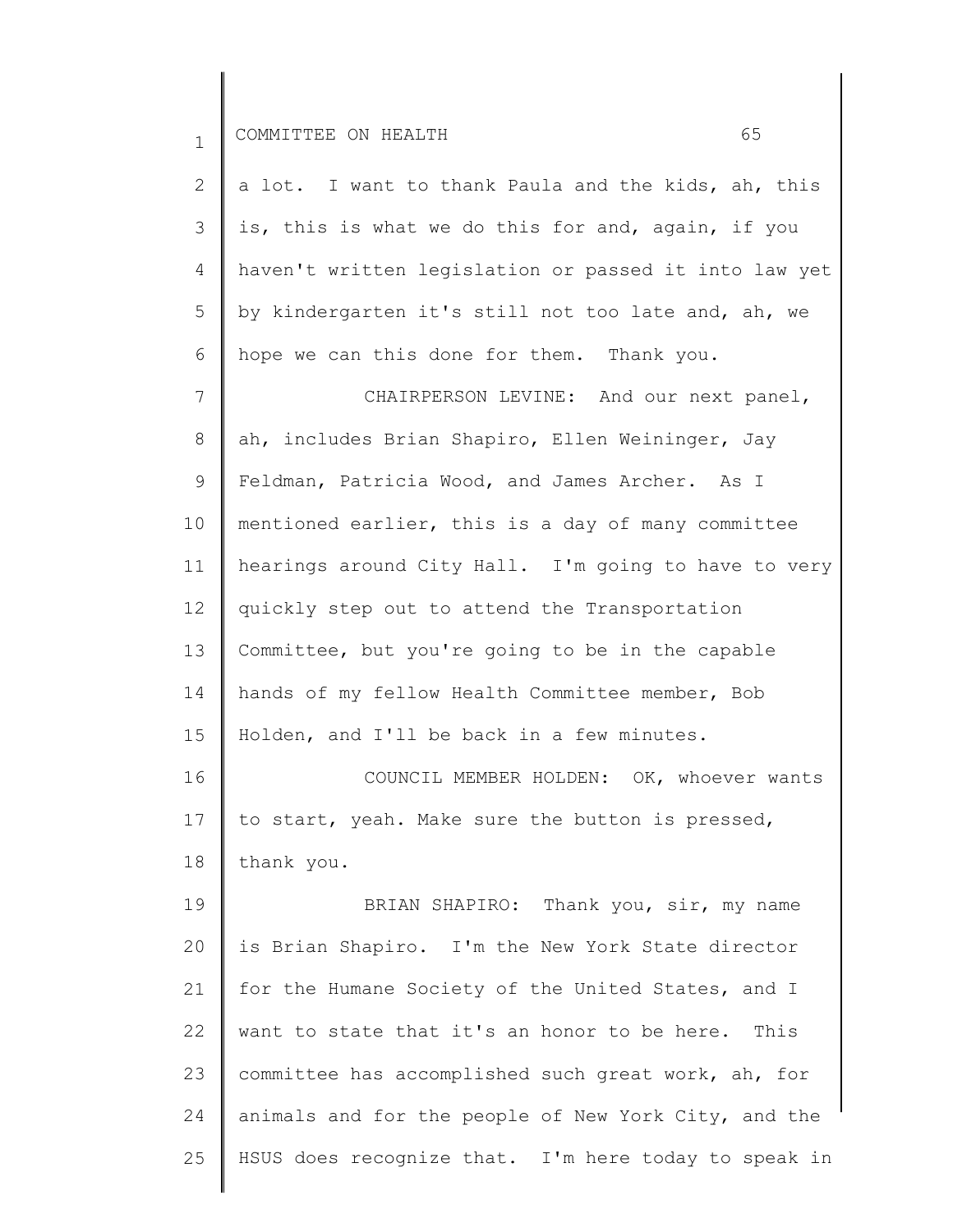2 3 4 5 6 7 8 9 10 11 12 13 14 15 16 17 18 19 20 21 22 23 24 25 favor of NT 1524. There's an abundance of wildlife in New York City and the use of common pesticides results in a cost to this wildlife. The use of pesticides grew exponentially following World War II and by 1962 with the publication of Rachel Carson's book, *Silent Spring*, it was understood that pesticide use could result in unforeseen impacts on human and natural landscapes. Presently municipalities, schools, and universities across the United States are restricting the use of toxic pesticides to protect public health and the environment. The extensive use of pesticides exposes animals in urban, suburban, and rural areas to unnecessary risks, resulting in sublethal and lethal effects. Wildlife of all species can be impacted by pesticides through direct or indirect application. Pesticide drift, secondary poisoning, runoff into local water bodies and/or groundwater contamination. It is possible that some animals could be sprayed directly, while others consume plants or prey that have been exposed to pesticides. The Humane Society of the United States encourages cities, communities, and individuals to reduce, eliminate, and/or find alternatives to pesticides, herbicides, and other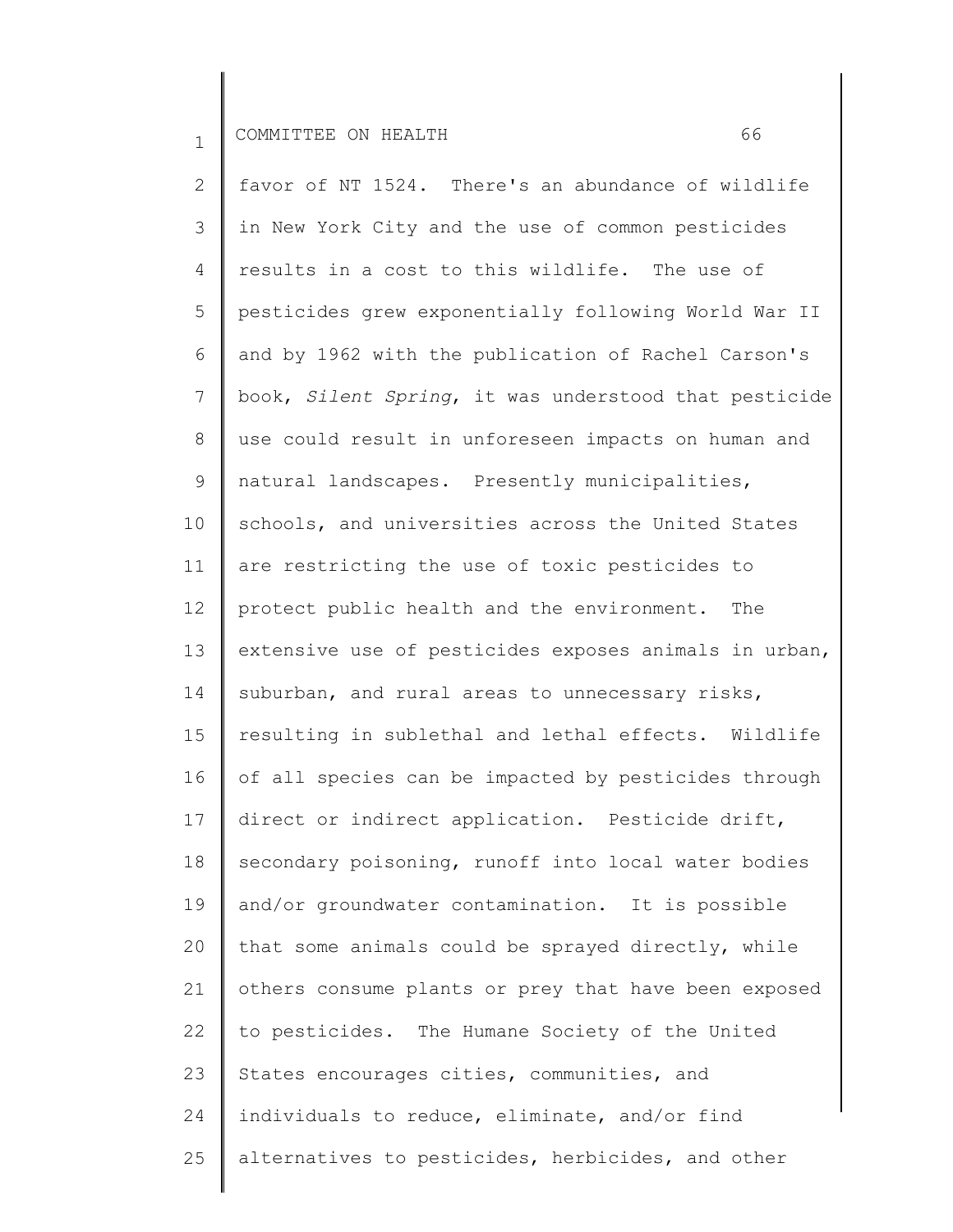2 3 4 5 6 7 8 9 10 11 12 13 14 15 16 17 18 19 20 21 22 23 24 25 chemical-laden fertilizer that can be harmful, not only to wildlife but to pets and children as well. Pesticide exposure has been linked to cancer, endocrine disruption, reproductive effects, neurotoxicity, kidney and liver damage, birth defects, and developmental changes in a wide range of species. Both short-term and long-term exposure to pesticides can also alter an organism's behavior, impacting its ability to survive. In birds, for example, exposure to certain pesticides can impede singing ability, making it difficult to attract mates and reproduce. Pesticides can also affect birds' ability to care for offspring, causing their young to die. The HSUS supports Intro 1524 and urges city agencies to reduce overall pesticide use to the greatest extent practicable. Thank you. COUNCIL MEMBER HOLDEN: Thank you. PATRICIA WOOD: Thank you very much to the Committee. COUNCIL MEMBER HOLDEN: Press the button. PATRICIA WOOD: Can you hear me now? COUNCIL MEMBER HOLDEN: Yeah. PATRICIA WOOD: OK, thank you very much, um, and to Councilman Ben Kallos, um, who has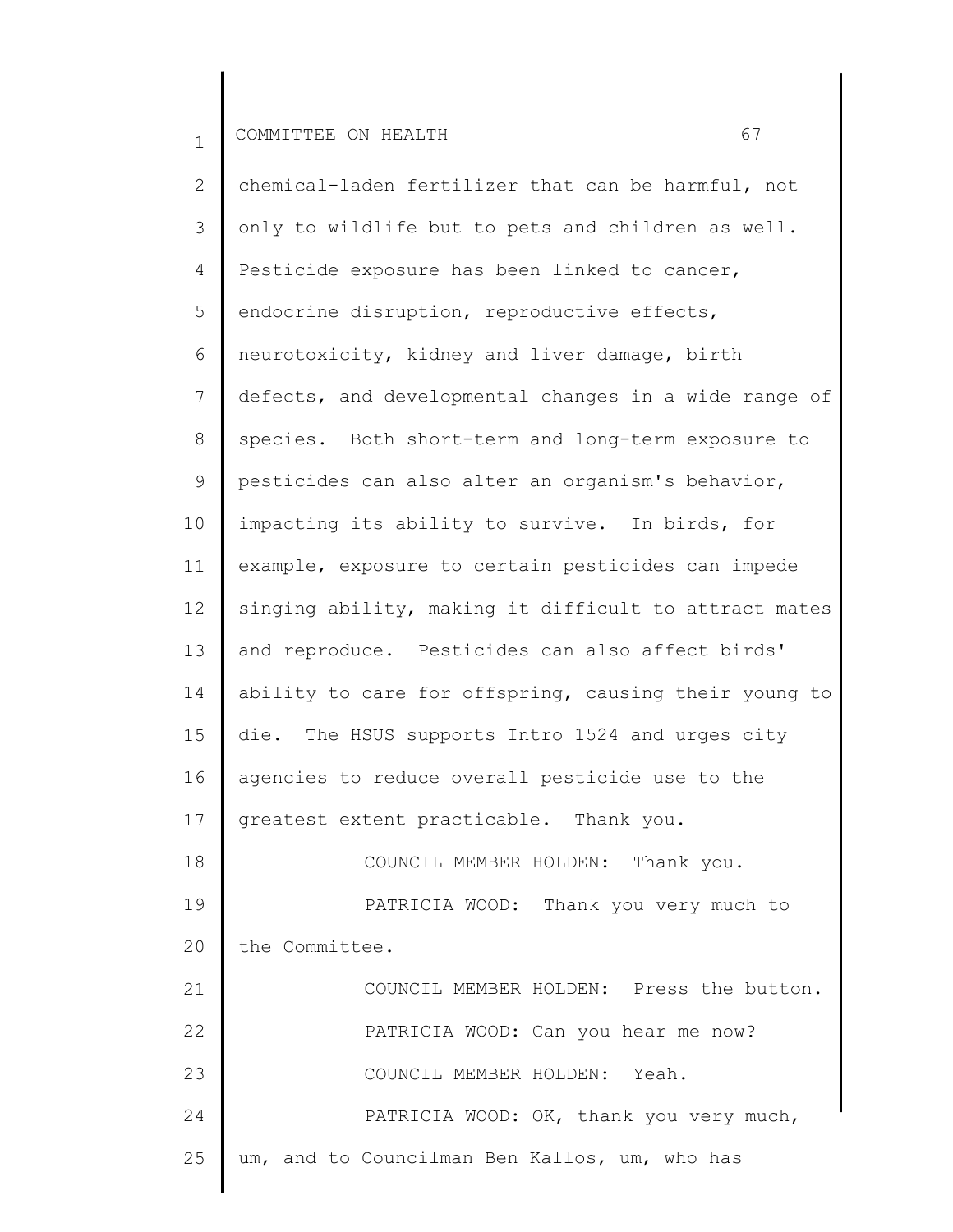2 3 4 5 6 7 8 9 10 11 12 13 14 15 16 17 18 19 20 21 22 23 24 25 introduced this bill. I am the executive director of Grassroots Environmental Education. Grassroots is a nonprofit, science-based environmental health organization working in New York State. We educate and inform the public and decision-makers about the links between common environmental exposures and human health using science-driven arguments for clean air, clean water, and a safe food supply, and for stricter regulation of chemical toxins. Few environmental subjects arouse the concern of the public as much as pesticides, especially as they relate to the health of our children. Rachel Carson's 1962 book, *Silent Spring*, started the process of raising awareness of the hazards pesticides pose to humans, wildlife, and ecosystems as we simultaneously integrated them more and more into our private and public spaces. Today it is hard to find green spaces that do not display the ubiquitous yellow pesticide application warning sign. However, such spaces do exist at all New York State public, parochial, and private schools, including daycare centers. This is because New York State lawmakers past the groundbreaking Child Safe Playing Fields Act in 2010, which prohibited the use of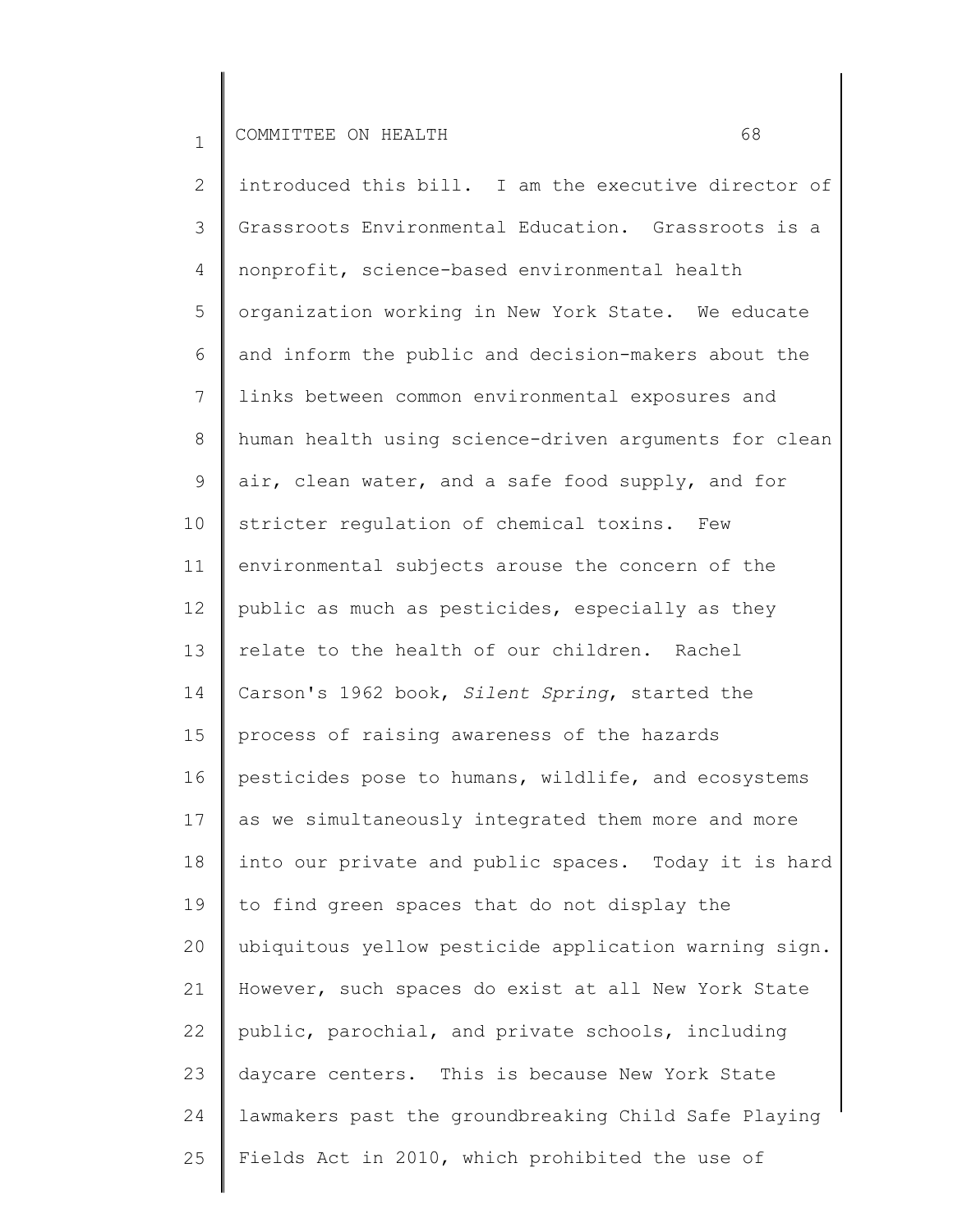2 3 4 5 6 7 8 9 10 11 12 13 14 15 16 17 18 19 20 21 22 23 24 25 pesticide on school grounds. But New York City's children do not benefit from these protections that children in the suburbs and rural areas enjoy because they play not on school fields but on city-owned parks. New York City's children already have a higher body burden of toxic environmental exposures living in this urban environment. Intro 1524 will address this injustice. Everyday encounters with pesticide products currently used in our parks can affect our health through three routes of exposure oral ingestion, dermal absorption, and inhalation. Young children are a greatest risk because they play close to the ground and engage in typical hand to mouth behavior. They also take in more pesticides relative to body weight when compared to an adult. In addition, tracking pesticides into apartments and homes add another risk, as many pesticide products are designed to break down through sunlight and rain and microbial activity, none of which are present inside our homes. This makes some pesticides more persistent once they present indoors. Pesticides have been leaked with an increased risk of certain types of cancer, neurological and endocrine disruption problems, asthma, and birth defects. A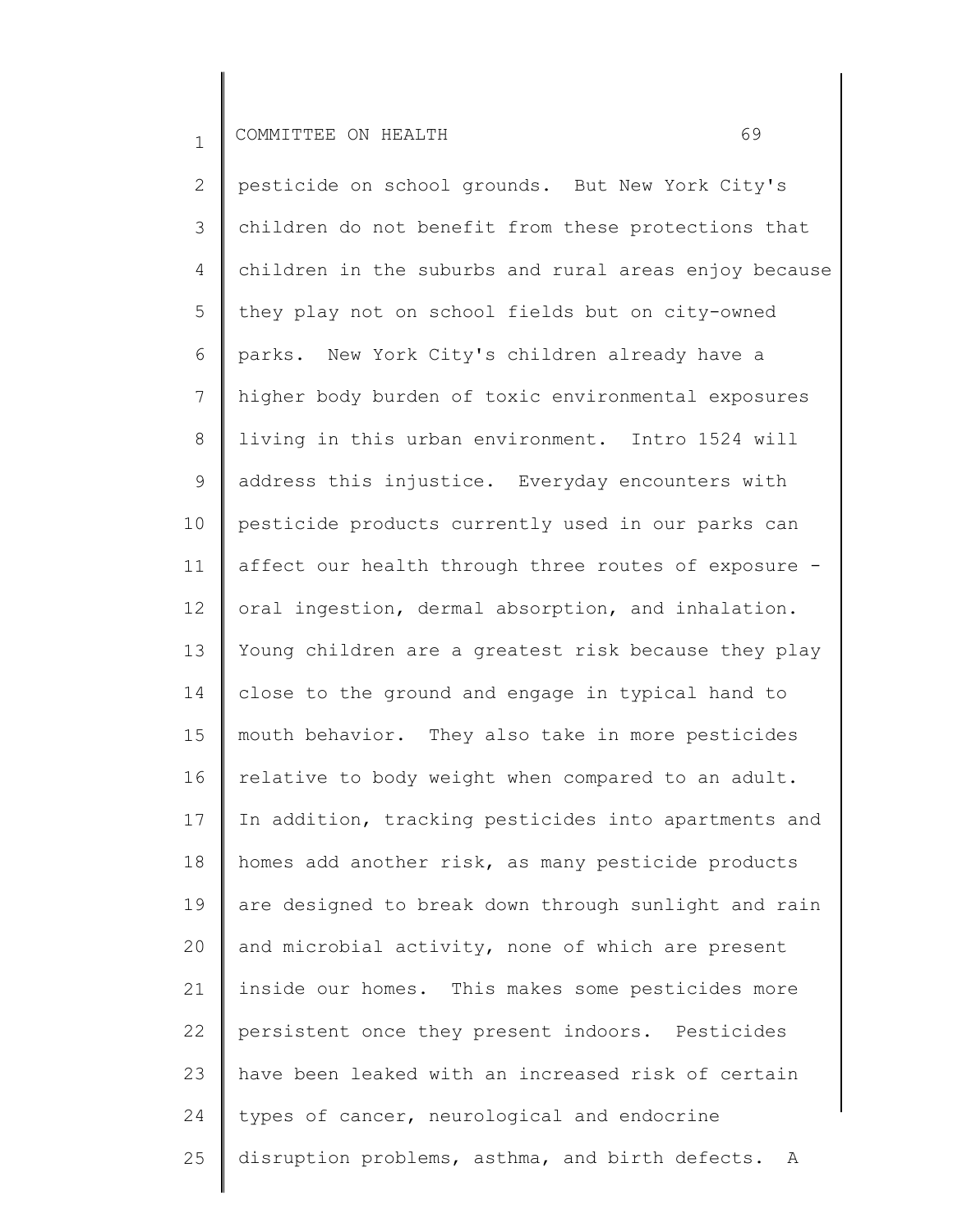2 3 4 5 6 7 8 9 10 11 12 13 14 15 16 17 18 19 20 21 22 23 24 25 meta analysis conducted by researchers at Harvard University and published in the journal *Pediatrics* found that children's exposure to herbicides was associated with an increased risk of leukemia. Adult exposure to herbicides, especially the chemicals contained in Roundup, has been linked to non-Hodgkin's lymphoma, as you've heard here previously. The American Academy of Pediatrics noted that children encounter pesticides daily and have unique susceptibilities to their potential toxicity. Acute poisoning risks are clear and understanding of chronic health implications from both acute and chronic exposures are emerging. Moreover, the compelling and growing science on endocrinedisrupting chemicals, which are found in many pesticide products, including glyphosate, reveal important windows of vulnerability during child development, especially puberty, when the rapid growth of body systems can be disrupted from even extremely low-level exposure to toxins. This proposed ban of the use of pesticides at parks where our children play is a critically important component of working to ensure the health of our very youngest citizens. We have worked as an organization with the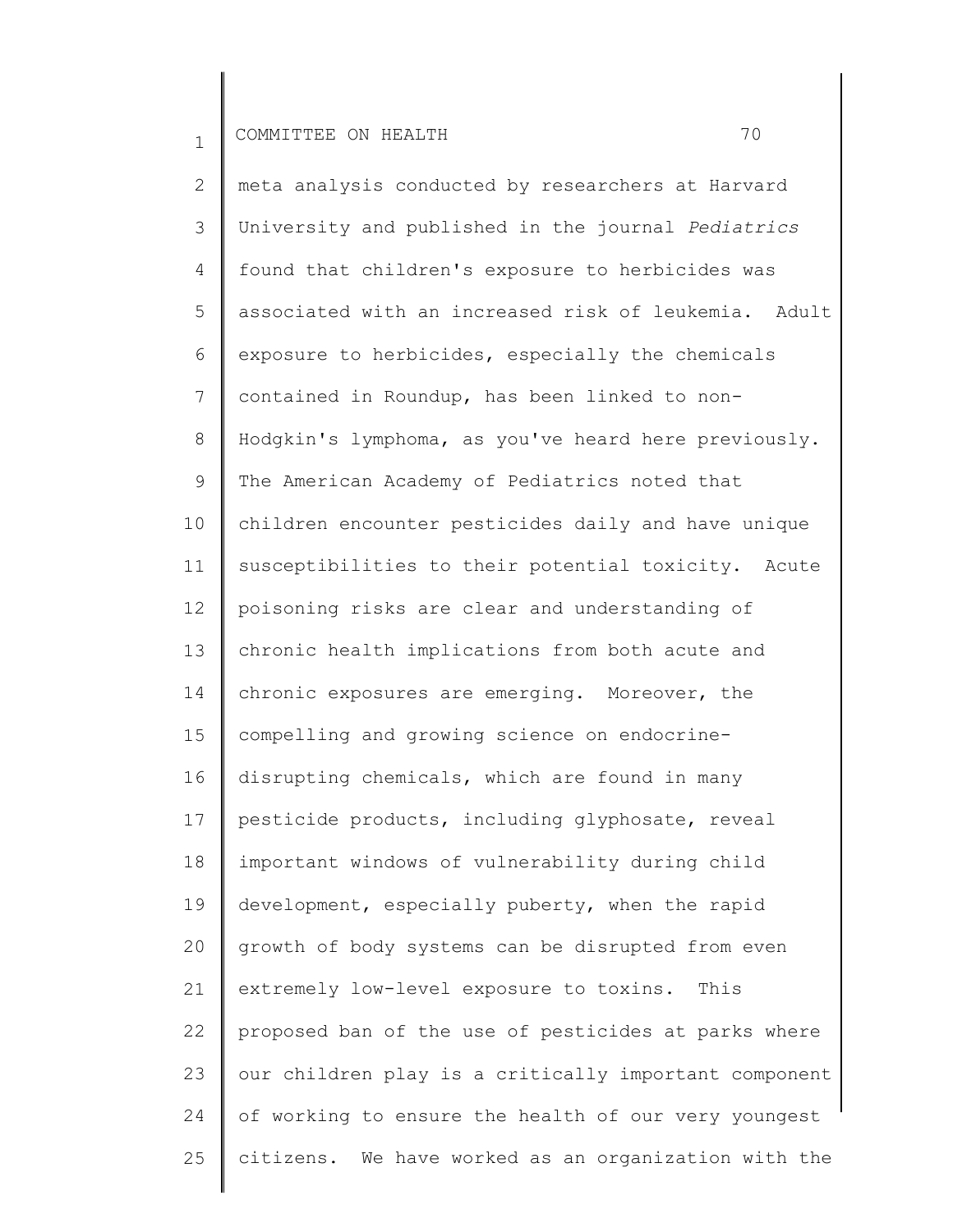2 3 4 5 6 7 8 9 10 11 12 13 14 15 16 17 18 19 20 21 22 23 24 25 New York State Department of Environmental Conservation. We helped write the language for that bill that prohibited pesticides on school grounds and so we work with them, providing training seminars and non-chemical land management across the state. And we have may resources that we can make available to New York City personnel and others responsible for maintaining fields and parks that we would make available with the passage of this bill. I just wanted to clarify a couple of things that were said previously. Just the designation of glyphosate by various bodies, the World Health Organization's, ah, research, ah, their cancer research arm, IARC, which is the International Agency on Research for Cancer, has actually concluded that it is probably carcinogenic to humans, not possibly, and then California recently listed it as a known human carcinogen. You may recognize this paper, Jay, as it was a Beyond Pesticides publication. Also, I wanted to mention that Commissioner Olson had spoke about IPM and how they've been integrating this pest management program into some of their city departments or agencies, and IPM is, was originally, um, was originally a pesticide industry program. It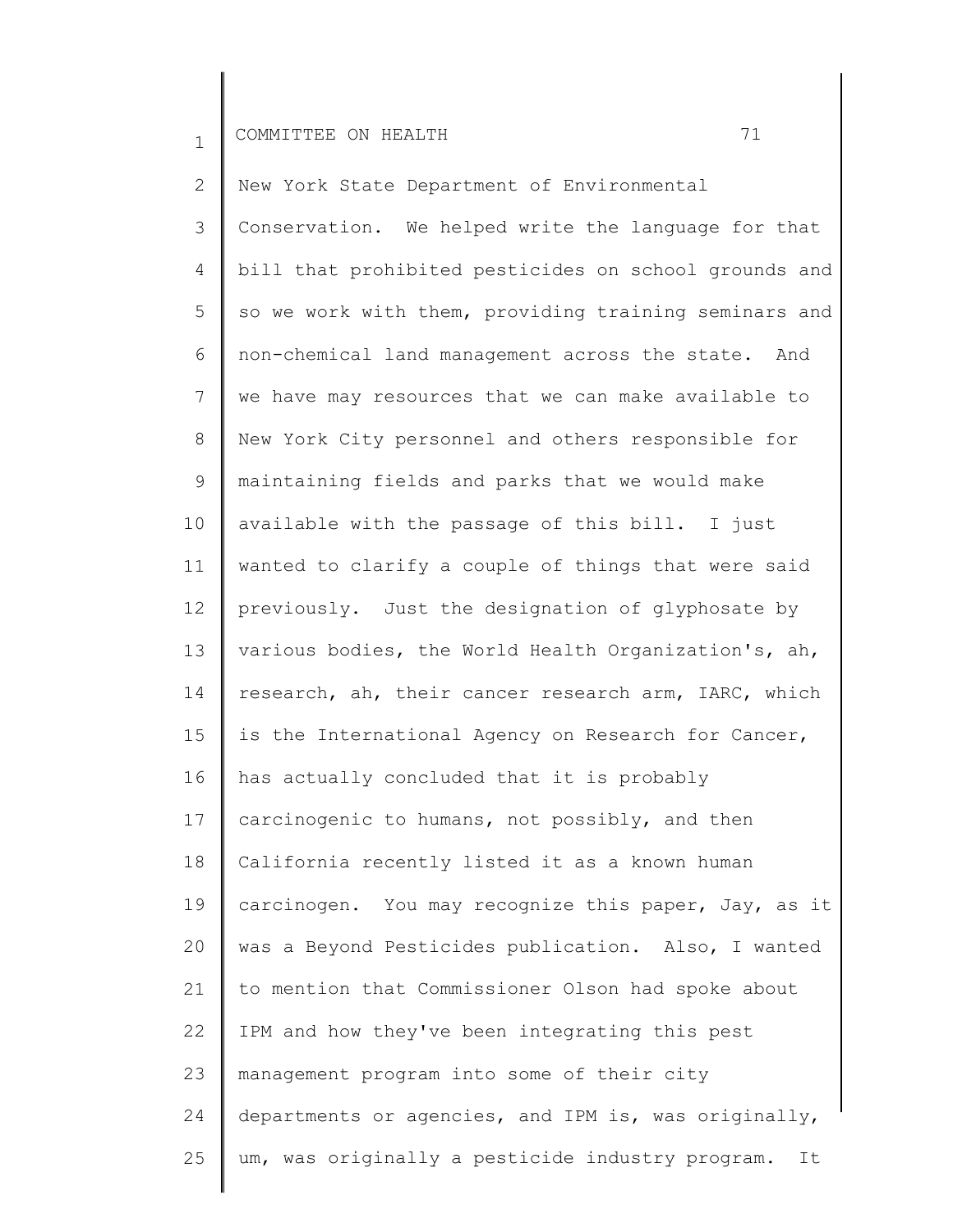2 3 4 5 6 7 8 9 10 11 12 13 was called Integrated Pesticide Management, not Integrated Pest Management. It is fully supported by the pesticide industry. IPM dictates that we use the least-toxic methods first, including botanicals and mechanical traps, heat methods, and so on, but it also allows the use of even the most toxic pesticides within that program. So it is really only as good as the person administering that program, and we heard from, from you, I believe, that it's very difficult to manage what's going on out in the field, you know, in a place as big as New York City and its five boroughs.

14 15 16 17 18 19 20 21 22 23 24 25 COUNCIL MEMBER HOLDEN: Well, we've seen that and I've witnessed it. They had it in their storage rooms. Somebody grabs it, it's sitting right there. It's not under lock and key. Ah, so any waiver is meaningless. If somebody is around they can use it and wants to take care of problems, weeds in the parks, or, so this, this is something that I've seen, I witnessed, and sorry to say that I was breathing this in a lot, so I'm concerned. Ah, but our children who were playing on the fields would dive, you know, on the warning track and come up and wipe it off their, their face, and you could see that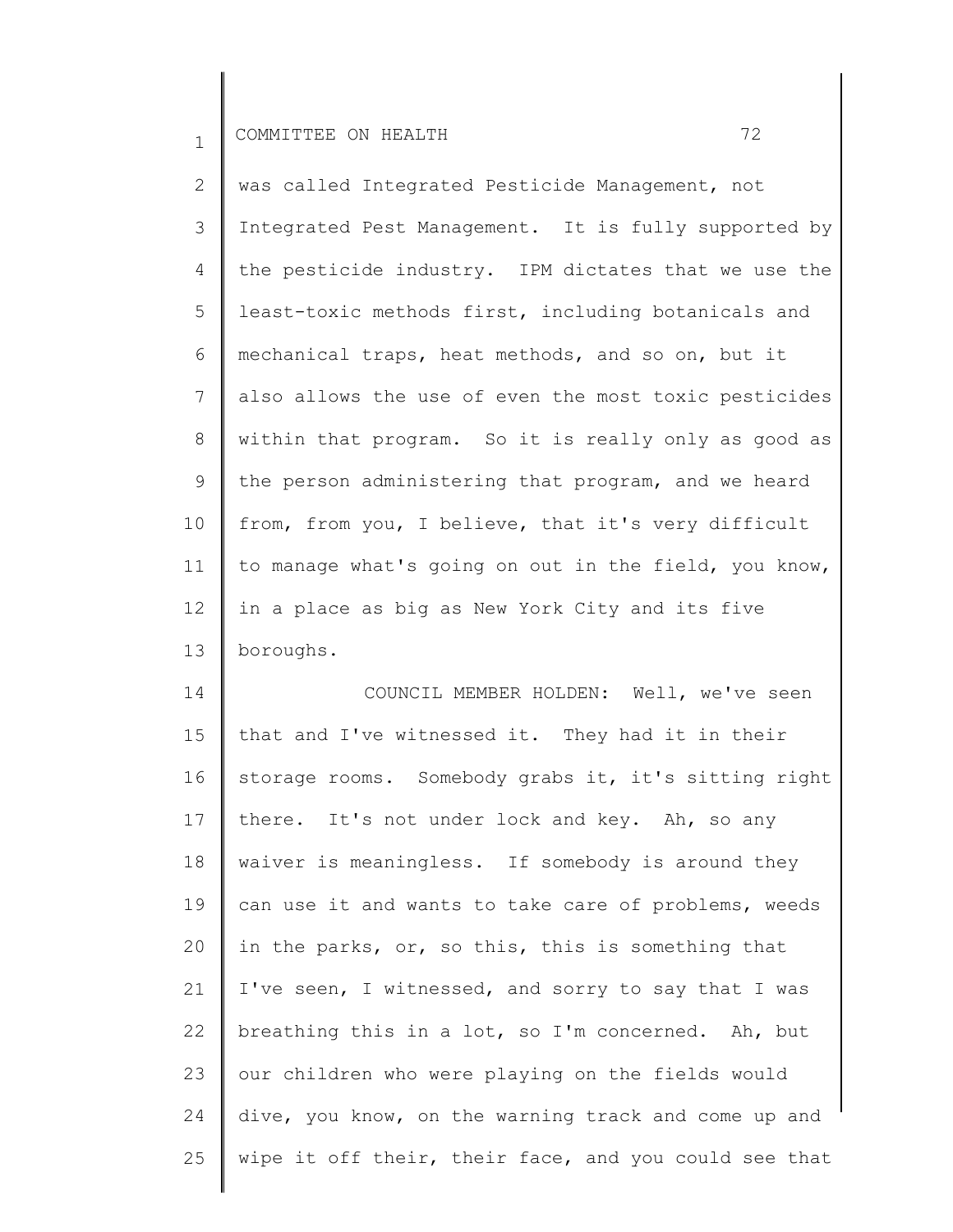10

2 3 4 5 6 there was a definite hazard, but if it's in the parks storage room it will be used, and waiver or not, and that's what I've seen, it's what I witnessed, and that's, that's why I'm one of the cosponsors for this bill.

7 8 9 PATRICIA WOOD: The other thing that I wanted to mention is that pesticides never stay where they have been applied.

COUNCIL MEMBER HOLDEN: Of course.

11 12 13 14 15 16 17 PATRICIA WOOD: But they move through the soil, they move through the air, they move through groundwater, um, and so by saying we're only using these pesticides in these very specific areas, which are not used by the public, doesn't mean that that, that those glyphosate residues are not migrating into those areas as well.

18 19 20 21 22 COUNCIL MEMBER HOLDEN: Yeah, we don't know, and that's the thing. We, we're playing Russian roulette here with the lives of park users. So, again, I thank you for your testimony. It's wonderful that you all came out.

23 24 25 JAY FELDMAN: Thank you. I'm Jay Feldman, executive director of Beyond Pesticides. Ah, I have been working on these issues since the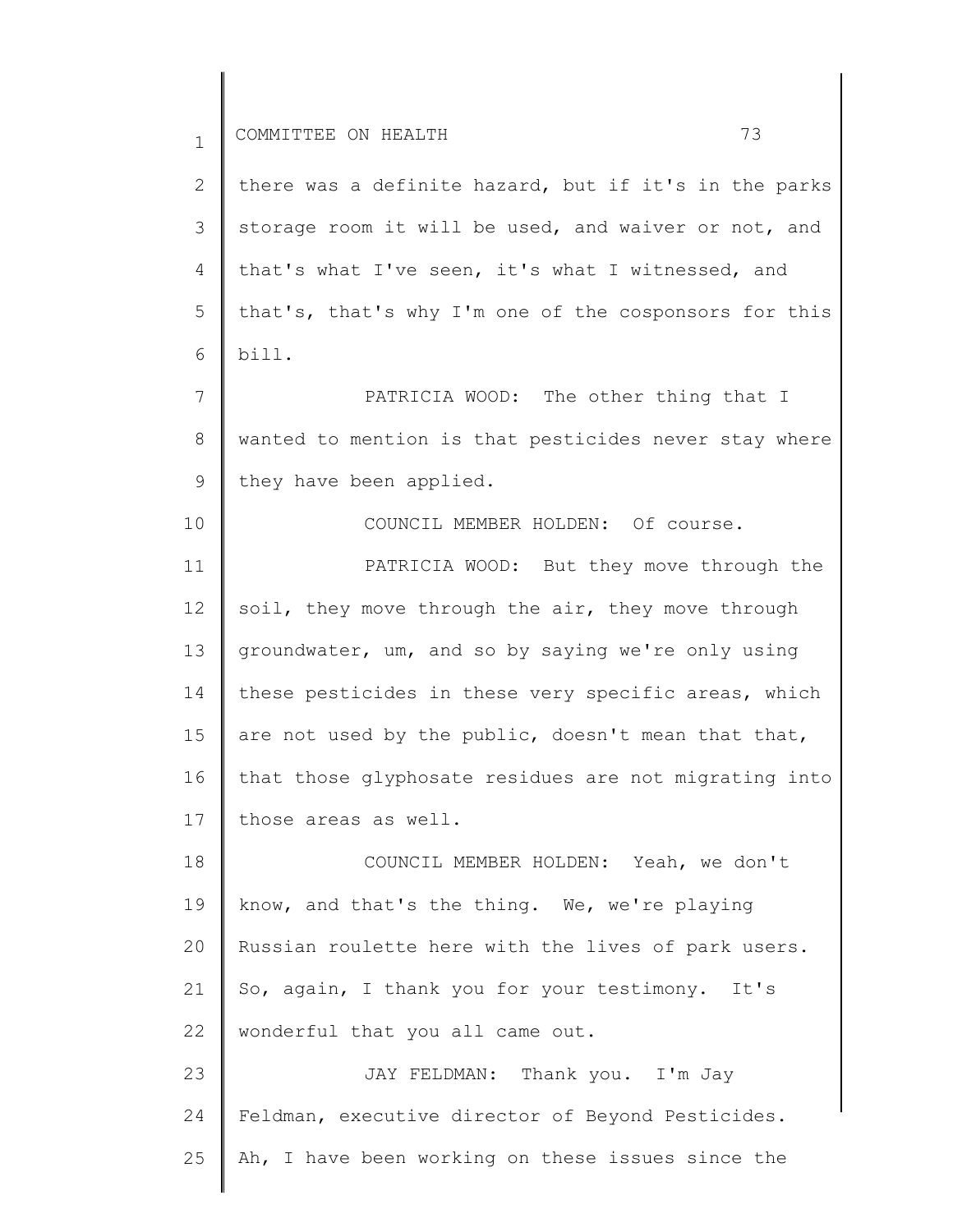2 3 4 5 6 7 8 9 10 11 12 13 14 15 16 17 18 19 20 21 22 23 24 25 late '70s, originally looking at farm worker exposure to pesticides. It became very clear over the years that there are vulnerable population groups, especially workers, in terms of their high level of exposure, but children are among the most at risk given the intake relative to body weight of toxics, as Patty said, through ingestion, through dermal absorption, and so the, this bill is very important to us and we urge swift passage. I'd like to request that the full text of my comments be submitted for the record. And you'll find the appendices of the back of that document will basically provide the background on the science and the regulatory failures that I think inform this bill and inform the importance of this bill. Um, I'd also like to note that I served, um, under the Obama administration as an appointee to the National Organic Standards Board, which is a stakeholder board of those working in the, ah, organic community, from farmers to consumers to conservationists to certifiers to scientists, and that also informs, I think, where our support is coming from in terms of the importance of shifting to, ah, various system, alternative systems that do not rely on pesticides. Before I get to that, 'cause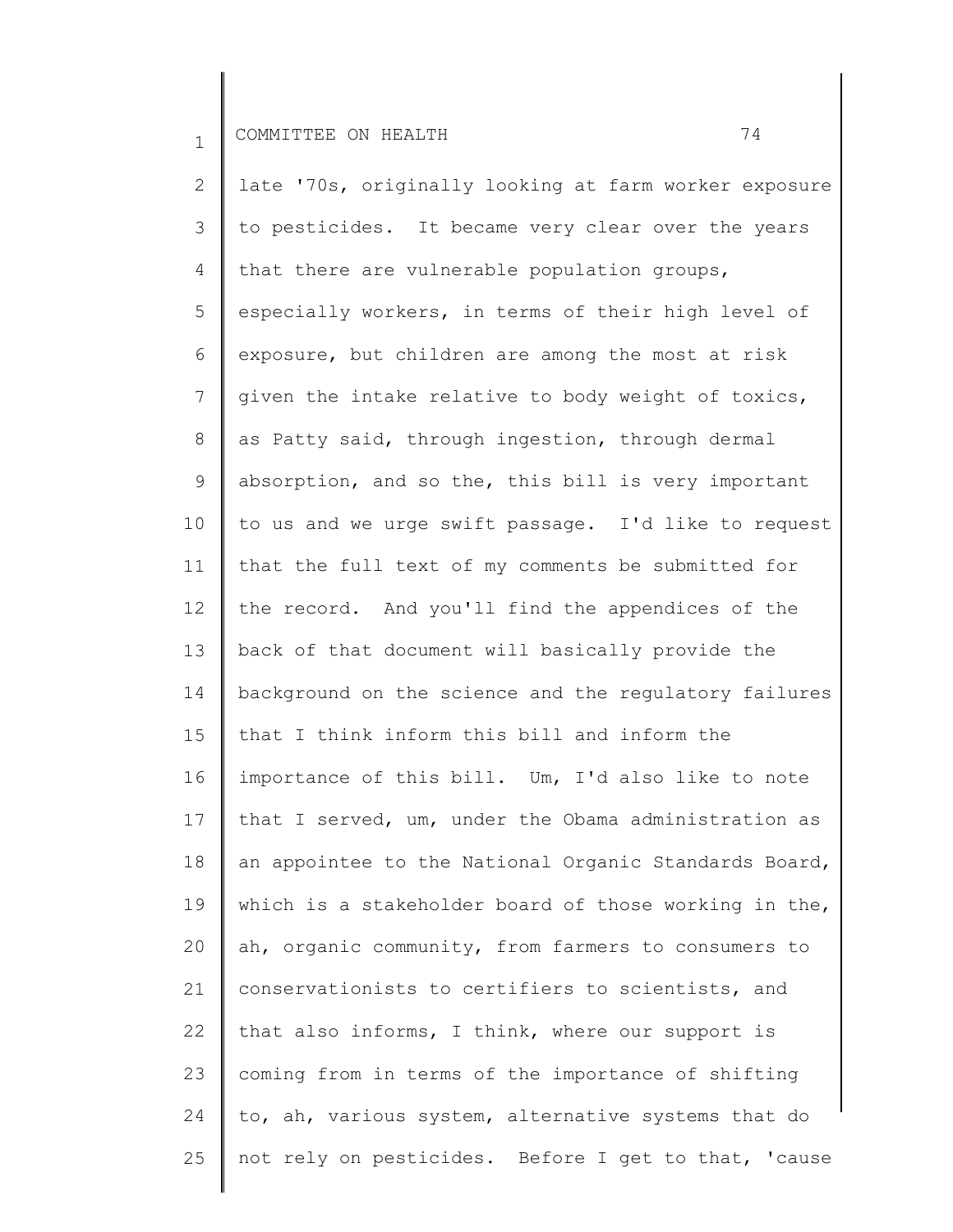2 3 4 5 6 7 8 9 10 11 12 13 14 15 16 17 18 19 20 21 22 23 24 25 I want to end on that note and address some of the issues that were raised by the Parks Department and Health Department today, um, we have to consider both toxicity and exposure when we're looking at pesticide questions. And so when someone says to you we're using it in natural areas and people aren't exposed, we have to really understand that pesticides move, as Patty said. They move off the target site. They move through drift, they move through air currents, they volatilize, the also run off, they run into waterways. So exposure is, has to be addressed in the context of the community, not an individual site in which it is used, and that's, that's something keep in mind. And there are numerous studies, um, both cited in this document, but elsewhere on that issue. But there are also issues of toxicity and if we were sitting here 15 years ago I don't think you could have found many people who wouldn't have stood up in the industry, the Parks Department, the chemical industry, who wouldn't have said this is the safest chemical on the market, glyphosate, Roundup. And because that's what people believed at the time. And they believed that because we have a deficient regulatory system. The system that exists, which we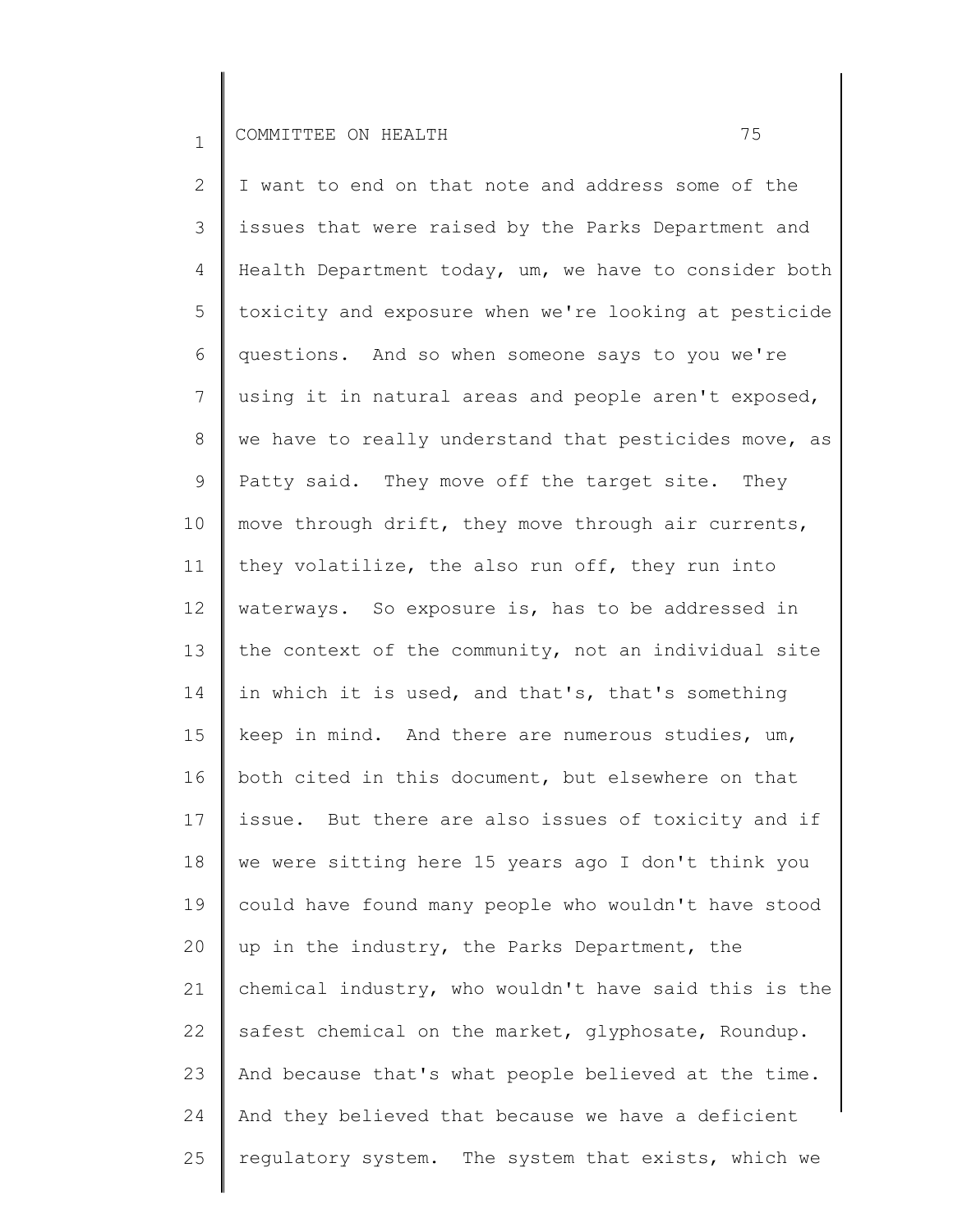2 3 4 5 6 7 8 9 10 11 12 13 14 15 16 17 18 19 20 21 22 23 24 25 rely on here in New York City, um, is a regulatory system that looks at industry data that's developed by the chemical industry, yes, under protocol required by EPA. But that data is presented to EPA by the chemical industry and that that data is then evaluated. That's all EPA has to go on at that point. They don't have independent scientific literature. They don't have the experience of use. You know, the Park commissioner said they've been using it for 25 years. None of that experience existed. And so here we are 25 years later and we all principally agree that this chemical is hazardous and is toxic, and three juries now have awarded over 2 billon dollars, ah, in judgments against, ah, Bayer Monsanto because of this. You know, there is the issue of direct toxicity and, you know, a community like New York City or any community, for that matter, that is trying to make a judgment on science, difficult to do, you're not scientists. That's why you have groups like ours that review the scientific literature and you can point to the fact that there are deficiencies in the regulatory system. It was noted earlier that we're living in a time where there's true dismantling of that regulatory system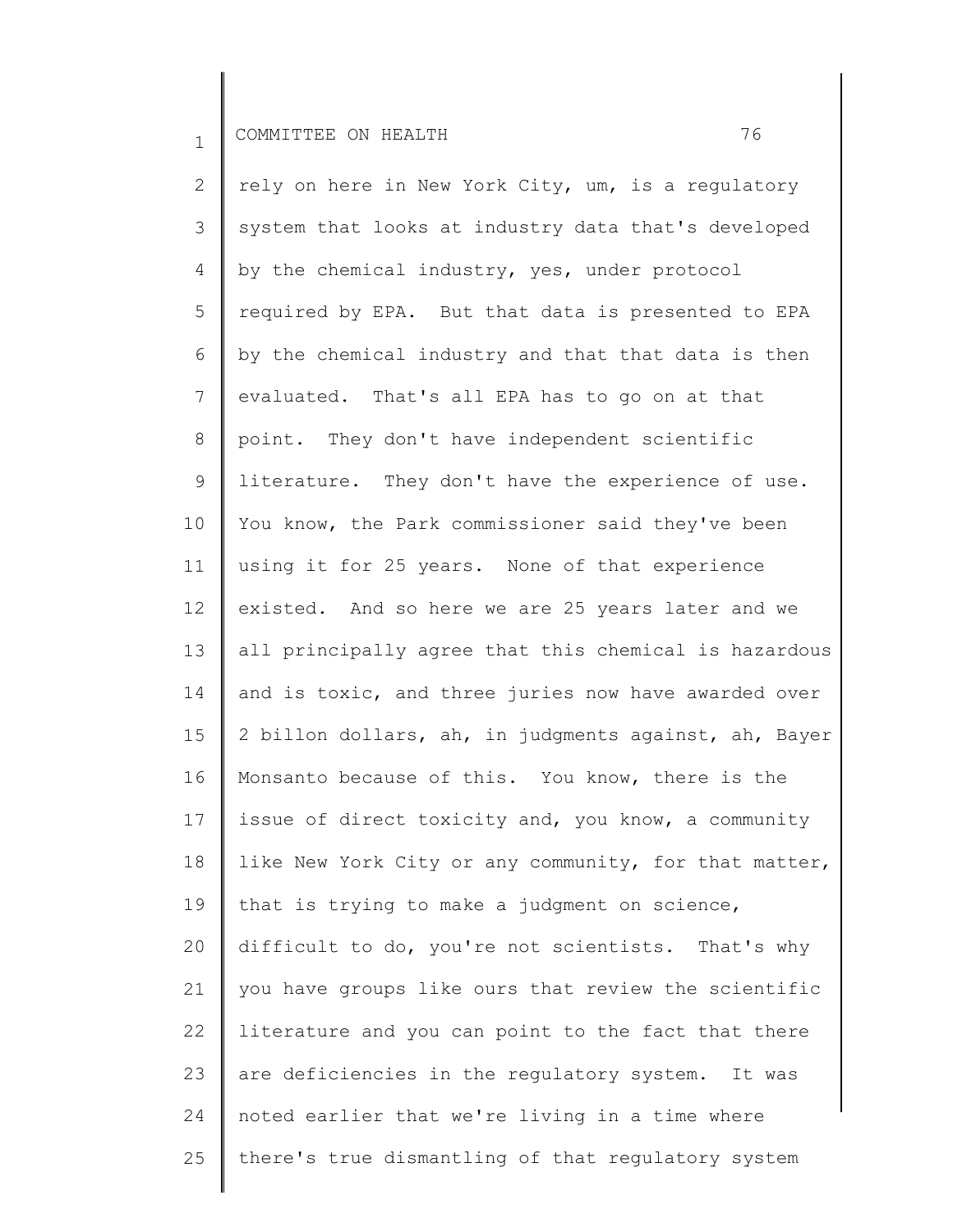2 3 4 5 6 7 8 9 10 11 12 13 14 15 16 17 18 19 20 21 22 23 24 25 going on and we have to take that into account, too. Um, the *New York Times*, January 1, front page story, identified scientific advisory board members appointed by the current administration saying that we have disbanded science. We are not looking at science when we are looking at these issues. OK, so I want, I want to address the questions of certified applicators applying chemicals that are dangerous. That is not what we're discussing here today. We're discussing the use of those chemicals and whether they're necessary in a management system, not who's handling the chemistry. Because that implies that the chemical can be used safely. Only if they're trained, and, and that's not the issue on the table. That's a diversion from the, the key issue here. And so keep that in mind as well, please. Let's get to the key issue here. For you, I think, as leaders in the community we want, we want parks that people enjoy. We want playability on our playing fields. We want an environment that is aesthetically pleasing in our parks and landscapes. How do we get that without these toxic chemicals? If you listened to some of the testimony today the implication is we can't control invasives without it. We can't have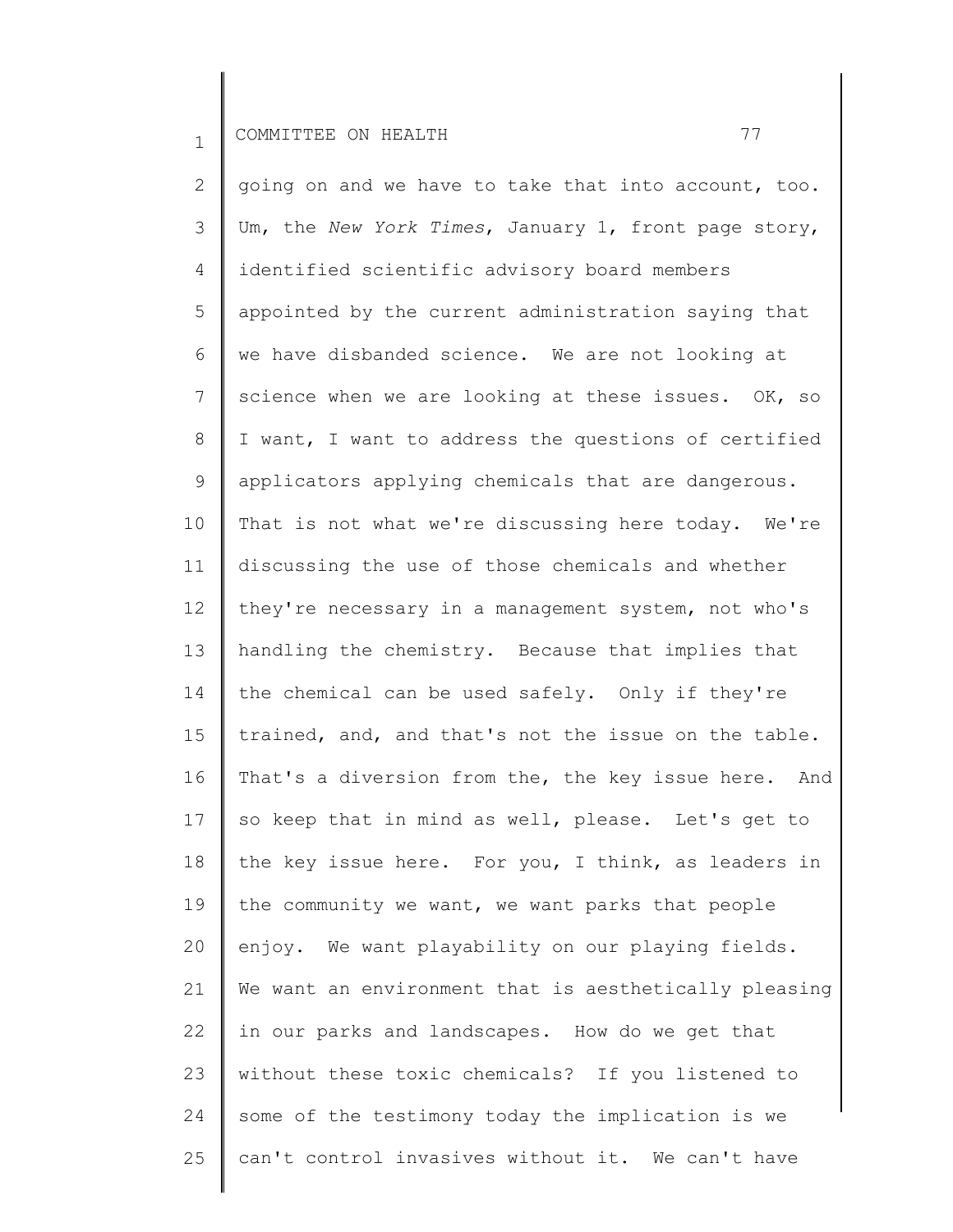2 3 4 5 6 7 8 9 10 11 12 13 14 15 16 17 18 19 20 21 22 23 24 25 the quality we want without it, and, and that, that is simply not, not the case. And the experience that we're having with organic, it was interesting that Paula, in her experience talking about organic agriculture, is exactly what we should be hearing from, ah, today when we talk, ah, when we talk about management. If you take glyphosate and you apply it as a spot treatment, or you use it in a natural area on invasives, what you're doing is you're killing all life in the area where that's applied. You're killing soil biology. You're killing, ah, organisms that are important to ecological balance. And what we're doing, and this is why this chemical has continued to be used for 25 years, because we're working on a treadmill. This bill helps us get away from that. It says we're gonna use chemicals, we're gonna allow chemical use, but there are chemicals that are compatible with soil biology and living systems. And when you take an approach like we heard this morning, which was what am I going to replace glyphosate with? I'm gonna look for another product. And we refer to that in, in our work as a product substitution approach. What this bill is doing is it's incentivizing. By taking away the toxics it's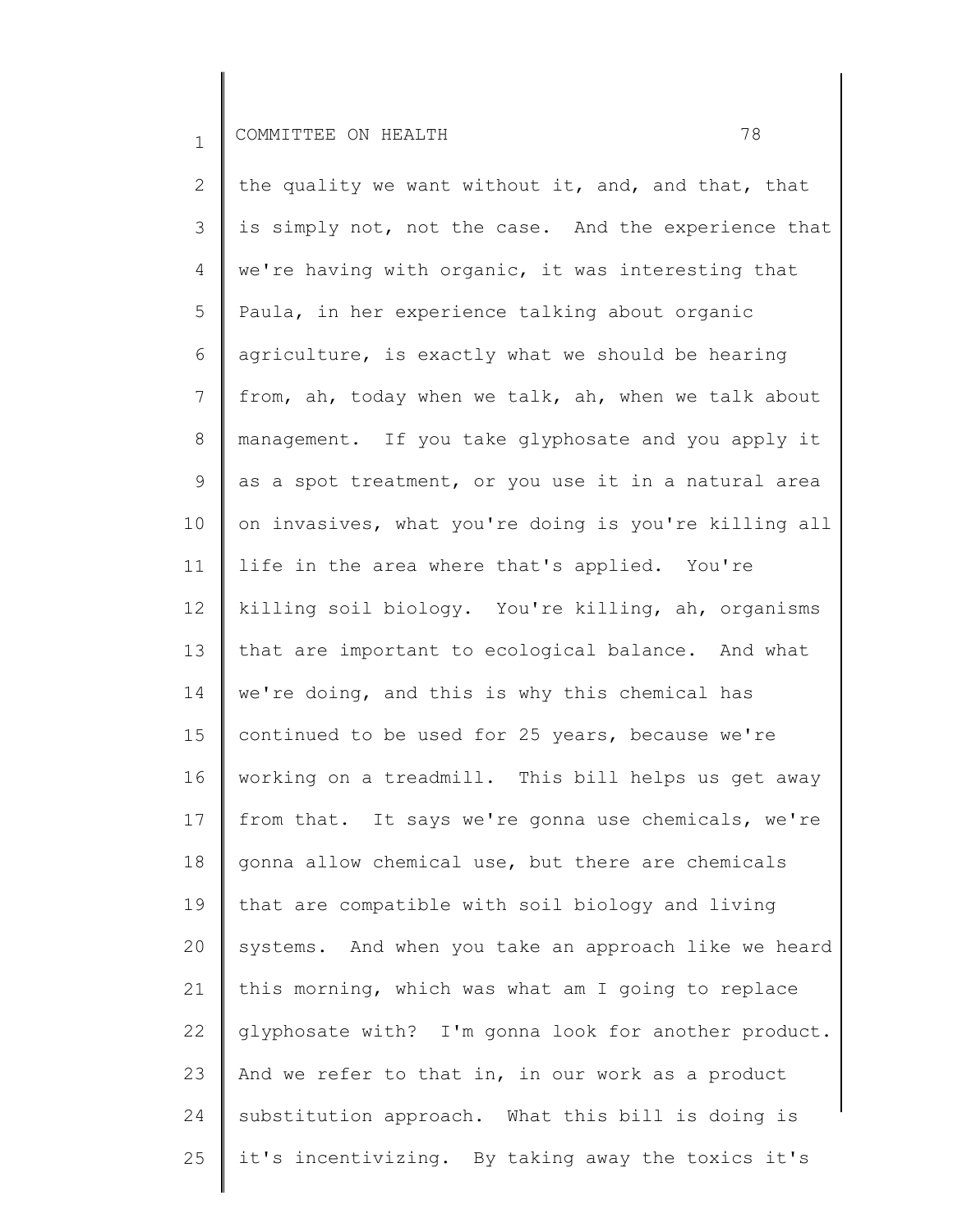2

3

4

5

6

7

8

9

10

11

12

13

14

15

16

17

18

19

20

21

22

23

24

incentivizing an approach, a comprehensive approach. And keep in mind, it's glyphosate today. It will be another chemical tomorrow. So we're looking for a comprehensive approach. You've heard of neonicotinoids, the chemicals that are killing bees. That, too, was presented as a safe chemical to us. So we need to work towards a comprehensive approach and like grassroots education, environmental education, we, we offer our services to work with you all to bring the technical skills of a horticulturalist, a management plan, a soil biology plan, to look at the full range of biological alternatives, to look at issues like managed goat grazing for your invasives, um, and to put in place a system, a systems approach, that treats soil biology, as Rachel Carson taught us, how many years ago in *Silent Spring*, that we are part of a complex biological community. And if we ignore that and

continue to throw chemicals indiscriminately at that

just want to acknowledge we've been joined by fellow

CHAIRPERSON LEVINE: Thank you. I do

ecology then we're working against cross, cross-

purposes. Thanks so much.

25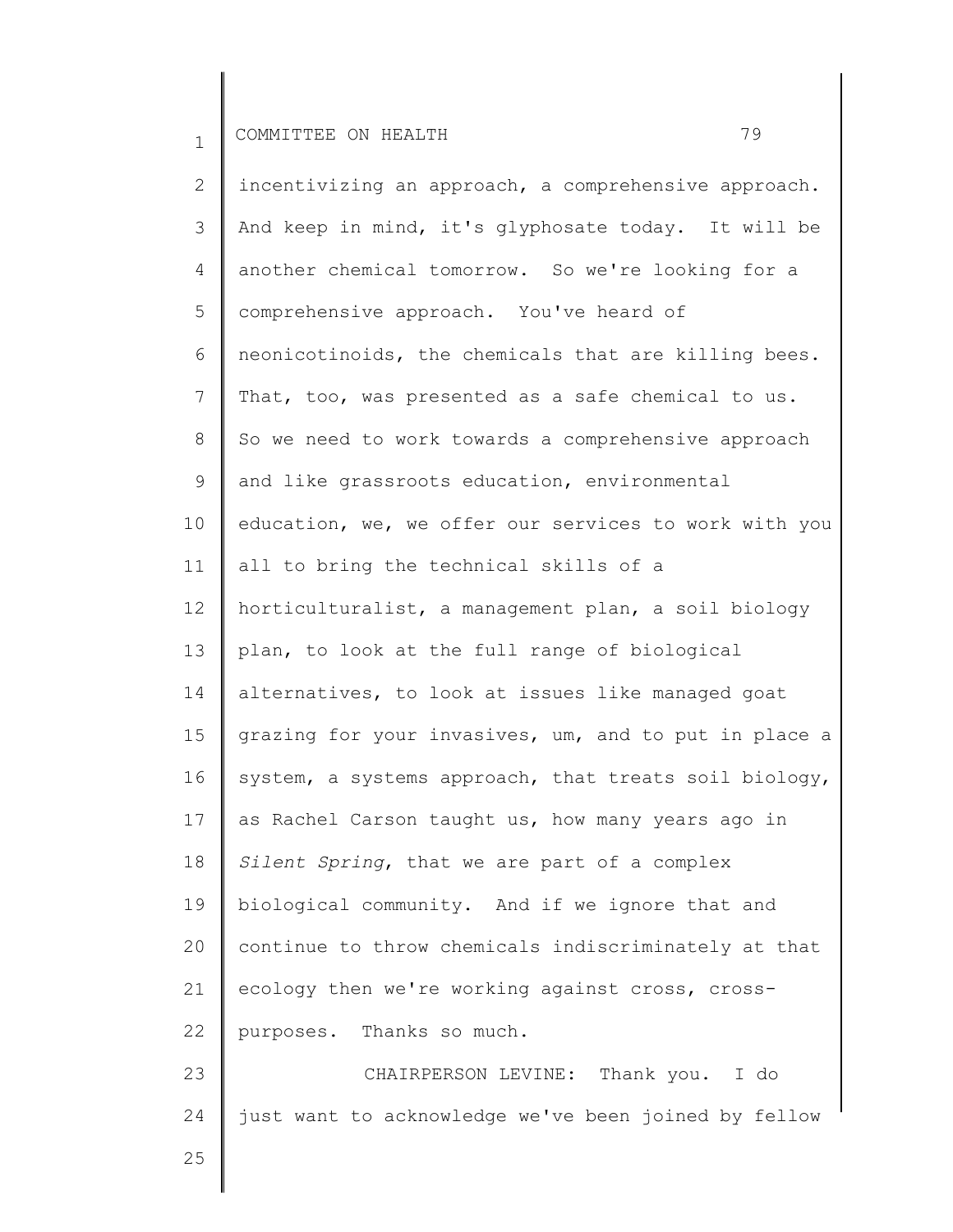2 3 Health Committee member, Council Member Inez Barron. Thank you. Please.

4 5 6 7 8 9 10 11 12 13 14 15 16 17 18 19 20 21 22 23 24 25 ELLEN WEININGER: Thank you. My name is Ellen Weininger. I'm director of educational outreach in Grassroots Environmental Education. Today I'm here, ah, to speak on behalf of Dr. Sarah Evans, ah, assistant professional, department of environmental medicine and public health, ah, Children's Environmental Health Center at the Icahn School of Medicine at Mount Sinai. I am going to read excerpts from Dr. Evan's testimony and her written testimony has been provided for you. "Thank you for the opportunity to submit testimony in support of Intro 1524. As pedestrians and scientists at the Children's Environmental Health Center of the Icahn School of Medicine at Mount Sinai, we strongly support measures that protect the youngest New Yorkers from exposures to potentially harmful pesticides. Children's vulnerability to chemical pesticides is further magnified by the rapid growth and development of their nervous systems and other bodily organs, as well as by their immature detoxification mechanisms, which make it difficult to break down and excrete pesticides. These factors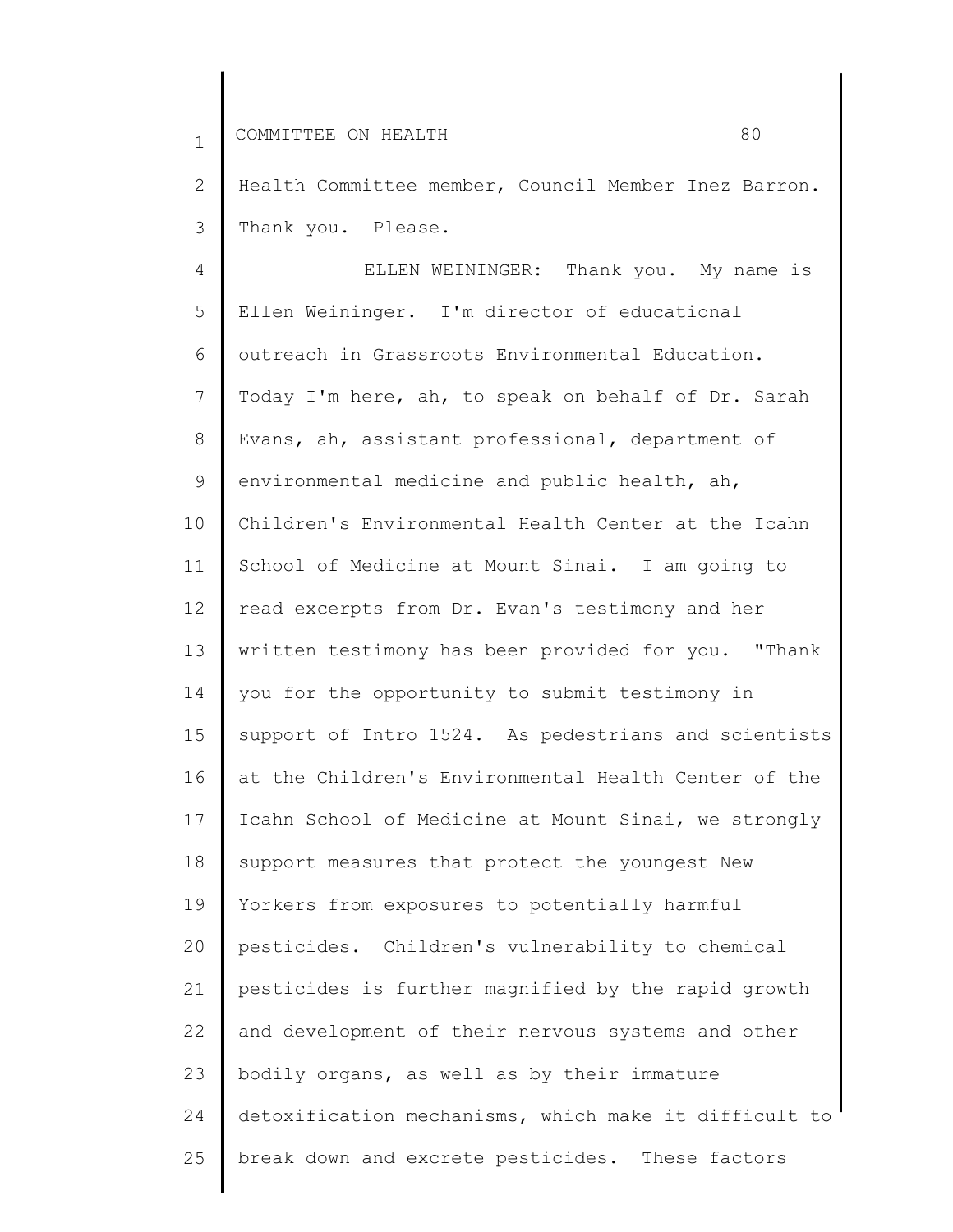2 3 4 5 6 7 8 9 10 11 12 13 14 15 16 17 18 19 20 21 22 23 24 25 place infants and children at increased risk for harmful effects of pesticide exposures, which may be permanent and irreversible. Additionally, because of their young age children have more future years of life and that's more time to develop chronic diseases that may be triggered by early environmental exposures. Pesticides can pass from mother to fetus during pregnancy and breastfeeding. The exquisite vulnerability of the fetus to pesticide exposure is highlighted by recent studies showing associations between pesticide exposure during pregnancy and increased risk of autism, learning disabilities, and childhood cancers. Health effects of pesticide exposure in children are well documented. Acute exposure to pesticides can lead to asthma exacerbations, cough, shortness of breath, nausea, vomiting, eye irritation, and headaches. Exposure early in life is associated with increased risk of certain cancers, birth defects, reproductive defects, asthma, and cognitive and behavioral problems. Notably, the exposure levels measured in these studies are similar to those detected in the general public, indicating that even low levels of exposure from household use can be detrimental. Evidence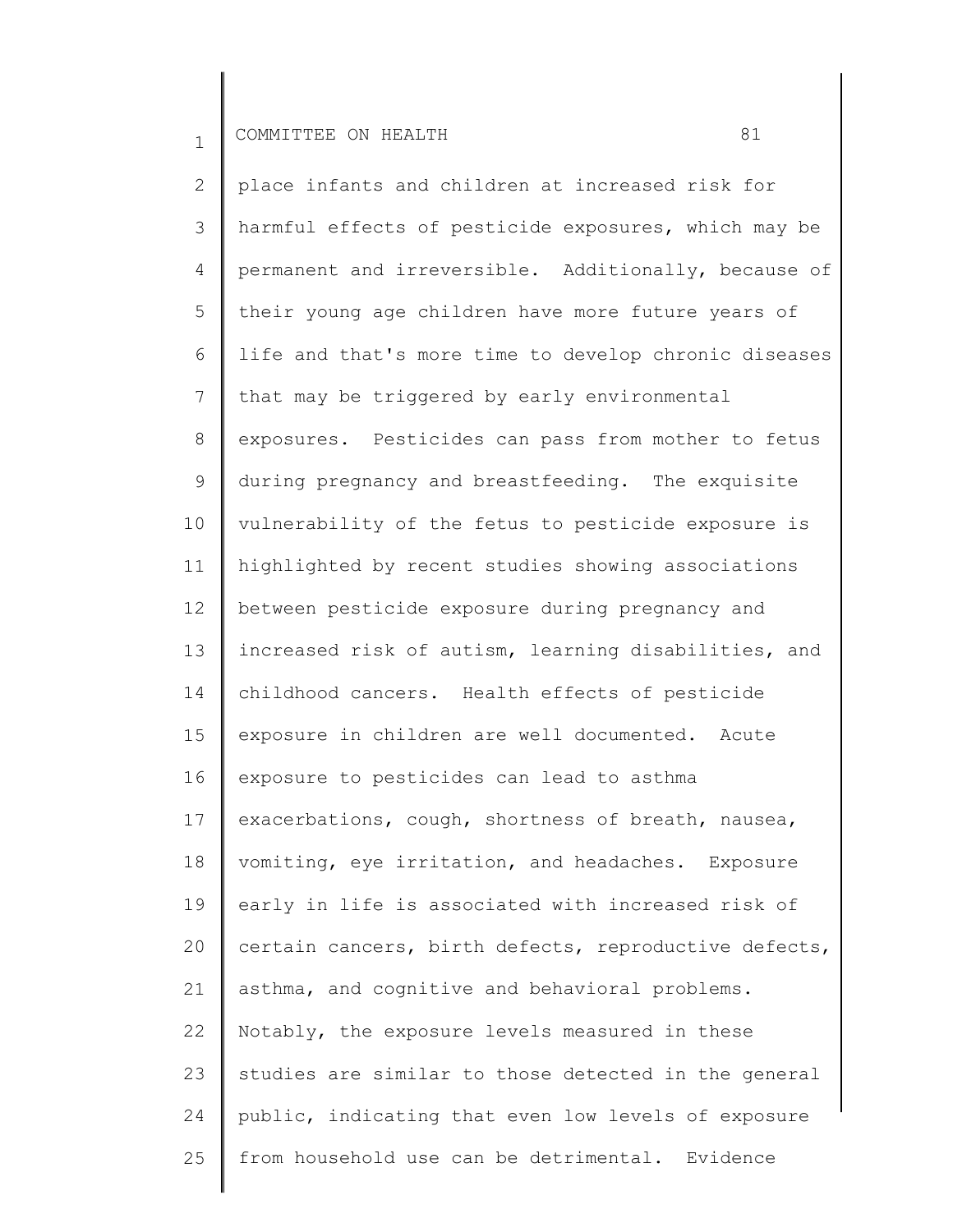2 3 4 5 6 7 8 9 10 11 12 13 14 15 16 17 18 19 20 21 22 23 24 25 indicates the toxicity of specific pesticides commonly applied by city agencies for cosmetic purposes of particular concern is the nonselective broadleaf herbicide glyphosate, the active ingredient in Roundup, and the most heavily herbicide in New York City. Studies demonstrate the ability of glyphosate to promote the growth of breast cancer cells, suggesting that it may disrupt hormonal signaling and contribute to breast cancer risk. And human studies show associations between glyphosate exposure and spontaneous abortion, and certain cancers in occupational settings. You've already heard about the length between glyphosate exposure and risk of non-Hodgkin's lymphoma with increased risk of up to 43% in workers who apply the chemical." Finally, "Greater than 95% of most synthetic pesticide formulations consist of inert ingredients. Recent studies suggest that these inactive compounds, such as the synergist piperonyl butoxide, may in fact be more toxic than the active ingredient. Because inert ingredients are not listed on the label and testing to assess safety is minimal, the health effects of these compounds are difficult to evaluate. Health hazards of pesticide exposure can be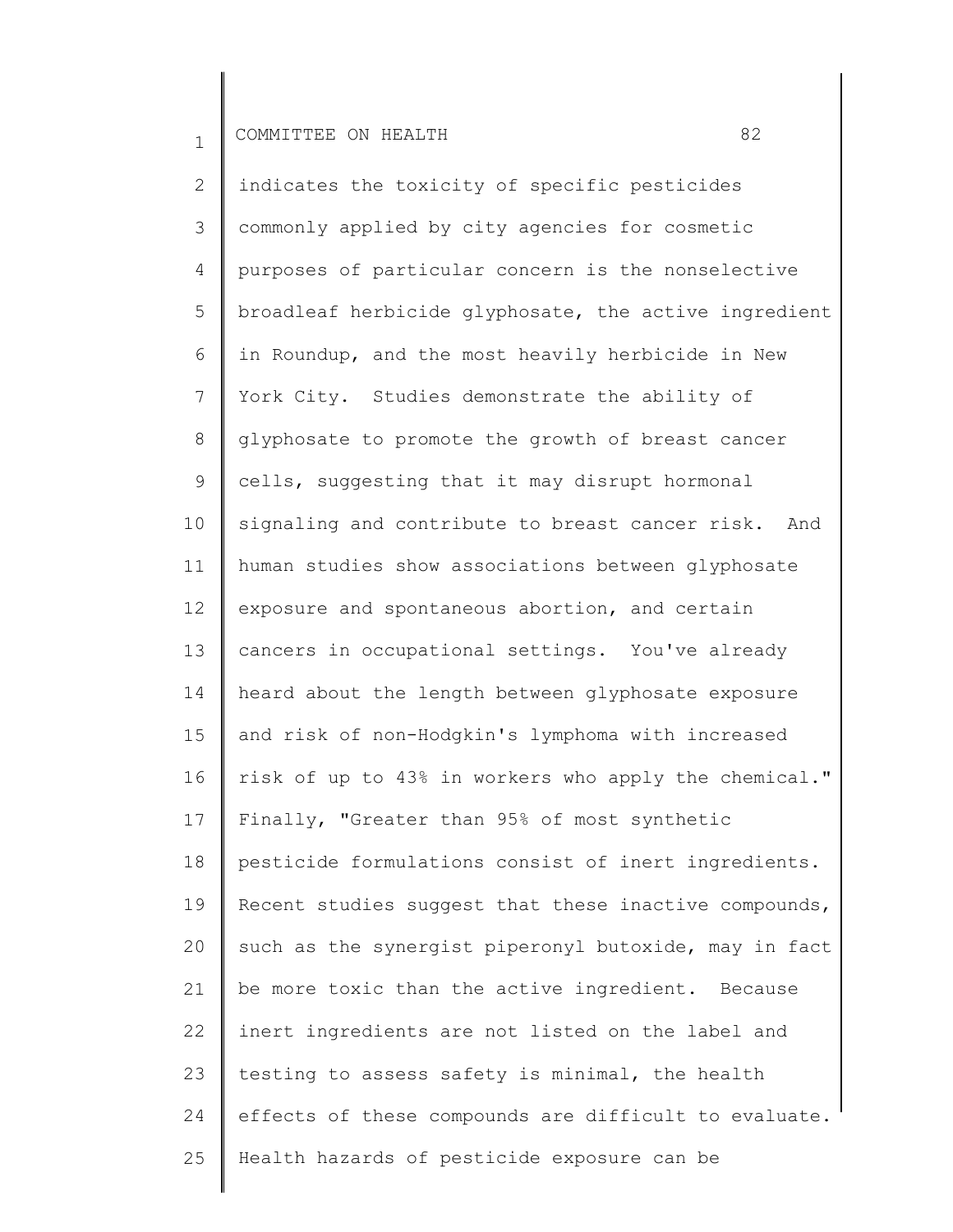2 3 4 5 6 7 8 9 10 11 12 13 14 15 16 17 18 19 20 21 22 23 24 25 prevented. The adverse effects that result from pesticide exposures are highly preventable, and while we were pleased that New York City Local Law 37 has resulted in reduce application of certain potentially toxic pesticides and herbicides, it does not go far enough to protect the health of New Yorkers." Finally, "A 2005 analysis calculated that pesticide use in the United States resulted in 10 billion dollars in total damages annually, of which an estimated 1.1 billion could be accounted for by impacts on public health. These indirect costs greatly outweigh the expense of integrated pest management and other nontoxic lawn care methods." Finally, "Children are at risk for pesticide exposures at schools, parks, playing fields, playgrounds, and other public areas in New York City where pesticides are routinely applied, a risk that could easily be mitigated by strengthening legislation that restricts the use of synthetic pesticides in favor of biological pesticides proven to be safe and effective. We urge you to take steps to protect the health of your constituents by supporting Intro 1524." And I will just reiterate, Dr. Evans could not be here today. She sends her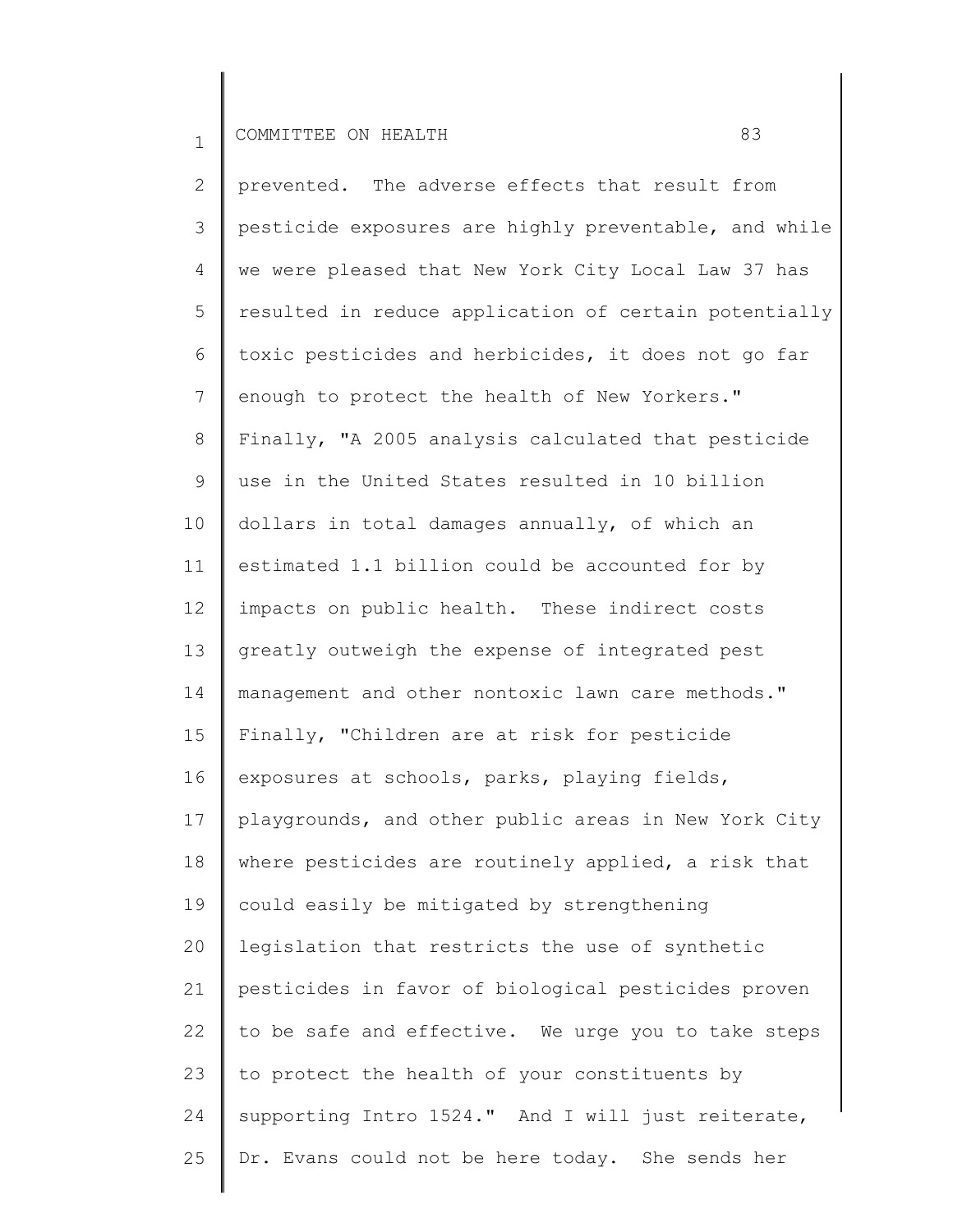2 3 4 5 regrets and indicates that she welcomes any questions that you may want to reach out to her with, and thank you again for the opportunity to provide her testimony to you today.

6 7 8 9 10 CHAIRPERSON LEVINE: Thank you, Ms. Weininger. I neglected to mention that we have been joined earlier by fellow Health Committee member, Council Member Dr. Mathieu Eugene, who I believe will be rejoining us shortly. And, please, sir. Sorry.

11 12 13 14 15 16 17 18 19 20 21 22 23 24 25 JAY ARCHER: Good morning and thank you for this opportunity for speaking on this critically important issue. My name is Jay Archer, and in addition to my work in landscape ecology, design, and environmental education, I've been making my living in the professional turf and landscape management business for over 30 years. I'm one of the guys that sprays that pesticides in the past. That's what I started to do with my career. I currently hold a commercial pesticide license and business license, and I'm a certified organic land care provider. And I'm a gardener, and I'm also one of these people that we're mostly in the frontline and exposed to the pesticides. As an applicator and in the field, ah, I'm sure I reduced my life by about 10 years. This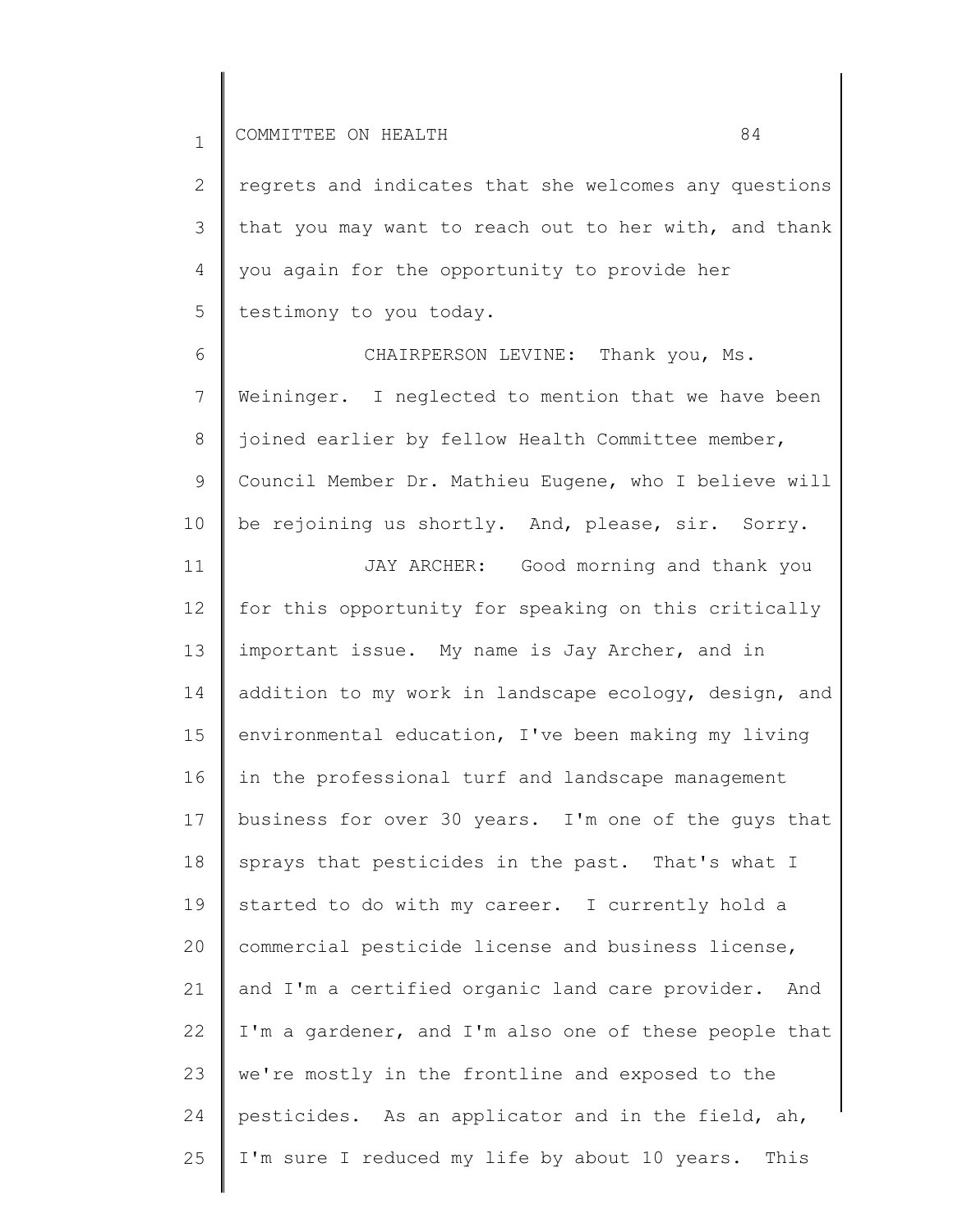2 3 4 5 6 7 8 9 10 11 12 13 14 15 16 17 18 19 20 21 22 23 24 25 isn't like smoking. This is guaranteed more damaging than that and I never smoked. And I can tell you still today I spend most of my time, almost all my time, passionately, ah, involved in plants and creating environmental landscapes and ecological, um, environments, and ecosystems. But I have to go to nurseries and pick out the plants myself, and I touch them and they are covered with fungicides and pesticides. And there's really no avoiding that. So I guess I'm not done with my exposure to pesticide. Ah, luckily I do get exposure to nature and that's great. Um, I'm here today to testify that Roundup and lawn care chemicals and pesticides are absolutely not essential to landscape management. In fact, they don't work. So the more that we spray things, we still have to come back and kill them again. There's no end, and just because you have to reapply some things instead of glyphosate, glyphosate you say works. Oh, it works because it kills something so you don't have to go back and kill it a couple more times. But as long as what you don't want to grow is coming up you didn't solve the problem. So let's not kid ourselves and identify what the issue. Um, so what do they, what do pesticides do? They suppress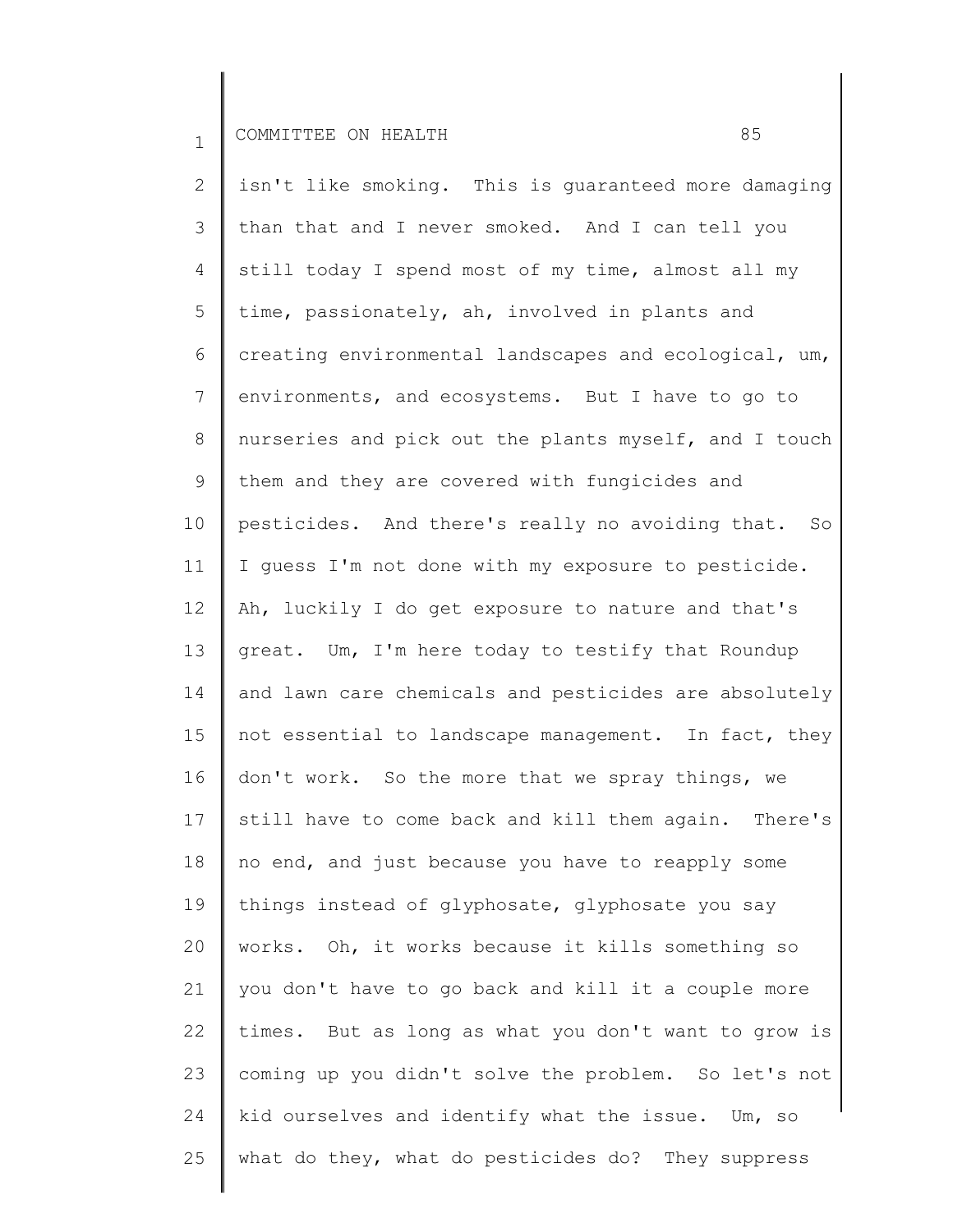2 3 4 5 6 7 8 9 10 11 12 13 14 15 16 17 18 19 20 21 22 23 24 25 and eliminate biological diversity. But we're already in danger of losing more diversity in our landscapes, in our lives. We're already losing more precious species, more life on earth. The largest percentage of weeds and insects on earth are either beneficial or benign. They're not pests threatening our health or offending our sensibilities, not for the most part. But we indiscriminately target them all. We keep making the same mistakes over and over again. Pesticides don't work as advertised. They're ecologically counterproductive to environmental and human health. And they're inefficient in terms of resource management. Desirable beneficial organisms can't read the labels. So let me remind you in the context of the past practices that we thought were such a good idea in my lifetime when we used chlordane or we used DDT to eliminate malaria, and we put in wallpaper in children's bedroom because we thought that was a good idea. Because the manufacturer told us that was OK. I lived through that time. And so did we all. So considering pesticides as the miracle drugs, now we know better. What's it gonna take for us to know better? Are we ever gonna know how life works, how biology works by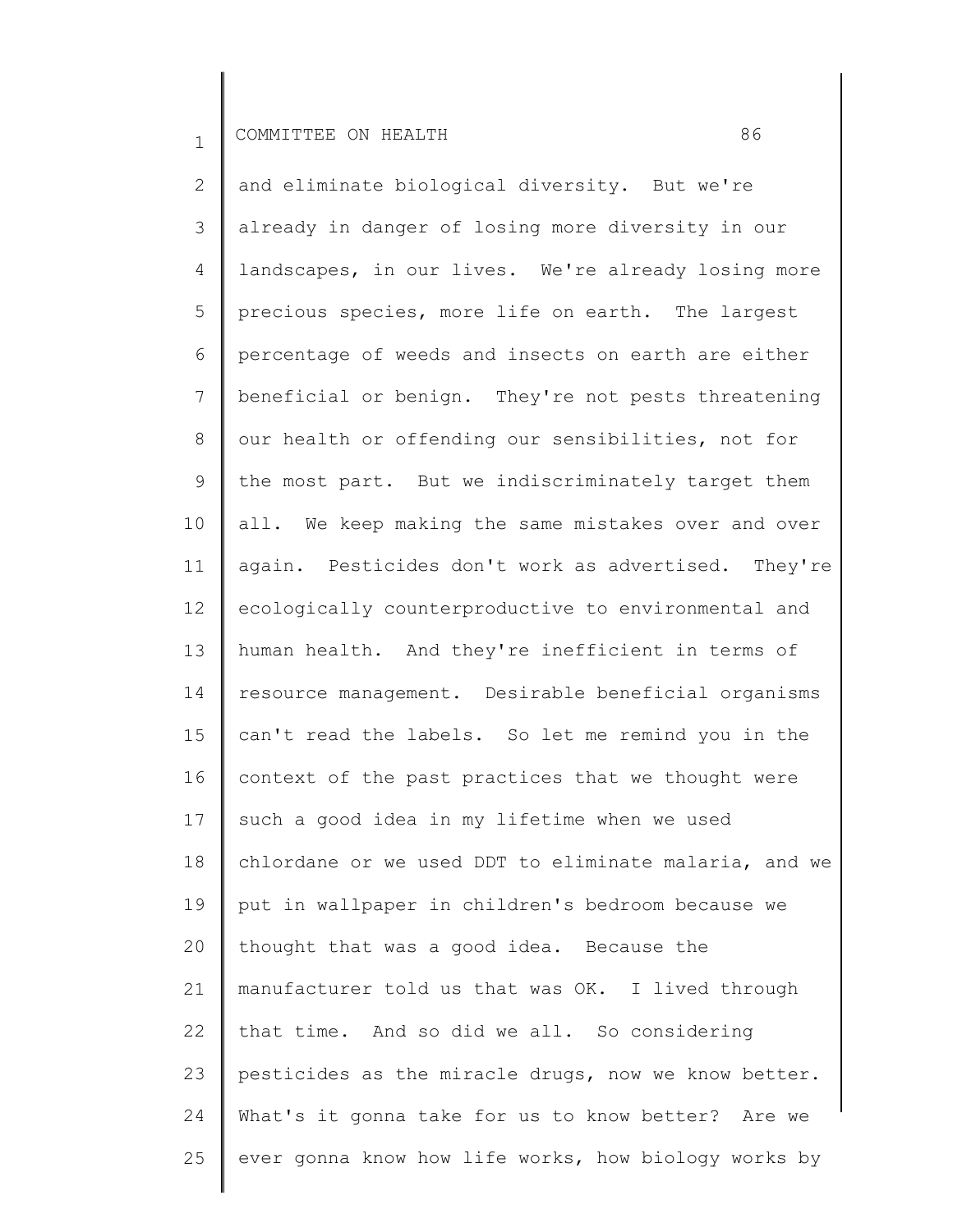2 3 4 5 6 7 8 9 10 11 12 13 14 15 16 17 18 19 20 21 22 23 24 25 stomping and killing more of it? Not only did we not solve our landscape management issues, we created new ones. We didn't create artificial balance in the landscape. We created more conflict and disruption in the natural processes. Our green spaces in the parks, which were originally designed for pleasure and relaxation, are now desperately needed to provide ecological services. That's what they need to do. That's what they need to do. Not maybe do. Our, we need biologically diverse ecosystems, not only to conservative, preserve, and protect our precious natural resources, but to clean the water, the soil, the air, provide oxygen and sequester carbon. We need to restore and encourage life and biodiversity in every nook and cranny of our urban spaces. Why do we embrace cultural and ethnic and racial diversity in our society but not biodiversity in our parks, where our children grow and breathe? What is fundamentally wrong with us that we can't wrap our mind around that. And what message does that send to our children? Would you want your children spraying Roundup or other pesticides? Read the labels on the rest of the stuff. It's all worse. Or do you just want other spraying it, like me? We can't do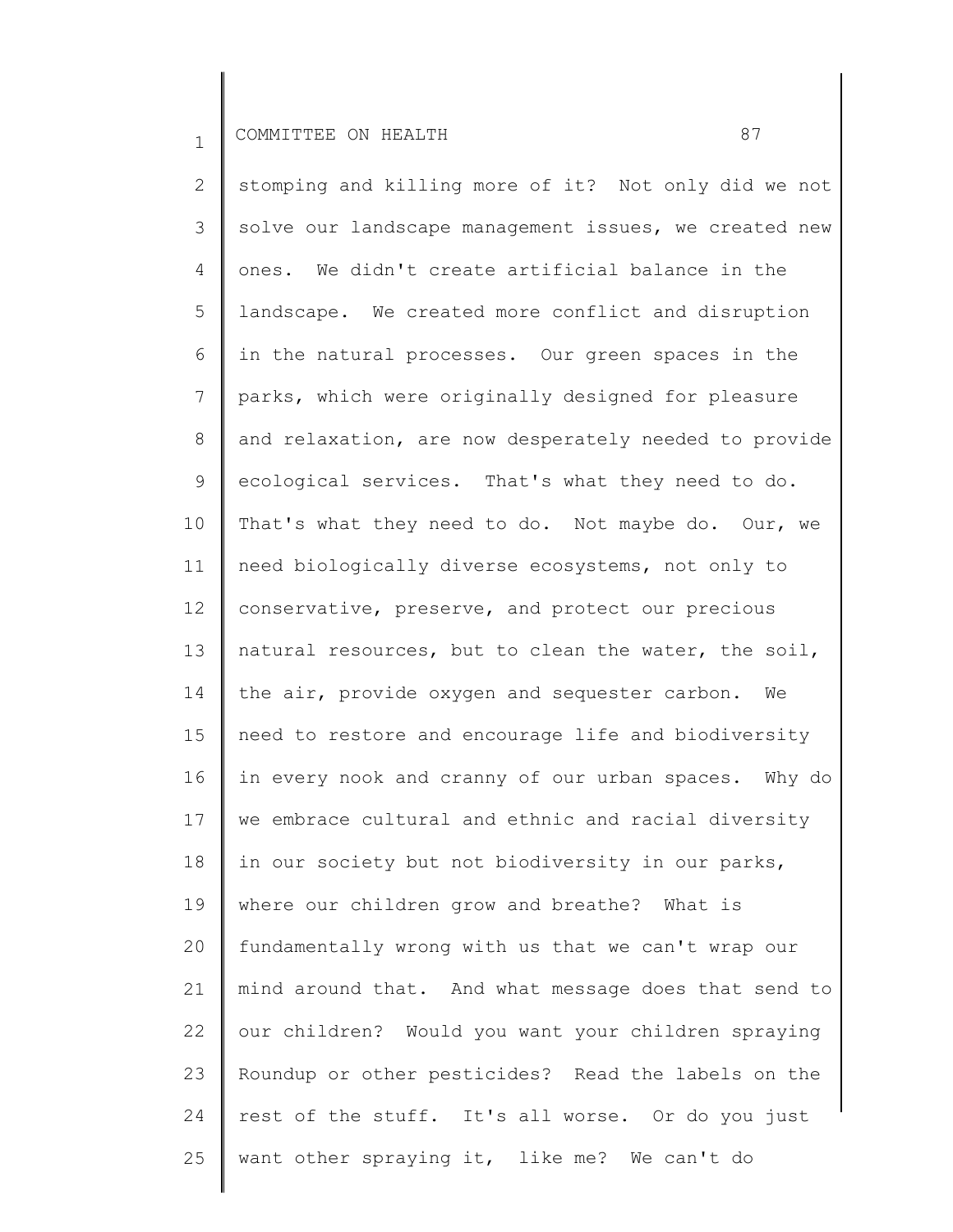2 3 4 5 6 7 8 9 10 11 12 13 14 15 16 17 18 19 20 21 22 23 24 25 without them a little bit. It's just like a little bit of heroin. We can't just do that a little bit. We need to commit to better landscape ecology. Presently the New York City Parks and Planning is very progressive in terms of ecology and design. Increasing diversity with native plants and improved horticultural practices, we have a fabulous opportunity within our grasp. Why not make New York City a model of parks as ecosystems to support human health and well-being? That would elevate the quality of life for all in this great city. It's already happening in Brooklyn Bridge Park. If you haven't gone to see the birds and the butterflies yet and no pesticide and cross-contamination, you could breathe the air and you could touch the water and you could take your kids there. It's right there. And it's little parts of it cropping up all over New York. It's all over Canada. It's in parts of Massachusetts. It's coming to an area near you, if you guys keep up that good work. So we need, our landscapes are rapidly changing. Have you paid attention? How many inches of rain did you get last year? Um, the weather, the climate, storm water, everything is changing, whether we want it to or not.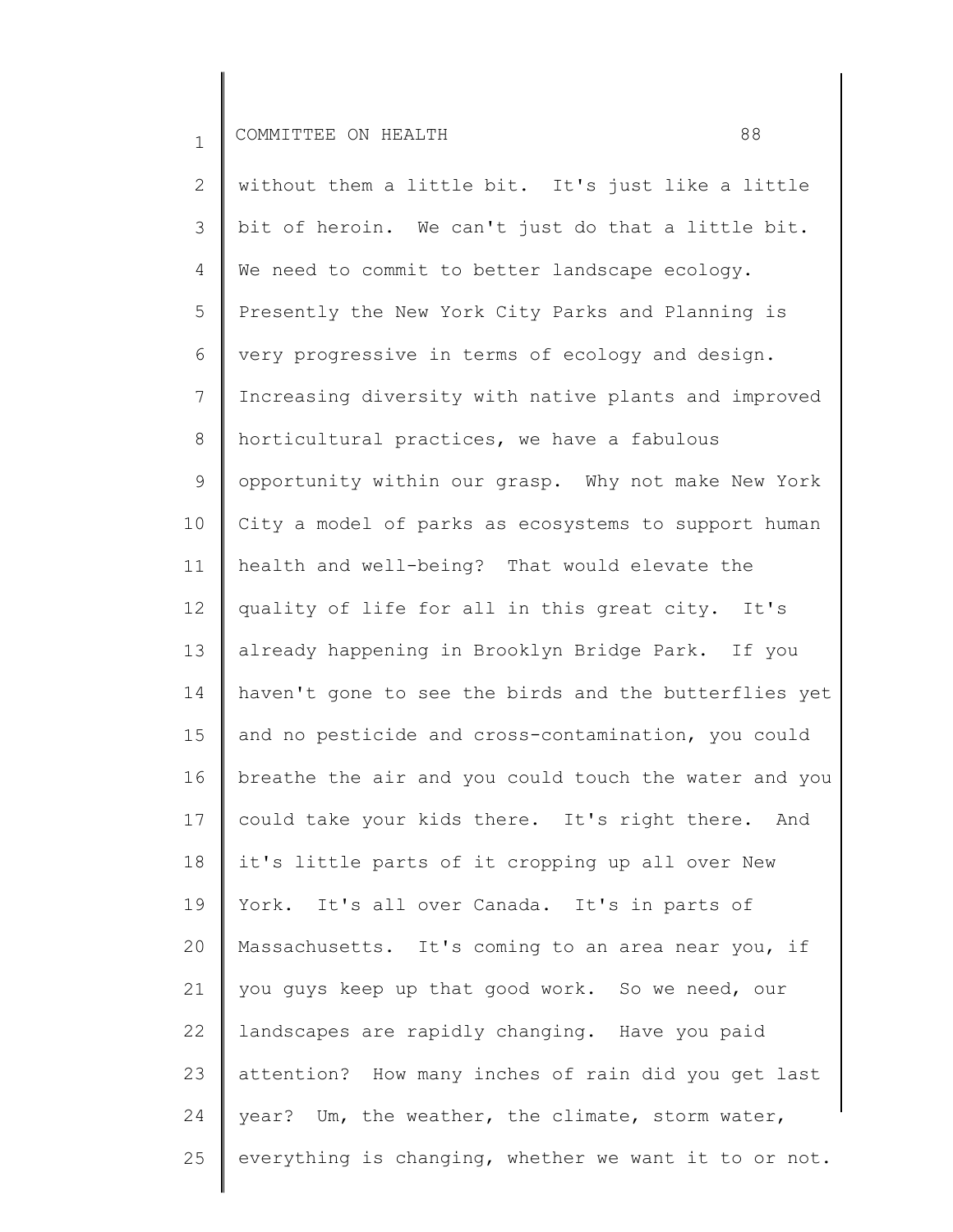2 3 4 5 6 7 8 9 10 11 12 13 14 15 16 17 18 19 We need to adapt. We need to change, requiring new skills. We have no choice. The technology is here, by the way. OK, there's no excuse anymore. I know, because I practice that. Um, so when we look into our children's eyes and see our children and our great-grandchildren there, what will we leave them? Will there still be birds and bees and butterflies? We are nature and we're part of nature. We should be better guardians for our children's future. We should work together for a better tomorrow today. So I vote for life, OK? Ban toxic pesticides. Um, we only have to change one thing. That's basically everything. That would be us. I changed my world for me, for my children. So I thank you very much. [applause] CHAIRPERSON LEVINE: Thank you very much, Mr. Archer and to this whole panel. And I believe that Council Member Kallos has some questions.

20 21 22 23 24 25 COUNCIL MEMBER KALLOS: Yes, please. I want to thank everyone on this panel for your years and years of work, ah, and we're now at hour three into our day, but we're gonna keep on going. So I just thank you. I wanted to start with Patricia Wood. Patty, thank you for helping us to get to 34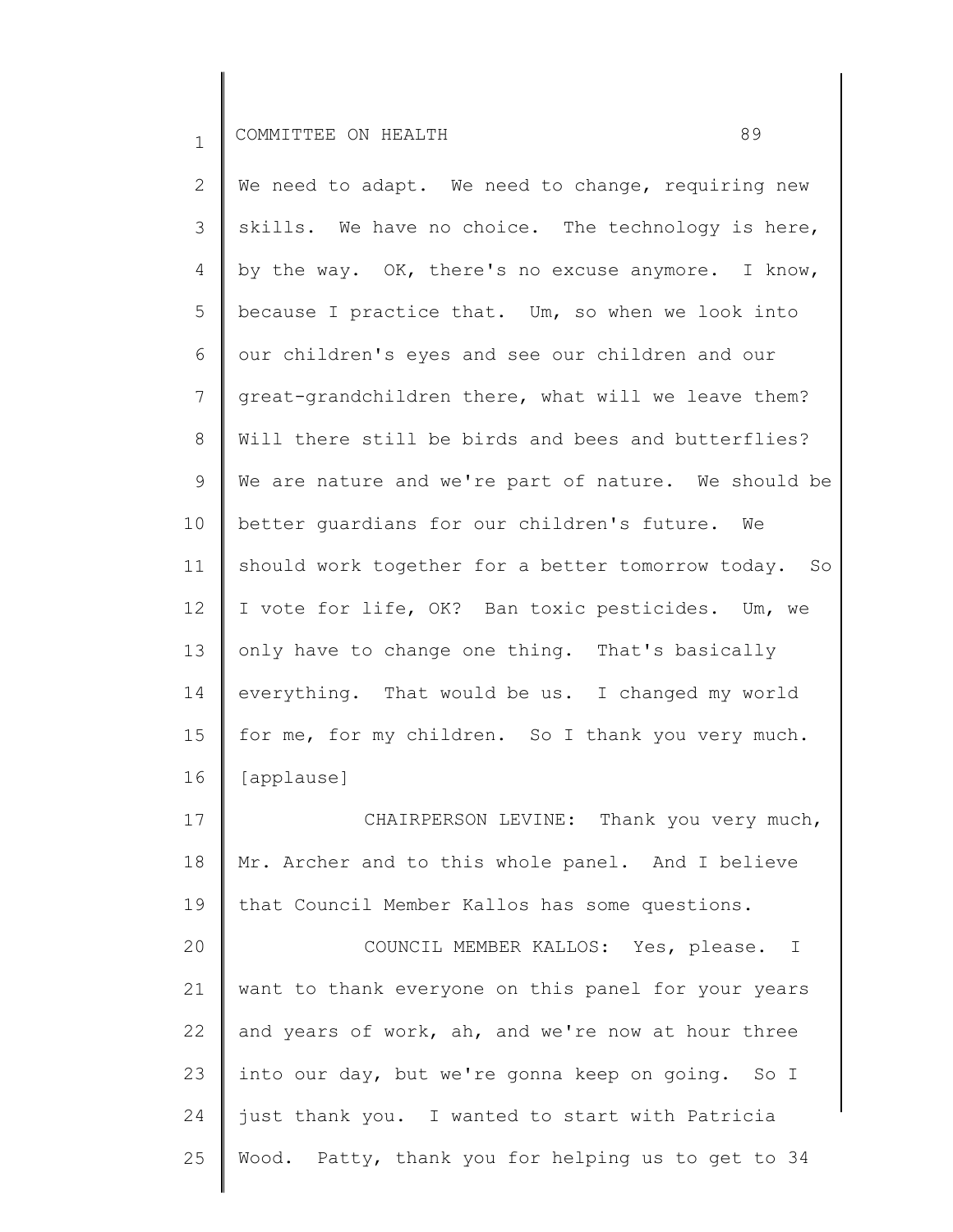2 3 4 5 6 7 8 9 10 11 12 sponsors, ah, and you can sell the secret sauce of how to get everyone onto a bill to get to a vetoproof majority any time you need to. Ah, but I know you will volunteer and provide that to all others. Integrated pest management programs have been criticized because they permit even the most toxic pesticides and leave decisions about children's exposure in the hands of, ah, maintenance personnel who are not necessarily emerging, ah, familiar with emerging science. Can you comment on this? And make sure your mic is on.

13 14 15 16 17 18 19 20 21 22 23 24 25 PATRICIA WOOD: Ah, yep. Um, we have, we have seen, um, we have actually seen, um, this whole sequence. First we were just using a lot of pesticides in our, in our school environments and our parks and municipalities and so on. And then we saw the introduction of integrated pest management, and it really took off because, um, it was just, ah, it was something that everybody could get behind, including the industry. And, ah, our problem of it, with it, was that, as you said, um, it was only as good as the person who was administering it. And it's always easier to just pick up a can than it is to research how you might be able to, um, remediate,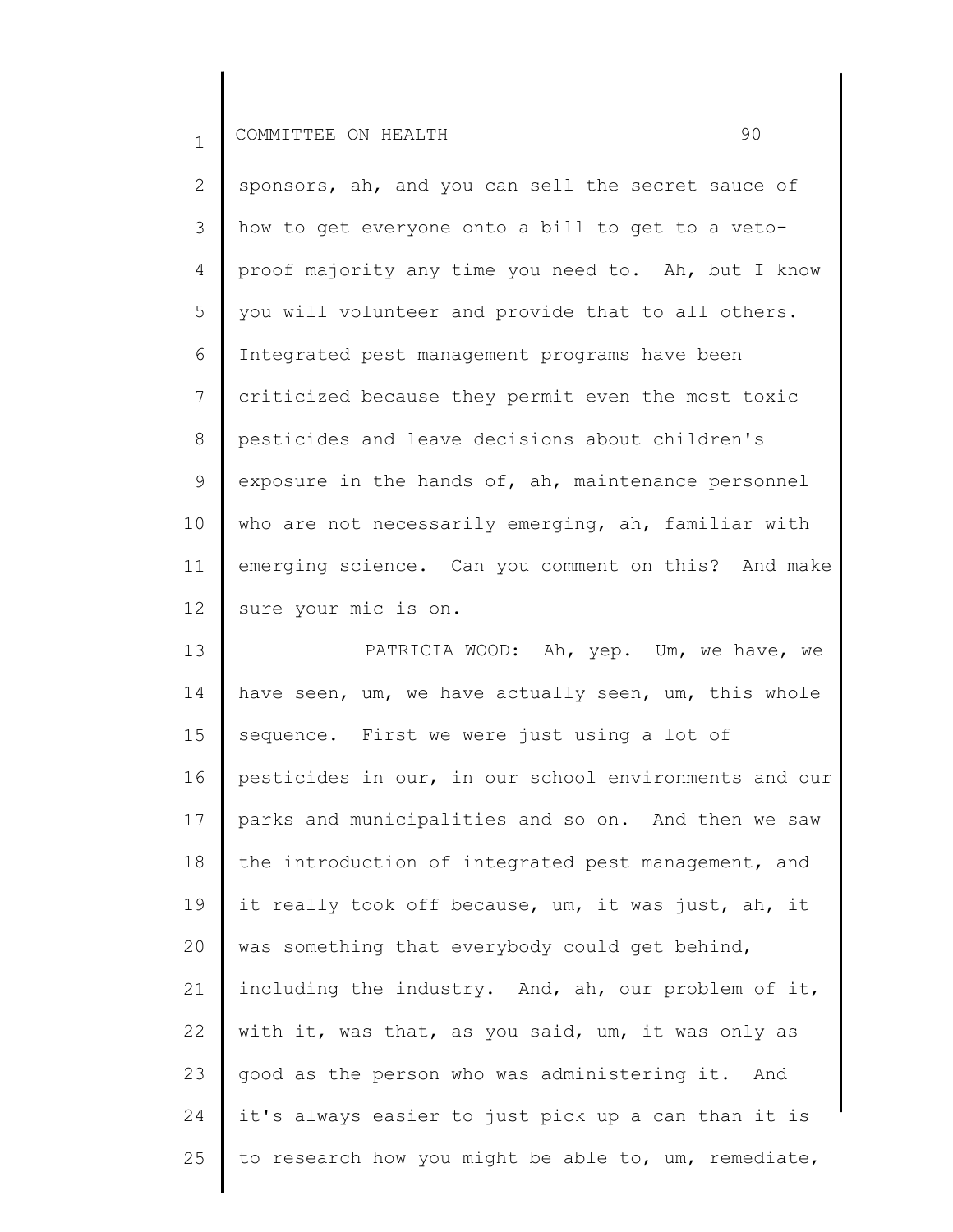2 3 4 5 6 7 8 9 10 11 12 13 14 15 16 17 18 19 20 21 22 23 24 ah, an infestation of wasps or, you know, whatever it is that you're, that you're dealing with, ah, and so that is basically what really has happened in reality with IPM programs, is that it's basically business as usual. And, ah, we are, we are, um, you know, we are really very involved in this in the town of North Hempstead out on Long Island. We actually adopted what's called an organic pest management program, or OPM, instead of IPM, and that was passed by the town and, um, it was a very similar bill to the one you're looking at now, which is that only biological controls were allowed under that. Um, and I just wanted to mention also, I know you didn't ask me about this, but we actually, um, do provide, um, this *Digest of the Independent Science* on turf pesticides and children's health, which we've been putting together over the years and we have the index for everyone on the, on the committee here. COUNCIL MEMBER KALLOS: Ah, I'm gonna ask, I'm going to ask if our Sergeant at Arms can bring a copy. Do you have a digital version of this? PATRICIA WOOD: I do, I do have a digital version. I can send it to your office.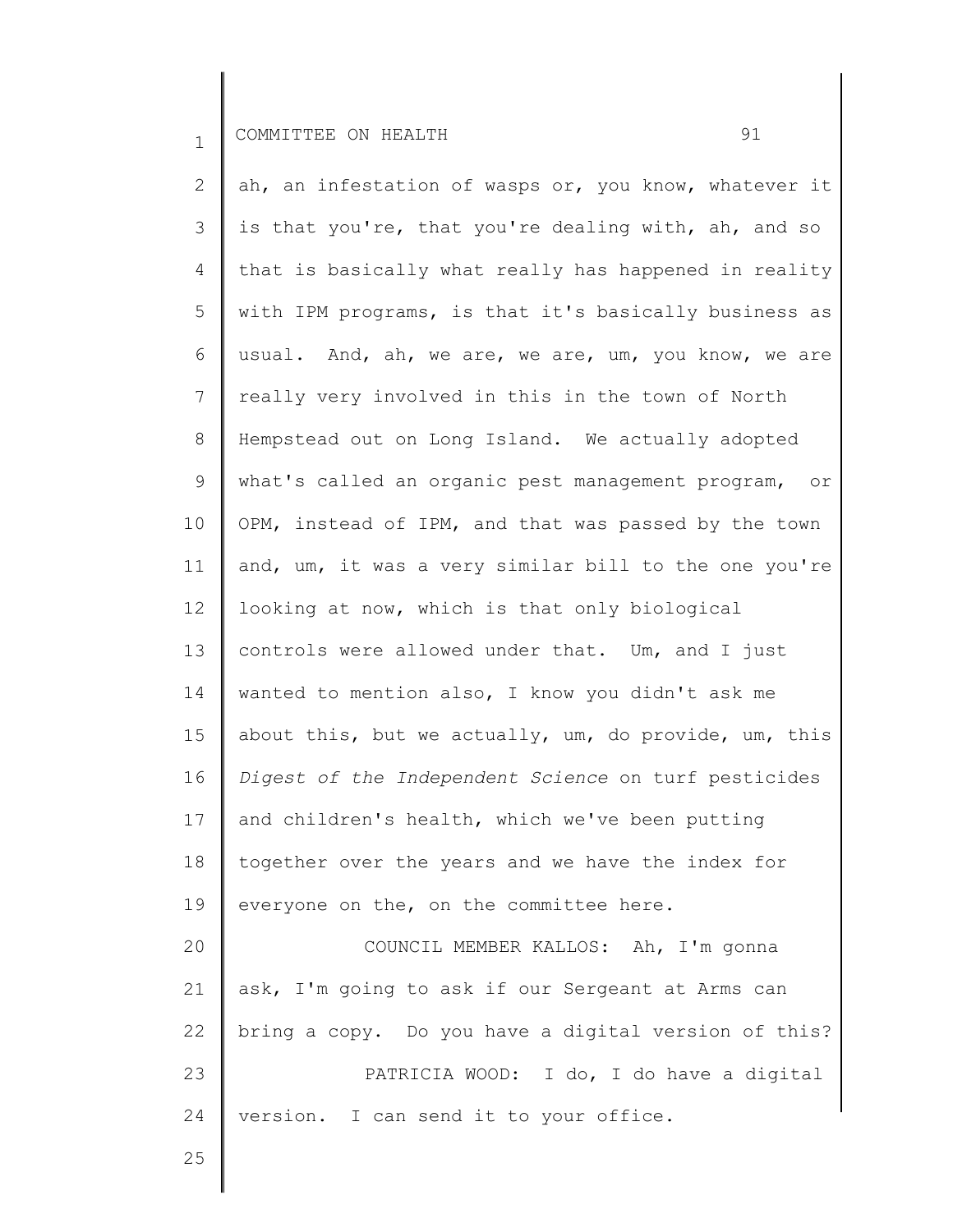1 2 3 4 5 6 7 8 9 10 11 12 13 14 15 16 17 18 19 20 21 22 23 24 25 COMMITTEE ON HEALTH 32 COUNCIL MEMBER KALLOS: Could you send it to us today, if possible, and we'll enter... PATRICIA WOOD: Yes. COUNCIL MEMBER KALLOS: ...it into the record. I'll just ask the Sergeant at Arms to bring it. They get grumpy if you [inaudible] 'cause that is... PATRICIA WOOD: Here's a hard copy and I will, I will send you that. COUNCIL MEMBER KALLOS: Thank you. Tell me about what's in that giant binder? PATRICIA WOOD: That's it. COUNCIL MEMBER KALLOS: Oh, can, can I see the giant binder for...? PATRICIA WOOD: This is, this, yeah. COUNCIL MEMBER KALLOS: Sorry. There we go. These are, ah, these are, so what I'm doing here is... PATRICIA WOOD: So you, you can see by the categories what's in there. COUNCIL MEMBER KALLOS: But these are, this isn't just like a blog somebody wrote. This is the *International Journal of Cancer*, ah, which is a peer-reviewed medical journal.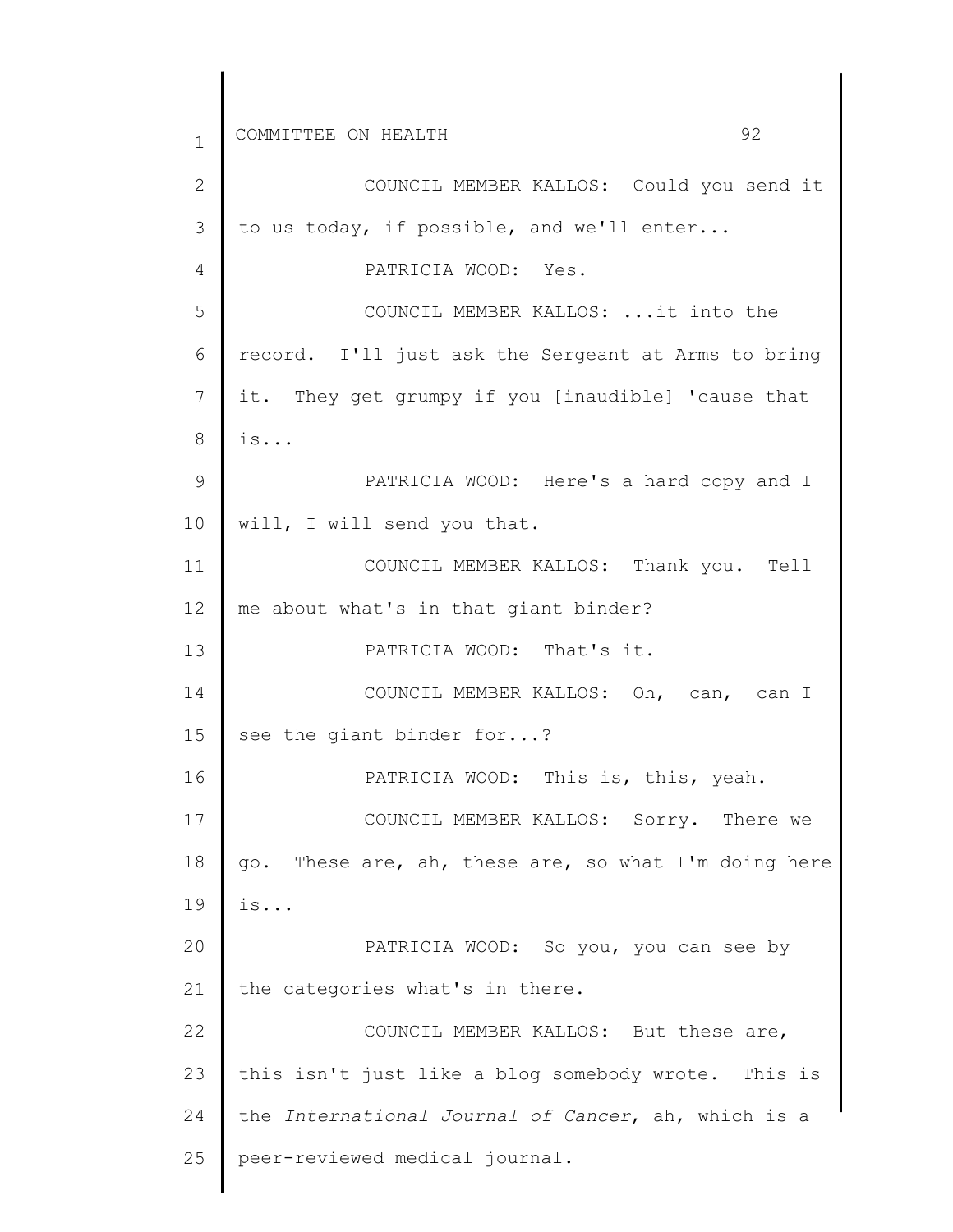2

3

4

10

PATRICIA WOOD: Yes.

COUNCIL MEMBER KALLOS: So this is... PATRICIA WOOD: All of them are.

5 6 7 8 9 COUNCIL MEMBER KALLOS: So this is just a book of just everything on neurological effects, endocrine, asthma, and other reports, many of which are, are peer-reviewed journal articles and, and that's the highest possible standard.

PATRICIA WOOD: That's correct.

11 12 13 14 15 16 17 18 19 20 21 22 COUNCIL MEMBER KALLOS: Thank you for sharing this. We will, ah, enter that, enter this into the record. Ah, I'm gonna keep this here on my growing list of, growing display of everything from the signs to the literal poison itself. Ah, I guess the next question I have is just, um, for Jay Feldman and then I'll turn to James Archer, but so, ah, you saw the back and forth with the Parks Department about the, the, the spraying and what-have-you. But, ah, so you're saying that, um, we, we shouldn't be putting our city employees in this position of being exposed to these carcinogens.

23 24 25 JAY FELDMAN: Yeah, you know, part of what we're asking here, ah, as Mr. Archer said, is a change in mindset really. Because most of what we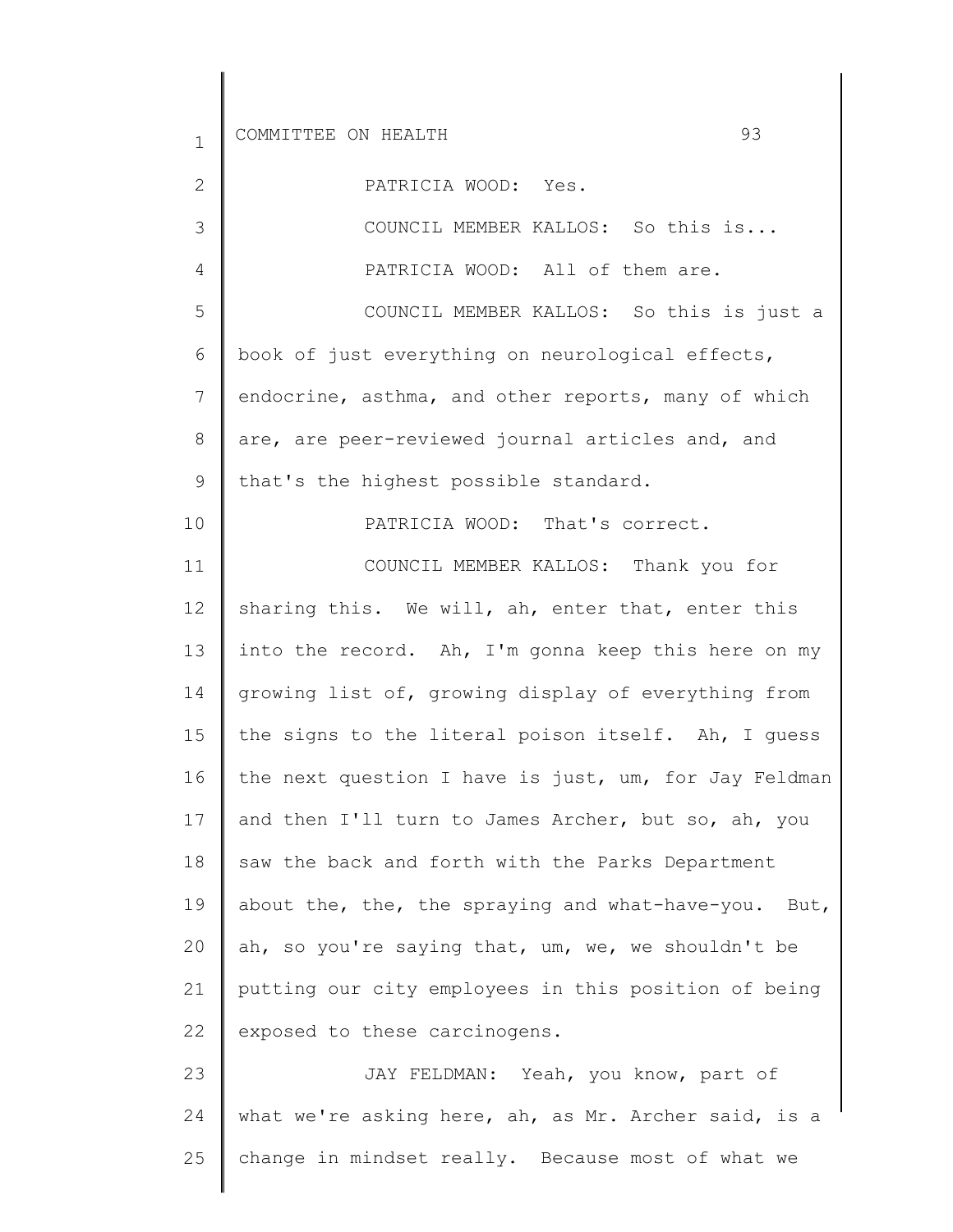2 3 4 5 6 7 8 9 10 11 12 13 14 15 16 17 18 19 20 21 22 23 24 25 heard this morning, although I don't question anyone's good will and with all due respect to the good work of the Parks Department, we have to change the culture around how we deal with, ah, the ecology. We're dealing with, ah, complex biological systems. I love the fact that, you know, everything thinks Rachel Carson's book was about DDT. Um, but she was in the same situation I think we're in right now as we're having this conversation. But we're talking about glyphosate. Glyphosate is the poster child of a failure to think holistically and comprehensively about integrated systems, soil biology, biological life that contributes to a healthy ecosystem the we need as humans to survive, and the organisms that are in that system need protection and nurturing. So, yes, workers are the first in line of exposure, but all those workers, and I'm sure some of these practices are used, but they're not necessarily used as part of a systems approach because an IPM system, as Patty mentioned, um, is really, had become, has become a produce substitution approach that doesn't take into access biological systems. It doesn't look at soil biology. And so whereas if I'm an IPM manager working for the Parks Department, I'm an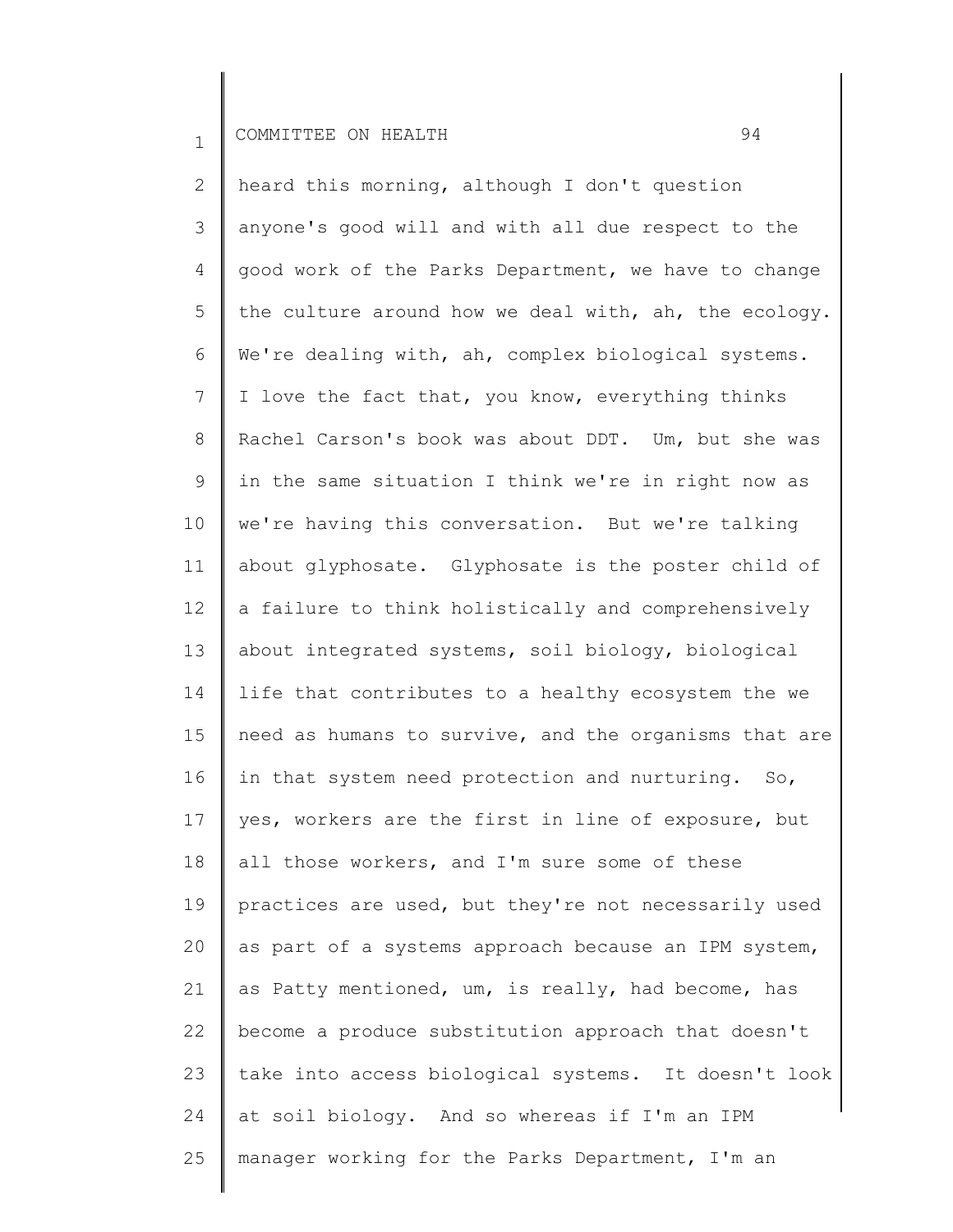2 3 4 5 6 7 8 9 10 11 12 13 14 15 16 17 18 19 20 21 22 23 24 25 employee, I'm told to go spray a pesticide, I spray that pesticide because I see that weed. I haven't been doing all the work necessary to, to address the biology of the situation to prevent that weed in the first place. It was mentioned this morning in testimony from the Parks Department that some of the problems we're seeing are in distressed areas, like the poison ivy. So why are they distressed and what can we do to correct that situation? That's, you know, when you talk to a park, in my experience, you talk to employees of parks departments and you have that conversation they get excited. They get as excited as Mr. Archer is about how they can relate to the environment and what role they can play in managing the environmental system so that it prevents the problems associated, ah, with the problem with that that has been identified. So the key to this bill and, you know, we really appreciate your work, Mr. Kallos, on this, um, you know, it does take a lot of fortitude and you've got it, man, and that's really been a pleasure to watch. But the, the key here is that we are changing our approach and in the bill, and this is why this legislation we've, you've defined what is allowable in the context of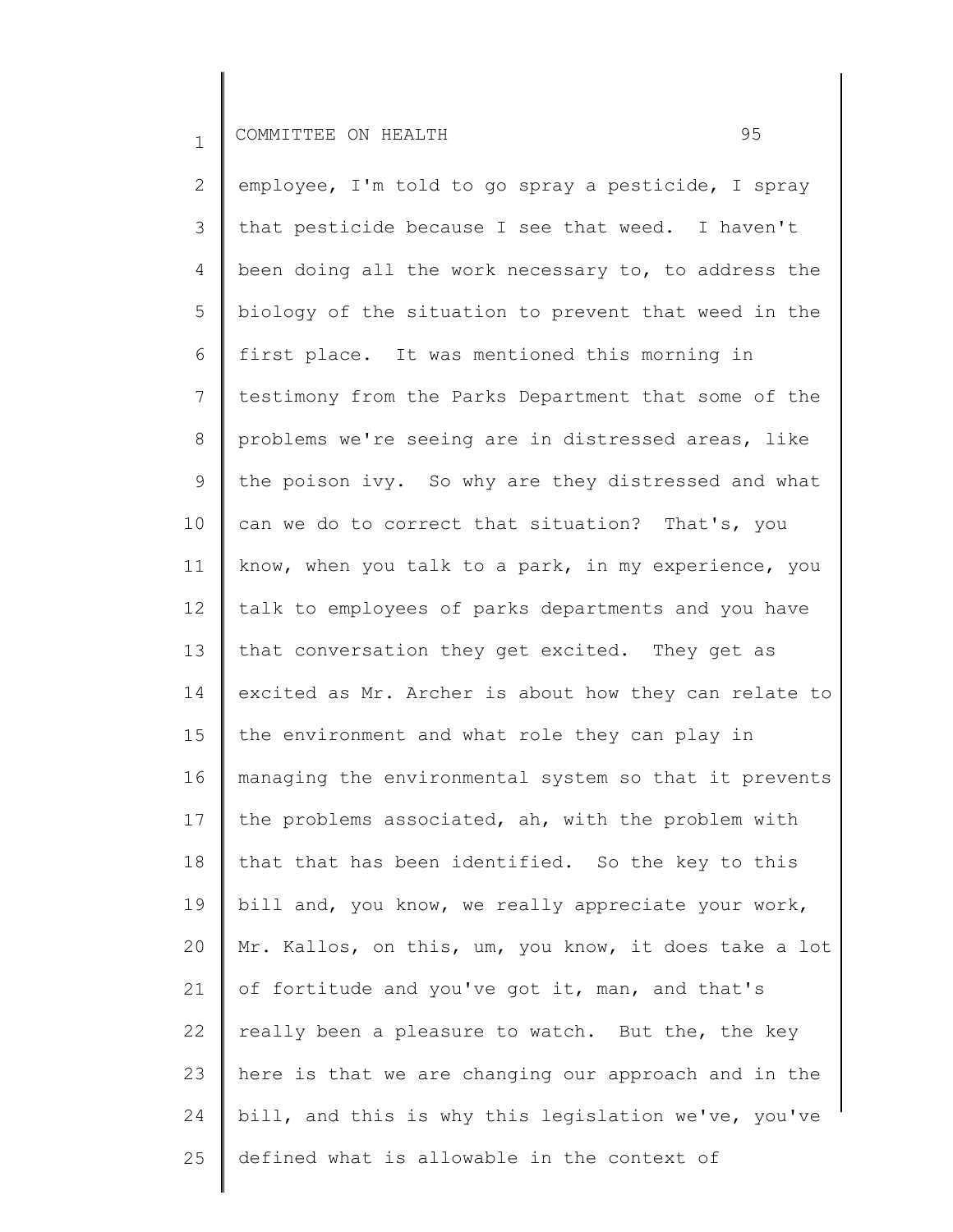2 3 4 5 6 7 8 9 10 11 12 13 14 15 16 17 18 compatible materials, materials that are compatible with biological systems. And that's the reference to the organic national list of, um, allowed and prohibited substances, and it's the pesticide EPAexempt list. So kudos to you. Thank you again for your great leadership. And thank you to the members of the committee. I think, you know, you framed it very well in the beginning that, you know, this is a health issue, ah, Chair, ah, Mr. Levine, that this is a health issue and what we're really doing as a community in adopting this I think is relating health to the ecosystem in which we live and depend on. COUNCIL MEMBER KALLOS: Thank you, and, and I really deserve very little credit. It's about you, your expertise, and the children. A question for James Archer. I am inspired by you, ah, and I have a million questions for you. I'd love to learn about, ah, when you went from the, the synthetic

19 20 21 22 23 24 25 spray, the poison, to like save the planet? I don't think we have time for that. The question I'd like to ask just, ah, is, um, out of concern for one of my colleagues who is dealing with an invasive species in his district, that I will disclose I, I am not necessarily dealing with, ah, which is, so, so Parks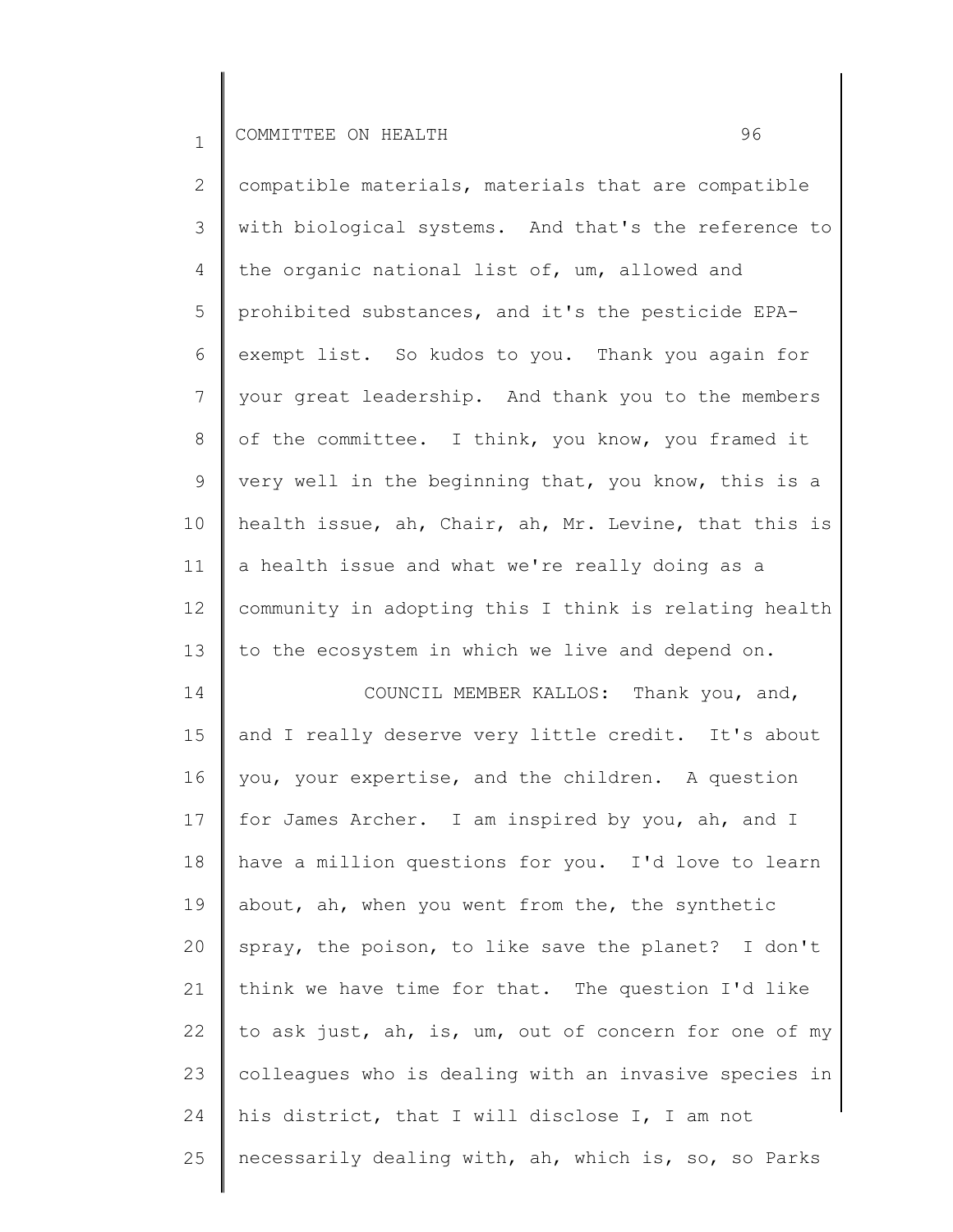2 3 4 5 6 7 8 9 10 11 12 13 14 15 16 17 18 19 20 21 22 23 Department is sharing concern that they prefer one application to multiple applications [inaudible] you actually might have to do more than one application, but, and you're talking about the fact that usually you have to kill things more than once. So I guess my question is just you're, you're taking care of, of gardens and parks and what-have-you. Is it one of those where like the care of a park is you plant stuff in the beginning of the season and then you come back at the end? How often should we have our Parks workers in our parks to maintain it? What does maintenance look like? Is it just like, again, once a season and then you're done, or do you come back once a week and while you're there once a week you can take care of, ah, any invasive species while tending for other materials, ah, or is it, or is it really like they should only have to come every now and then to deal with certain invasive species? I guess what is the, the right balance, 'cause the idea of them not being able to come a park three or four times in the city is kind of scary to me. JAMES ARCHER: That's a great question. How much time do I have for that?

24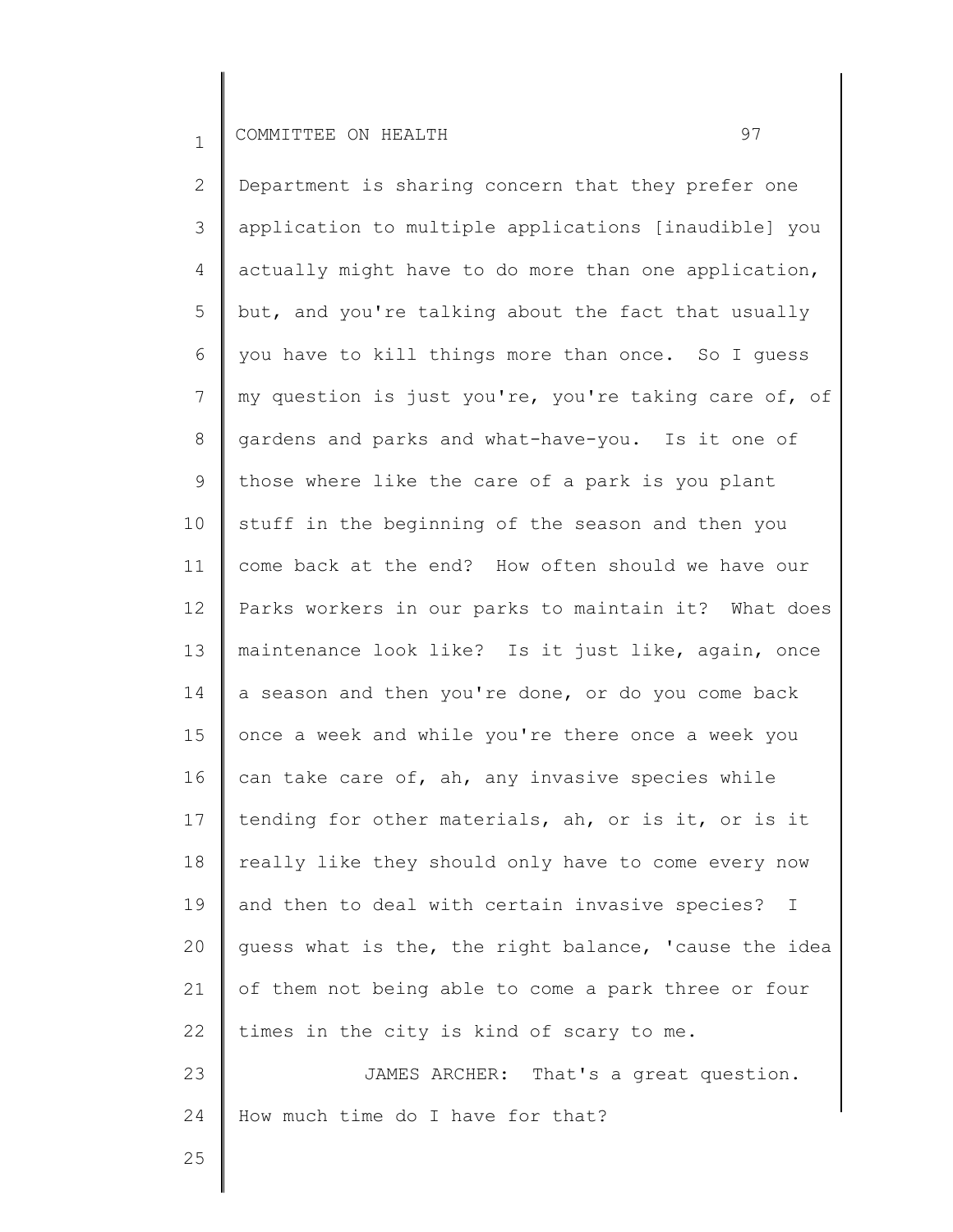| $\mathbf{2}$    | COUNCIL MEMBER KALLOS: If you could keep              |
|-----------------|-------------------------------------------------------|
| 3               | it to a minute or two that would be amazing.          |
| 4               | JAMES ARCHER: Yeah, I'll tell you, I                  |
| 5               | worked in Westchester County parks as a contractor.   |
| 6               | Um, I battled maintenance in 13 nature preserves and, |
| $7\overline{ }$ | and parks. And I can't tell you how often we went     |
| 8               | out with Roundup in gloved applications or, um, what  |
| 9               | you call wick applications and Rodeo, which is        |
| 10              | glyphosate for wetlands, just another bad label for   |
| 11              | the same thing, and there's no magic wand or button   |
| 12              | that we can press. We're Americans. So we love that   |
| 13              | instant gratification. I know, because I love that,   |
| 14              | too. But you're not getting that in nature. Um, so    |
| 15              | we're working with natural systems. So how many       |
| 16              | times you go back, unless you have something to       |
| 17              | replace those invasive species they will come back.   |
| 18              | So, for instance, there's areas where there are vines |
| 19              | dominating the parkways in Westchester County.        |
| 20              | They're eating the hydrocarbons. That's what they     |
| 21              | live on. They're killing the trees. If you think      |
| 22              | you're gonna fix that problem, I'm sorry to say       |
| 23              | you're probably gonna have to let that one go. OK?    |
| 24              | You're gonna have to decide what you can fix and what |
| 25              | ecosystems you can make so productive ecologically    |
|                 |                                                       |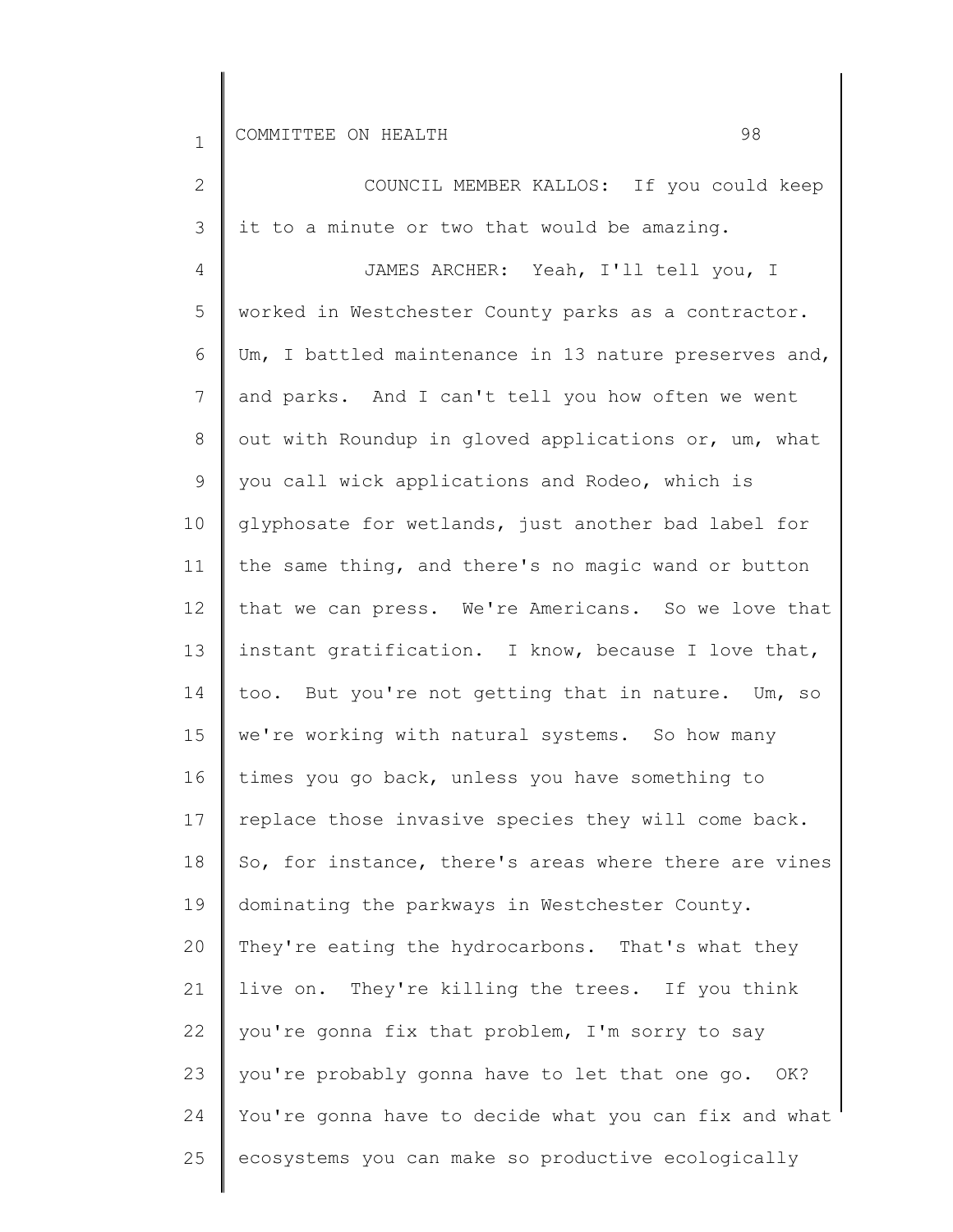25

2 3 4 5 6 7 8 9 10 11 12 13 14 15 16 17 18 19 20 21 22 23 24 that they can help us through climate change and give us the things that we need biologically. If you look at the wetlands in the Meadowlands. Oh, it's predominantly a monoculture of Phragmites. Oh, we'd like to eradicate that. Except it eats dioxin. So unless you want to go swim through dioxin maybe we're gonna have to let that go, too. So we have to pick our battles. So you need better strategies. So you have to figure out, are you gonna replace some of those invasive species with something that's aggressive enough to live? Then you'll be successful. Then you won't have to come back like every month and garden. So you're not, you can't garden parks like you would garden a, you know, your home landscape. But you need a better strategy. That, that takes planning. Actually, New York City does a pretty good job on that. You got a lot of young people. I was in Brooklyn yesterday and there's, you know, 200 people, standing room only, to hear Rebecca speak about, ah, Brooklyn, you know, the park, ah, the Brooklyn Bridge Park. Wow. It's coming, it's coming, it's coming. Twenty to 40 years from now we won't be doing the same stupid thing

that's not working. The kids are smarter than we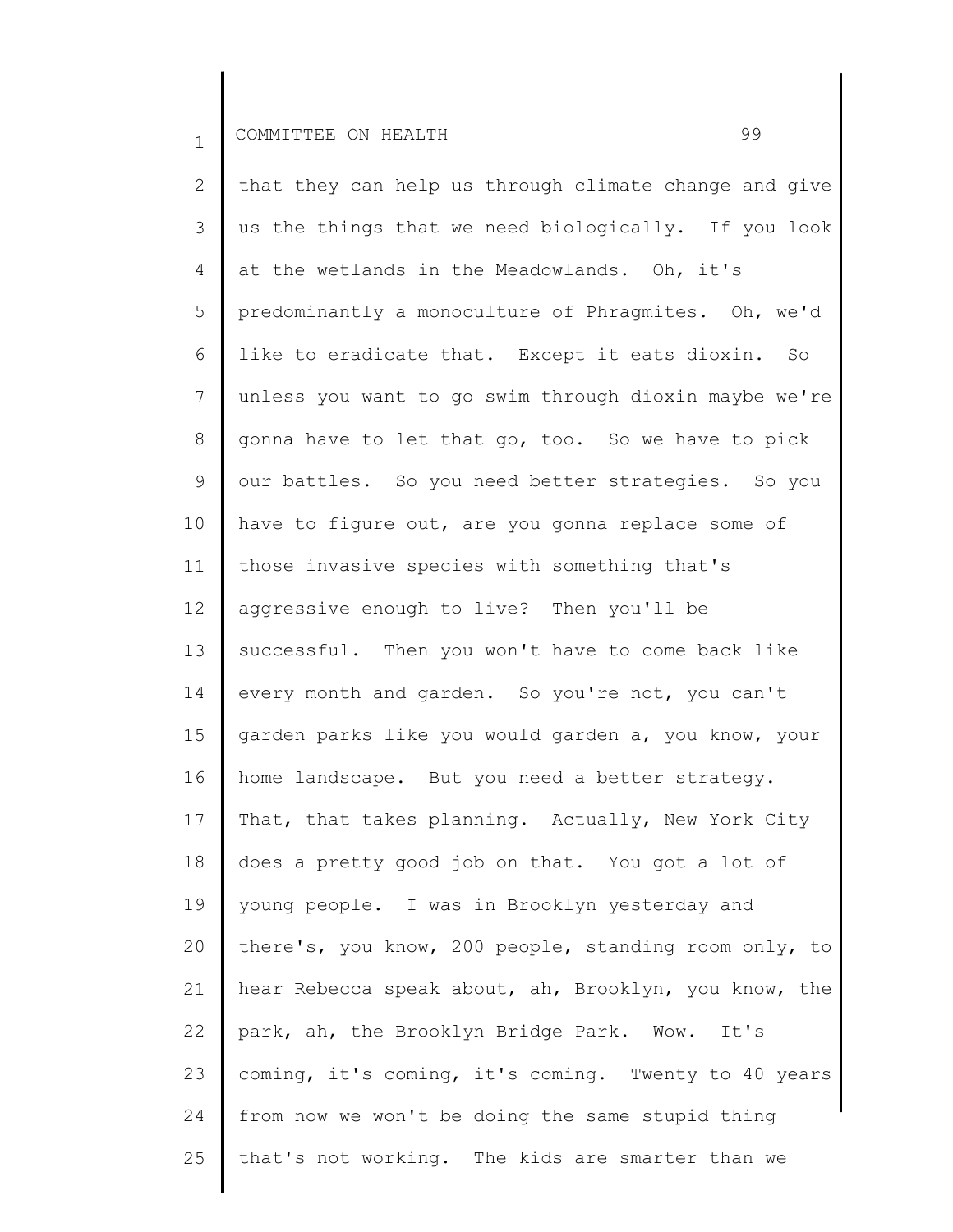| $\mathbf 1$ | 100<br>COMMITTEE ON HEALTH                            |
|-------------|-------------------------------------------------------|
| 2           | are. They're already doing it. You go to              |
| 3           | Massachusetts, to Canada, to everywhere else. We're   |
| 4           | doing it. We're doing it on small scales. You let     |
| 5           | us do into big scales. Sometimes we gotta sacrifice   |
| 6           | one thing to work on something else. No easy answer.  |
| 7           | But, you know, you can do it.                         |
| 8           | COUNCIL MEMBER KALLOS: I think you                    |
| 9           | raised a very valid point and I'm gonna ask if the    |
| 10          | committee counsel can pass onto the Parks, so         |
| 11          | Phragmites is one of the, ah, invasive species that   |
| 12          | Parks has highlighted as a problem that they want to  |
| 13          | use pesticides specifically, glyphosate and others,   |
| 14          | to deal with it. Your point is that these are,        |
| 15          | they're growing in place that have mercury and        |
| 16          | dioxin, which are straight-up toxic. There is no      |
| 17          | debate there and that, it sounds like it's actually a |
| 18          | good thing to have some of these species there, ah    |
| 19          | JAMES ARCHER: Unless you got a better                 |
| 20          | idea.                                                 |
| 21          | COUNCIL MEMBER KALLOS: Unless we can                  |
| 22          | find another species that is less invasive. So that   |
| 23          | is enlightening and we need an expert like you here   |
| 24          | to tell us 'cause I didn't know that and now the      |
| 25          | Parks hopefully will and we'll pass the [inaudible].  |
|             |                                                       |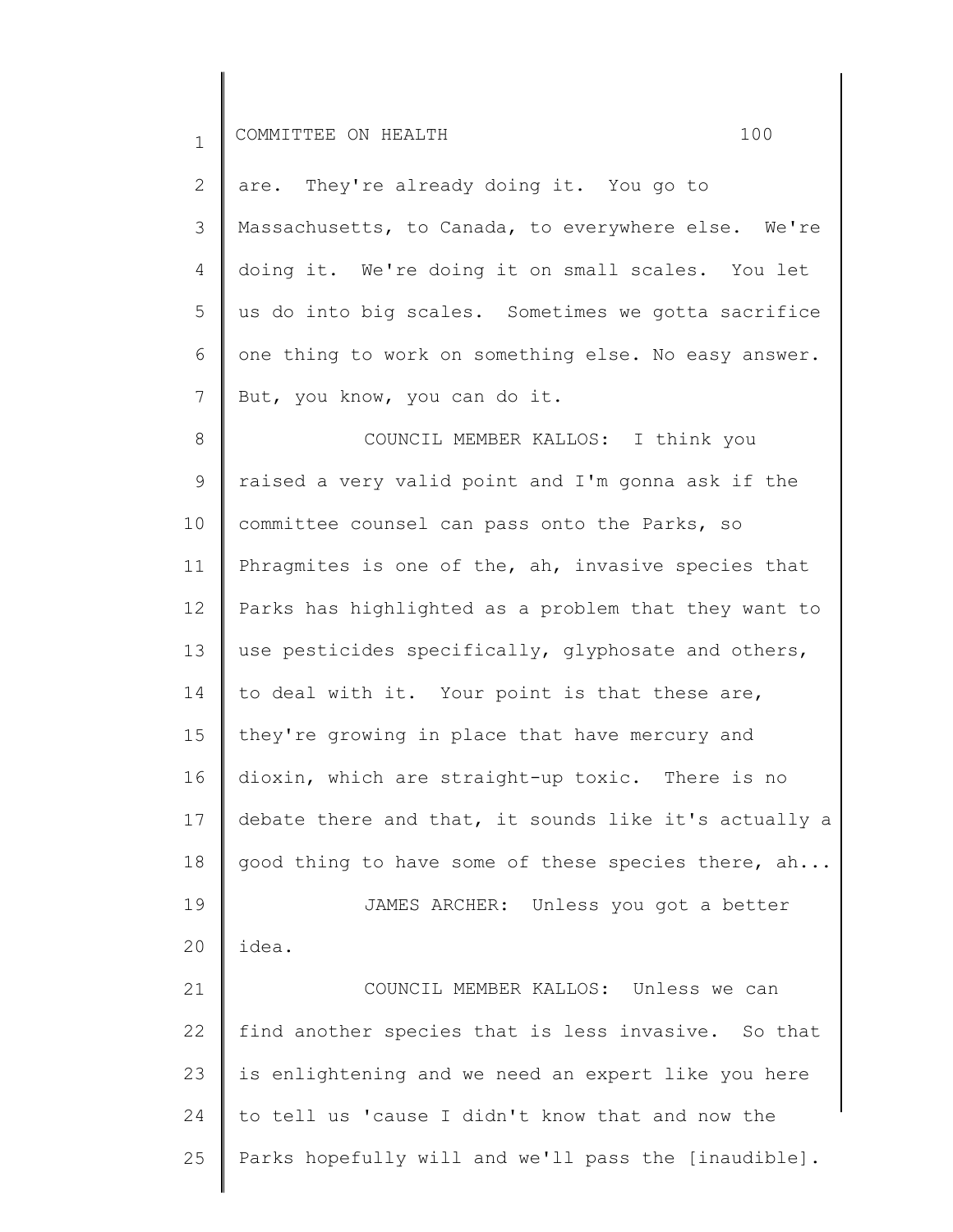| $\overline{2}$ | JAMES ARCHER: We spend, we spend                      |
|----------------|-------------------------------------------------------|
| 3              | collectively millions of dollars trying to remove     |
| 4              | Phragmites, dug it out in barges, treated it with     |
| 5              | pesticides, beat it with a stick. On small,           |
| 6              | manageable park levels you could actually stunt it by |
| 7              | cutting it about this high. Do that a couple a times  |
| 8              | a year, that's very effective organic management      |
| 9              | strategy. So that can be doable on a small level.     |
| 10             | COUNCIL MEMBER KALLOS: But the                        |
| 11             | Phragmites is actually absorbing the dioxin           |
| 12             | [inaudible]?                                          |
| 13             | JAMES ARCHER: It's serving a purpose,                 |
| 14             | it's serving a purpose. Before you remove something   |
| 15             | from an environment put something better in.          |
| 16             | COUNCIL MEMBER KALLOS: Thank you. Thank               |
| 17             | you.                                                  |
| 18             | UNIDENTIFIED: All right.                              |
| 19             | CHAIRPERSON LEVINE: Thank you to this                 |
| 20             | outstanding panel. Thank you for your testimony and,  |
| 21             | more importantly, for your advocacy. [applause] And   |
| 22             | we're gonna call the next panel, consisting of Dan    |
| 23             | Clay, who's president of Local 1507, Randall Wilhite, |
| 24             | Jack Einstein, and Eric Weltman of Food and Water     |
| 25             | Action. We, because we want to make sure that every   |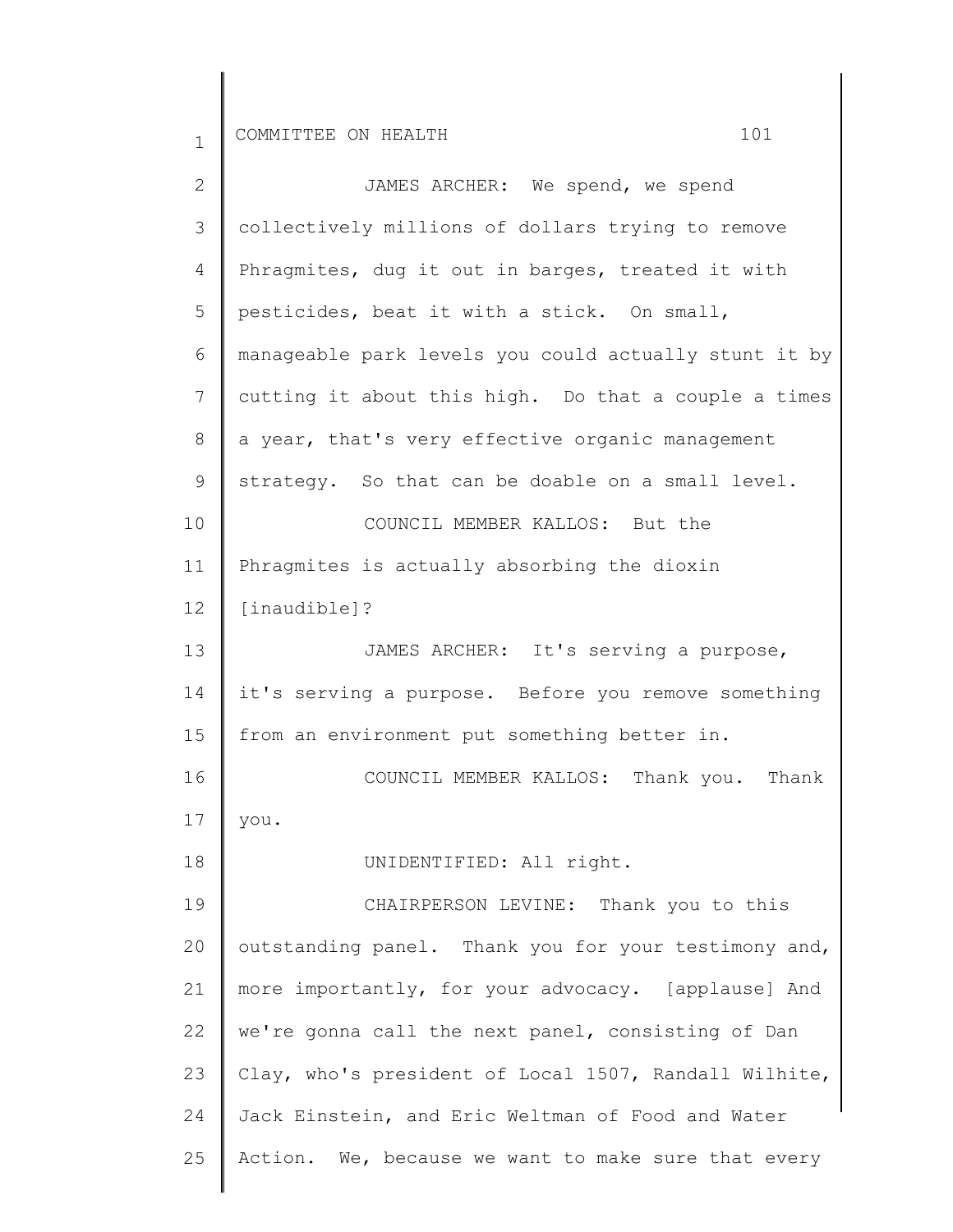2 3 4 5 single person who came to testify has that opportunity, we are unfortunately going to have to put folks on a clock at this point. Um, we will, would you like to kick us off?

6 7 8 9 10 11 12 13 14 15 16 17 18 19 20 21 22 23 24 25 ERIC WELTMAN: Sure. My name is Eric Weltman. I'm a Brooklyn-based organizer with Food and Water Action. First of all, I want to thank Council Member Kallos for his incredible, you know, commitment to moving this bill. I also want to thank you, Chairman Levine, for hosting this hearing today. Um, again, I'm an organizer with Food and Water Action, a nonprofit environmental organization whose mission is to opposite corporate control and abuse of our most vital resources, the water we drink, the food we eat, the air we breathe, the climate we rely upon, and ensure that government fulfills its obligation to protect our health and safety. I'm also the father of a 12-year-old son, Zack, and his future and that of his entire generation I fear is in grave danger from assaults on democracy and human rights here at home to the threat of climate change. Our children need safe spaces, ah, places where they can play, learn, grow up. It's our parks, it's our schools. It's our neighborhoods. And our most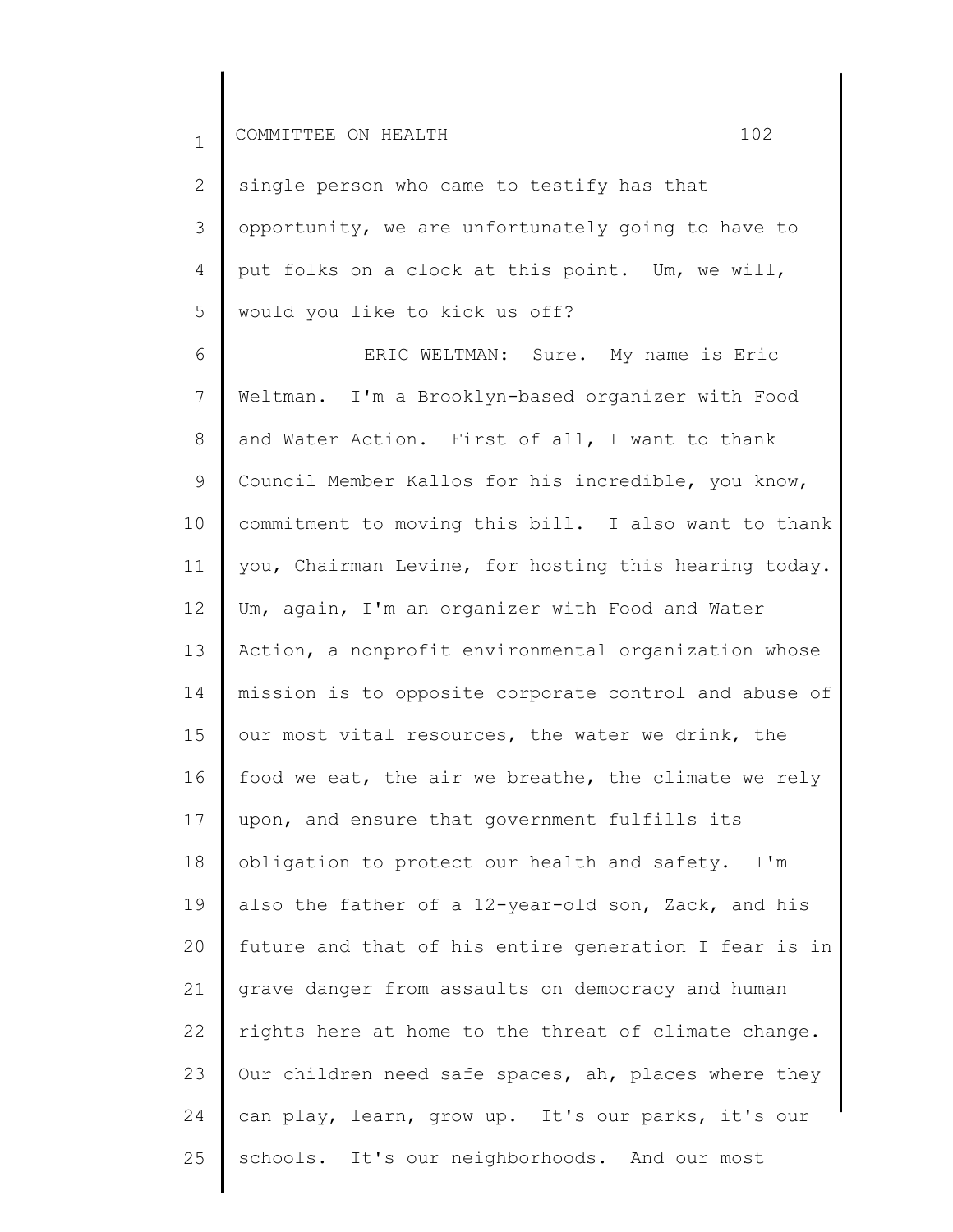2 3 4 5 6 7 8 9 10 11 12 13 14 15 fundamental responsibility is to do our utmost to protect them from harm, to eliminate or diminish as much as possible any risks to their health and wellbeing. I just want to, you know, close by making two points. First of all, I really want to thank, you know, Paula Rogovin and all the advocates who have been working so hard on this bill for so many years. Ah, they're such an inspiration. And I finally just want to urge the council to pass this bill without any further delay and for Mayor de Blasio to grab his pen and sign it and protect our communities from, from toxic pesticides. I have some more substantive, you know, written testimony that I'll, I'll hand over.

16 17 18 19 20 21 22 23 CHAIRPERSON LEVINE: Amen, and thank you, ah. Technically we want you actually to give to the sergeants, just procedure. But we appreciate your remarks and, more importantly, your work on this issue. And I am gonna, ah, ask one more panelist to join us if they're able to, which is Ken Space from Northwell Health. Thank you. Please. RANDALL WILHITE: Good afternoon. My

24 25 name is Randall Wilhite. I'm an attorney with Richmond Law Group. I'm joined here, ah, down at the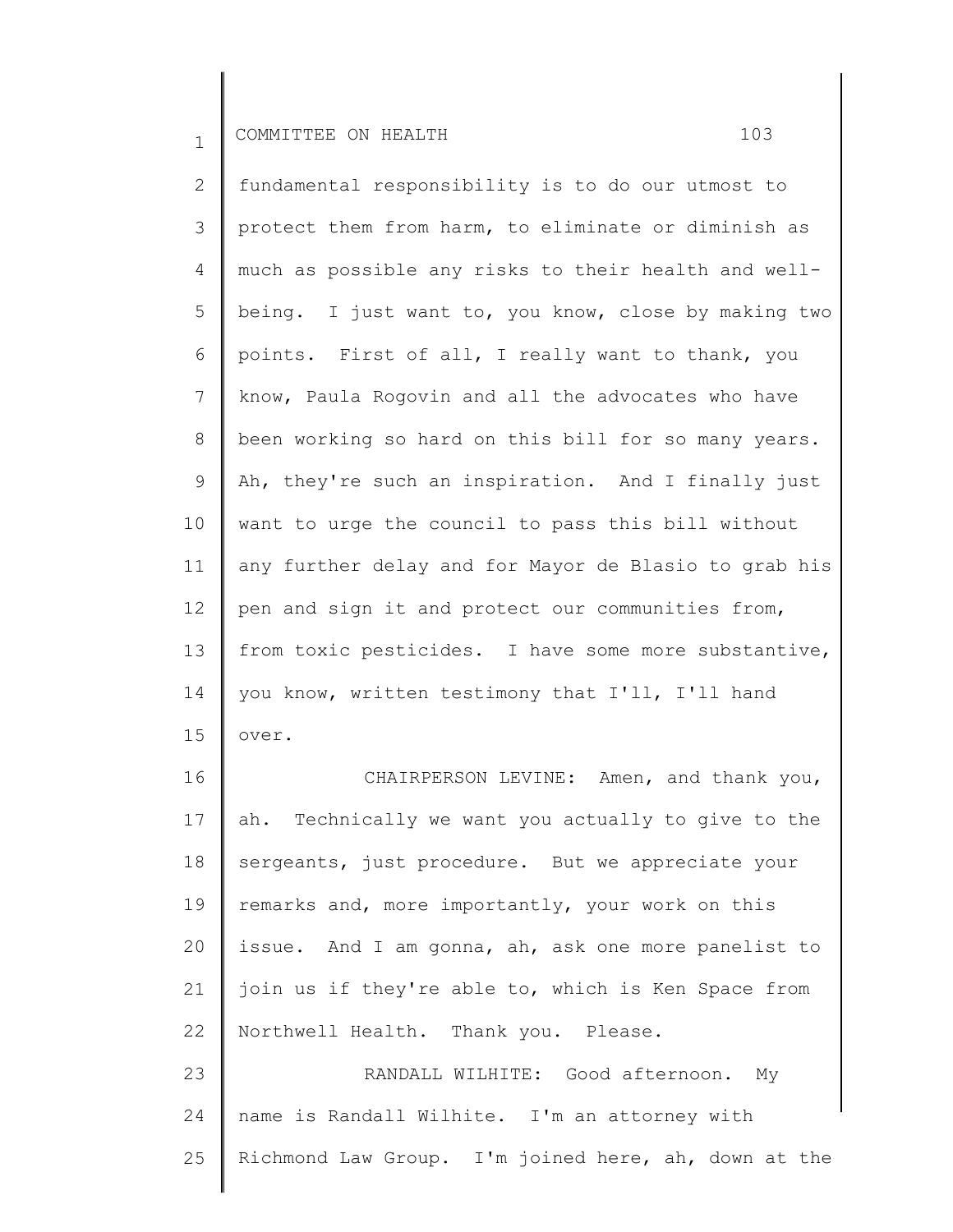2 3 4 5 6 7 8 9 10 11 12 13 14 15 16 17 18 19 20 21 22 23 24 25 end of the table, ah, by my colleague, Jack Einstein, who's a policy fellow with our office. We're pleased to be here to testify in support of Intro 1524. Ah, we thank the committee for having us and we applaud you for holding the hearing. Ah, when it comes to the biocide glyphosate we are gambling with our children's health and therefore with our own future. Much attention has lately been drawn through highvalue personal injury litigation to the role of glyphosate-based herbicides, or GBHs, in the development of cancers, including non-Hodgkin's lymphoma. While this attention is welcome, it may also distract from the truly widespread and pernicious effects of GBHs. In contrast to other nations, the United States does very little to regulate glyphosate on a federal level. We have grown to accept that our crops contain glyphosate, even at harvest. As a result, the biocide can be found in the digestive tract and immune system of virtually every American. For years Richmond Law Group, a ligation-based social action B corp has sought to protection the food supply by tackling marketing misrepresentations, such as manufacturers' selling their products as natural or pure despite the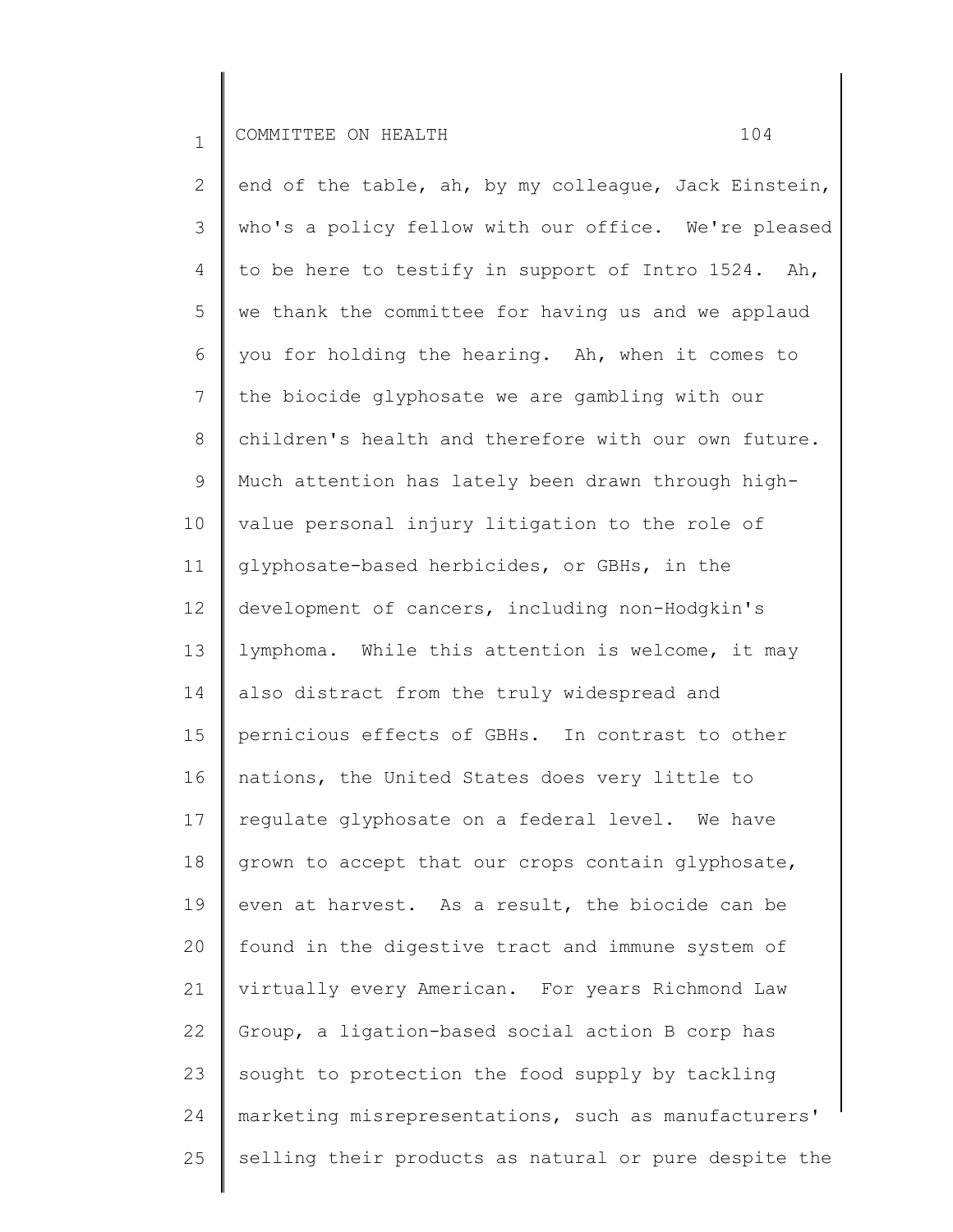2 3 4 5 6 7 8 9 10 11 12 13 14 15 16 17 18 19 presence of glyphosate residues. This bill brings another important tool to the fight for our health, the protection of children from running, playing, and relaxing in GBH-treated parks. By now most Americans have heard of the groundbreaking jury verdicts finding that GBH non-Hodgkin's lymphoma in those who used or handled the products regularly. Just this week Monsanto, the manufacturer of the GBH Roundup, asked to delay the start of another non-Hodgkin's lymphoma case in a Missouri state court as Monsanto seeks a global resolution to thousands of similar pending cases. In some ways, although these cases have raised awareness of the dangers of GBHs, they may be creating a false sense of security. New Yorkers... CHAIRPERSON LEVINE: It's OK, please continue. RANDALL WILHITE: Thank you. Ah, New

20 21 22 23 24 25 Yorkers may believe that if they are not the ones applying GBHs daily they will not be affected. The health effects of glyphosate, however, extend far beyond non-Hodgkin's lymphoma and affect the population at large, not just those who handle GBHs daily. Glyphosate is bio-accumulative. Even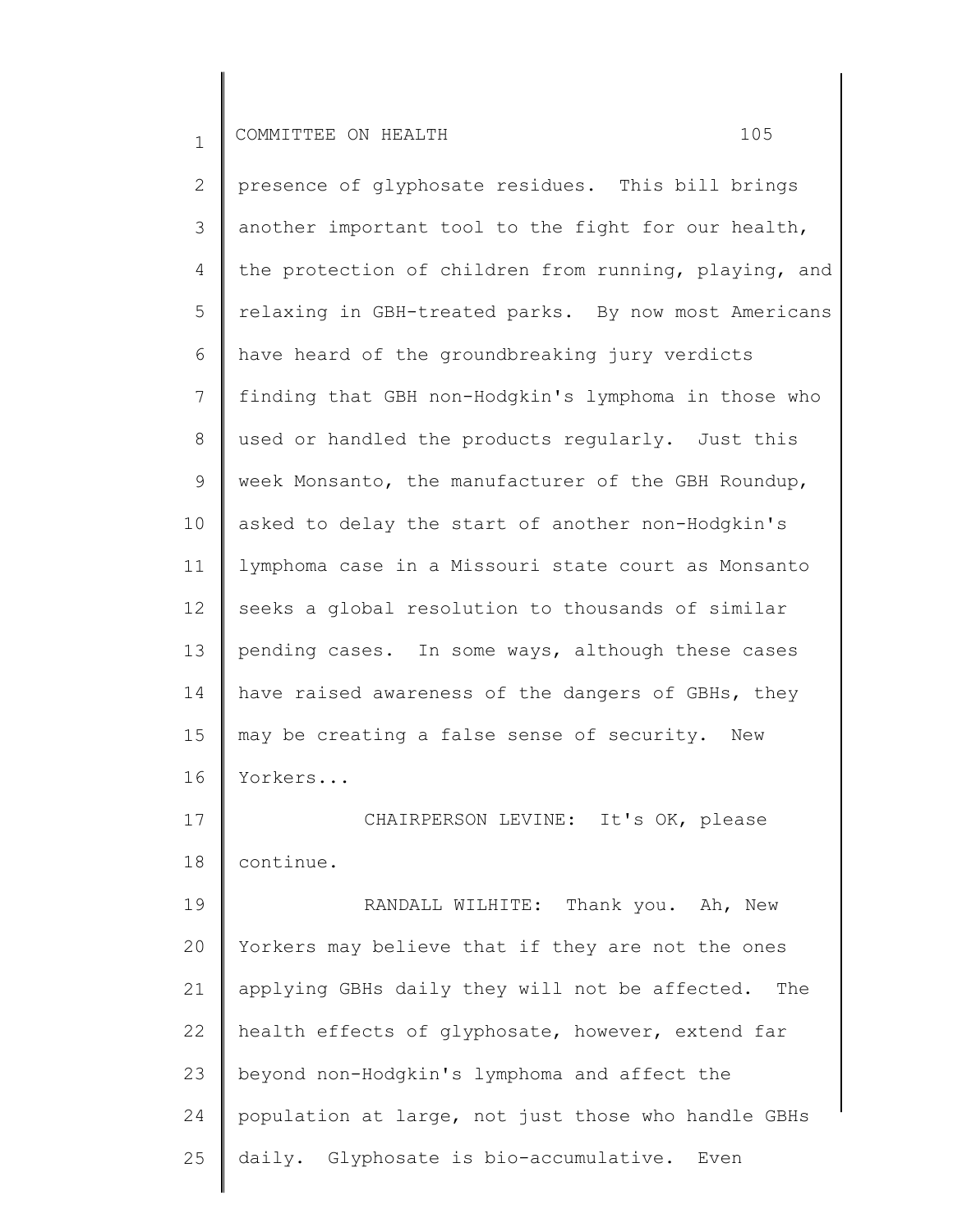2 3 4 5 6 7 8 9 10 11 12 13 14 15 16 17 18 19 20 21 22 23 24 25 seemingly low doses of, even seemingly low-dose exposures, parts per million, may affect human and animal health over time. While the science continues to develop, glyphosate is now implicated in health concerns, including alteration of the gut biome and antibiotic resistance. Additionally, the adjuvants used to deliver glyphosate and GBHs increases glyphosate's potency. Richmond Law Group views environmental exposure to glyphosate as a pending crisis, if not a crisis that has already arrived, tied to rising levels of chronic health issue in children. For years RLG has sought to draw attention to the pervasiveness of glyphosate in the American food supply and to push back against manufacturers who attempt to mask glyphosate residues in food with marketing terms like natural and pure. RLG's glyphosate-related ligation on behalf of nonprofit organizations is necessitated by a lack of sufficient legislative or administrative actions and touches all corners of the human and animal food supply. Examples include the Organic Consumers Association versus Twining North America ligation concerning teas labeled as pure and natural despite testing showing residues of glyphosate and other synthetic biocides.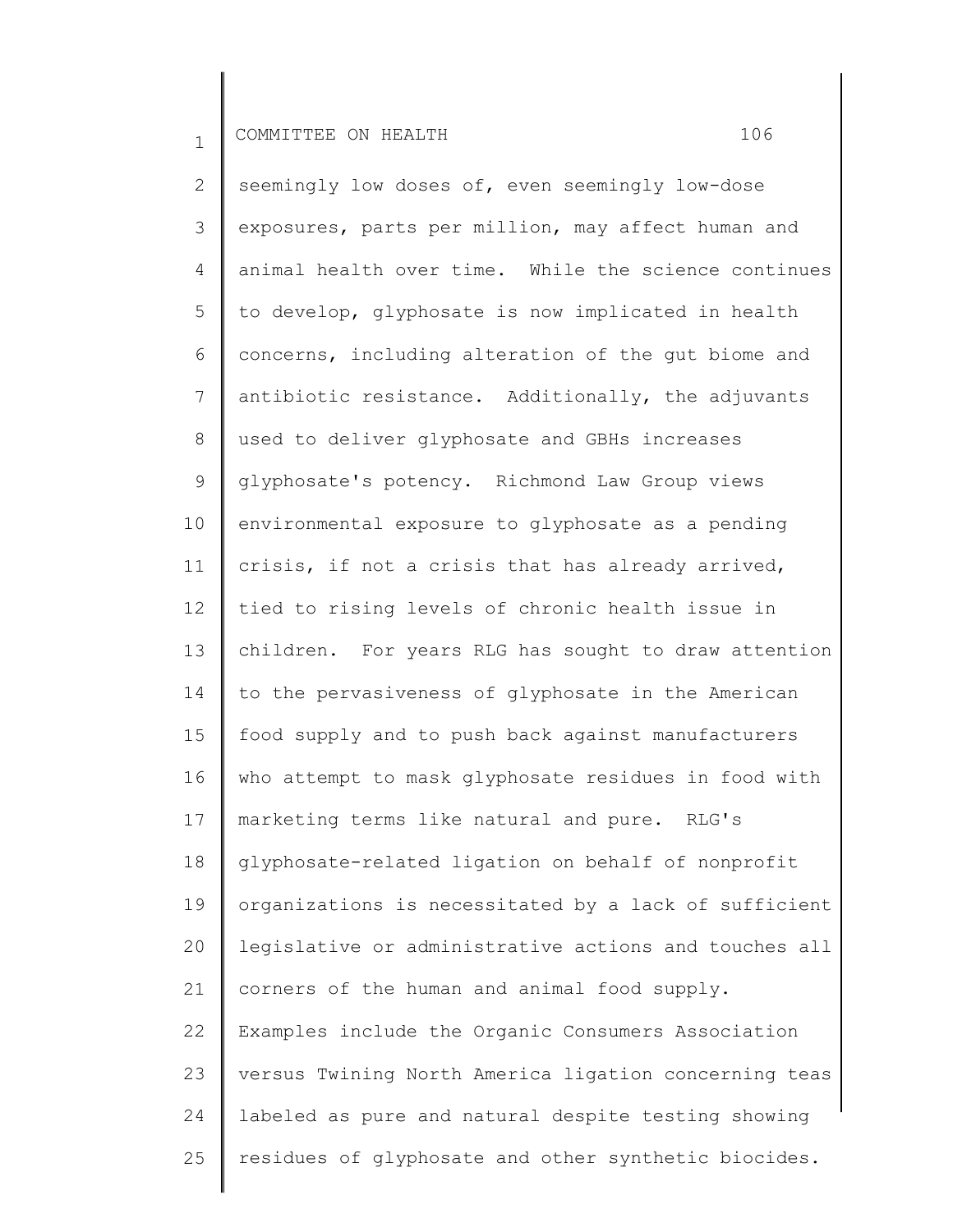2 3 4 5 6 7 8 9 10 11 12 13 14 15 16 17 18 19 20 21 22 23 24 25 Beyond Pesticides, ah, earlier you heard from Jay Feldman, the executive director of Beyond Pesticides, versus General Mills, ah, ligation concerning granola bars as made with 100% natural oats despite glyphosate residues allegedly brought to the product through oats. Clean Label Project Foundation versus Panera, ligation concerning a restaurant selling food marketed as clean, despite testing showing presence of glyphosate residues. GMO-Free USA versus [pray manjay] ligation concerning a restaurant advertising "natural food" when testing found trace glyphosate in several of its items, as well as Toxin-Free USA versus the J.M. Smucker company ligation concerning pet food advertised as natural, despite appearing to contain glyphosate residues and other trace chemicals harmful to pets. And I'll pass it off to Jack. JACK EINSTEIN: I'll be continuing, just to speak about our nonprofit work. CHAIRPERSON LEVINE: Please. JACK EINSTEIN: For years RLG's nonprofit clients have been active in the fight for awareness for glyphosate's dangers while actively promoting legislative controls for its use. For example, GMO-Free USA sponsors regular independent testing of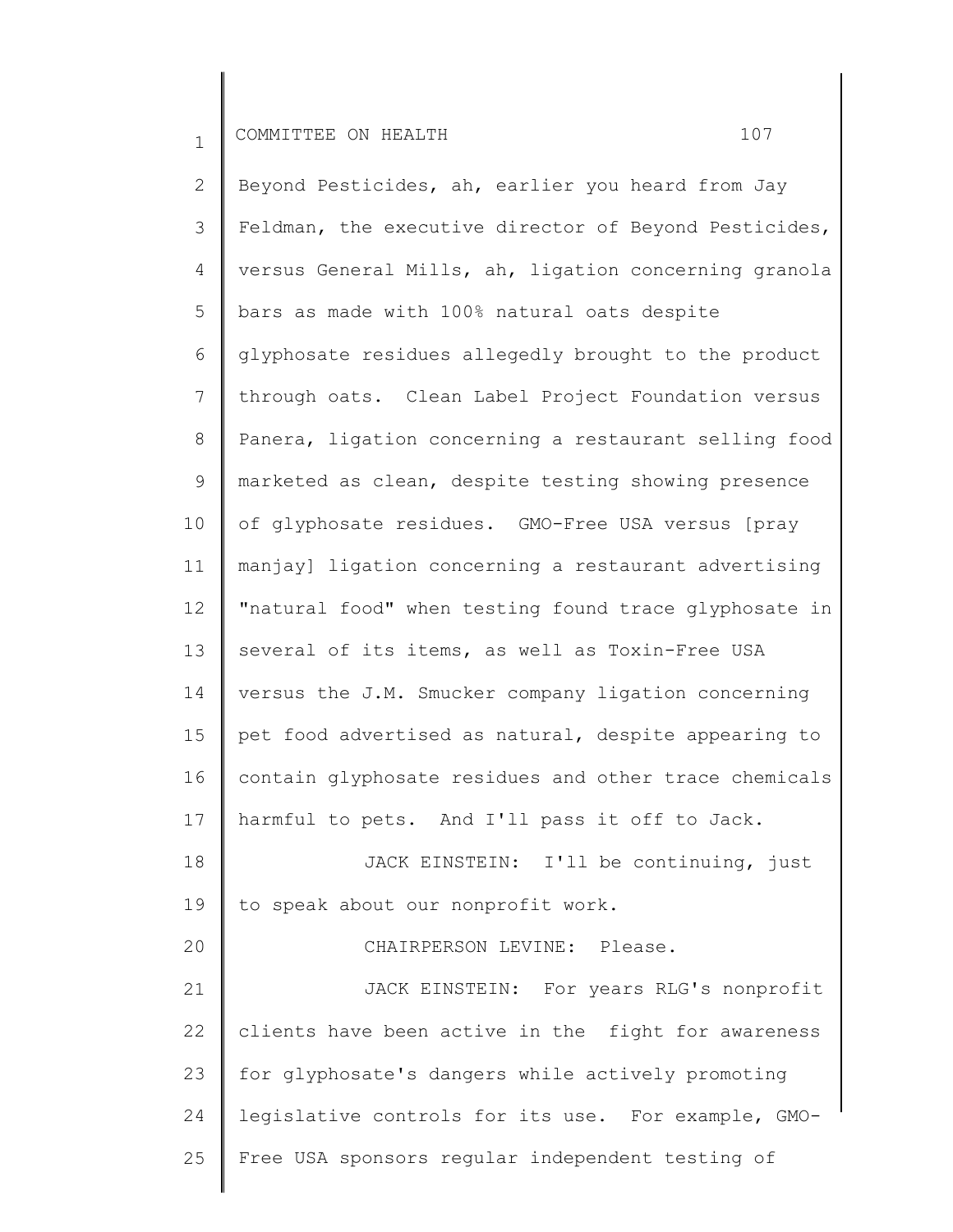2 3 4 5 6 7 8 9 10 11 12 13 14 15 16 17 18 19 20 21 22 23 24 25 consumer food products, which have found, which have been found in the highest levels of glyphosate in whole grain and multigrain foods. The Clean Label Project educates consumers by using scientific data to identify toxins such as pesticides, BPAs, antibiotics, heavy metals, and other harmful substances in consumer products, including pet food and baby food. Moms Across America, which also found a national toxin-free town and glyphosate-free shopping, launched a glyphosate testing campaign in 2013. And Beyond Pesticides provides information on safe and effective alternatives to chemical herbicides and insecticides, and regularly takes part in advocacy efforts. Richmond Law Group has also been a support of The Black Institute's work on the Poisoned Parks report. The report details the disproportionate use of GBHs in black and brown neighborhoods in New York City and has also been submitted as written testimony. RLG answered questions and provided TBI with site checking and background research for the report. RLG appears now in support of this legislation and with a broad coalition of interested parties, including The Black Institute, Beyond Pesticides, Grassroots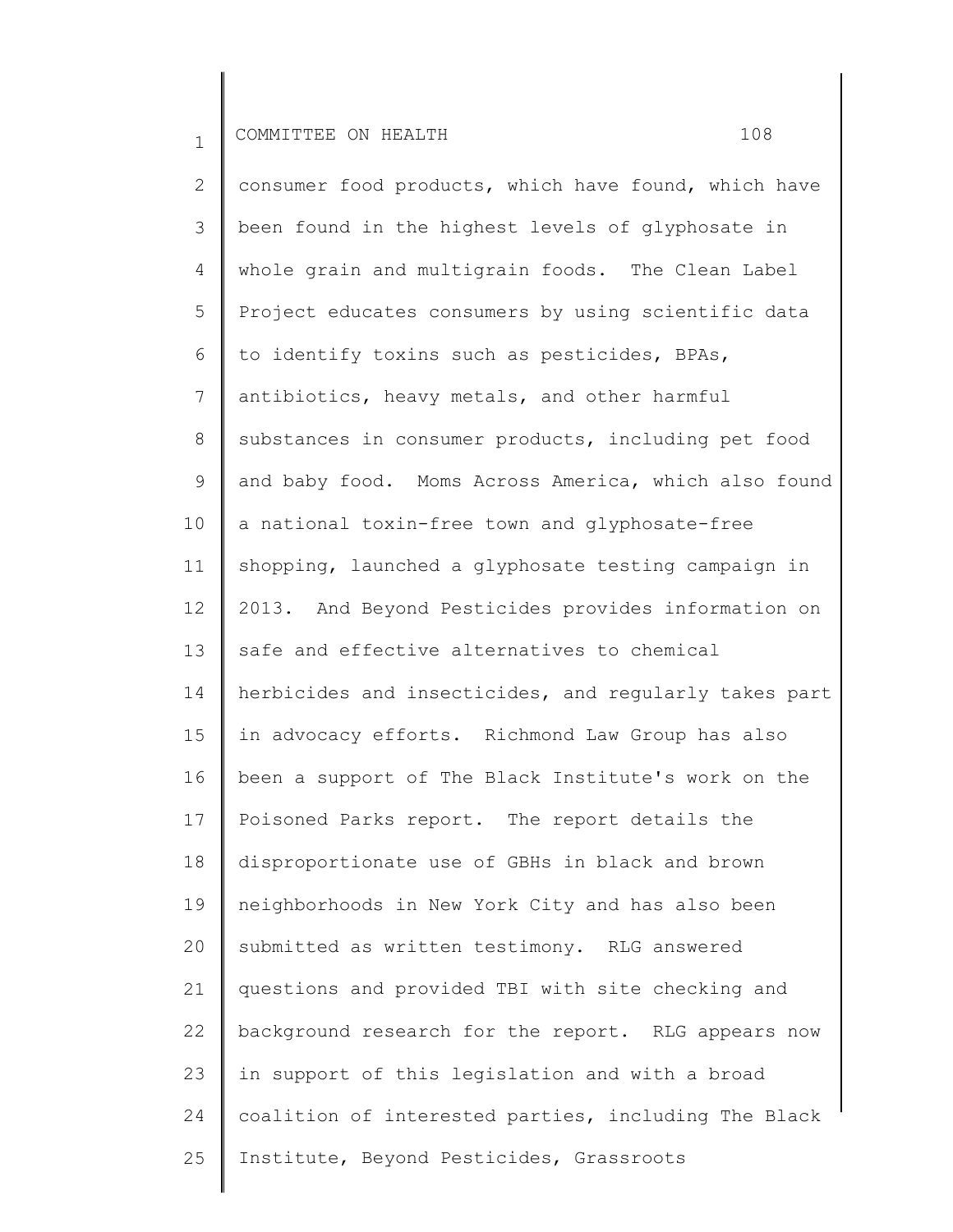22

2 3 4 5 6 7 8 9 10 11 12 13 14 15 16 17 18 19 20 21 Environmental Education, Reverend Billy and the Stop Shopping Choir, voters for animal rights, and many others. New York City children are already exposed to glyphosate and GBHs through their food, even products purportedly natural, clean, or pure. The effects are only compounded when children and their pets play in GBH-sprayed fields and playgrounds, touching, breathing, and carrying with them a bioaccumulative substance that can threaten their health. We urge passage of this bill and protection for the parks and public spaces upon which New Yorkers, young and old, depend for recreation and socializing. Thank you. CHAIRPERSON LEVINE: Thank you very much. And now we'll ask, ah, sorry, here we good. With Mr. Clay, if you please. DANIEL CLAY: [inaudible] that's my name, it's Daniel Clay. I'm a gardener for New York City Parks and Rec and I have been for the past, ah, almost 15 years. And, um, I, I'd just like to, you

23 24 25 discussion, this pressure even, but, um, the thing is that, you know, like anything the most important thing is to find the right balance, the right balance

know, say that I really do appreciate this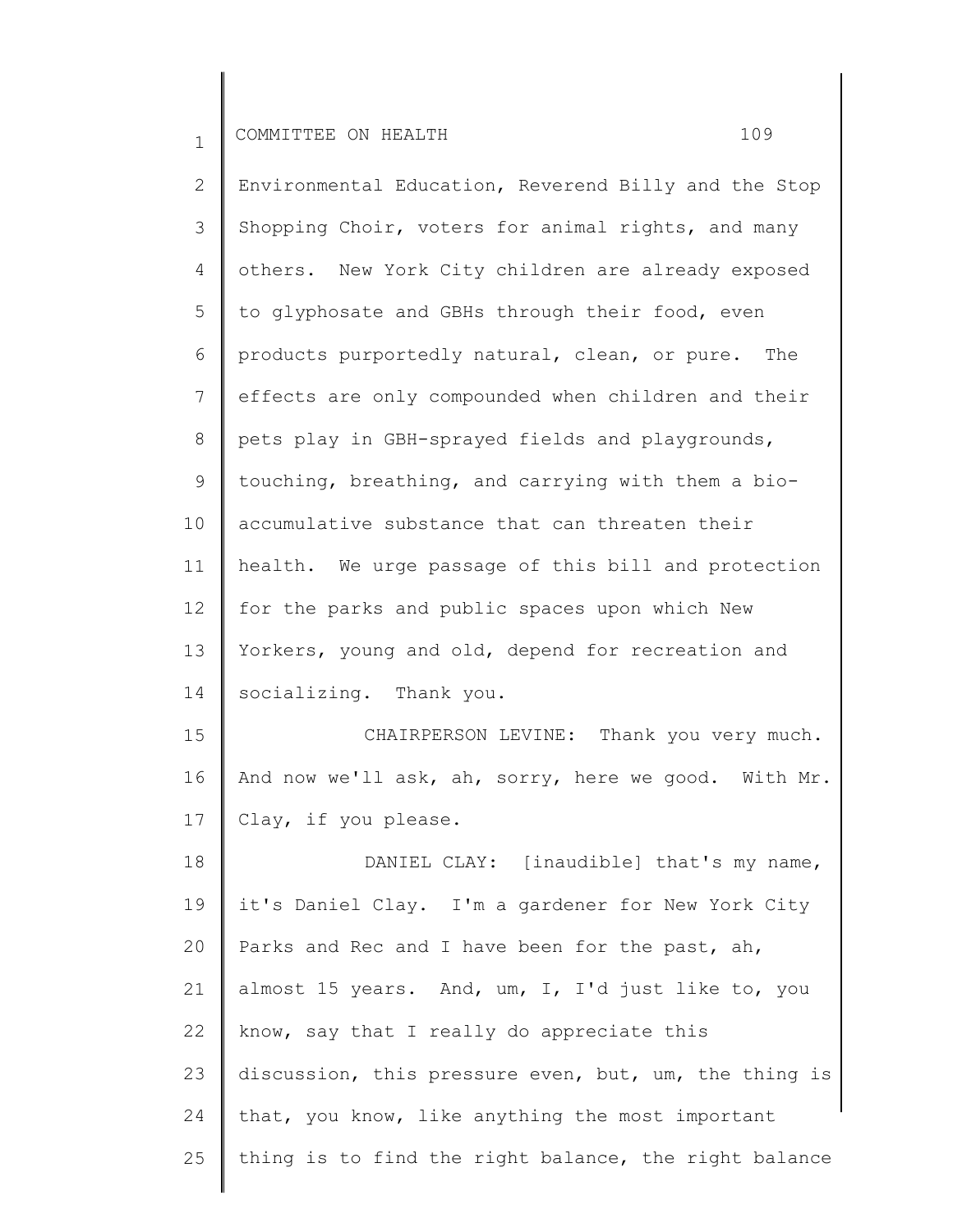|           | OMMITTTEE.<br>Ш | $\sim$ | ON HEAL.<br>m tr |  |  |
|-----------|-----------------|--------|------------------|--|--|
| <b>__</b> |                 |        |                  |  |  |

| $\mathbf{2}$   | of, ah, practices and laws, and ecology is what I     |
|----------------|-------------------------------------------------------|
| 3              | was, the point I'm getting at, ecology, because, um,  |
| 4              | the, ah, invasive species that we combat with some of |
| 5              | these chemicals, um, that's the indiscriminate thing. |
| 6              | These things could wipe clean, you know, entire       |
| 7              | ecosystems here and there. And that's something that  |
| $8\,$          | we all should keep in mind. Um, and that's all I      |
| $\overline{9}$ | have to say. And, ah, the other thing is, I mean,     |
| 10             | you know, I could dig a tree, a good-sized tree, but  |
| 11             | I'm not catching all those insects that could kill    |
| 12             | these trees, all right? Thank you.                    |
| 13             | CHAIRPERSON LEVINE: Thank you, Mr. Clay,              |
| 14             | for the work that you and your fellow members do to   |
| 15             | make our parks beautiful and safe, and we know that's |
| 16             | not easy work, but we're grateful for it, and we care |

17 about your welfare...

18

25

DANIEL CLAY: My pleasure.

19 20 21 22 23 24 CHAIRPERSON LEVINE: ...ah, that, that underlies our discussion today in every way. Maybe we could ask one of our panelists to swap a seat for Mr. Spaeth, so we, or Dr. Spaeth, so that we can hear from him as well. And if you could hit the on button to the mike.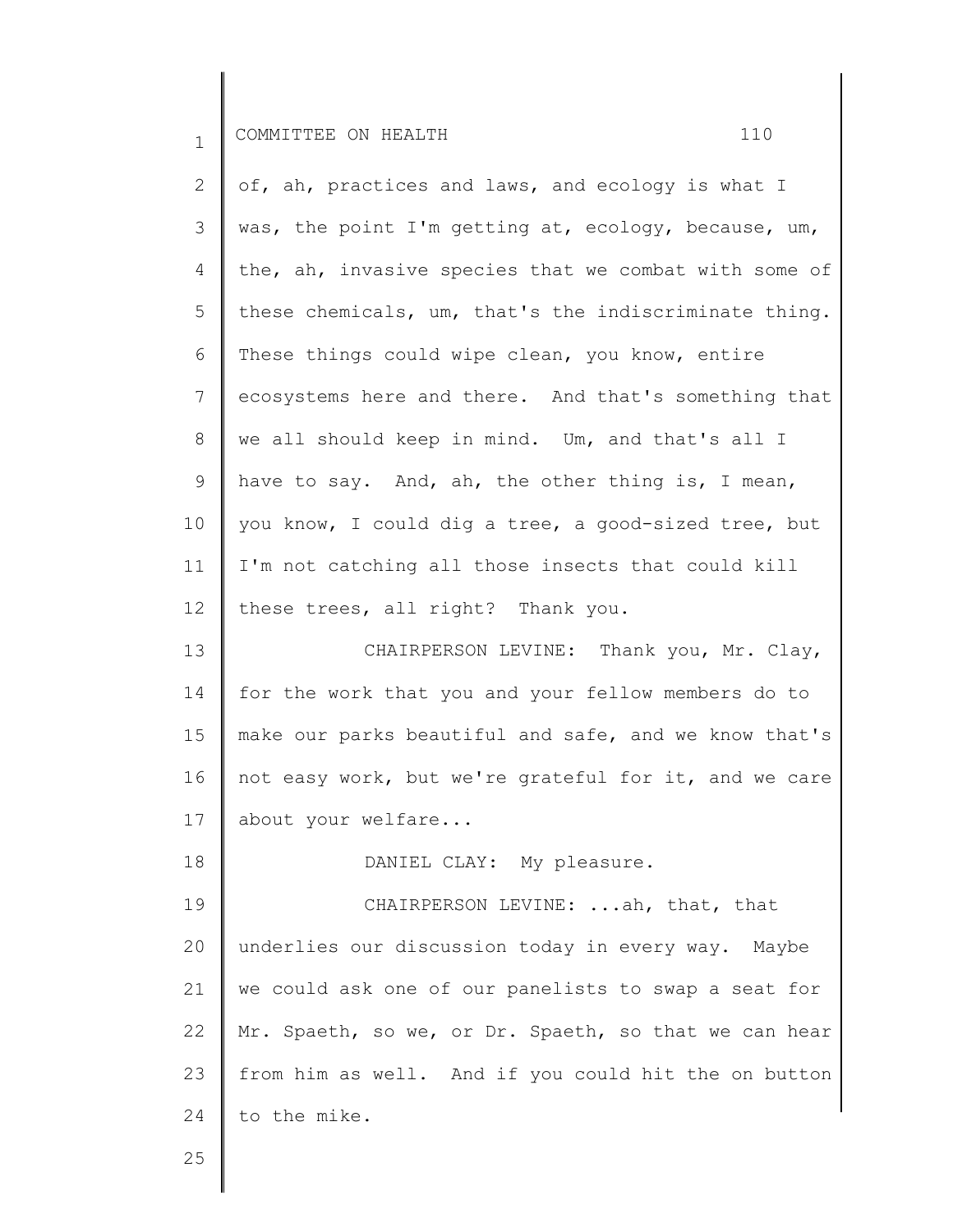2 3 4 5 6 7 8 9 10 11 12 13 14 15 16 17 18 19 20 21 22 23 24 25 DR. KENNETH SPAETH: That helps. Thank you. So thank you for letting me speak and good afternoon to everybody. Ah, so my name is Ken Spaeth. I am chief of occupational and environmental medicine at Northwell Health. Um, I trained in international medicine right up the road at St. Vincent's Catholic Medical Center back in the day, ah, and then went on to become a specialist in occupational and environmental health at Harvard School of Public Health, and now serve as medical director of clinics which treat people exposed to a variety of environmental hazards, including pesticides. So I, I heard some of the testimony earlier and I certainly don't want to repeat a lot of what was said. But I think there are a few things that are worth mentioning. To begin with, ah, I think this all really boils down to some simple, ah, concepts. The science is very clear on this. There are no safe pesticides. Pesticides are designed, ah, are claimed to be targeted at specific, um, end points, but the truth is that they are not limited to those end points. The, ah, species of interest are never, ah, the sole, um, toxic target, ah, and that includes, unfortunately, ah, people. Among those,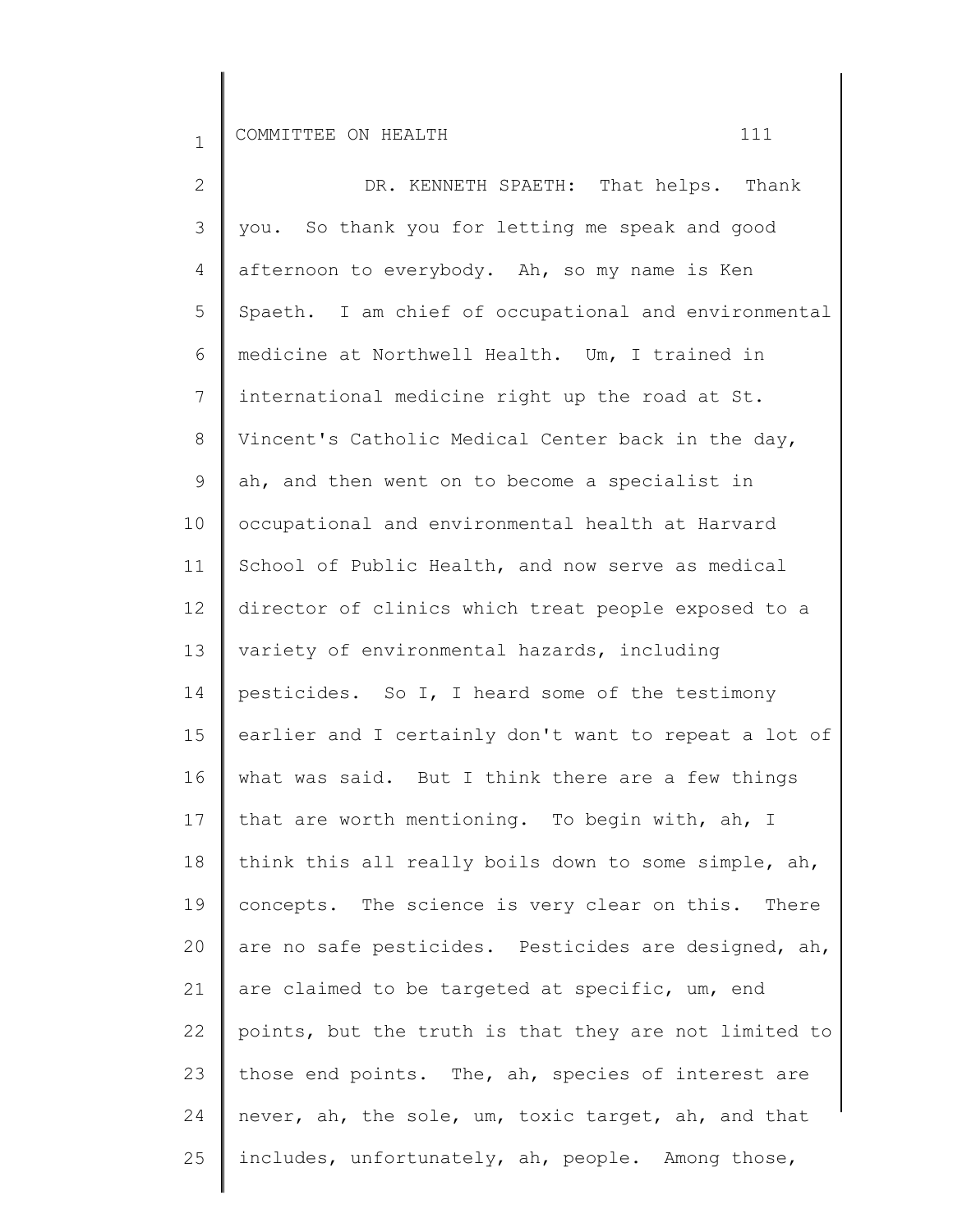2 3 4 5 6 7 8 9 10 11 12 13 14 15 16 17 18 19 20 21 22 23 24 25 um, most vulnerable, as you know, are pregnant women, ah, infants, young children, etc., and of course the workers who are, um, who are dispensing these. And, you know, the thing I think that you should try to keep in mind as you hear the different sides of this is a) the science is very clear about this. Um, the concepts of low-dose, nontoxic, etc., are buzzwords. Um, they are not evidence-based. So even though, for example, ah, I can tell you that in my clinical practice, where I have seen hundreds, literally hundreds of pesticide-exposed individuals, including those exposed to glyphosate, ah, the refrain that I hear from the patients is always the same, which is that they told me this was safe, they told me this was low-dose, they told me that the levels of the way it was distributed, that the amount that was used would pose no risk. Ah, this is simply a falsehood. There really is no, there's no established safe levels on any of these, um, and I think that, you know, when you consider that this is a, this issue is really around public use of it, ah, without that science to demonstrate the safety, um, I think we're all well served in protecting the health not only of the vulnerable populations we talked about, ah, the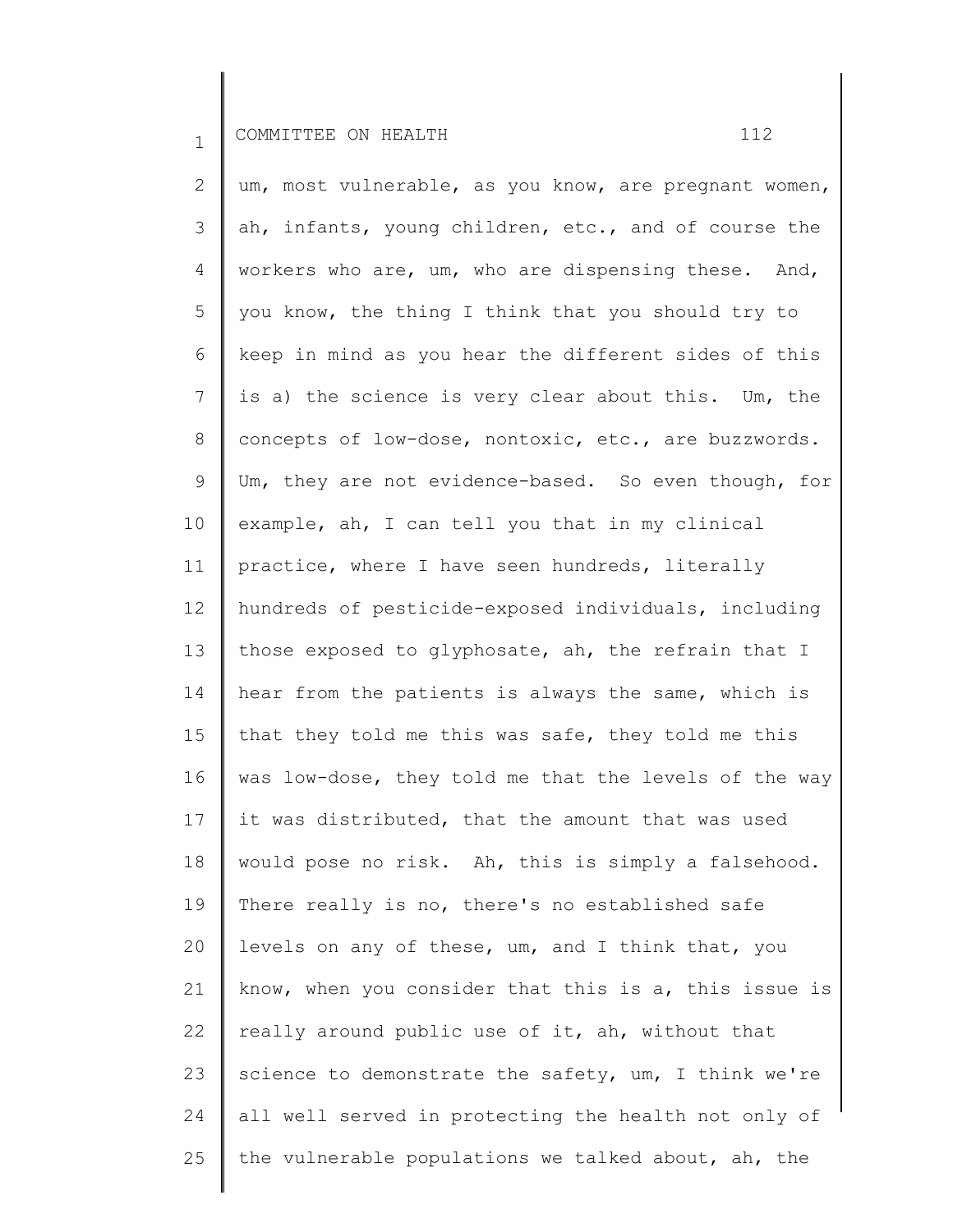2 3 4 5 6 7 8 9 10 11 12 13 14 15 16 17 18 19 20 21 22 23 workers, the children, ah, but also the public health generally. And, and I would just also mention, I haven't heard this mentioned so I think it is worth mentioning that, that many pesticides, ah, including glyphosate, are known to causes changes to our DNA, which are then, ah, inheritable, meaning that once exposed that, ah, consequence gets passed onto subsequent generations. So this isn't just about a moment in time. This is about, you know, what happens moving forward. And the last point I think, I think is worth making, is that many of these pesticides demonstrate what we call endocrinedisrupting properties, so they disrupt cellular metabolism, and what we know about the chemicals that do that, including pesticides, is that they're actually been shown to be more potent at lower doses than higher doses. Now the science to explain that is interesting and I'm happy to discuss it if you'd like. But the larger point, again, is that the idea that there are safe ways to administer these pesticides is simply, ah, mythological. So with that I will, ah, finish up, and thank you.

25

24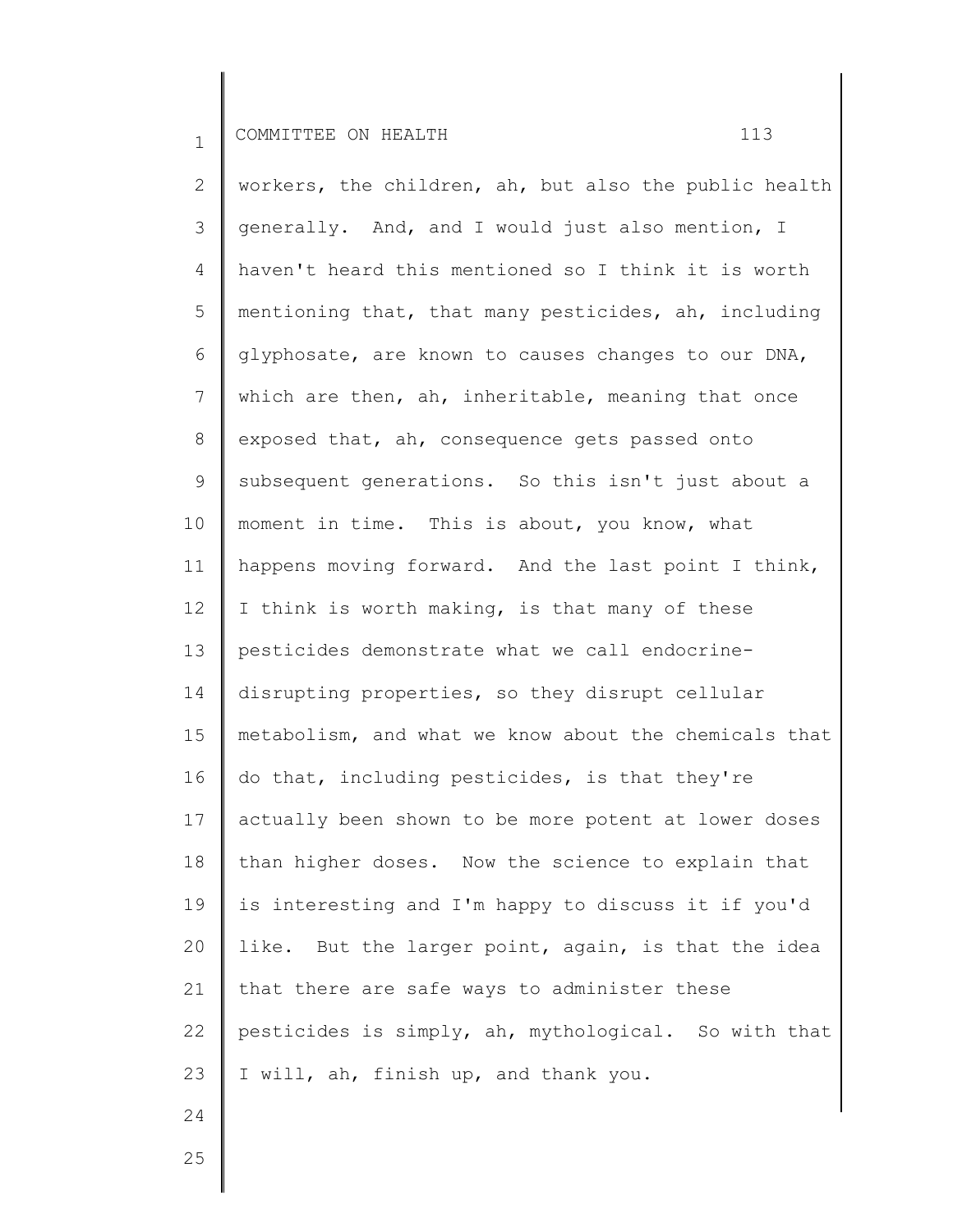| 2              | CHAIRPERSON LEVINE: Thank you, Doctor.                |
|----------------|-------------------------------------------------------|
| 3              | It reminds me of the challenge with lead poisoning.   |
| 4              | There's no safe level of lead in the blood.           |
| 5              | DR. KENNETH SPAETH: Correct, and, you                 |
| 6              | know, I will, on that point I would say that the      |
| $7\phantom{.}$ | history of public health and the history of           |
| 8              | environmental health is littered, pardon the pun,     |
| 9              | with, with stories of the next great thing, asbestos, |
| 10             | lead, all of which were promises of tremendous        |
| 11             | benefit to society and many of which turn out to be   |
| 12             | things that we look back and we shake our heads and   |
| 13             | say how did we let this happen. Ah, and, you know, I  |
| 14             | would say the same is, is building for many of these  |
| 15             | pesticides, including glyphosate.                     |
| 16             | CHAIRPERSON LEVINE: OK. Thank you, and                |
| 17             | I believe Council Member Kallos has questions.        |
| 18             | COUNCIL MEMBER KALLOS: I want to thank,               |
| 19             | ah, Dr. Kenneth Spaeth for, for making it and taking  |
| 20             | time. Ah, so your testimony, you are a medical        |
| 21             | doctor?                                               |
| 22             | DR. KENNETH SPAETH: That's correct.                   |
| 23             | COUNCIL MEMBER KALLOS: And what is your               |
| 24             | area of practice?                                     |
| 25             |                                                       |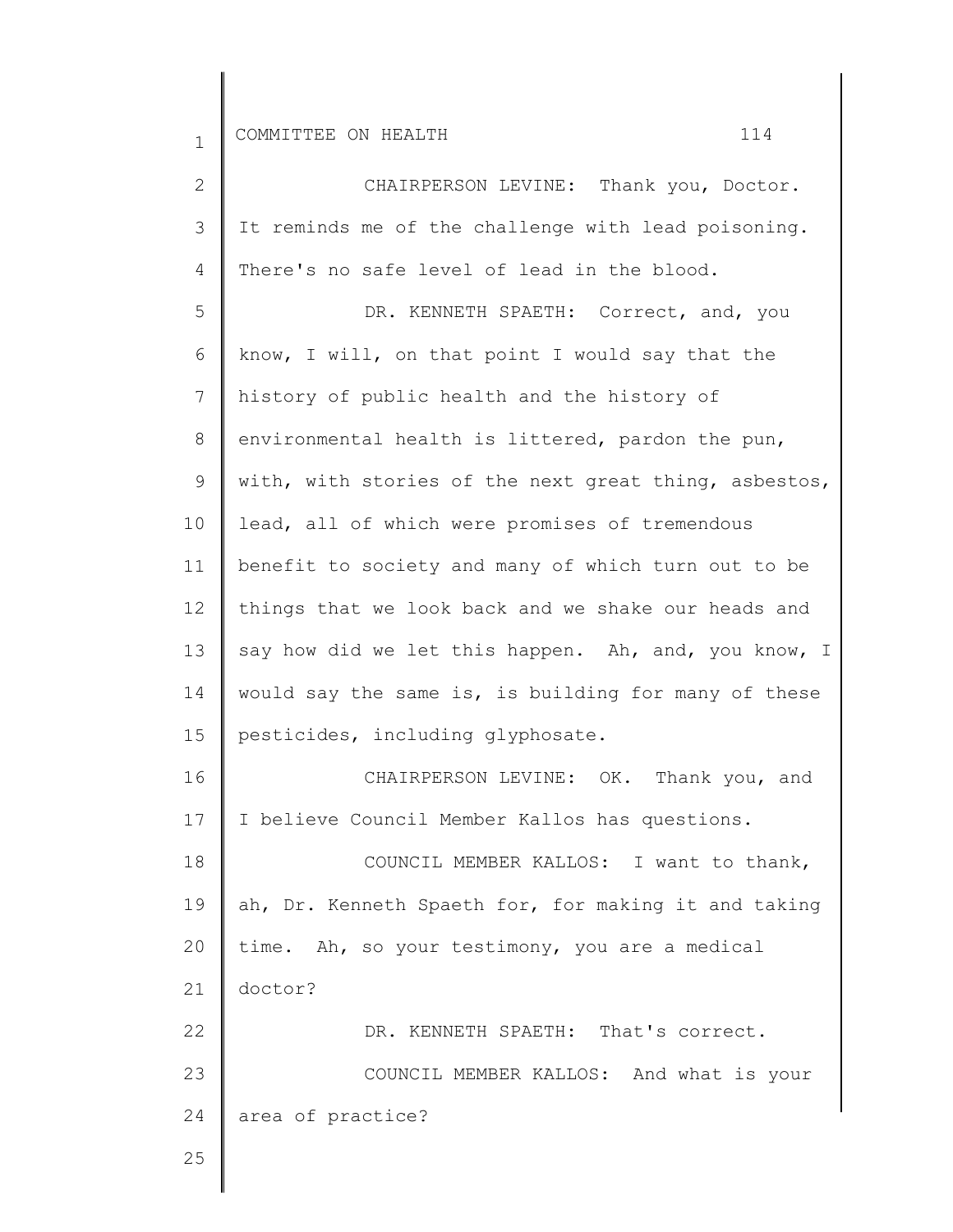| $\mathbf{1}$   | 115<br>COMMITTEE ON HEALTH                            |
|----------------|-------------------------------------------------------|
| $\mathbf{2}$   | DR. KENNETH SPAETH: Occupational and                  |
| 3              | environmental medicine.                               |
| $\overline{4}$ | COUNCIL MEMBER KALLOS: Ah, and so this                |
| 5              | falls within your area of practice?                   |
| 6              | DR. KENNETH SPAETH: Yeah, this is                     |
| $7\phantom{.}$ | exclusively, ah, my clinical practice, treating       |
| 8              | individuals exposed to hazardous environmental        |
| $\mathsf 9$    | substances, such as pesticides.                       |
| 10             | COUNCIL MEMBER KALLOS: And you've,                    |
| 11             | you've had patients you've had to treat who have been |
| 12             | exposed to pesticides like glyphosate?                |
| 13             | DR. KENNETH SPAETH: I have seen, ah,                  |
| 14             | hundreds of patients exposed to pesticides over the   |
| 15             | years, some, ah, some of whom are workers, some of    |
| 16             | whom are people who were exposed in their homes, some |
| 17             | of whom were exposed elsewhere, some as children but  |
| 18             | developed health defects as adults, um, and um, and   |
| 19             | including glyphosate. Specifically, I've had          |
| 20             | probably several dozen patients at this point,        |
| 21             | including those who have developed non-Hodgkin's      |
| 22             | lymphoma.                                             |
| 23             | COUNCIL MEMBER KALLOS: I'm so sorry to                |
| 24             | hear that, and thank you for your work. So in your    |
| 25             | expert opinion as a medical doctor who practices in   |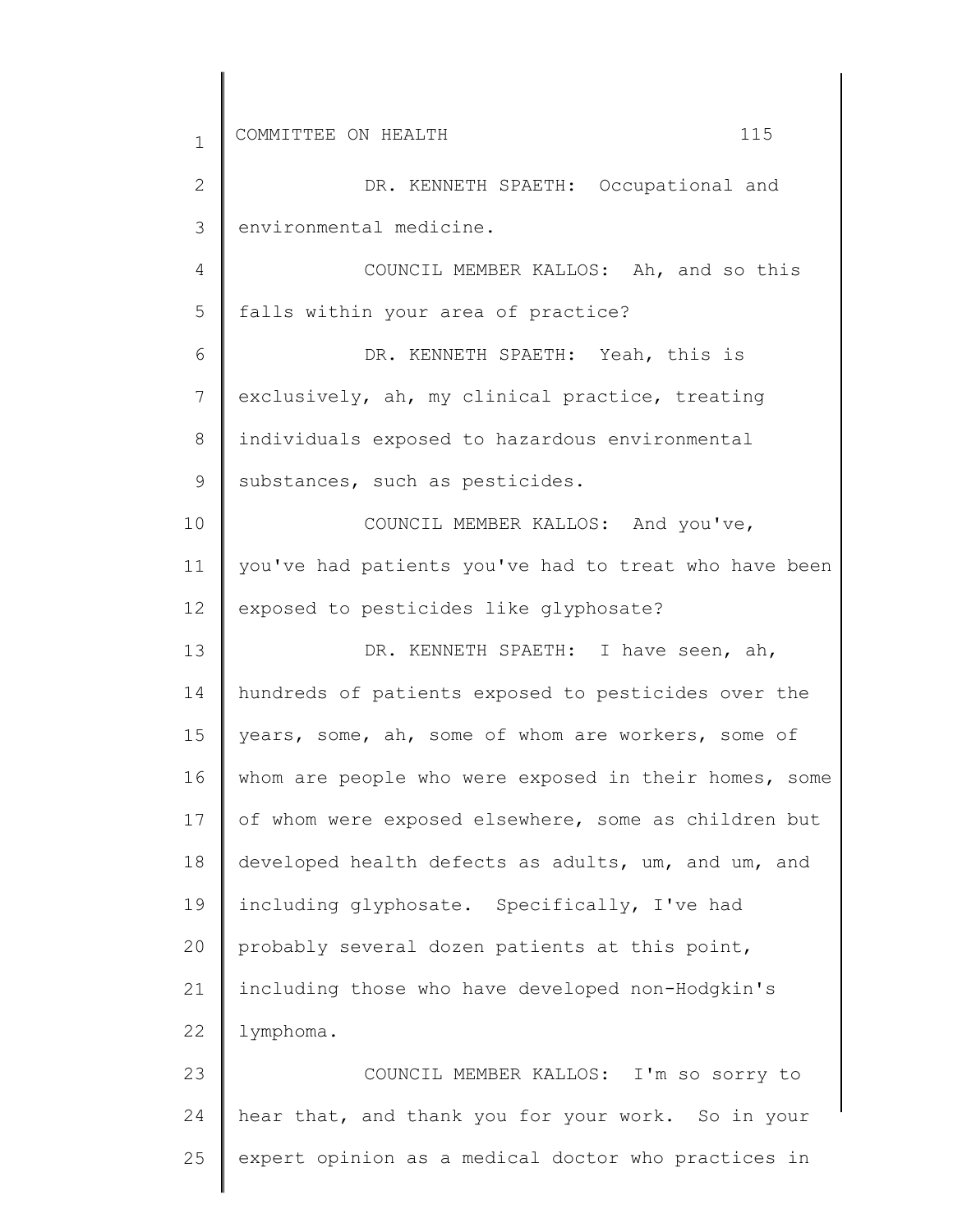1 2 3 4 5 6 7 8 9 10 11 12 13 14 15 16 17 18 19 20 21 22 23 24 COMMITTEE ON HEALTH 116 this field, ah, we should not be applying this chemical or these toxic pesticides in our parks or on city property? DR. KENNETH SPAETH: That's correct. No one, no one should, and that would include [inaudible]. COUNCIL MEMBER KALLOS: In terms of the workers that you're working with, did they use protective gear, did they have protective training when they were applying? DR. KENNETH SPAETH: Well, there's no adequate protective gear, frankly. Um, there is standard equipment that is often given out. It, the use of it is, um, is selective and depending on the circumstances, but it's not, it doesn't offer full protection. That's, that's really the problem. And I would also add to that point that, you know, when we put the onus of protection on workers we're doing, ah, a disservice to them. Because that's not, that is not who should be responsible for safety. It should be at a higher level from a regulatory and policy standpoint to protect workers and, for that matter, ah, the public health.

25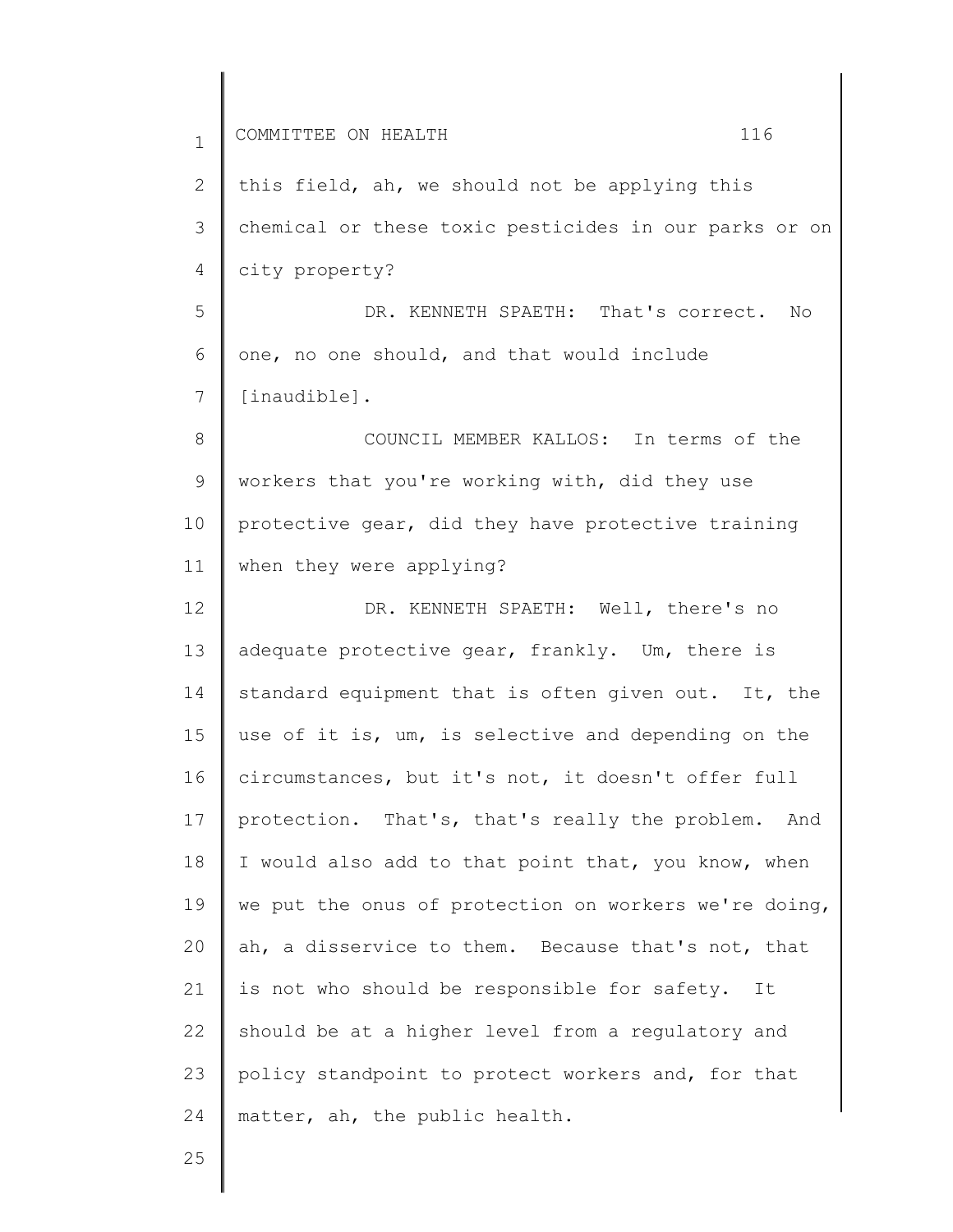| $\overline{2}$  | COUNCIL MEMBER KALLOS: I'd like to, if                |
|-----------------|-------------------------------------------------------|
| 3               | you can switch seats again with Eric Weltman from,    |
| 4               | ah, Food and Water Action. I just was hoping, there   |
| 5               | is a paragraph in his testimony that really spoke to  |
| 6               | me that he did not get to speak, which was, ah, from  |
| $\overline{7}$  | the second paragraph from the second page, ah,        |
| $8\,$           | starting with Monsanto long advertised Roundup as     |
| $\mathsf 9$     | environmentally friendly. If you could just, ah,      |
| 10              | read that paragraph.                                  |
| 11              | ERIC WELTMAN: Sure, happy to oblige.                  |
| 12 <sup>°</sup> | Um, Monsanto long advertised Roundup as               |
| 13              | environmentally friendly and practically nontoxic to  |
| 14              | fish, birds, and mammals, until they were sued in     |
| 15              | 1996 by New York's attorney general for false         |
| 16              | advertising. But environmental exposure to Roundup    |
| 17              | can be toxic to wildlife. One study observed the      |
| 18              | impact on frog populations by spraying the            |
| 19              | recommended application rate in a controlled setting, |
| 20              | including a pond with tadpoles, simulating natural    |
| 21              | wetlands or flooded field depressions, and surface    |
| 22              | land with juvenile frogs. Ninety-eight percent of     |
| 23              | tadpoles in the pond died within three weeks.         |
| 24              | Seventy-nine percent of juvenile frogs on land died   |
| 25              | within one day. Additional studies found harmful      |
|                 |                                                       |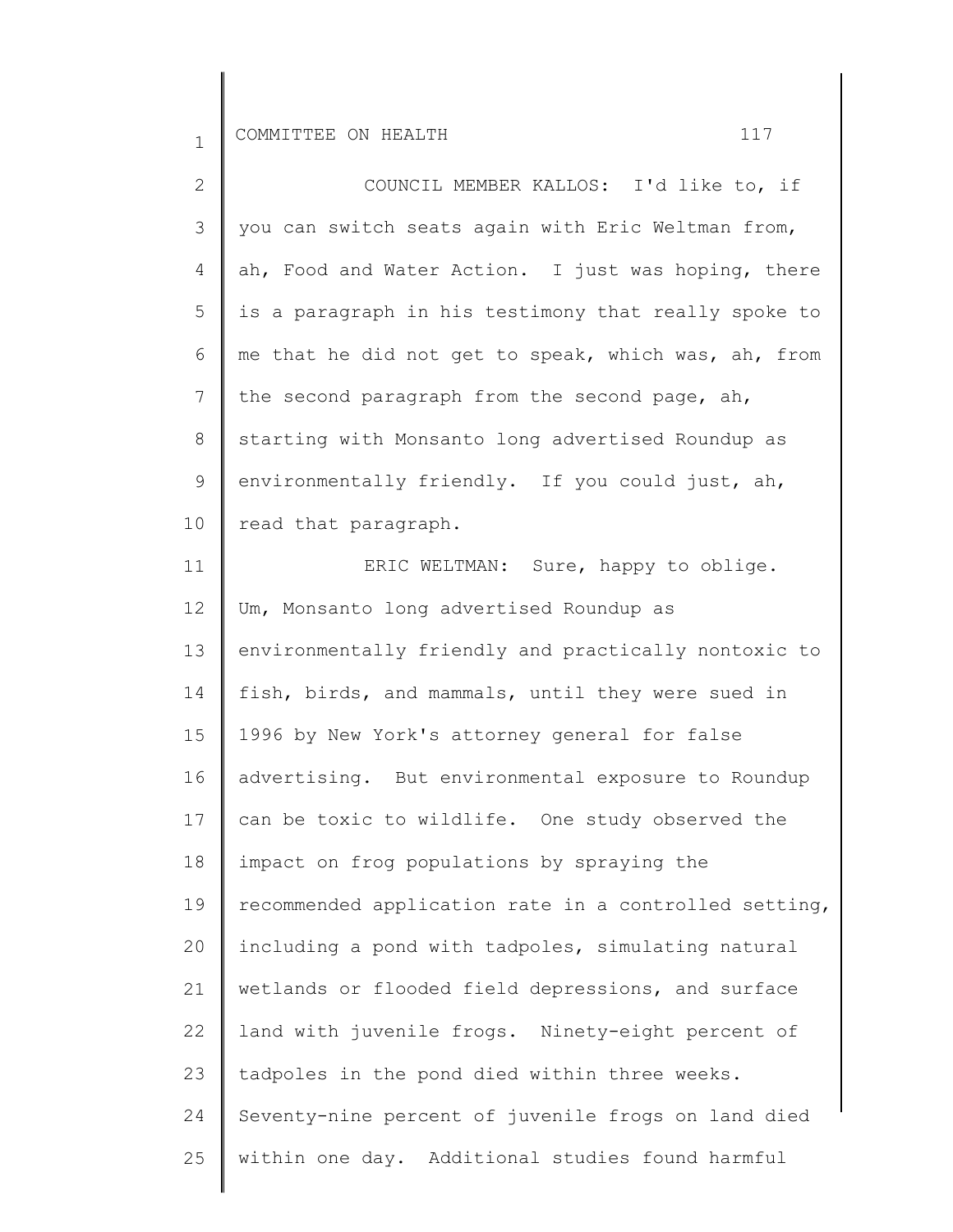| $\mathbf{1}$    | 118<br>COMMITTEE ON HEALTH                            |
|-----------------|-------------------------------------------------------|
| $\overline{2}$  | effects on fish, even at levels several times below   |
| 3               | typical concentrations.                               |
| $\overline{4}$  | COUNCIL MEMBER KALLOS: And, and so what               |
| 5               | type of research was cited for that? I noticed in     |
| 6               | the piece, ah, was it a news article? Was it a        |
| $7\phantom{.}$  | informal piece, or was it two journal articles in     |
| 8               | peer-reviewed journals?                               |
| $\mathsf 9$     | ERIC WELTMAN: Yeah, you know, our entire              |
| 10              | testimony is well cited, um, and they are both peer-  |
| 11              | reviewed journals. Ah, Ecological Applications and    |
| 12 <sup>°</sup> | Marine Environmental Research.                        |
| 13              | COUNCIL MEMBER KALLOS: OK, and I quess                |
| 14              | my last question is I just want to thank Daniel Clay  |
| 15              | from Local 1507 of DC37. I'm a union side labor       |
| 16              | lawyer and I've spent much of my career doing my best |
| 17              | to protect, ah, employees from management and, ah,    |
| 18              | situations where they would otherwise try to exploit  |
| 19              | folks and force them into dangerous positions. Ah,    |
| 20              | so I quess, ah, have you seen the reduction that      |
| 21              | Parks has indicated in 2019 in the use of the         |
| 22              | pesticides in the city parks?                         |
| 23              | DANIEL CLAY: Absolutely have. Um, the                 |
| 24              | stories I've heard from, before I started working for |
| 25              |                                                       |
|                 |                                                       |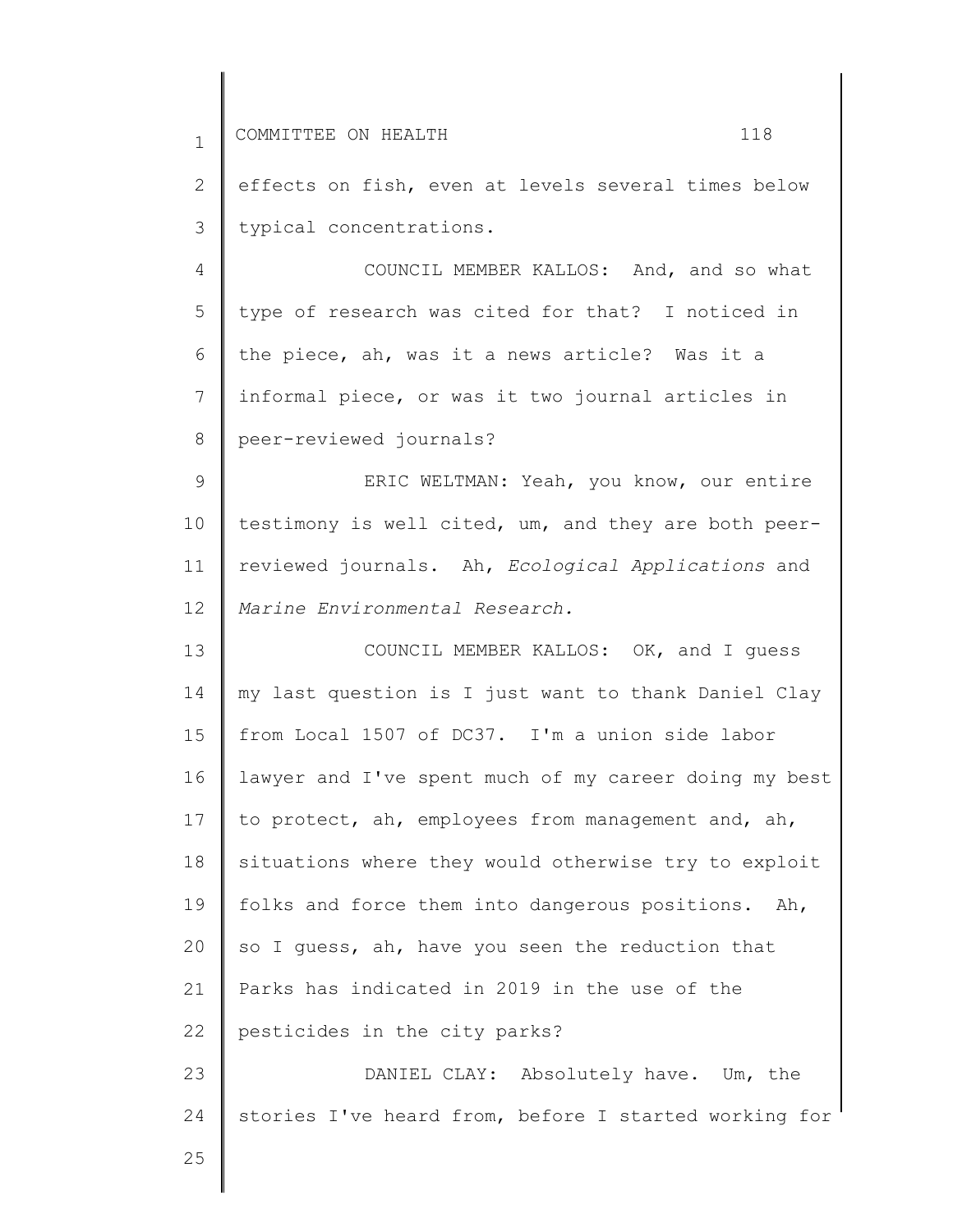| $\mathbf 1$ | 119<br>COMMITTEE ON HEALTH                            |
|-------------|-------------------------------------------------------|
| 2           | Parks are, are pretty scary. And things nowadays are  |
| 3           | very different, very difference.                      |
| 4           | COUNCIL MEMBER KALLOS: OK. So, so,                    |
| 5           | first, thank you for your 15 years of service. So     |
| 6           | before you started, if you can give us like 30        |
| 7           | seconds on it, versus where we are today with         |
| 8           | limiting the use in our active parks?                 |
| 9           | DANIEL CLAY: Yeah, the regulations on,                |
| 10          | ah, where you can use chemicals, what you have to     |
| 11          | wear while using these things, the, the equipment you |
| 12          | use to pump to, to apply the chemicals, they are,     |
| 13          | it's like reckless, it's crazy, compared to how       |
| 14          | careful we are nowadays and the training we go        |
| 15          | through. Ah, that's the other thing, too, is I've     |
| 16          | been to trainings that were an hour long, years ago,  |
| 17          | I'm talking 20 years ago in, ah, my first job as a    |
| 18          | teenager. But nowadays our trainings are weeks long.  |
| 19          | Sometimes they are, once a week for, I don't know, a  |
| 20          | month, two months, something like that. Other times   |
| 21          | they're every day for two weeks straight. Um, it's    |
| 22          | very, very intensive. We're very careful and things   |
| 23          | are getting much more safe, and, ah                   |
| 24          | COUNCIL MEMBER KALLOS: Thank you, and I               |
| 25          | quess, ah, if we're able to work with Parks, and it   |
|             |                                                       |

∥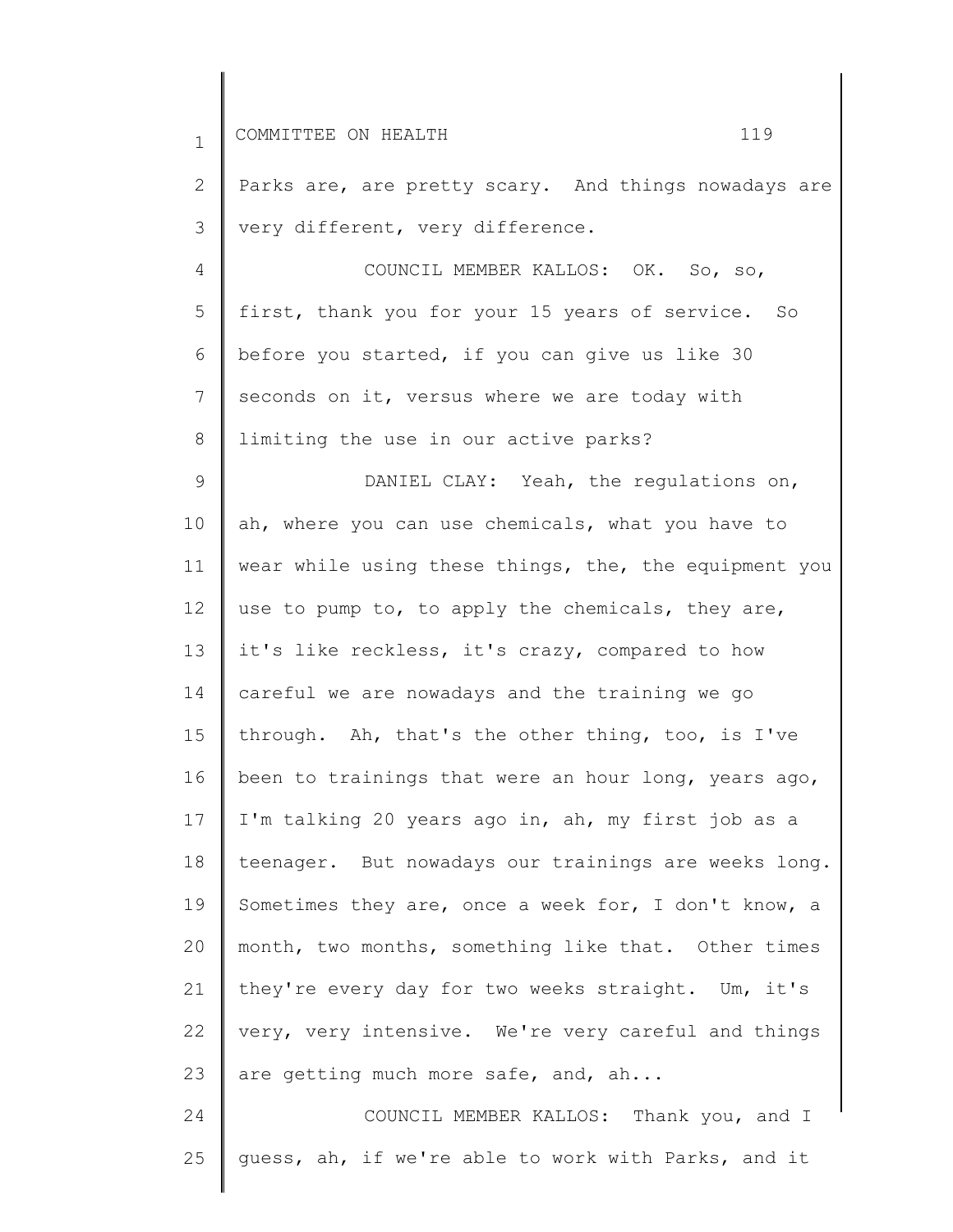| $\mathbf{1}$ | 120<br>COMMITTEE ON HEALTH                            |
|--------------|-------------------------------------------------------|
| $\mathbf{2}$ | seems like we already just got a commitment that they |
| 3            | wouldn't spray, ah, they wouldn't use it in active    |
| 4            | parks, ah, they wouldn't use it on dog runs, they     |
| 5            | wouldn't use it on playgrounds, I think we're still   |
| 6            | going to work with them around what to do with the    |
| 7            | Forever Wild locations, which theoretically shouldn't |
| 8            | be accessible to anyone, but we also have             |
| 9            | environmental concerns, but, um, would that be a      |
| 10           | positive for our workers?                             |
| 11           | DANIEL CLAY: To, ah, ban it entirely?                 |
| 12           | Oh, absolutely.                                       |
| 13           | COUNCIL MEMBER KALLOS: No, yeah.                      |
| 14           | DANIEL CLAY: To spray anything nearby a               |
| 15           | playground is not done, that's crazy. The warning     |
| 16           | track on the baseball fields, I, I mean, I suppose I  |
| 17           | could understand that, not understand that, but I've  |
| 18           | heard of, I don't know, I could see somebody doing    |
| 19           | that, you know.                                       |
| 20           | COUNCIL MEMBER KALLOS: Great. And, and                |
| 21           | I guess the other piece is you'd be the one doing the |
| 22           | work so we had James Archer testifying, but would you |
| 23           | be open to if, if you're dealing with a, a garden or  |
| 24           | a park where, um, the city says, you know what, we    |
| 25           | think that instead of spraying something where you    |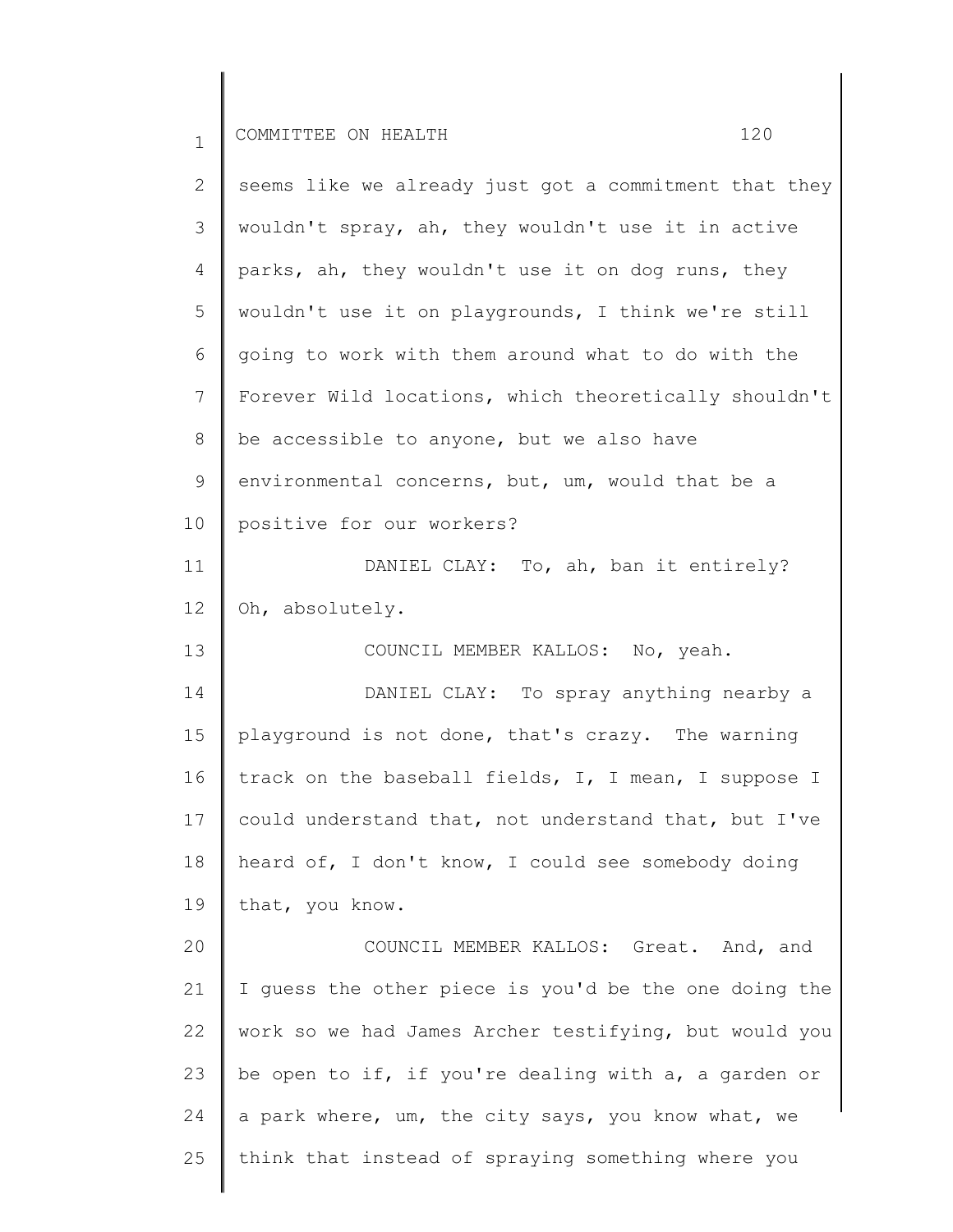| $\mathbf 1$ | 121<br>COMMITTEE ON HEALTH                            |
|-------------|-------------------------------------------------------|
| 2           | have to wear the protective gear and you have to do   |
| 3           | all this training and it might be carcinogenic, or it |
| 4           | is carcinogenic that we're gonna just have you come   |
| 5           | in and do the manual things, and they talked about    |
| 6           | the different pieces. So you might need to have       |
| 7           | more, more people in the organization, more hours.    |
| $8\,$       | Would you be open to that if it meant more safety for |
| 9           | your workers as well as for, ah, people in the public |
| 10          | [inaudible]?                                          |
| 11          | DANIEL CLAY: Absolutely, especially me,               |
| 12          | um, yeah.                                             |
| 13          | COUNCIL MEMBER KALLOS: Thank you so very              |
| 14          | much for coming out.                                  |
| 15          | DANIEL CLAY: Thank you for having me.                 |
| 16          | CHAIRPERSON LEVINE: Thank you to another              |
| 17          | great panel [applause]. All right. We are going to    |
| 18          | pass on to our next panel, including Allie Taylor     |
| 19          | from Voters for Animal Rights, as well as Kathy       |
| 20          | Mizzari from VFAR, ah, Jessica Haller, Bruce Rosen,   |
| 21          | and Dr. Maya Shetreat. Would you like to kick us      |
| 22          | off, Allie?                                           |
| 23          | ALLIE FELDMAN TAYLOR: Sure.                           |
| 24          | CHAIRPERSON LEVINE: Great.                            |
| 25          |                                                       |
|             |                                                       |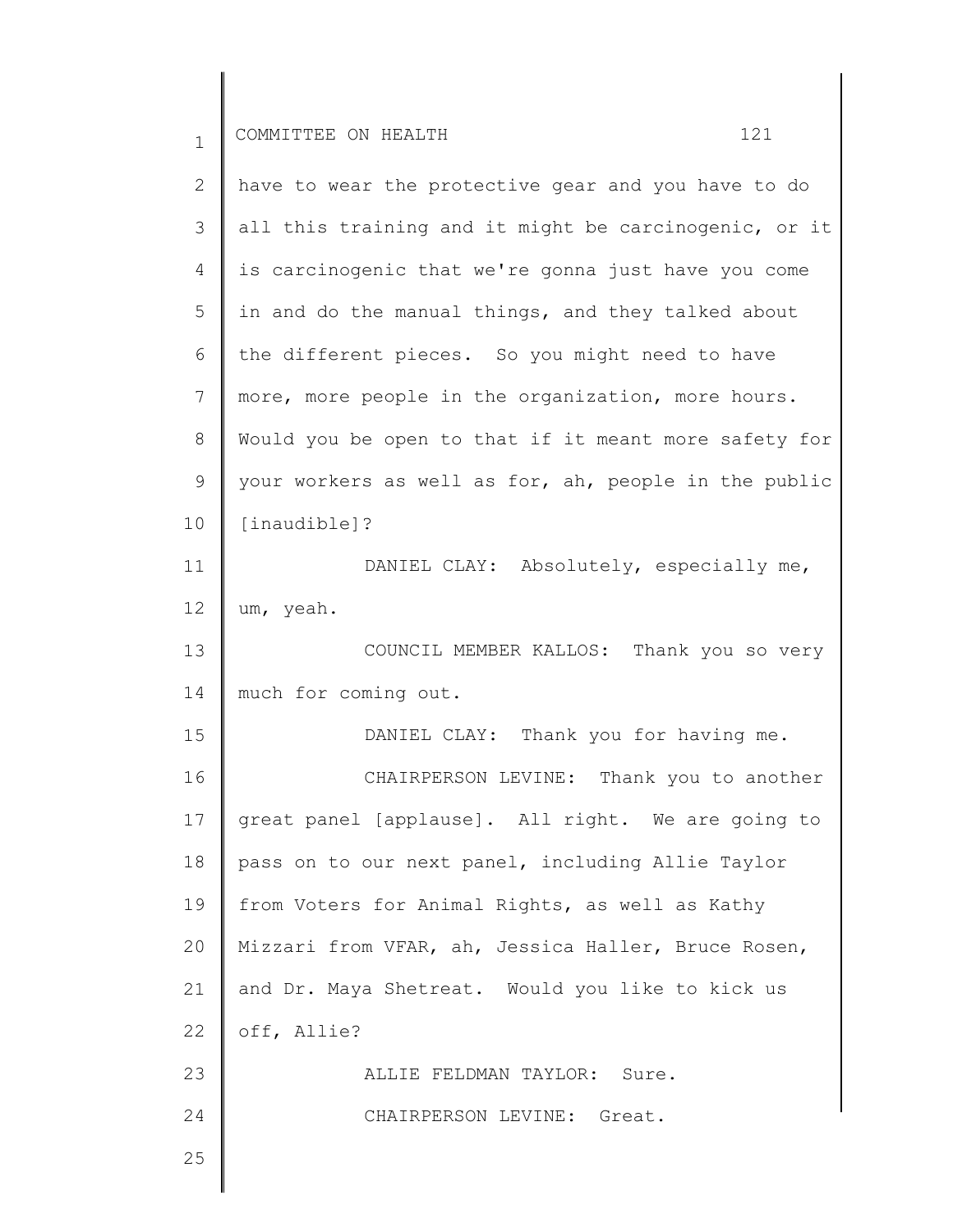2 3 4 5 6 7 8 9 10 11 12 13 14 15 16 17 18 19 20 21 22 23 24 25 ALLIE FELDMAN TAYLOR: Hello. Good afternoon, everybody. My name is Allie Feldman Taylor and I'm the president of Voters for Animal Rights in Brooklyn. Thank you, Chairman Levine, for holding this hearing. Thank you, Council Member Kallos, for introducing and leading on this bill. And thank you to my council member on the Health Committee, Alicka Ampry-Samuel, for cosponsoring this legislation in our district. We actually have 21 locations in Bed-Sty that have been sprayed with these dangerous chemical. VFAR supports the passing of Intro 1524. We know the health hazards to human lives of this toxic pesticide. It's been reported to increase the risk of non-Hodgkin's lymphoma and other cancers by 41% in humans. But it is a lesser-known fact that glyphosates also impact wildlife and the ecosystem. Its use at levels deemed safe by the EPA has actually been linked to a whole host of health risks for wildlife, amphibians, birds, insects, and aquatic animals, including fish. These include cancer, endocrine disruption, cognitive impairment, decreased motor skills and coordination, neurotoxicity, kidney and liver damage, birth defects, slower metabolism and growth, altered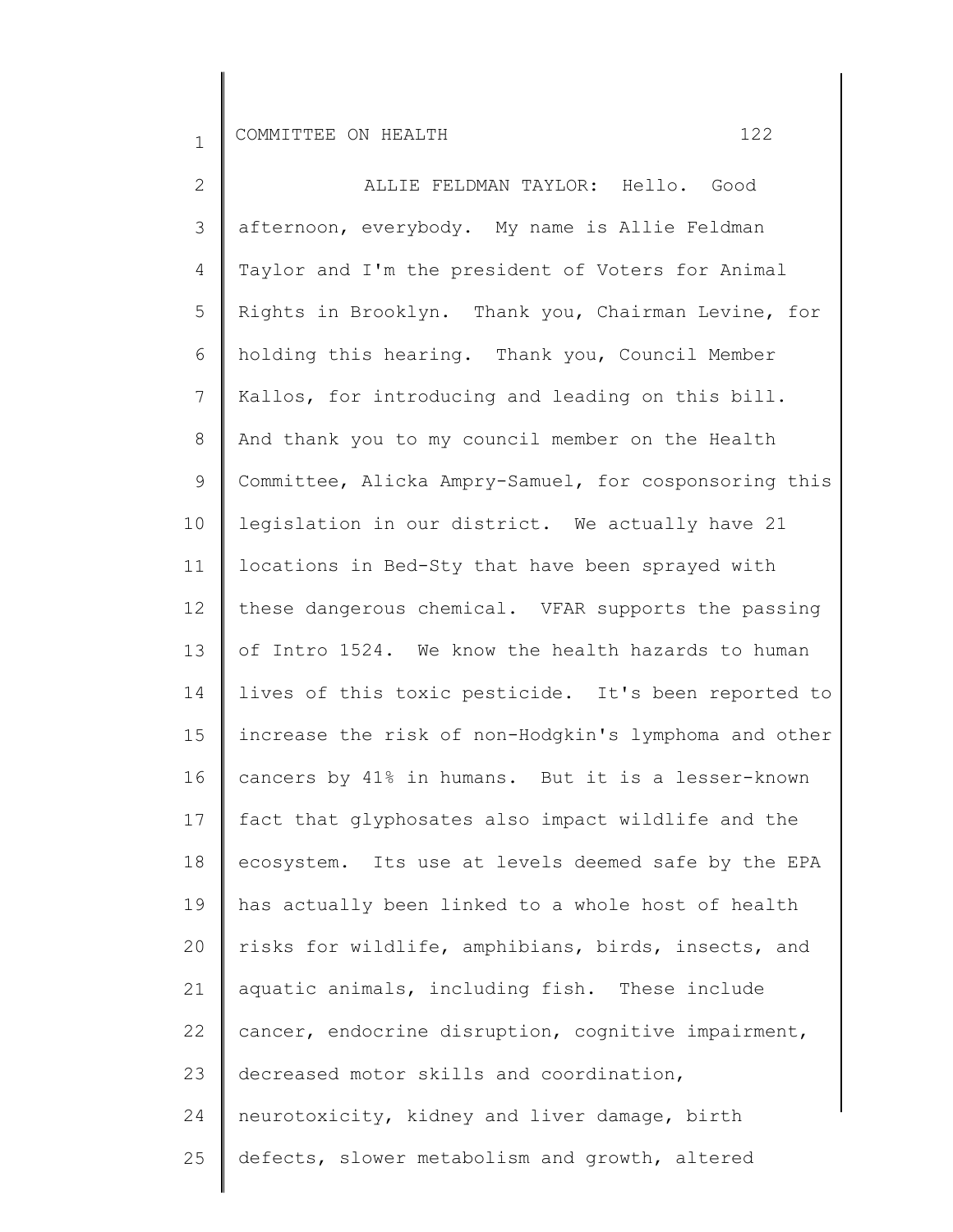2 3 4 5 6 7 8 9 10 11 12 13 14 15 16 17 18 19 20 21 microbiomes, weakened immune systems, biological mutations, and reproductive issues, including infertility in animals. Some of these changes have led to fatal consequences. Three years ago the NIH proved that the presence of glyphosate could alter the composition of algae, the base of the food chain, which could have profound ecologic effects on all life. Some researchers suspect we don't yet know the full and far-reaching impacts of this herbicide and for these reasons we urge the council to pass Intro 1524. We also ask that you not include an exemption for rat poison for two reasons. One, DOH has gotten better results with prevention policies and programs rather than extermination, and two, we run the risk of dogs, squirrels, birds, and other animals living in New York City being posed to, being exposed to and possibly poisoned by, ah, rodent killers. Again, thank you for this important measure in protecting the health of all New Yorkers. CHAIRPERSON LEVINE: Thank you, Allie,

22 23 for your impeccable timing. Um, Kathy, did you want to continue on behalf of VFAR?

24 25 KATHY MIZZARI: Sure, thanks. Good afternoon, Chairman Levine, members of the Health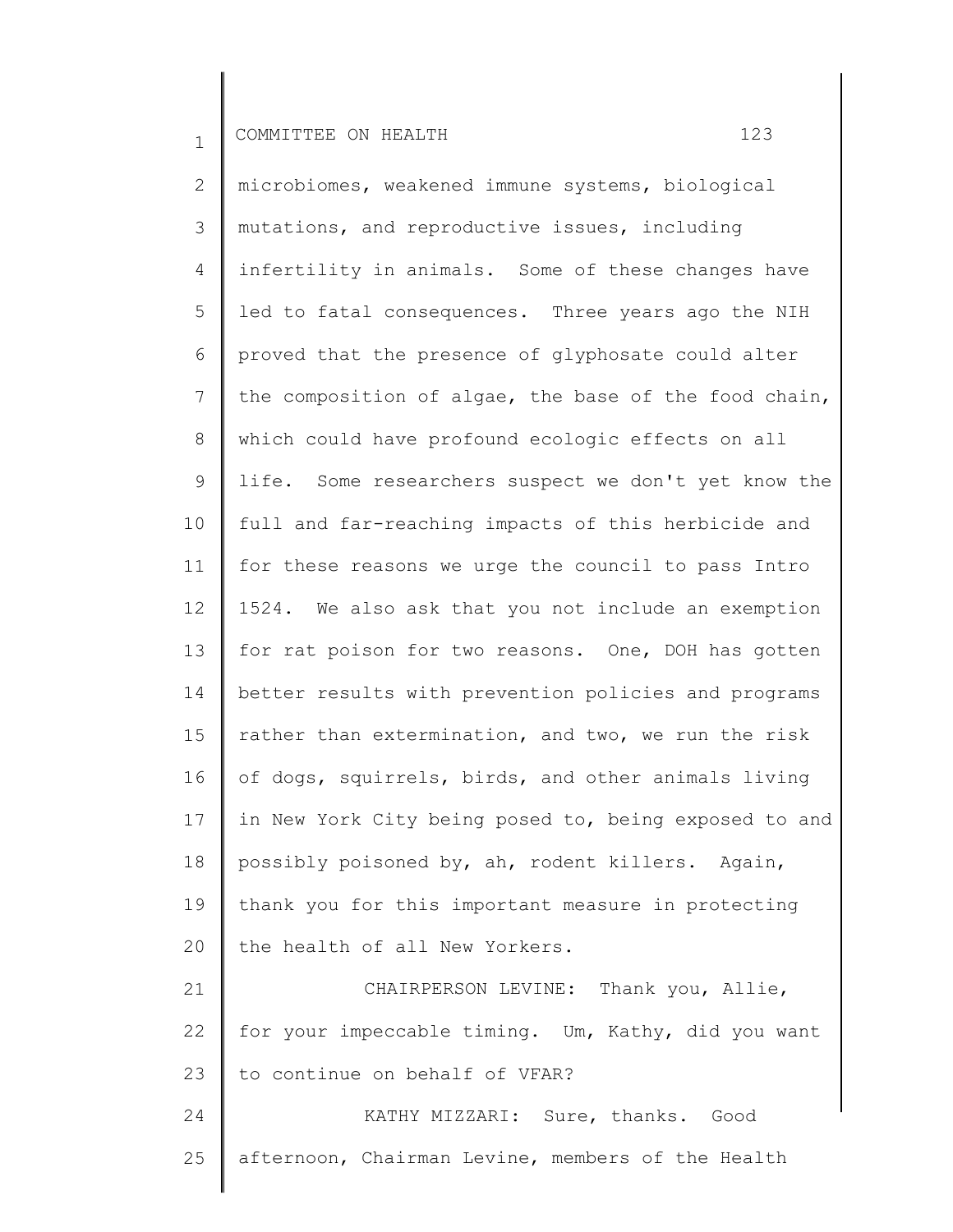2 3 4 5 6 7 8 9 10 11 12 13 14 15 16 17 18 19 20 21 22 23 24 25 Committee, and Councilman Kallos. I'm Kathy Mizzari, board member of Voters for Animal Rights. Thank you for the opportunity to voice our support of Intro 1524 and urge the council to pass this important legislation. As we've already heard, the use of glyphosate have unintended consequences which can be fatal, not only to humans, as evidenced by the more than, ah, I think that's 40-something thousand lawsuits against the manufacturers, but also to the city's wildlife and even the dogs who walk in our streets and our parks. Wildlife and our dogs can be impacted both directly by consuming a food source that was exposed, or indirectly by wind drift, runoff, carried by rain, ground water contamination, or in the soil they walk on, dig in, and play on. Glyphosate is also responsible for the huge decline in bee and monarch butterfly populations. Both are crucial to pollination. We must do what we can to protect these species or risk losing major components of our food supply. And let's not forget that some of these, some of the plants they live on causalities of this toxic chemical, help capture carbon, a vital step in mitigating our climate crisis. It is essentially that action be taken now. While DDT was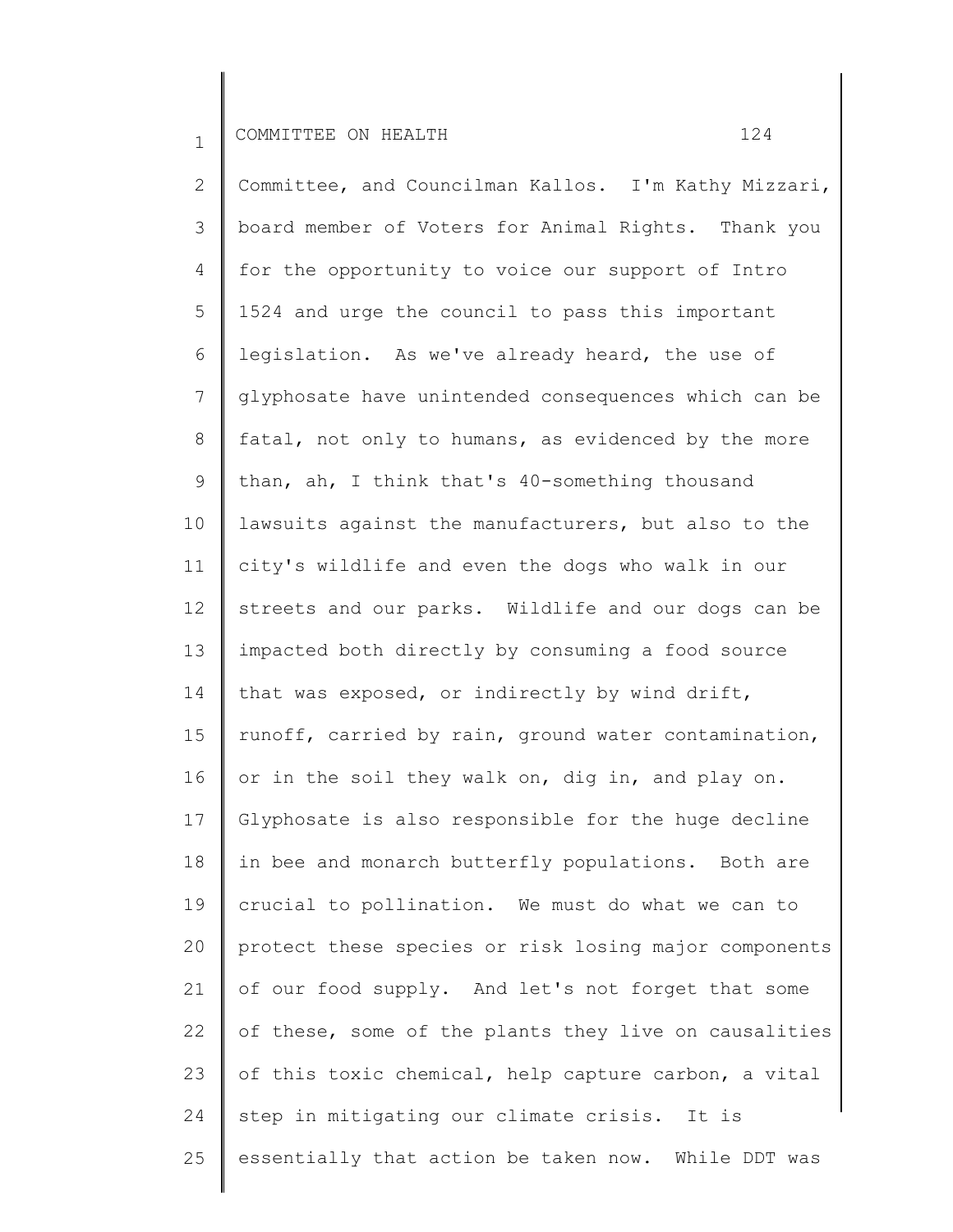2 3 4 5 6 7 8 9 10 11 12 13 14 15 16 17 18 19 banned in 1972 for its toxic and deadly effects, it is still detected in some marine mammal species, including dolphins and whales, who can live up to nearly 100 years old, 90 years old. Um, scientists do not know how long glyphosate remains in the soil or in living beings. These dangers are why its use has been banned in cities and entire countries around the world. VFAR also asks that you not include an exemption for rat poison, which is lethal to at least 14 species of birds. I'm almost finished. The risk to companion animals, squirrels, birds, and other animals who may accidentally ingest it is too great, and the success of the Department of Health's prevention program points to that being a better solution than any extermination methods. Again, we thank you for your time and ask that you pass Intro 1524. CHAIRPERSON LEVINE: Thank you, Kathy.

20 And Mr. Rosen, please.

21 22 23 24 25 BRUCE ROSEN: Bruce Rosen, lifelong New Yorker, retired city planner for the city, um, member of the grassroots United for Action. Um, I've been involved in various ways in environmental issues. I was an undergraduate intern at Mayor Lindsay's EPA,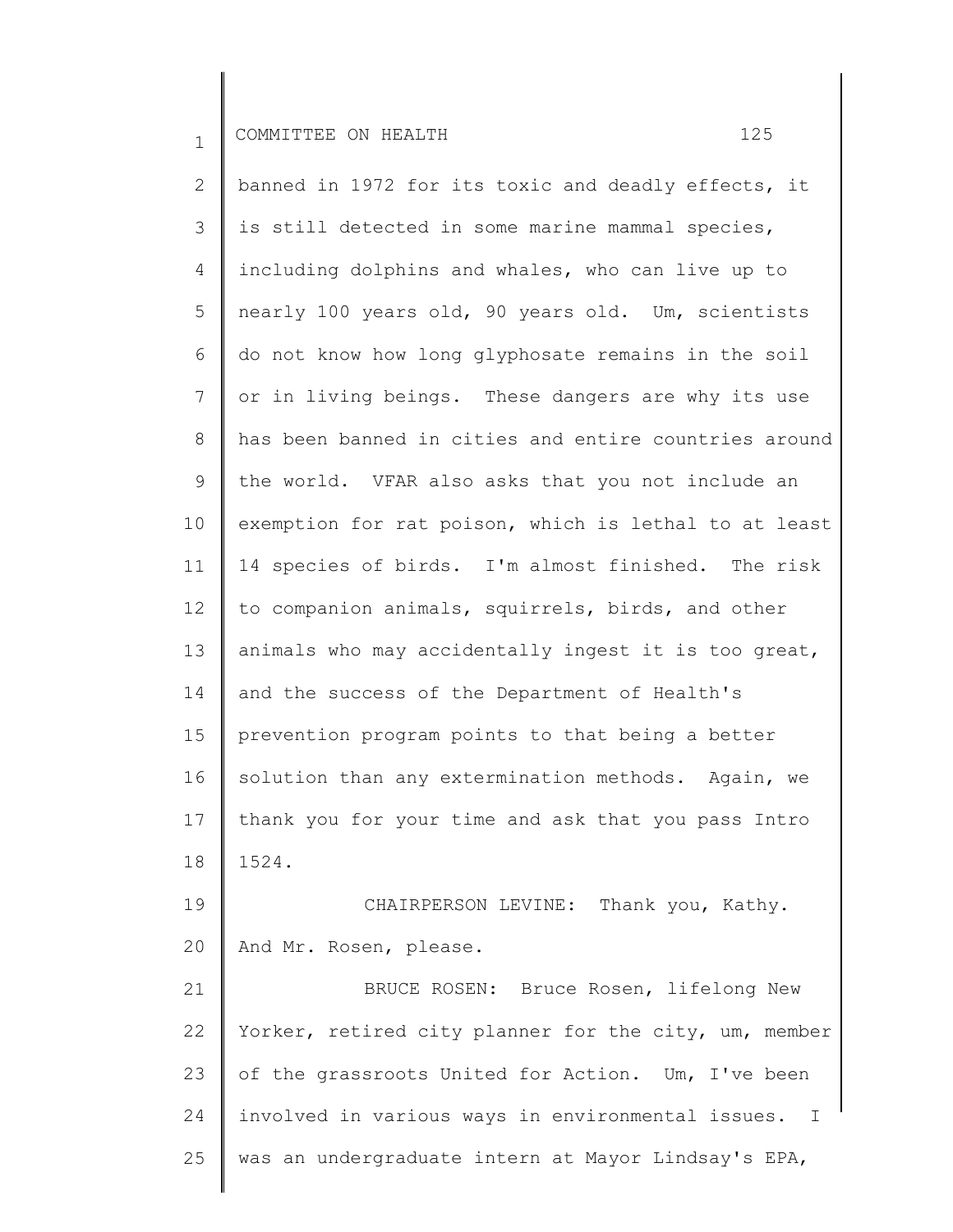2 3 4 5 6 7 8 9 10 11 12 13 14 15 16 17 18 19 20 21 22 23 24 25 now DEP and Sanitation, when President Nixon signed into law the creation of the EPA. Um, there are a number of things that were brought up about holistic approaches and the like. But New York has a long tradition of that and I would point to the Brooklyn Institute of Arts and Sciences, which dates back to something in the 1820s called the Apprentice Library, created the second-largest public art collection, The Brooklyn Museum, the planet's first museum for children, The Brooklyn's Children Museum, The Brooklyn Botanic Gardens, BAM, and Cold spring Labs, where the author of *Silent Spring* did her work. Um, that's important because this kind of, you know, approach of what you bring from one place to another, um, is critical. I sat in on a state legislative committee, environmental committee, on fracking, which accidentally made me a fractivist. When hearing a 30-year-plus petroleum geologist say, um, he had no trust in his own industry, which always promised to be a good steward. So with Bayer, the creators of what was mentioned by early panelist, heroin. It was a marketed drug. They created that and of course they also created Zyklon B. So I would sort of wonder about that creation. We have the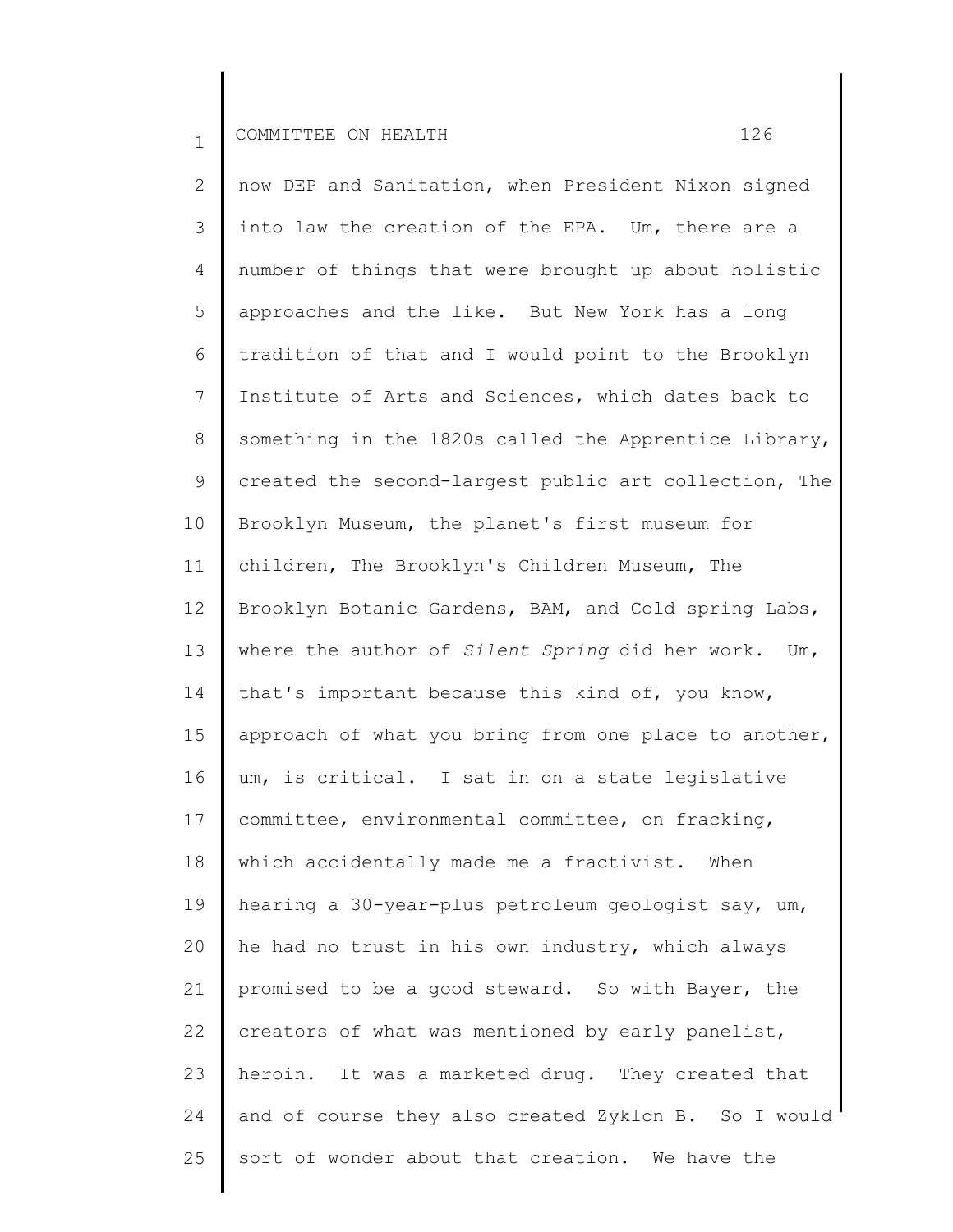2 3 4 5 6 7 8 9 10 11 12 13 14 15 16 17 18 19 20 ability to do things right. When the Parks Department had to deal, um, with, um, um, the blight that hit Robert Moses' London plane trees, from sycamores, they couldn't use fungi, so what was the easiest thing to do that worked? Just rake up the leaves. If we have a problem of things coming over, um, from elsewhere, from the north, and you've had people from Westchester, well the first big property is Hill View Reservoir and that's hours, that's part of our system, um, of waters. I'm concerned about the carve-outs for, for, for, um, the Housing Authority for the environmental, for the Economic Development Corporation, um, for DOT, for NYCHA and anything that like, wherever you don't have oversight, as Elizabeth said, anything can be done. So I thank you very much. CHAIRPERSON LEVINE: Thank you very much. And we're going to pass on to Dr. Shetreat. DR. SHETREAT: Thank you very much. I'm

21 22 23 24 25 a pediatric and adult neurologist. I practice in New York City. I'm also a resident of Riverdale and, um, I spend a lot of time in the parks and have actually watched pesticides be sprayed there, spoken with the workers, and seen actually how it's done and how this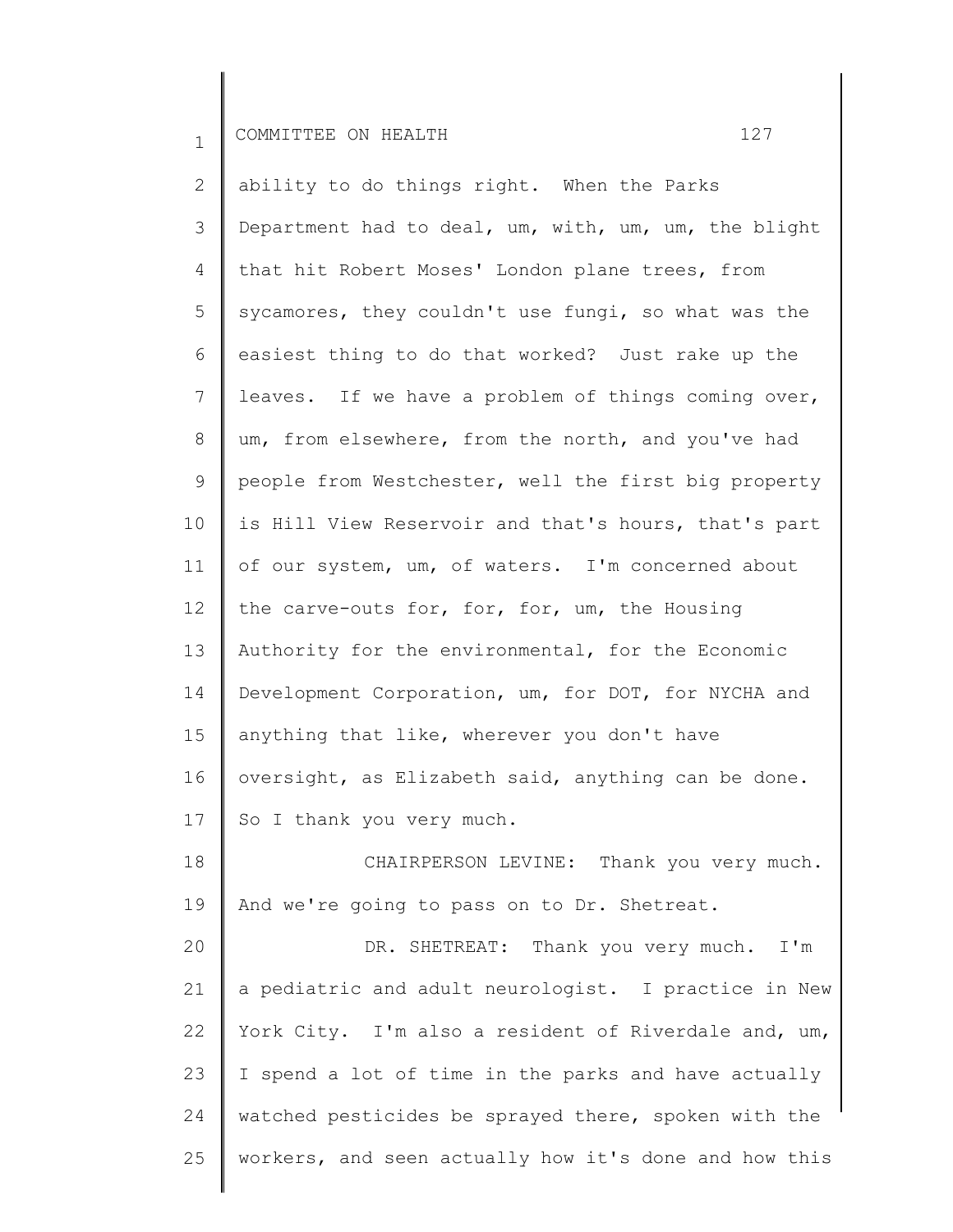2 3 4 5 6 7 8 9 10 11 12 13 14 15 16 17 18 19 20 21 22 23 24 25 so-called very directed, very limited spraying is not often that at all, but is huge [inaudible] swaths of like let's say the woods right by my house in Riverdale. Um, you know, I understand that people are trained, but it's done in a very broad way very often. And I talk to the people as well about the health problems they've experienced. Um, I want to speak more directly to two things. I'm the author of a book called *The Dirt Cure*, which looks at the gutimmune-brain connection in neurological issues, both in children and in the general population. And, um, I want to speak, I just want to be as brief as possible, because I know there are other people who have spoken about this before I was here. Um, so first of all, I want to say that there are very clear benefits to being in nature that nothing can replace. There's no pill, there is not treatment that does the things that nature has done. There is evidence to support increased focus, attention, executive function, better sleep, less depression, better mood, better scores on standardized tests, and actually increased production of anticancer proteins and natural killer cells in the body, um, lower levels of cortisol and stress hormones. This is all documented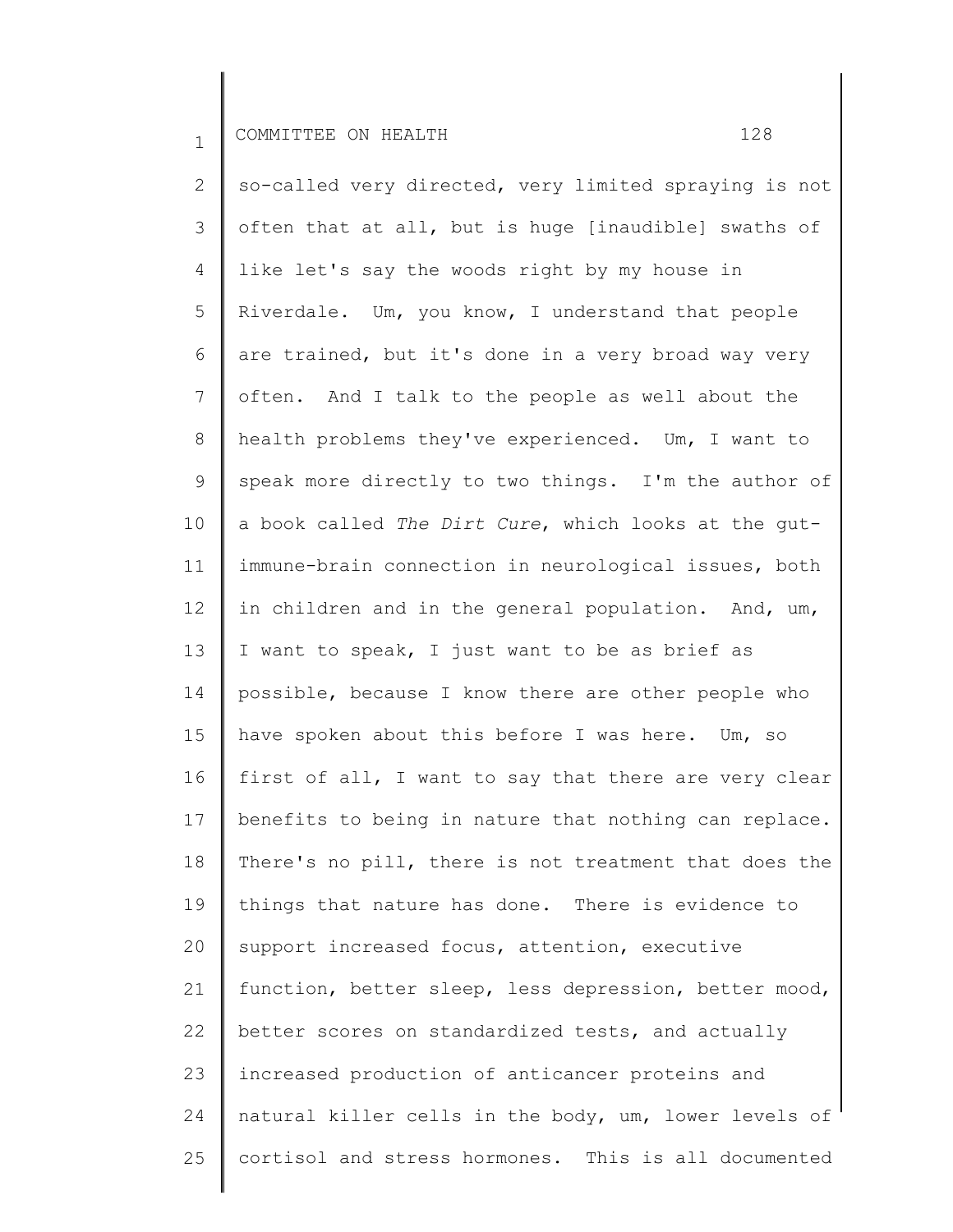2 3 4 5 6 7 8 9 10 11 12 13 14 15 16 17 18 19 20 21 22 23 24 25 broadly. And for many New Yorkers and especially children, the New York City parks are the one place they can go to get these benefits. Um, I treat children and pregnant women, and children, especially in their brains, are particularly vulnerable to the chemicals that are designed to deter insects and weeds. Um, a study of over a thousand US children that represented the overall population showed that with higher, um, organophosphate pesticide metabolites in their urine they were twice as likely to have ADHD, any number of the conditions that you will see that pesticides are a huge risk for are now at epidemic levels. Low birth weight, ADHD, autism, learning disabilities, asthma, infertility, Alzheimer's and dementia, Parkinson's, and cancer. There's data to support every single one, particularly Parkinson's, particularly learning disabilities, particularly cancer, and actually I think now the lawsuits against Bayer are at 70,000. Um, so this is actually a huge legal issue beyond just the issues directly of health. Um, this isn't actually a controversial issue at all in terms of the risk factor that's involved and, um, industry science, I don't know if anyone is aware of the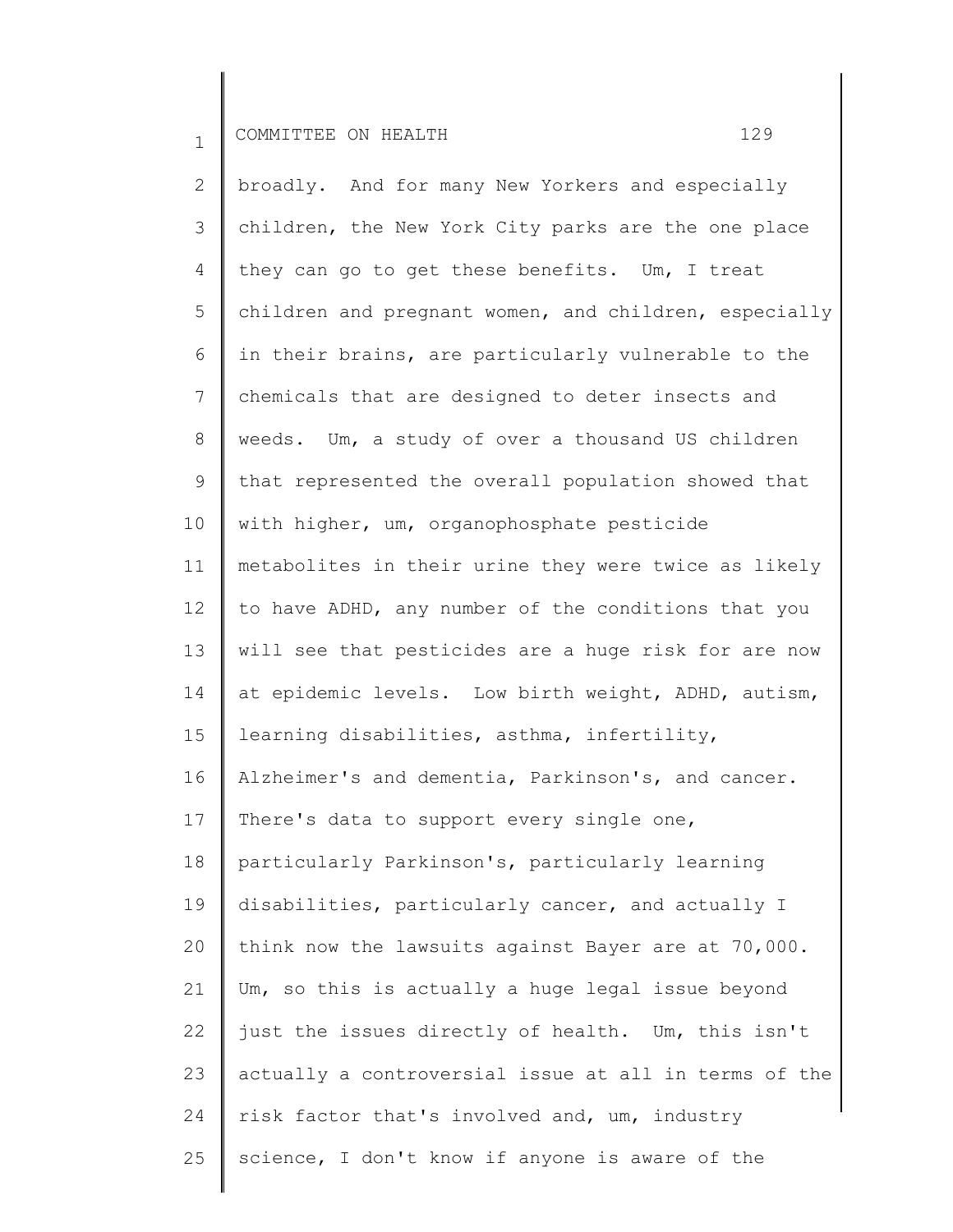2 3 4 5 6 7 8 9 10 11 12 13 14 15 16 17 18 19 20 21 22 23 24 25 Monsanto Papers, I have a link to a published paper that covers that, um, that there's a lot of actually funded science that was, and it's a, you know, it's a huge part of the lawsuit against, against Monsanto and Bayer now, that there was a lot of, um, paid science. So we have to be very, very careful when we see anything about safety to know that a lot of that science was influenced by money, by big money, um, and that has come out very much in the lawsuits that have been going on. Um, children in particular are, are vulnerable because, um, they have higher rates of cell division, they have lower body weight, they spend more time on the ground, they put their hands in their mouth more, they have greater skin surface so more exposure than adult have. They have higher respiratory rate. Um, so they are, and they have more contact with floors, lawns, playgrounds, and so on. Um, there's one point, ah, because we've heard about epigenetics and the fact that, um, the way that that our genes are read, it doesn't change your actual DNA sequence, that's very hard to change typically, but it does change how your DNA is read, your epigenetics, and that is why we see studies that show four generations after the fact the biggest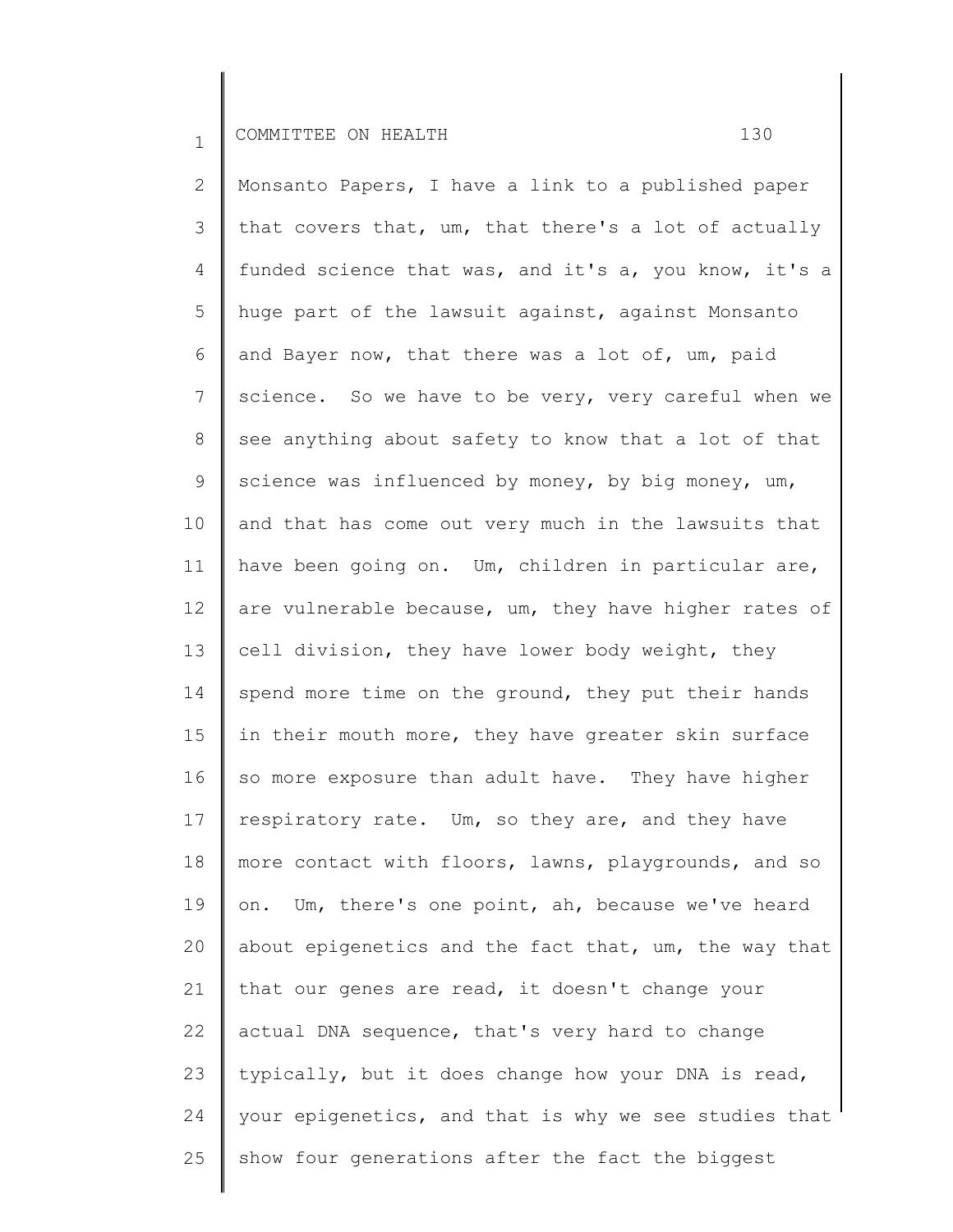2 3 4 5 6 7 8 9 10 11 12 13 14 15 16 17 18 19 20 21 22 23 24 25 impact. So what's happened two generations ago, that's what we on the ground as doctors are seeing right now in epidemic proportions. The last thing I want to say is that, um, pesticides actually do not solve the problem of invasive species and a lot of the work I do in the Train Institute, which is an institute that I founded, um, that connects our bioterrain, our inner terrain, to the ecoterrain, the world around us, and I train doctors, I train entrepreneurs, I train politicians in how to, um, look at that connection, OK, and what we know is that glyphosate actually depletes nutrients from the soil. It acts as an antibiotic as well, which kills the microbiome. It creates less diversity. It creates an environment that is less effective for growing healthy plants. The better approach, and this I can liken to exactly the human, the human body. We know now that we were giving antibiotics, antibiotics, antibiotics. That was actually destructive because we have a microbiome that is very biodiverse. The more biodiverse your microbiome the healthier you are. So what we're doing to soil right now is we're damaging the microbiome almost irreversibly, and what would be much more effective would be to plant more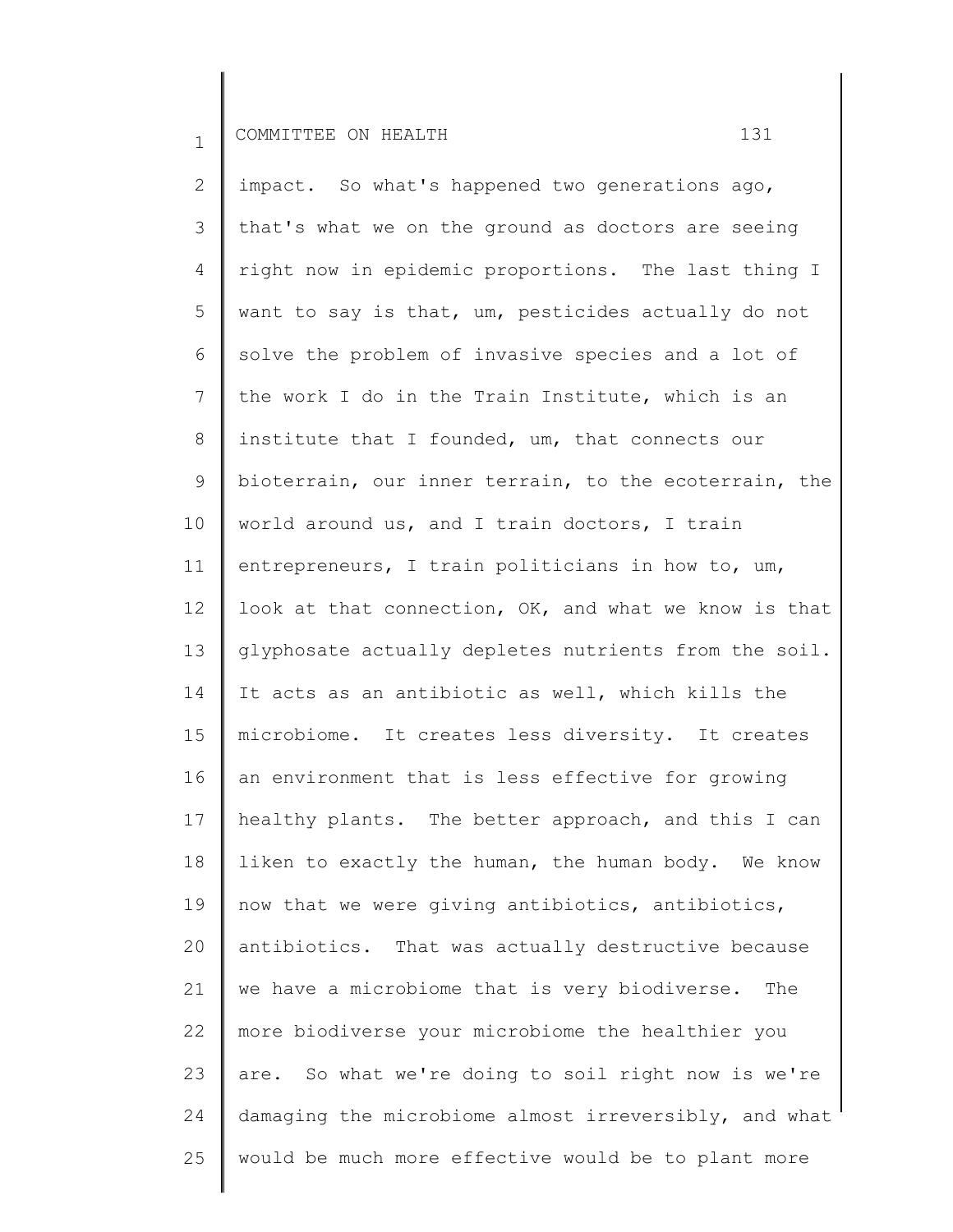2 3 4 5 6 7 8 9 10 11 12 13 14 15 16 17 18 19 20 21 22 23 24 25 plants and actually have people go into the parks and help to harvest things. Because, for example, Japanese knotweed, which is an invasive, is actually edible. And many people, if they were educated about that, might, let's say, every year we have a big initiative in the park to say come and harvest sustainably Japanese knotweed. This is an edible plant. Or we, you know, donate it to shelters or food pantries. There are ways to plant more plants, create a richer microbiome, and actually that is the best way to, ah, deal with the problem of invasive plants. Thank you very much. CHAIRPERSON LEVINE: I look forward, I look forward to my first knotweed salad. DR. SHETREAT: [laughs] Come on over. CHAIRPERSON LEVINE: And on a more serious note, ah, I think there is even more than 70,000 lawsuits against Bayer now. We actually had it at 75,000 and they are reportedly looking to settle, which is a tacit admission that they know the weakness of their own case. But we appreciate you bringing some science into the discussion. Thank you. Jessica, please, continuing on, on the Riverdale team.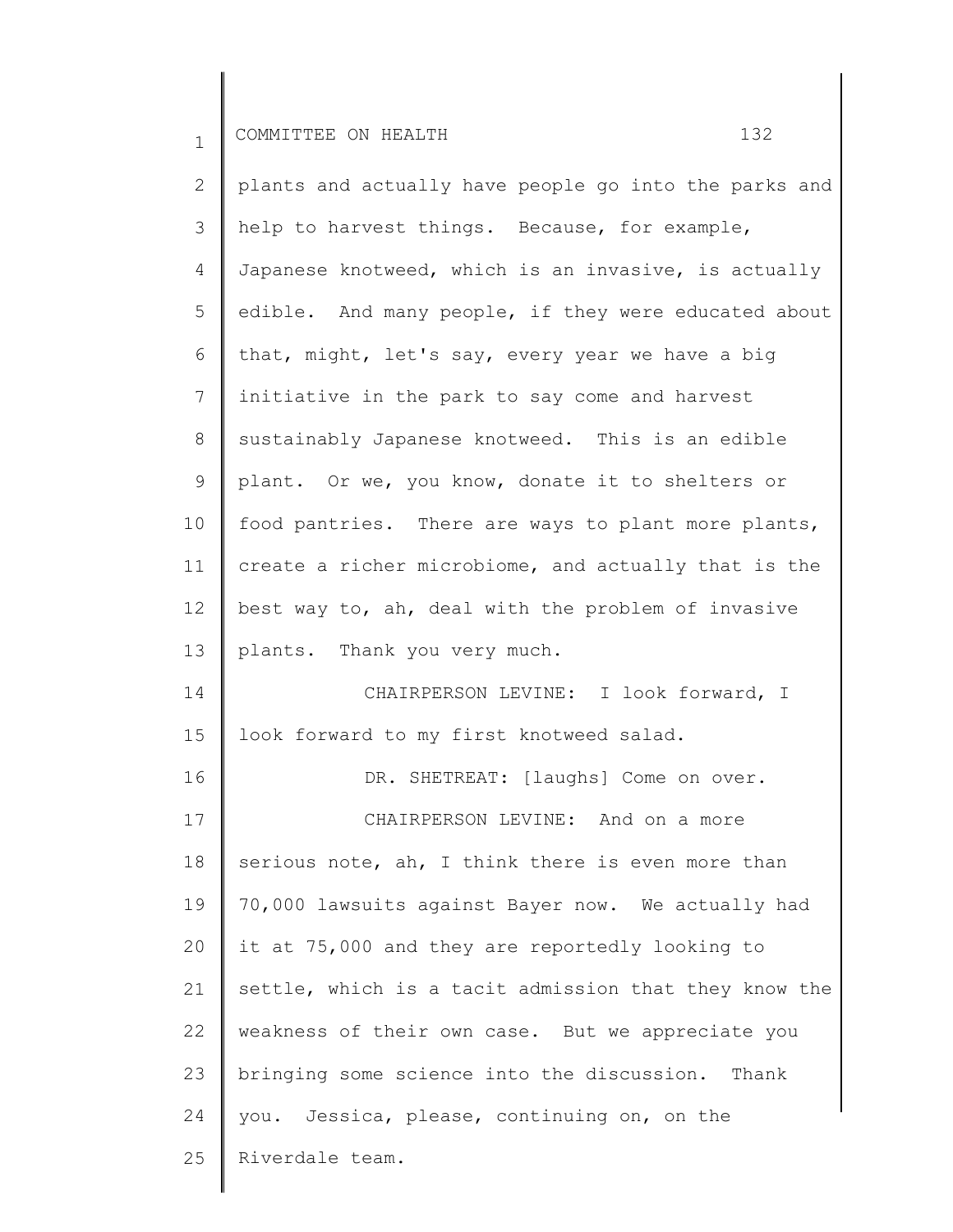2 3 4 5 6 7 8 9 10 11 12 13 14 15 16 17 18 19 20 21 22 23 24 25 JESSICA HALLER: Thank you, Riverdale team. Thank you, ah, Council Member Kallos on, and members of the committee, ah, for the ability to submit this testimony. I'm here on behalf of Hazon. Hazon is a New York City faith-based environmental organization where I serve as vice chair and chair of the Hazon Seal of Sustainability. There are more than 50,000 members across the US and 75 communal institutions, many of them here in the New York City area, and many participate in the Seal of Sustainability. Hazon means vision, and the vision is to create and support healthy and sustainable communities. As such, the Seal of Sustainability program has always, um, recommended the banning of pesticides in all the institutions that it plays with. Ah, this legislation, and I want to bring up two points that I don't think have been brought today. Ah, it's exceptional not only for its ban on pesticides but also because it actually implements the precautionary principle, ah, by banning these probable, likely, and possible human carcinogens. So often in this country, ah, the burden of proof falls on the citizens and the mothers in the playground to defend their kids and their health. Most people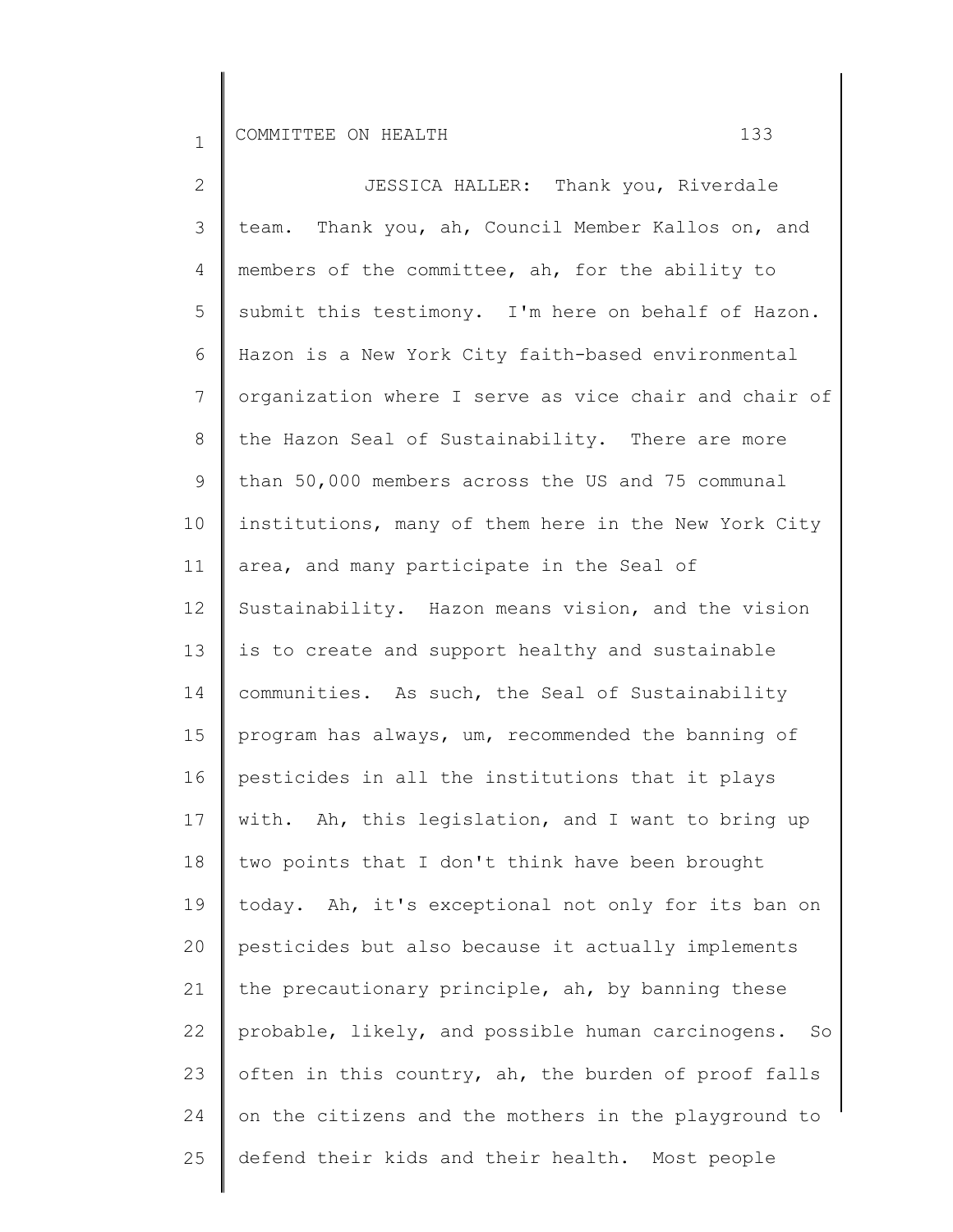2 3 4 5 6 7 8 9 10 11 12 13 14 15 16 17 18 19 20 21 22 23 24 25 assume that the government uses the precautionary principle, which has not been the case in this country. I applaud the council for ensuring that this important concept is part of the legislation. So thank you. And now I'm gonna go off book from my submitted written testimony to address, ah, Riverdale Park, our one-third wild and invasive species. For eight years I have been a volunteer teacher at a local school, taking children as low, as young as nursery school, but mostly like 6-year-olds into the woods. It's called Into the Woods. The kids love going into the woods. When we enter the woods and we see those yellow signs, um, it's scary, because I have taught the children leaves of three, let it be, they know how to avoid the poison ivy. But when I walk in and see the wood sorrel, which is an invasive little, pretty little yellow flower, but still invasive, all along the edge and I see the yellowing, wilted leaves, I know that there has been a tremendous amount of spraying in the area and I don't know what to do with the 6-year-olds. So the Forever Wild areas are areas where kids roam free, where we want them to do that, where we want them to be in nature, um, and where we also, the dogs roam free and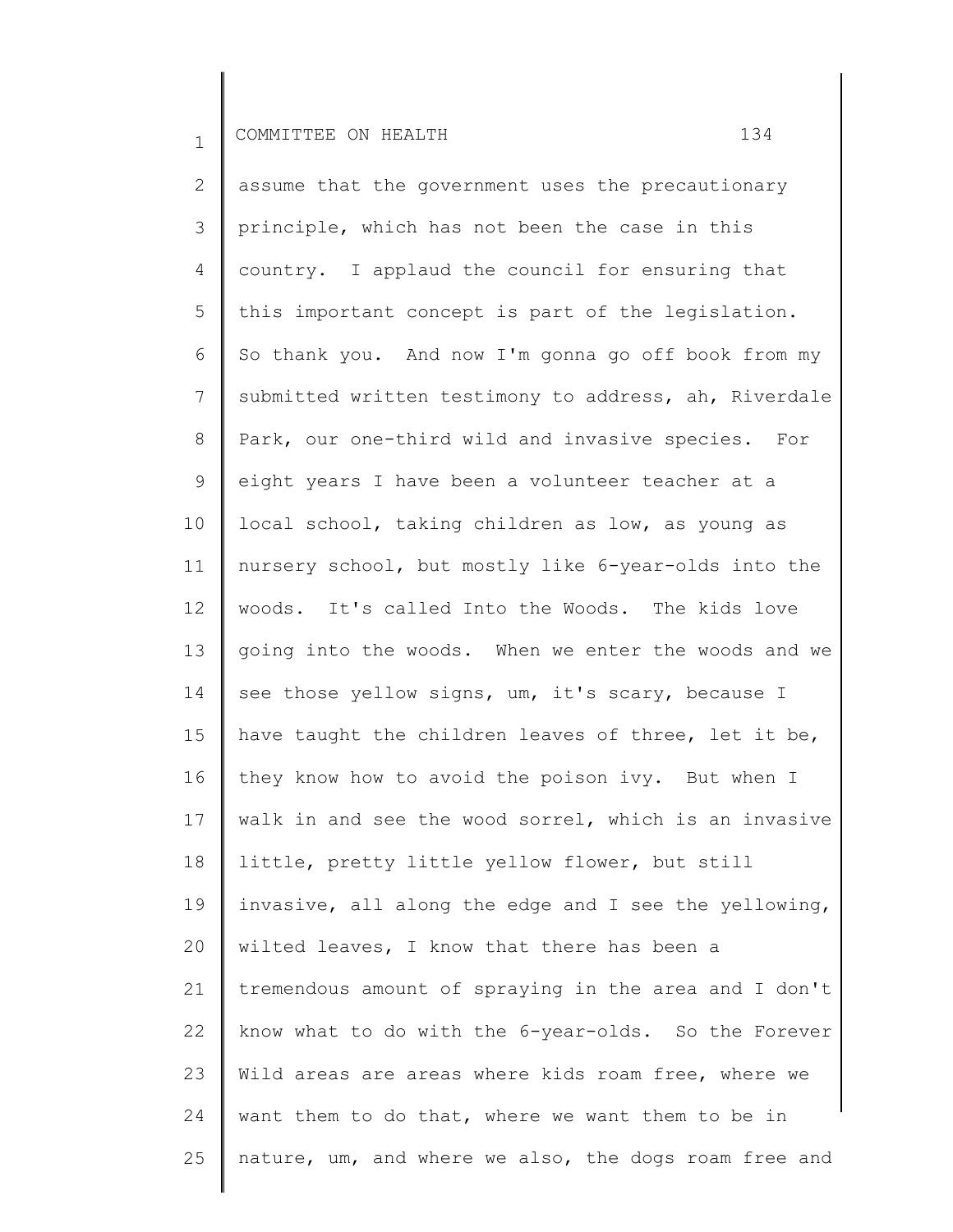2 3 4 5 6 7 8 9 10 11 12 13 14 15 16 17 18 19 20 21 22 the animals are, too. I did a wood sorrel invasive species, ah, action at Wave Hill, which is the local natural area. Um, I sat on a slope and pulled out the little yellow flowers 'cause the scientists there figured out if that if you pull the little yellow flowers that each year there will be fewer, and the woman I met sitting next to me was actually the executive director of Wave Hill. And she I did that together for a full Sunday. Um, to echo everyone else, it is totally possible to address this, um, manually, and children are in the Forever Wild areas, and I just want to make sure that we all understand that. Thank you. CHAIRPERSON LEVINE: Thank you. I believe that Council Member Cohen has a question. COUNCIL MEMBER COHEN: I really, ah, just want to say thank you. You know, I know intimately that it's not easy to come down from Riverdale, it's a long trip. Ah, I think that everybody here agrees that obviously it would be best if these, if we weren't using these chemicals and, you know, as

23 24 25 people who, you know, live in the district I serve, it's we need to work together to find, because it's nice to say that, but, again, we are all intimately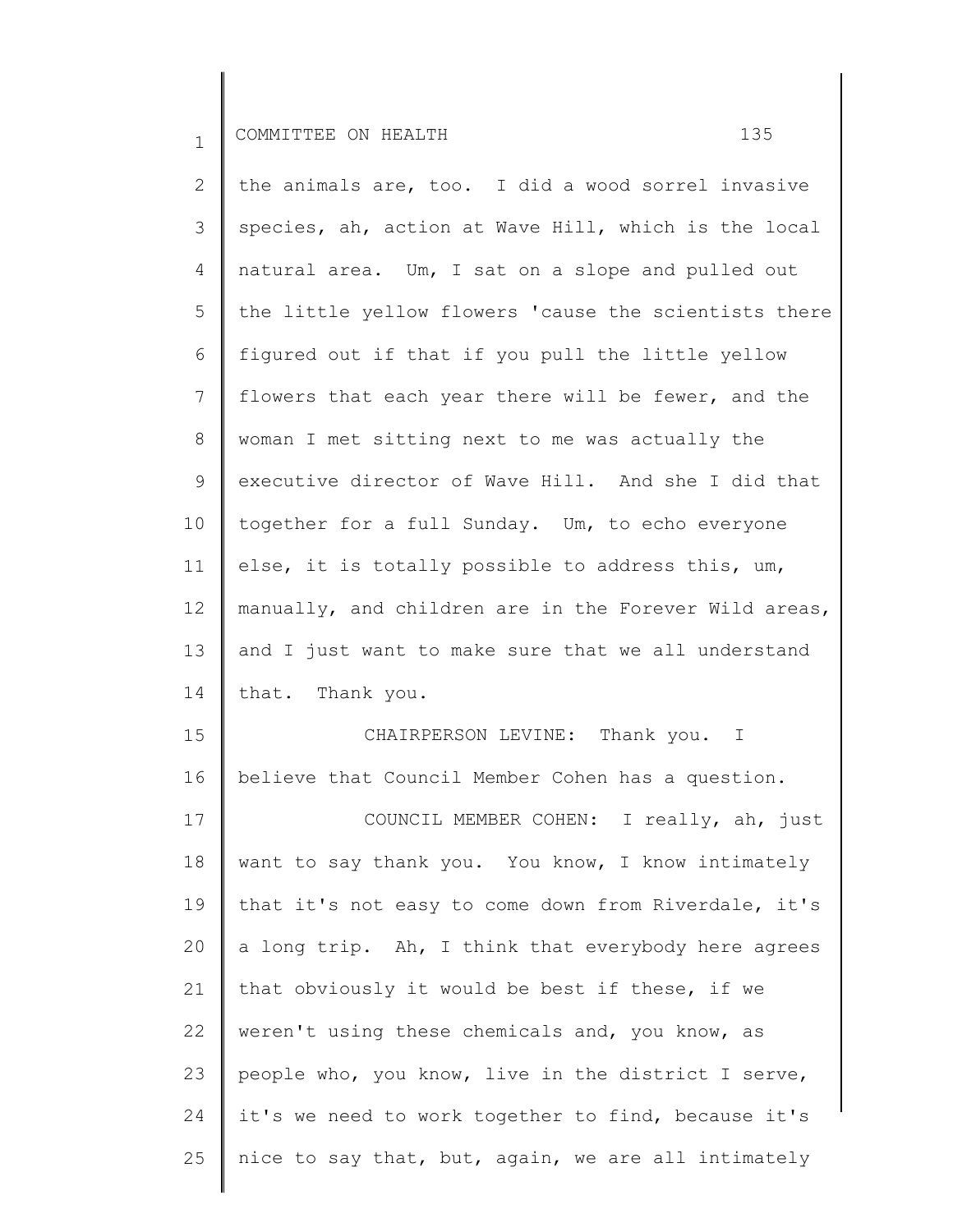25

wildlife in our park system.

2 3 4 5 6 7 8 9 10 11 12 13 14 15 16 17 18 19 20 21 22 23 24 aware of the tremendous, ah, impact that invasive species are and can have on a district, so we need to strike the right balance so that we can fight that and make sure that we are good stewards, ah, of our parks and that there are trees to protect in the future. And, like I said, we can all just look into the City of Yonkers and see a very scary tale of, you know, when, when this fight is lost. And I think one of the other people testified, too, like, ah, I'm gonna pick and choose my battles, but my battles are for my parks, so, ah, you know, I look forward to working together to try to fight this fight. JESSICA HALLER: I'm happy to do that. COUNCIL MEMBER COHEN: Thank you. CHAIRPERSON LEVINE: Thank you. Before I pass it to Council Member Kallos, just a quick question for either Allie or Kathy. We've talked a lot about human health and lot about the flora of our park system, but there's also extensive wildlife throughout our park system, actually especially in the wilderness or natural areas, um, but not exclusively, and I wonder if you could add some perspective on the impact of pesticides on the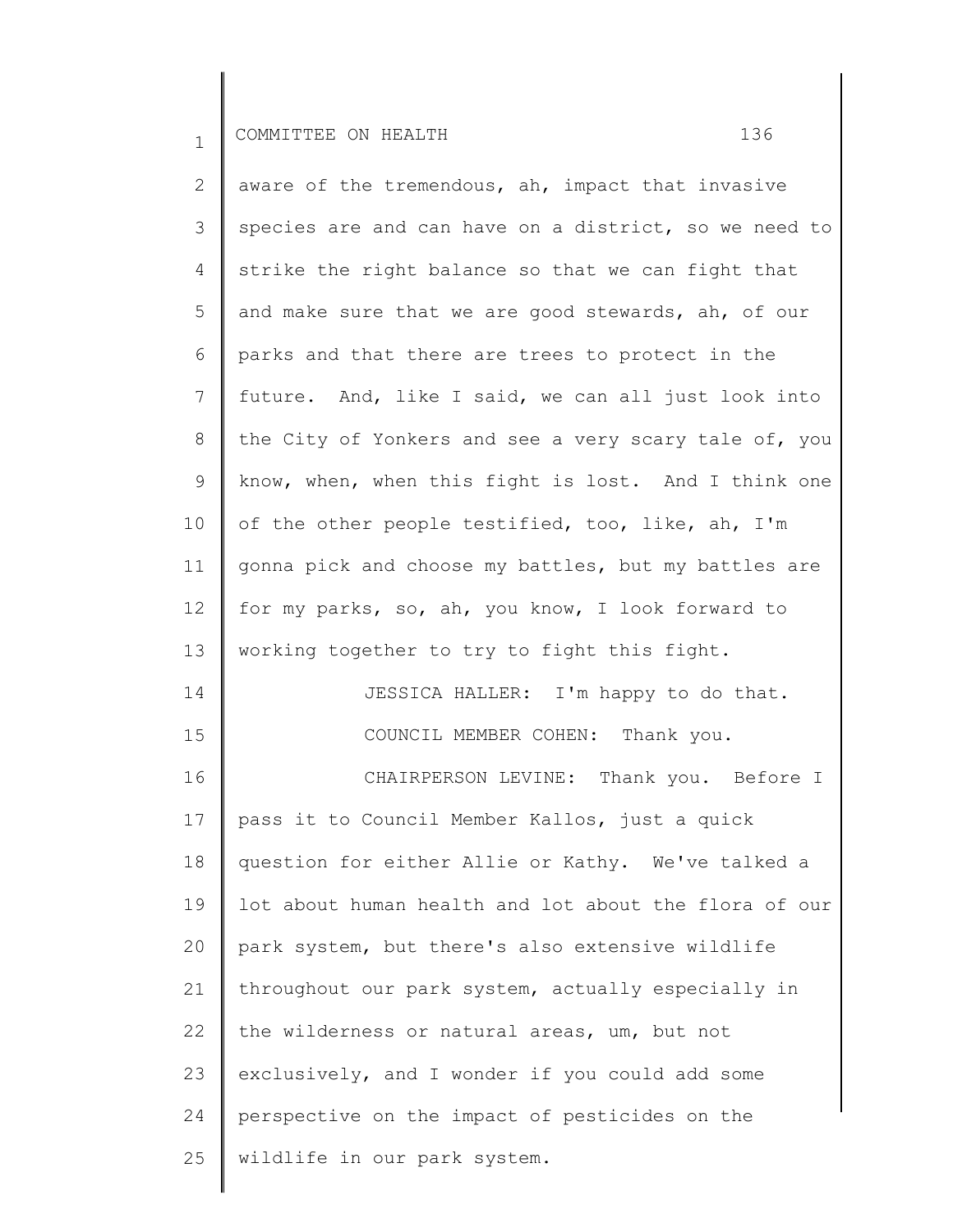25

| KATHY MIZZARI: Thank you, Councilman                  |
|-------------------------------------------------------|
| Levine. I think Allie really hit the nail on the      |
| head with listing all of the, um, the biological, um, |
| problems that we've, that have been evidenced, um,    |
| and well documented. In fact, we can send you the     |
| references that we used, um, when we were putting     |
| our, um, testimony together. Did that answer your     |
| question?                                             |
| CHAIRPERSON LEVINE: Well, sure. I just                |
| want to know, that we have, ah, literally thousands   |
| of species of wildlife, um, some that are large that  |
| people see, like deer, ah, many, ah, winged animals,  |
| obviously, and, um, and others that perhaps New York  |
| is not aware of and, ah, we just want to be mindful   |
| of what it would mean for any of those animals to     |
| consume or be exposed to these kinds of chemicals.    |
| Ah, it could be fatal, um, and that definitely, ah,   |
| factors into our push to protect parks. Please, Mr.   |
| Rosen. Oh, Allie, sorry, Allie wanted to add and      |
| then we'll pass it.                                   |
| ALLIE FELDMAN TAYLOR: Just exactly what               |
| you guys said. We live in an urban jungle and         |
| there's over eight million people here and a lot of   |
|                                                       |

times being in an urban jungle we forget that we're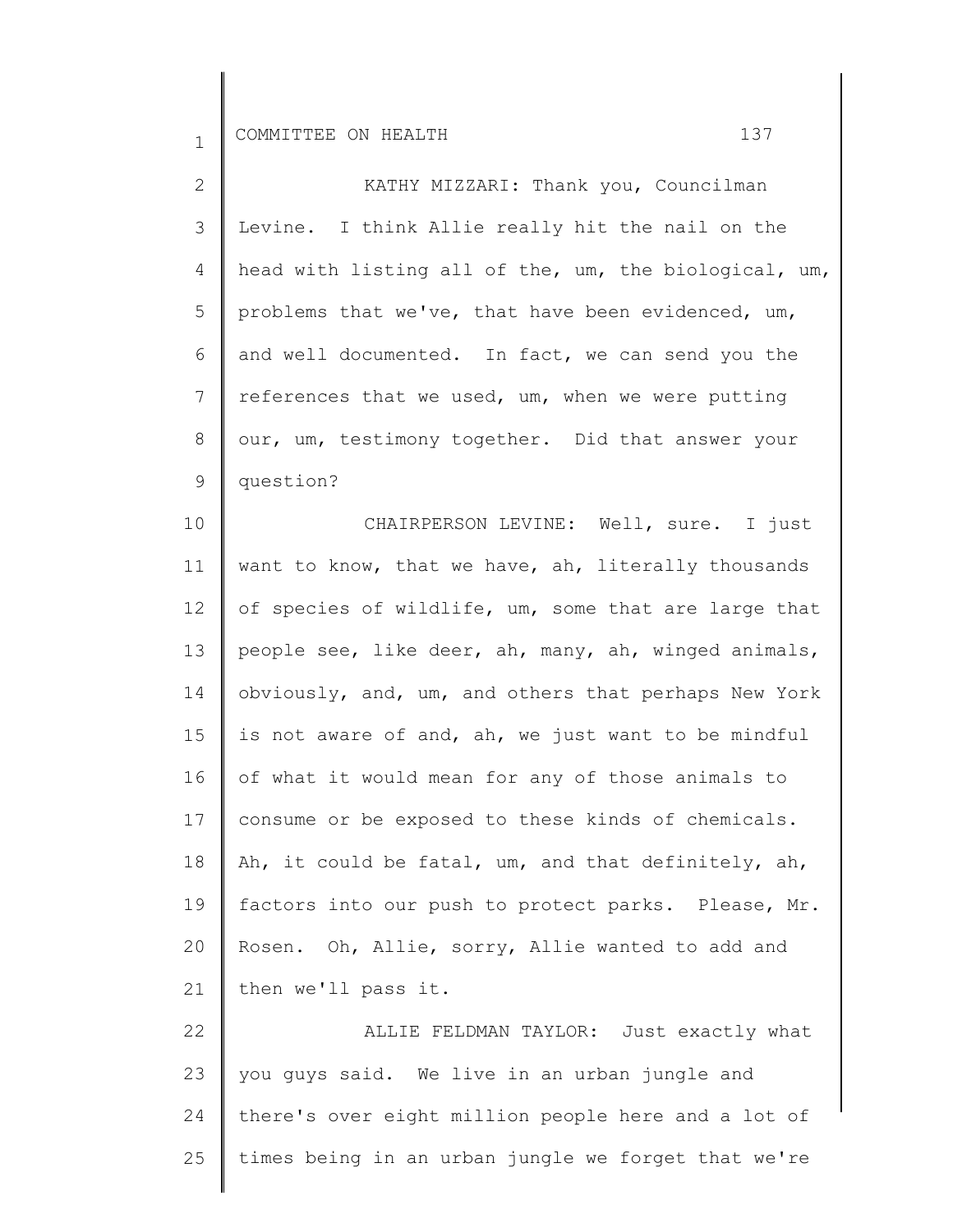2 3 4 5 6 7 8 9 10 11 12 13 14 15 16 17 18 19 20 21 actually sharing the city with literally thousands and thousands of species, whether it's raccoons or deer, um, squirrels, coyotes even. Um, they are out there and we may not see them all the time, but they're absolutely a part of the city. And so when they're spraying these kinds of chemicals in our parks it absolutely has a very, very traumatic effect on the animals. We don't, you know, just yesterday actually David Cropkin, um, who's our wildlife advisor, he couldn't be here today, um, he actually rescued a hawk that had crashed into a building yesterday. It actually crashed into the, the Brooklyn US attorney's office yesterday, and um, you know, when we took the hawk to the Wild Bird Fund they said this was likely because of poisoning, and certainly we don't know if it was poisoned because of glyphosate or anything else. But the point is that what we as humans put into the city here has an awful effect on our city's wildlife. CHAIRPERSON LEVINE: Well said, and thank

22 you, Allie. And thank you, please, yes.

23 24 25 KATHY MIZZARI: Can I just quickly add, um, there are also feral cat colonies and we have no idea if they're being exposed to these toxins and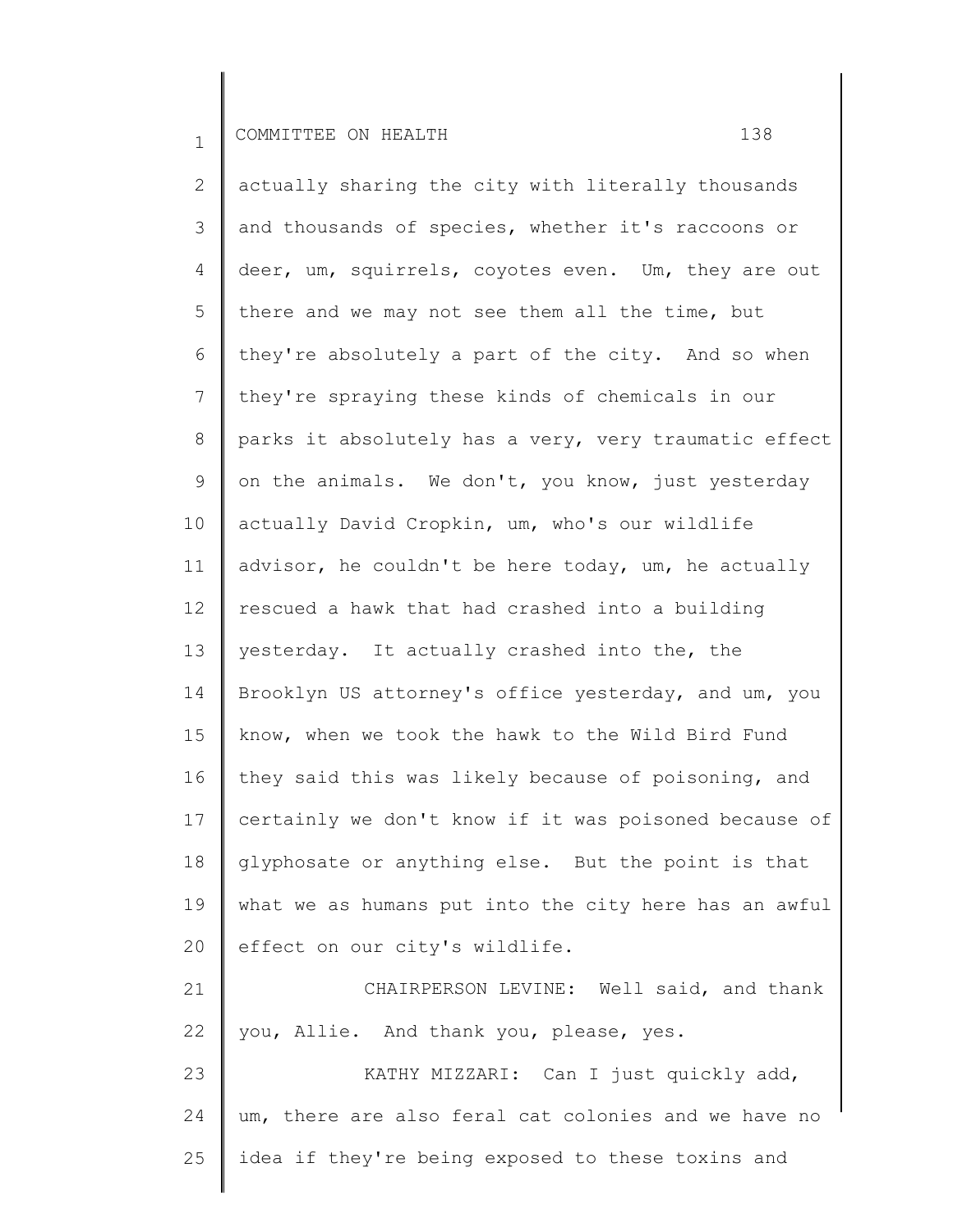2 3 4 5 6 what that impact can have on the colonies. Also, with dogs, people walking their dogs in parks, if the dogs are exposed we don't know if that exposure will, um, inflict humans, or infect humans. We have no idea.

7 8 9 CHAIRPERSON LEVINE: OK. All excellent points. Did you want to add, Mr. Rosen, and then Dr. Shetreat.

10 11 12 13 14 15 16 17 18 19 20 21 22 23 24 25 BRUCE ROSEN: Yes. The, the use of, of, um, Roundup for non-agricultural purposes is geometrically higher than farm use, which we have a problem with to begin with. But we have a whole system which is not clear to me of what are effectively parklands or publicly accessible greens that are not under the city's Parks Department nor obviously what you can't relate to what state or federal privately owned public spaces for which we can designate, um, the, the number and caliber of trees and, and the linear feet of seeding and whatnot. Um, Rails to Trails, the famous one is in the sky along the west side of this island. Um, all of the open spaces of, of NYCHA. Um, the playing fields of the Department of Education, which not only affect children but adults. They're very popular. There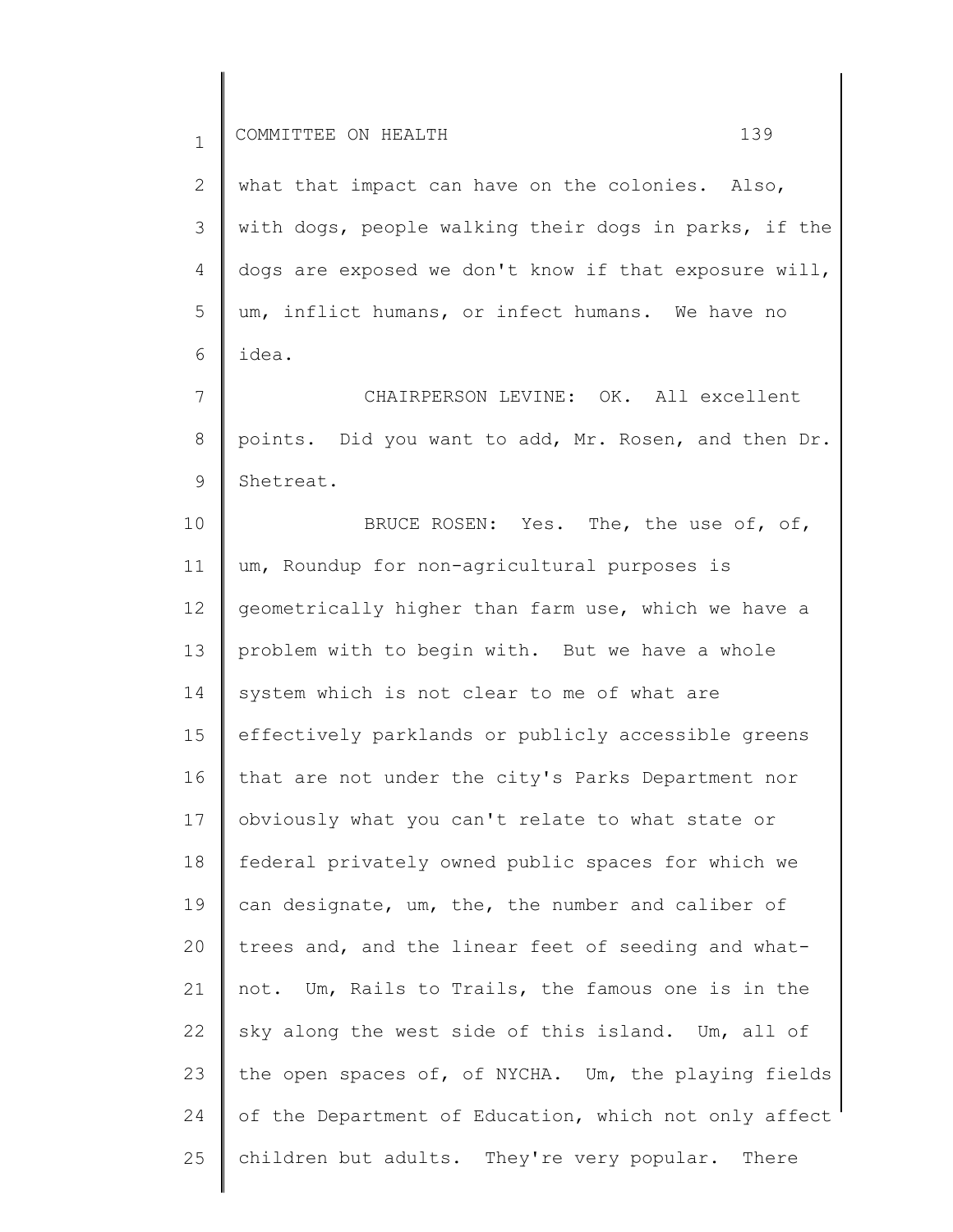| $\mathbf{2}^{\prime}$ | are so many soccer teams and, and the like that use   |
|-----------------------|-------------------------------------------------------|
| 3                     | those. So the, the system is much bigger that has to  |
| 4                     | be paid attention to, and of course which I think you |
| 5                     | had said is going to be taken up in another bill.     |
| 6                     | Um, all of the golf courses are on public, um,        |
| $7\phantom{.}$        | parkland. Um, and the only reason that golf courses   |
| 8                     | use this stuff is because it's easy. It's not         |
| 9                     | because they have no alternatives. It's because this  |
| 10                    | is the easiest thing, and easy is not always the best |
| 11                    | thing. So that's it.                                  |
| 12                    | CHAIRPERSON LEVINE: Sure. Doctor?                     |
| 13                    | DR. SHETREAT: I just wanted to make one               |
| 14                    | last point about this idea of songbirds and other     |
| 15                    | wildlife, because there's an issue in nature which is |
| 16                    | that everything is connected and everything is        |
| 17                    | dependent on the health of everything else. So to     |
| 18                    | have a healthy tree with this idea of we have to      |
| 19                    | poison the invasive species, it's very very wrong-    |
| 20                    | headed, because we need the birds, we need the bee,   |
| 21                    | we need the insects, we need all of these different   |
| 22                    | plants. It doesn't mean we don't pay attention when   |
| 23                    | there's a huge, you know, overgrowth of a particular  |
| 24                    | plant, but actually by killing birds, insects, and    |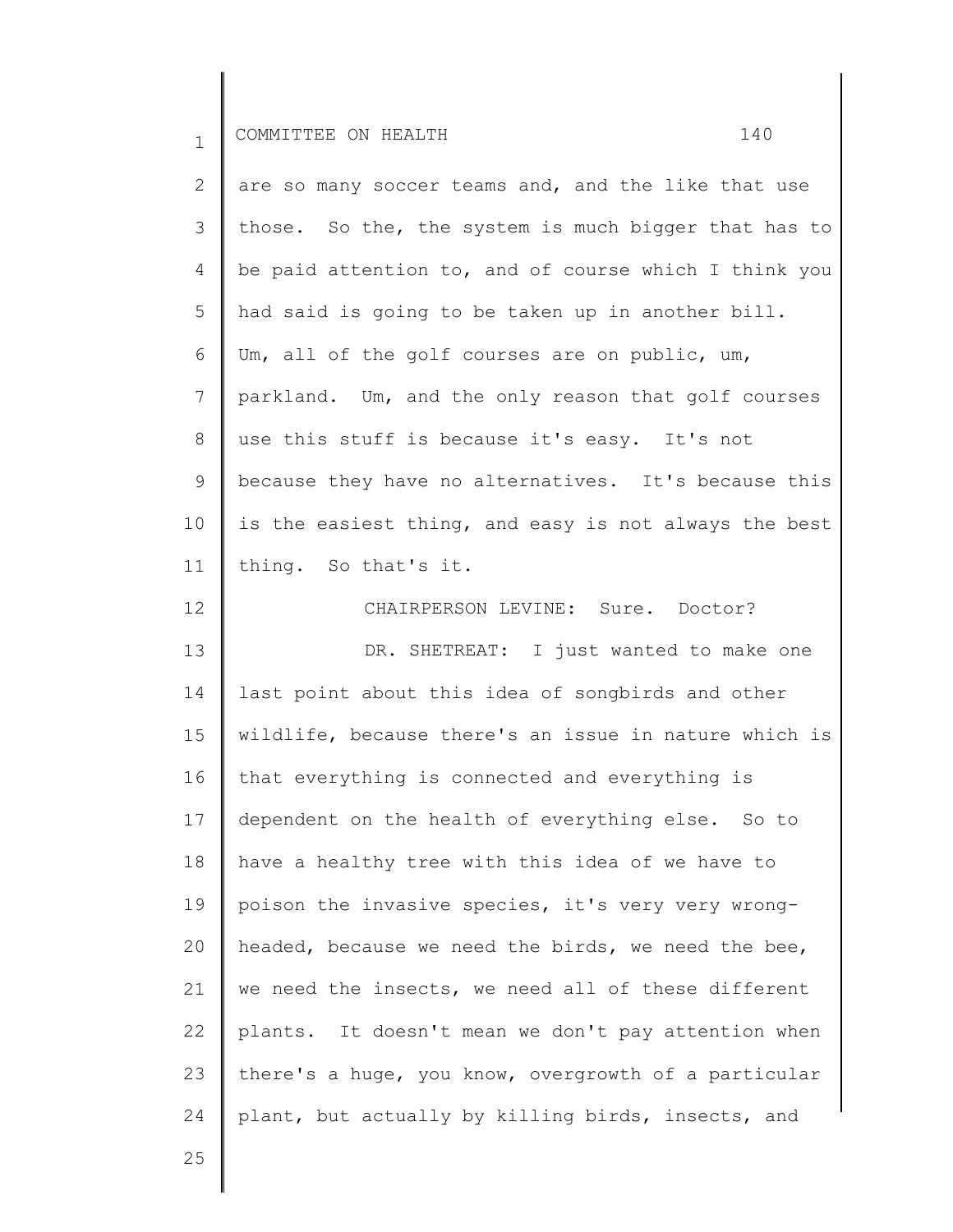| $\mathbf{1}$   | 141<br>COMMITTEE ON HEALTH                            |
|----------------|-------------------------------------------------------|
| $\mathbf{2}$   | other species we're actually damaging the health of   |
| 3              | the trees that we may be trying to rescue here.       |
| $\overline{4}$ | CHAIRPERSON LEVINE: OK. Council Member                |
| 5              | Kallos.                                               |
| 6              | COUNCIL MEMBER KALLOS: Allie, it is good              |
| 7              | to see you. Ah, for those who don't know, Allie       |
| 8              | Feldman Taylor and I kind of came up in politics      |
| 9              | together and, ah, Kathy, nice to meet you. Ah, when   |
| 10             | Voters for Animal Rights walked in and I saw your     |
| 11             | testimony I said OK, now I have almost complete faith |
| 12             | we will get this done, because you have been very     |
| 13             | good at getting things done                           |
| 14             | ALLIE FELDMAN TAYLOR: Thank you.                      |
| 15             | COUNCIL MEMBER KALLOS:  in our city,                  |
| 16             | particularly in protecting our horses, and we just    |
| 17             | passed new legislation with your, ah, leadership, ah, |
| 18             | to make sure we protect our horses when it is         |
| 19             | incredibly, ah, hot outside and the equine heat index |
| 20             | is above, in a place which it would put strain on     |
| 21             | these animals. So that is incredibly amazing. A lot   |
| 22             | of your members spent a lot of time with me, ah       |
| 23             | ALLIE FELDMAN TAYLOR:<br>OK.                          |
| 24             | COUNCIL MEMBER KALLOS:  spent a lot of                |
| 25             | time we me.                                           |

 $\overline{\phantom{a}}$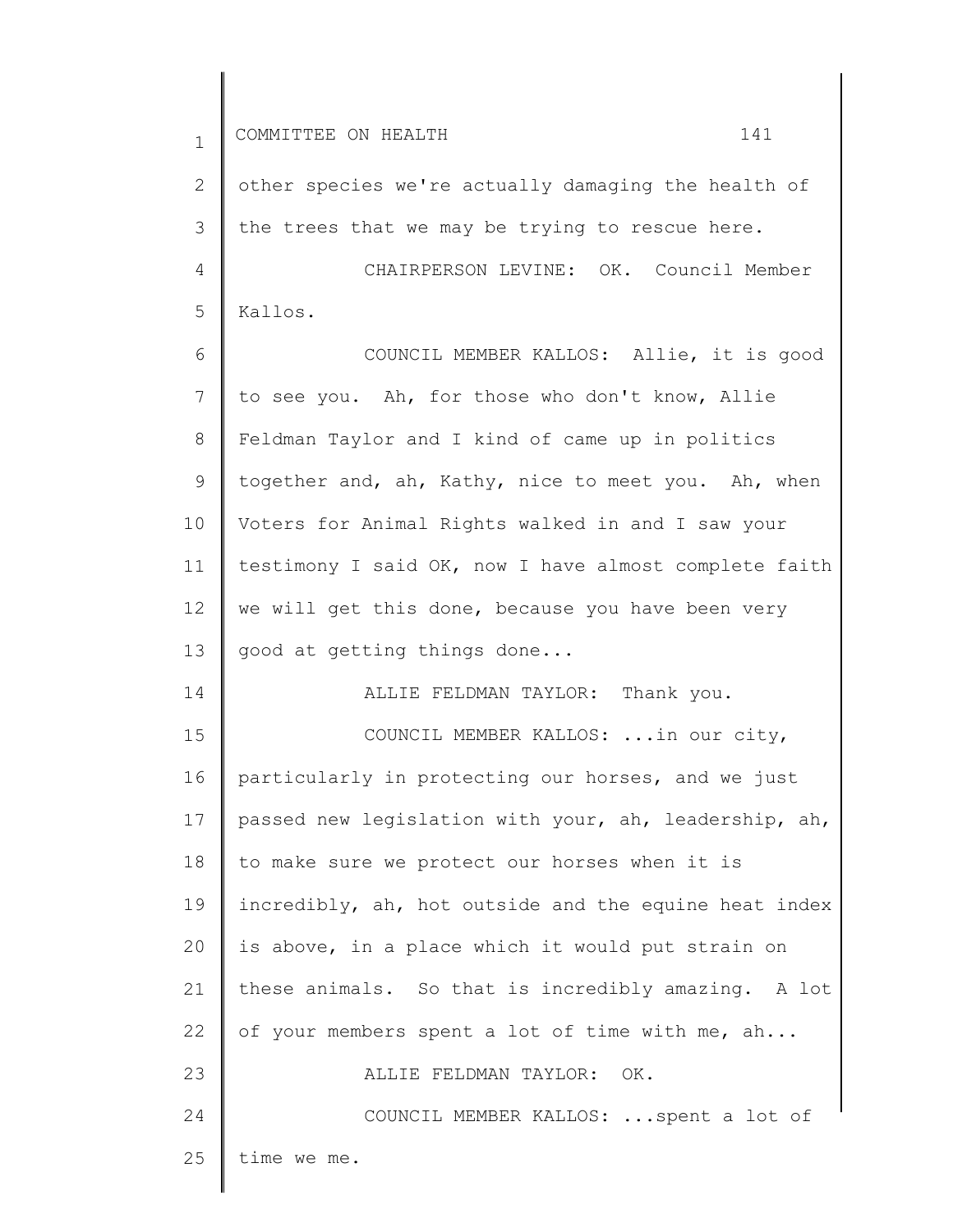2

ALLIE FELDMAN TAYLOR: OK.

3 4 5 6 7 8 9 COUNCIL MEMBER KALLOS: Ah, we do our, we do First Fridays in my office, ah, the first Friday of every month, if you're watching this. You can join me 8:00 a.m. to 10:00 a.m. The next one will be February 7th. Um, I'd like to invite you or Kathy. Would you like to join us for First Friday? ALLIE FELDMAN TAYLOR: Sure.

10 11 12 13 14 15 16 17 18 19 20 21 22 23 24 COUNCIL MEMBER KALLOS: It's all residents in my district. There's any where between five, 40, maybe 100, but usually very few folks who just come to talk about and just share two minutes on this work that you're doing and what-have-you, and I guess on the issue of specifically, ah, rat poison and other chemicals that we are using to, to literally poison animals in our parks. I, I do agree, what works is making sure that they can't grow to begin with, ah, and they can't form colonies. Would Voters for Animal Rights be willing to put your considerable political power to working with our Health Committee chair and the Parks Department to protect this and make sure that it is included in the legislation?

25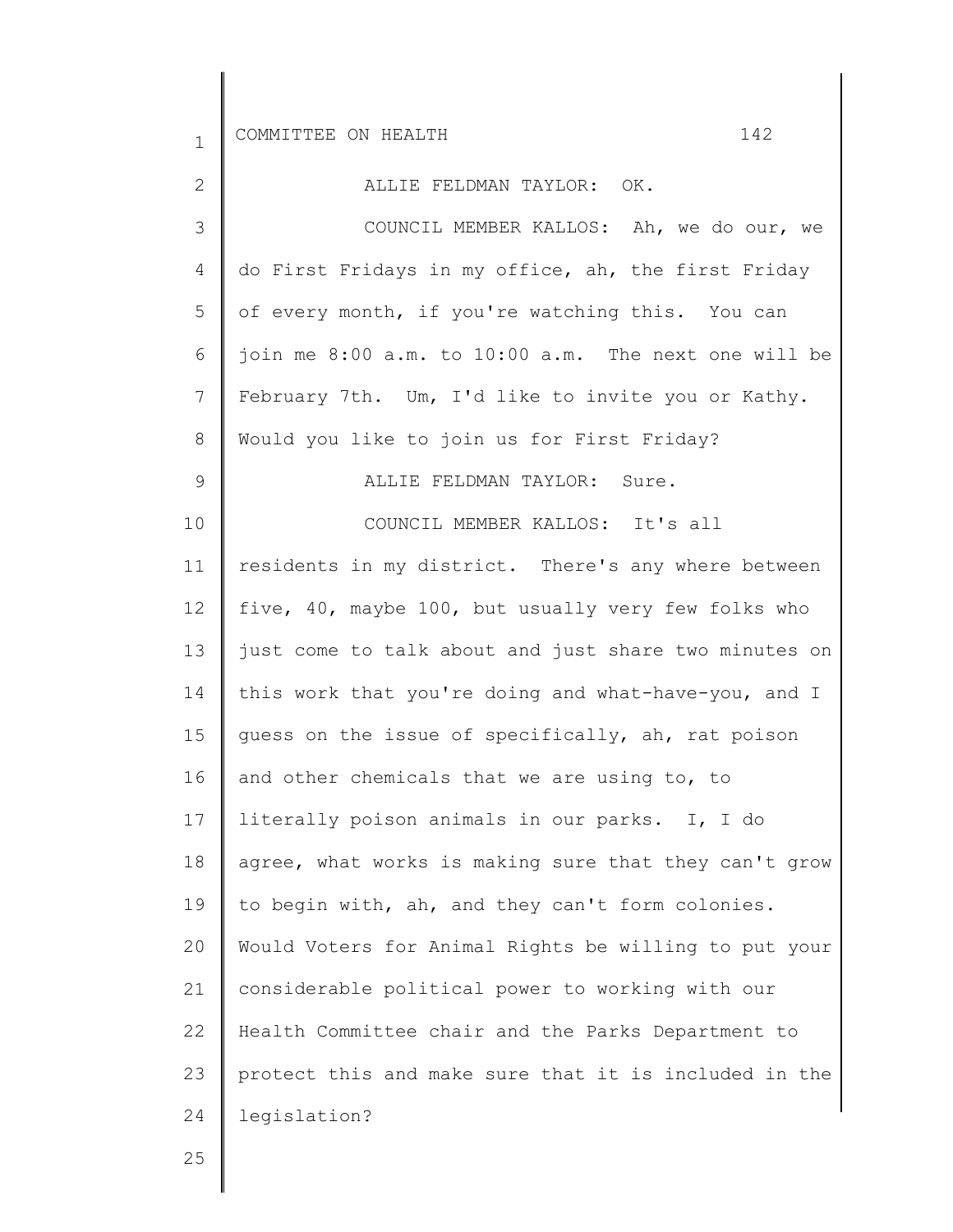2 3 4 5 6 7 8 9 10 11 12 13 14 15 16 17 18 19 20 21 22 23 24 25 ALLIE FELDMAN TAYLOR: Of course. Um, I didn't want to get us sidetracked by bringing the rats, but since it was a part of the bill we did feel it was important to bring it up, especially 'cause recently in New York City there's been a lot more discussion about the best way to deal with, um, rodent prevention, especially in public housing, as Alicka talked about earlier. Um, yeah, it's something we absolutely want to continue to have a conversation on. Um, you know, nobody in this city should have to live with the indignity of having a home that's infested with vermin. We agree. Ah, we love rats, we think they're cute, but we totally get it that you don't want to have them in your home. Um, but in order to do that you have to have a comprehensive plan that prevents them in the first place and that means trash management. It means better building management. It means better management on construction sites, and killing the rats doesn't really do anything in the long run. It just kind of, it might look like a quick Band-Aid solution in the short term to say, oh, look at how many rats we've exterminated, but it does nothing to solve the problem, um, over a long, like [inaudible]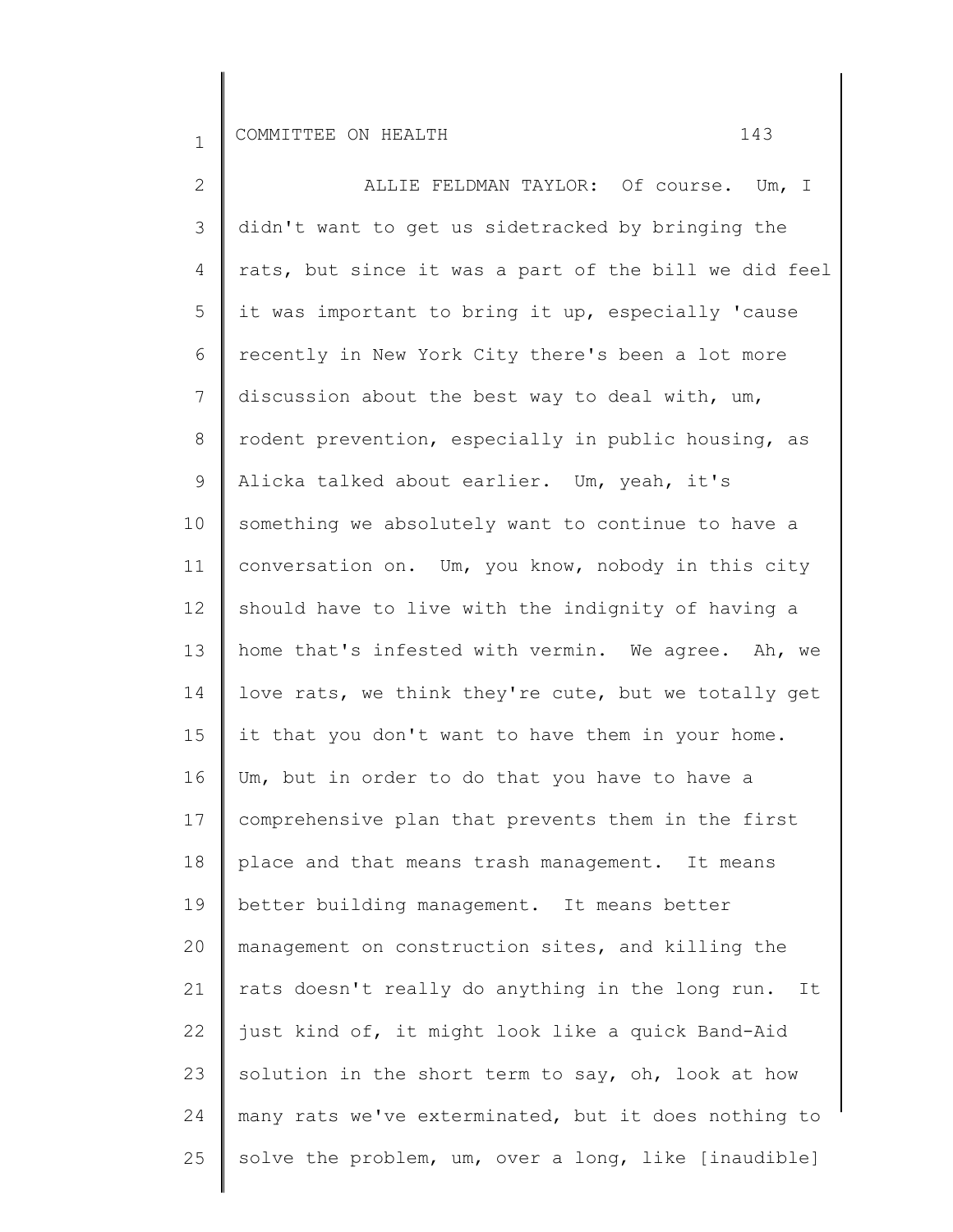2 3 periods of time. So, sure, we'd love to work on that with you.

4 5 6 7 8 9 10 11 12 13 14 15 16 17 18 19 20 21 22 23 24 25 COUNCIL MEMBER KALLOS: Thank you very much. Ah, Bruce, in terms of any concerns you have about carve-outs, if you can pass those along to policyatbenkallos.com and if you, it seems like you may already know the chair, but if you're also able to work with the Health Committee chair and our committee counsel, ah, I would like to be as strong and as wide and as, I would like to cover as much as possible. Ah, so if you're able to assist us in that, um, I'm 100% on board. Are, are you on board? I need a... BRUCE ROSEN: Sure. COUNCIL MEMBER KALLOS: I need you to say so on the record in the mic so that we can hold you to it. BRUCE ROSEN: Yes. COUNCIL MEMBER KALLOS: Great. Ah, I want to turn to Dr. Maya Shetreat. Your testimony I think was incredibly vital today because, um, so, I guess, I think in terms of what you're talking about with the Terrain Institute, between you and what James Archer is saying is people may want to just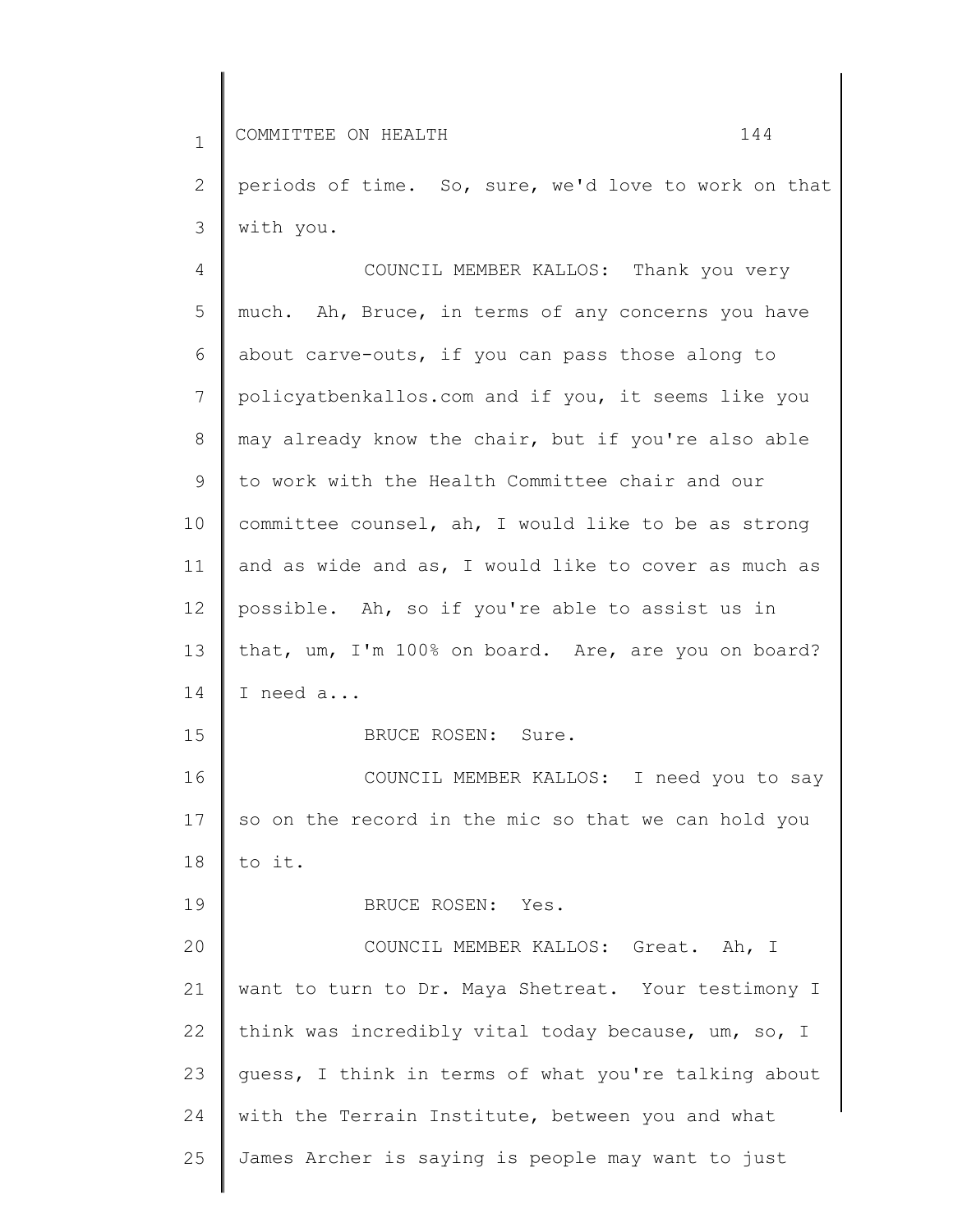25

2 3 4 5 6 7 8 9 10 11 12 13 14 spray Roundup or glyphosate just, just once because it kills everything and then what-have-you, but nature abhors a vacuum and life will find a way, so it sounds like, based on your research it's actually causing, ah, depletion and a collapse that is leading to more invasive species and so the best thing we can actually do is cultivate species to thrive in places where there would be weeds, so that they don't have a place to, they don't have a vacuum and a hole to fill. Is that an accurate assessment of both your testimony and Dr., sorry, not a doctor, but James Archer's, and if you want to just restate it for the record?

15 16 17 18 19 20 21 22 23 24 DR. SHETREAT: Yeah, absolutely. Um, yeah, it's just, you know, again, I liken it to what happens in the gut in a human is, we, we give people probiotics now, right? And before, there was a time when we thought giving people bacteria was very harmful. Now we know that adding in bacteria is actually helpful. With soil and with the parks adding in compost and planting and cultivating species and creating more biodiversity actually makes them, by having that biodiversity no one plan, no one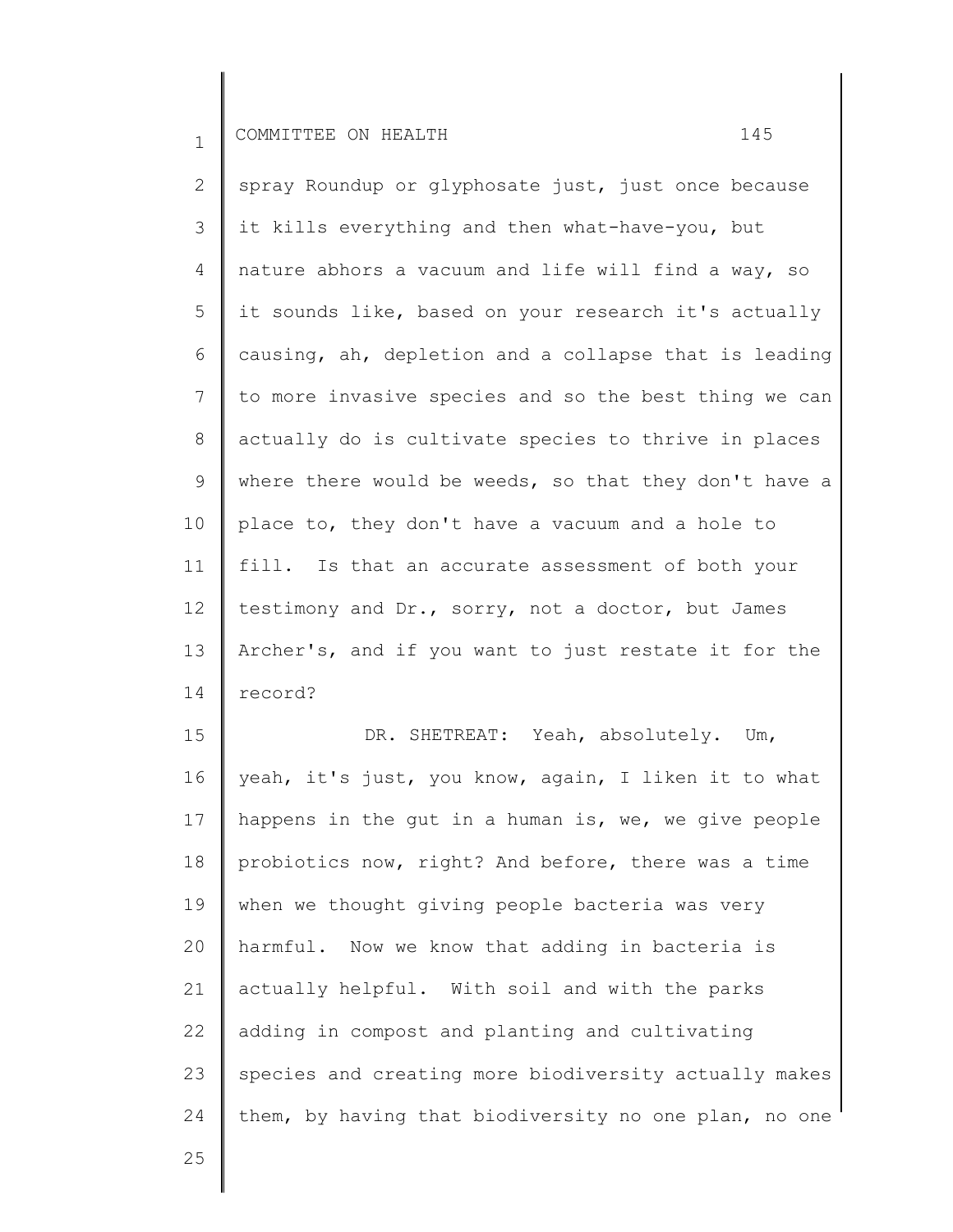| $\mathbf{1}$   | COMMITTEE ON HEALTH<br>146                            |
|----------------|-------------------------------------------------------|
| $\mathbf{2}$   | species is likely to grow out of control, because the |
| 3              | terrain is a healthy terrain.                         |
| $\overline{4}$ | COUNCIL MEMBER KALLOS: In the testimony               |
| 5              | that you did not get to read, on paragraph five I was |
| 6              | just curious if you could just read that one          |
| 7              | paragraph for us, ah, beginning with "every year,     |
| 8              | several times per year."                              |
| $\mathcal{G}$  | DR. SHETREAT: Ah. "Every year, several                |
| 10             | times per year, there will be a sign that I shouldn't |
| 11             | enter the park near my house for 24 hours because     |
| 12             | glyphosate or some other pesticide has been sprayed,  |
| 13             | and oftentimes patients of mine that I recommend get  |
| 14             | into nature express that they are reluctant to spend  |
| 15             | time in parks because they're worried about pesticide |
| 16             | residue."                                             |
| 17             | COUNCIL MEMBER KALLOS: Ah, is the park                |
| 18             | you are reference an active park?                     |
| 19             | DR. SHETREAT: It is a very active park.               |
| 20             | COUNCIL MEMBER KALLOS: What is the name               |
| 21             | of the park, if you don't mind?                       |
| 22             | DR. SHETREAT: It's, um, Riverdale Park.               |
| 23             | It's along the                                        |
| 24             | COUNCIL MEMBER KALLOS: And is it                      |
| 25             |                                                       |

 $\parallel$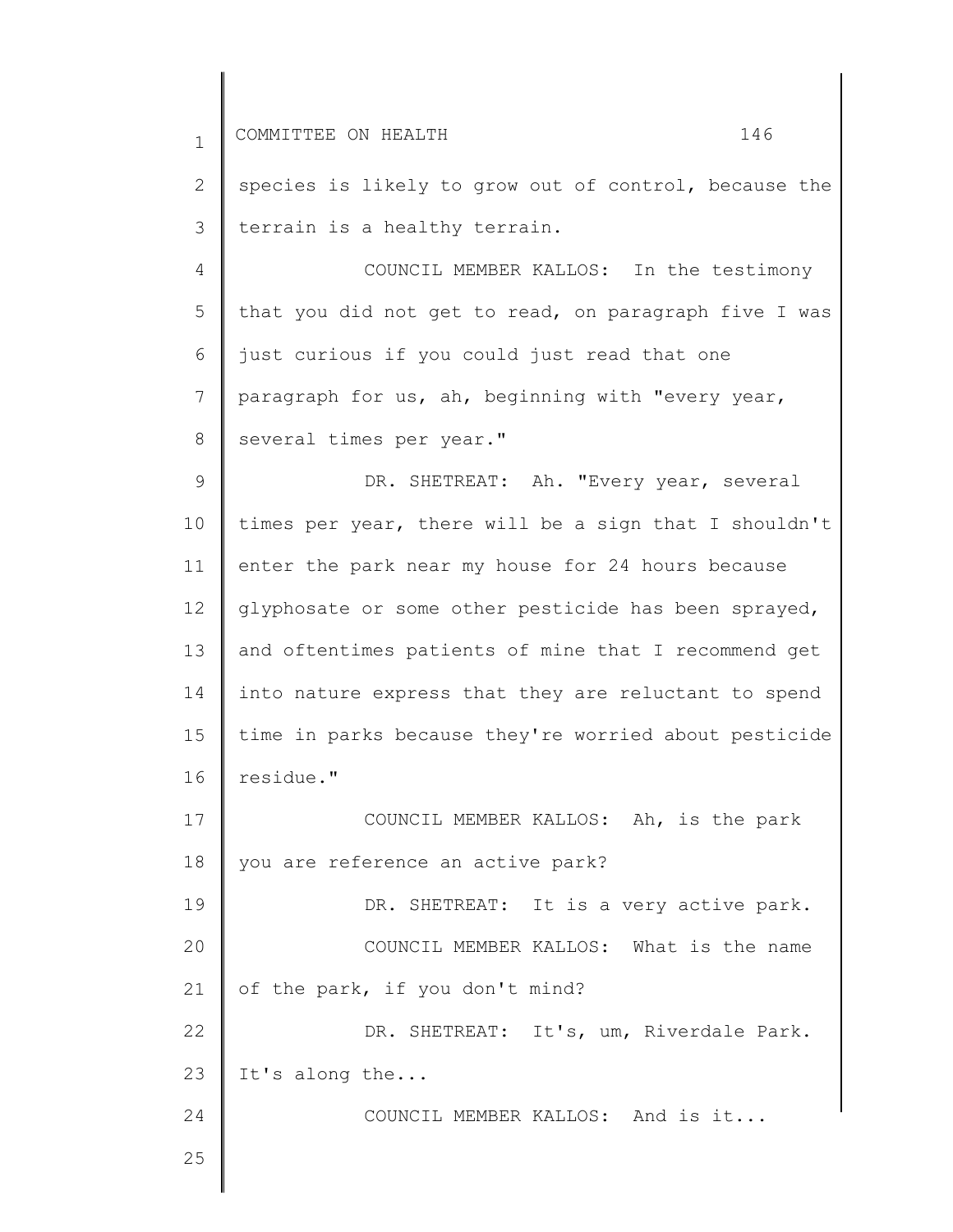| $\mathbf{1}$   | 147<br>COMMITTEE ON HEALTH                            |
|----------------|-------------------------------------------------------|
| $\mathbf{2}$   | DRIVER SHETREAT: It's not a playground,               |
| 3              | but it's a wild park.                                 |
| $\overline{4}$ | COUNCIL MEMBER KALLOS: And, and I guess,              |
| 5              | have you been seeing those in 2019?                   |
| 6              | DR. SHETREAT: I have, and I actually                  |
| 7              | have, I take pictures and post it on Instagram every  |
| 8              | time. [laughs]                                        |
| 9              | COUNCIL MEMBER KALLOS: Would you, would               |
| 10             | you be willing to tag me and the Parks Department on  |
| 11             | it and we will work with you to hold them to their    |
| 12             | word from this hearing?                               |
| 13             | DR. SHETREAT: I would be delighted to do              |
| 14             | that.                                                 |
| 15             | COUNCIL MEMBER KALLOS: And, ah, to                    |
| 16             | Jessica, thank you for your work in Hazon. Ah, I'm,   |
| 17             | I, I go way back with your organization. I'm a big,   |
| 18             | ah, big, big fan. Um, in terms of it, can you just    |
| 19             | tell me a little bit on the second page of your       |
| 20             | testimony, you talked about some of the work that you |
| 21             | did, ah, at Ewen Park?                                |
| 22             | JESSICA HALLER: Yes.                                  |
| 23             | COUNCIL MEMBER KALLOS: And if you give                |
| 24             | us 30 seconds to a minute just on like                |
| 25             | JESSICA HALLER: Sure.                                 |
|                |                                                       |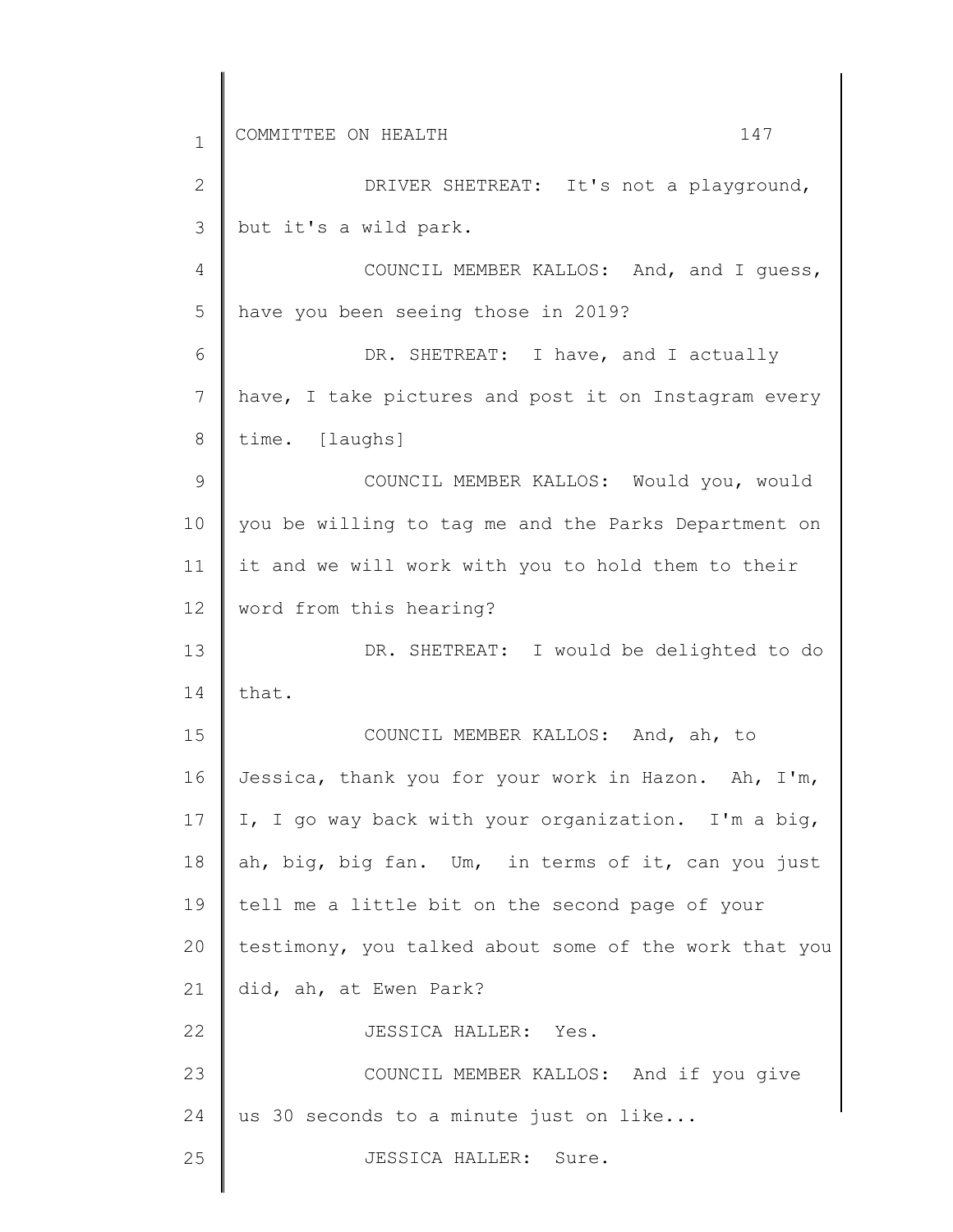25

2 3 4 5 6 7 8 9 10 11 12 13 14 15 16 17 18 19 20 21 22 23 24 COUNCIL MEMBER KALLOS: ...the work you did there, the local coverage and, and what happened then and where we are today? JESSICA HALLER: So my friend happens to be sitting next to me. I had no idea she would be here today, and I wrote the story about Ewen Park. She's a pediatric neurologist. I have a degree in environmental science and policy, and our other friend works in the environmental sphere and she's... COUNCIL MEMBER KALLOS: There, there are no accidents in life, there is only, ah, [inaudible]. JESSICA HALLER: There are no, I agree. [laughs] Ah, she saw signs, this was 10 years ago, but still living in my Yahoo email box. Um, she called us up. She got us together and said there were signs that they were going to be spraying in Ewen Park. Three kids, a dog, we all activated. At the time we got in touch with Speaker Quinn, Council Member Koppell, the press, State Senator Schneiderman, the governor, and in 36 hours we managed to stop the spraying. Um, it stopped in Ewen Park that one time. That was 10 years ago, May 2010, but it, it just felt like we were thimbling out of

the Titanic. I mean, it just felt like it kept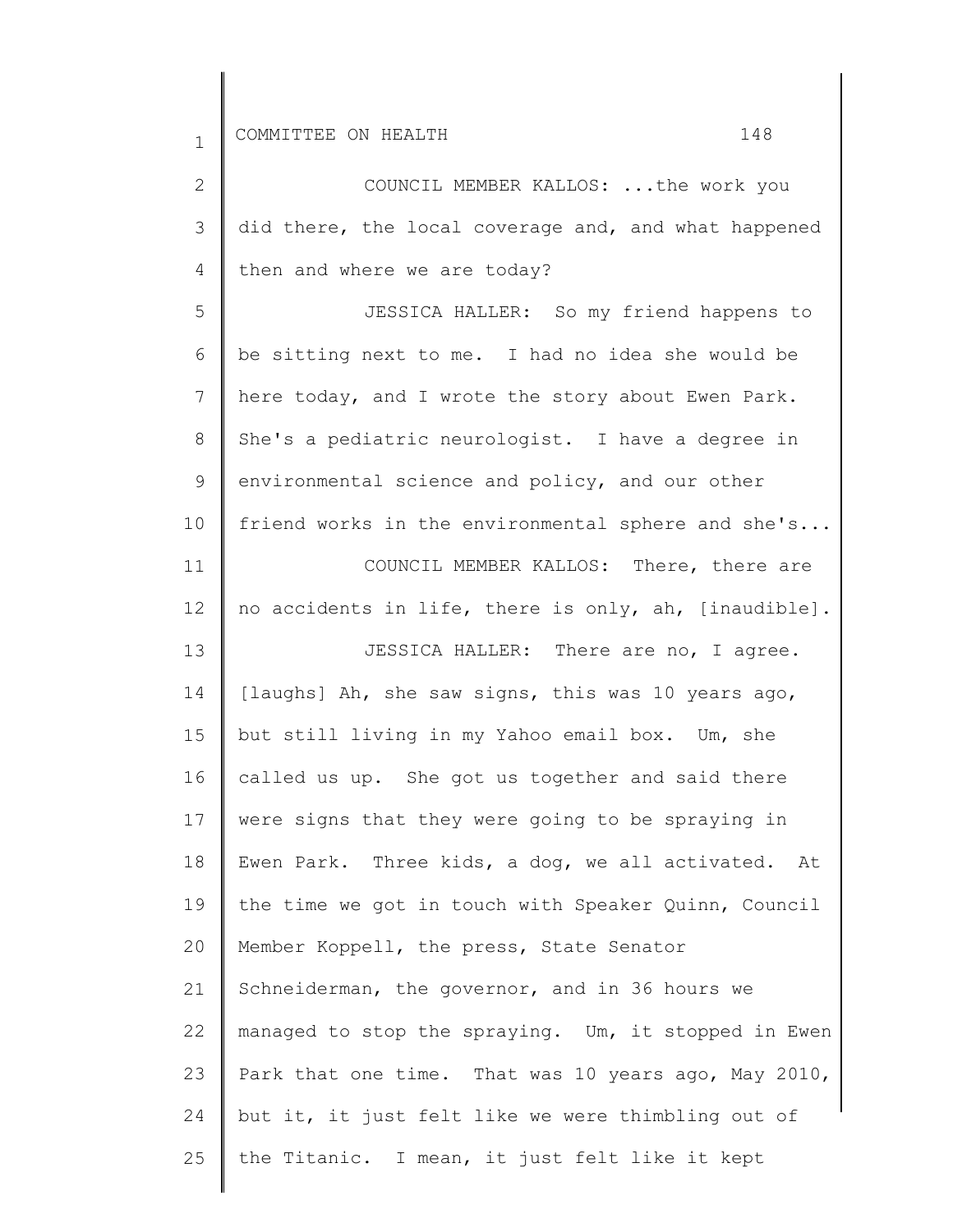| $\overline{2}$  | coming. Um, so I wrote a note, this story needs to    |
|-----------------|-------------------------------------------------------|
| 3               | be told, this is from my email from 10 years ago, ah, |
| 4               | and the community needs to be alerted to the fact     |
| 5               | that the parks we spend time in, where our dogs roam, |
| 6               | and our kids roll in the grass can be subject to      |
| $7\phantom{.}$  | spraying of such a virulent herbicide. In light of    |
| 8               | the president's report on cancer, 10 years ago, and   |
| 9               | our friend's recent diagnosis of AML, um, he's since  |
| 10              | passed away, this story is timely and important. So   |
| 11              | I am, I am, I am sad that it took you five years, but |
| 12 <sup>°</sup> | heartened that 10 years later, ah, we wanted to do    |
| 13              | this again.                                           |

14 15 16 17 18 19 20 21 22 23 24 25 COUNCIL MEMBER KALLOS: I am sorry for your friend's loss, and I am grateful that you have been doing this for a decade. It shouldn't have taken a decade. It shouldn't take me five years. That being said, today's just the hearing. So, um, I think that between Hazon, between you and your friend and the research, I mean, literally the research, peer-reviewed, not funded by, like peer-reviewed real science that if, if everyone at this, who's been here today so far and with, ah, the FAR I'm feeling much better than I did at the beginning of today. Thank you very much.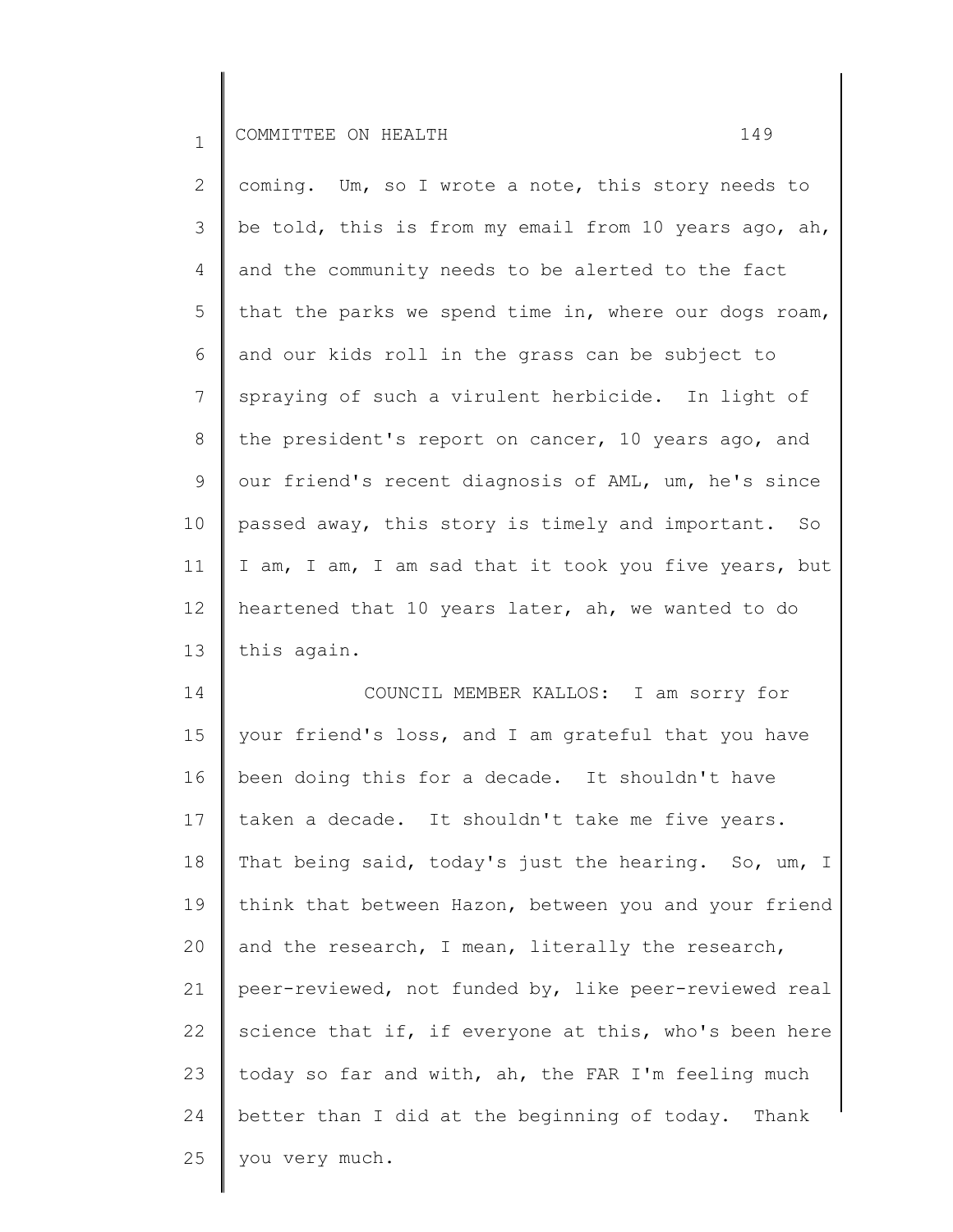1

2 3 4 5 6 7 8 9 10 11 12 13 14 15 16 17 UNIDENTIFIED: Thank you. UNIDENTIFIED: Thank you. [applause] CHAIRPERSON LEVINE: We have Emily Walker from New Yorkers for Parks, Ed Power, Joel Kuferman from the Environmental Justice Initiative, Monica Ridsporn, and Mitchell Cohen. How many more? OK, I know we're losing folks. I think we may be able to call up some additional witnesses, um, if they're still here. Ah, Kirsten Brashars, sorry if I'm mispronouncing that name. Flandaja Jones, again, I apologize if I'm mispronouncing. Carol Rafis, again maybe mispronouncing. OK. We, we can get a seat for you at the table and then, ah, and then maybe Emily, you could kick us off? EMILY WALKER: Good afternoon. My name is Emily Walker and I'm the director of outreach and programs at New Yorkers for Parks. I want to thank the Committee on Health for letting us testify at

18 19 20 21 22 23 24 25 today's hearing. We are testifying today to express concerns with Intro 1524 as written. NY for People believes the legislation as written would be overlying restrictive and would have adverse impacts on management techniques used by NYC parks, particularly in natural areas and park properties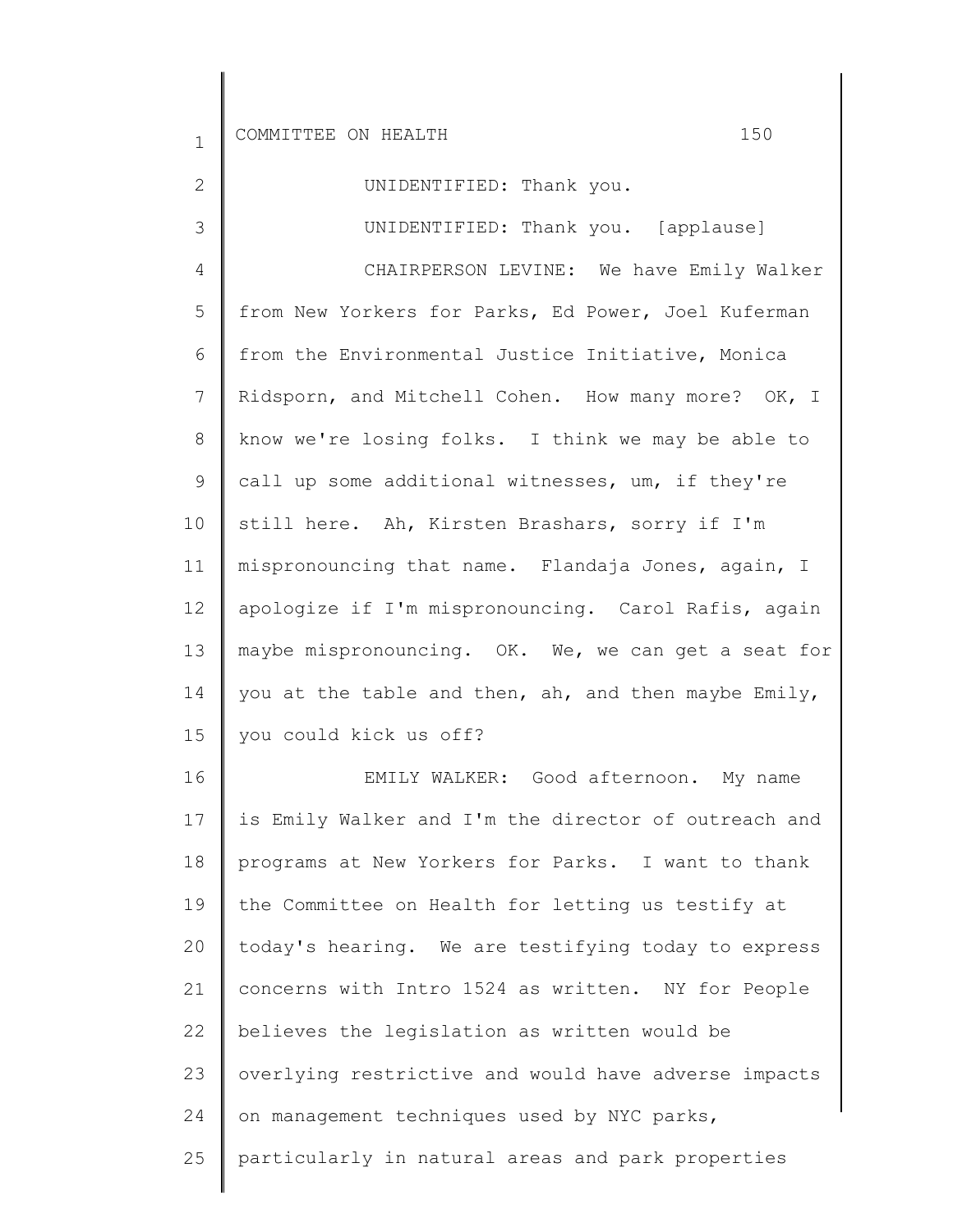2 3 4 5 6 7 8 9 10 11 12 13 14 15 16 17 18 19 20 21 22 23 24 25 that present safety challenges for manual control of weeds and invasive species. While we agree with the spirit of the legislation as it relates to lessening the use of pesticides in our parks, we do feel that an outright ban on non-biological pesticides will create maintenance challenges that threatens some of our most unique open space assets, especially in light of consistent underfunding for permanent fulltime Parks maintenance workers citywide. All of the parks mentioned earlier today that do not rely on synthetic pesticides also happen to enjoy robust private funding from maintenance and operations crews, which is not a luxury that is currently afforded by our city budget for our park system citywide. Even with the historic involvement of 44 million dollars in the expense budget for NYC parks in the FY20 city budget, the agency currently still lacks the manpower that would be needed to effectively manage the control of invasives in our important natural areas and planted medians that exist in the midst of active roadways and right-ofways. Um, additionally, some of the areas that would be targeted for invasive species removals in natural areas that are receiving restoration work currently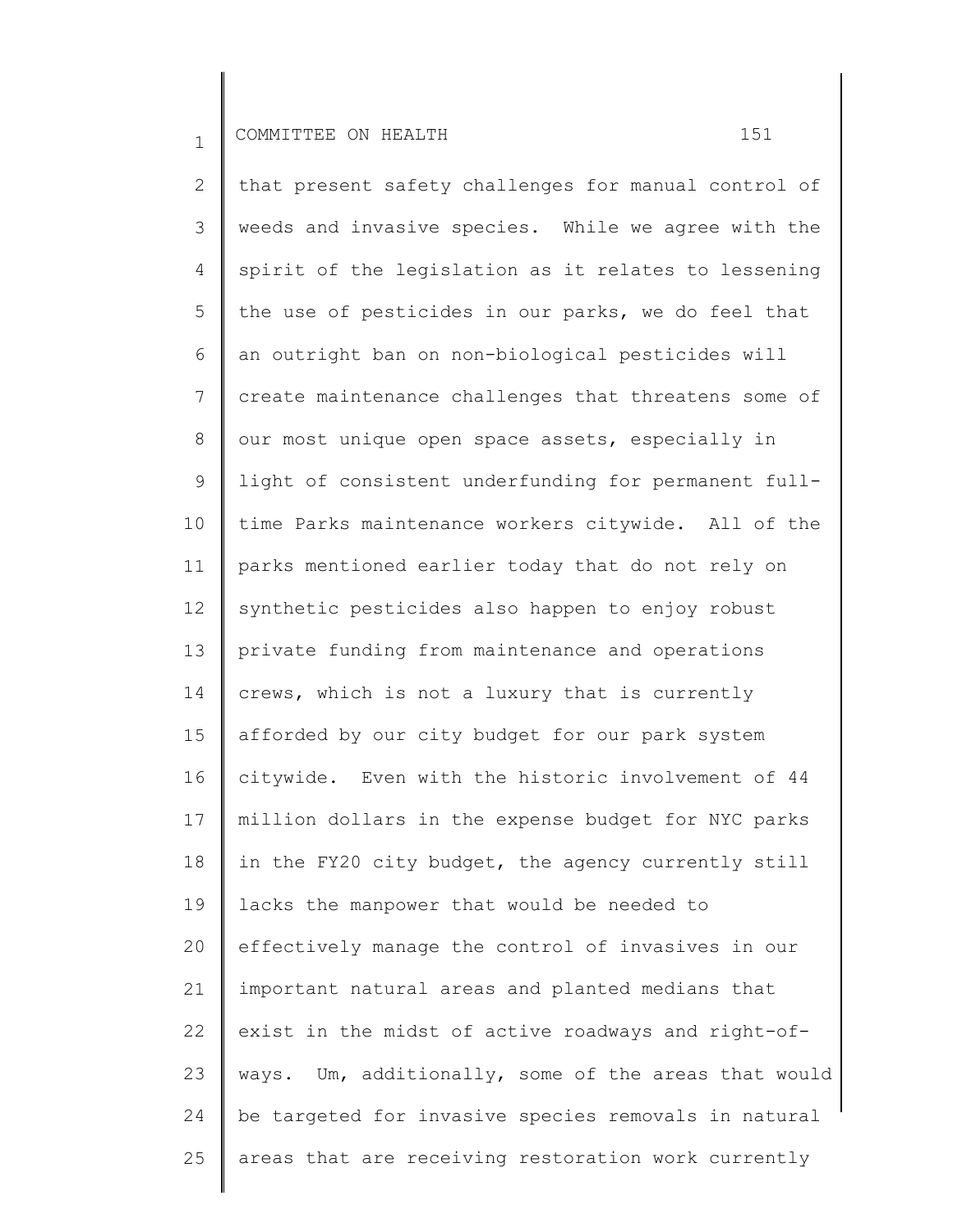2 3 4 5 6 7 8 9 10 11 12 13 14 15 16 17 18 19 20 21 22 23 24 25 include fragile native plantings that are new and which could be destroyed or compromised by soil compaction and trampling by maintenance workers. These are very real considerations that we ask the council to take into account as it weighs this legislation. We do agree that synthetic pesticide use should be limited as a management means of last resort and not used near playgrounds or active use spaces. But we still understand that there are management needs in our park system that require their use for control, effective control, of invasive species. Um, I think it's also important to note that current management techniques for the control of Dutch elm disease and emerald ash borers, which I haven't heard mentioned today, both require the use of synthetic pesticides that would be banned by the legislation. As we seek to protect these invaluable and vulnerable members of our urban canopy, we fear that the legislation would have the unintended consequence of impeding the very real progress that has been made in the city, too, in recent years to protect our American elm and ash tree populations. In an ideal scenario, synthetic pesticides would not be needed to help maintain our parks and green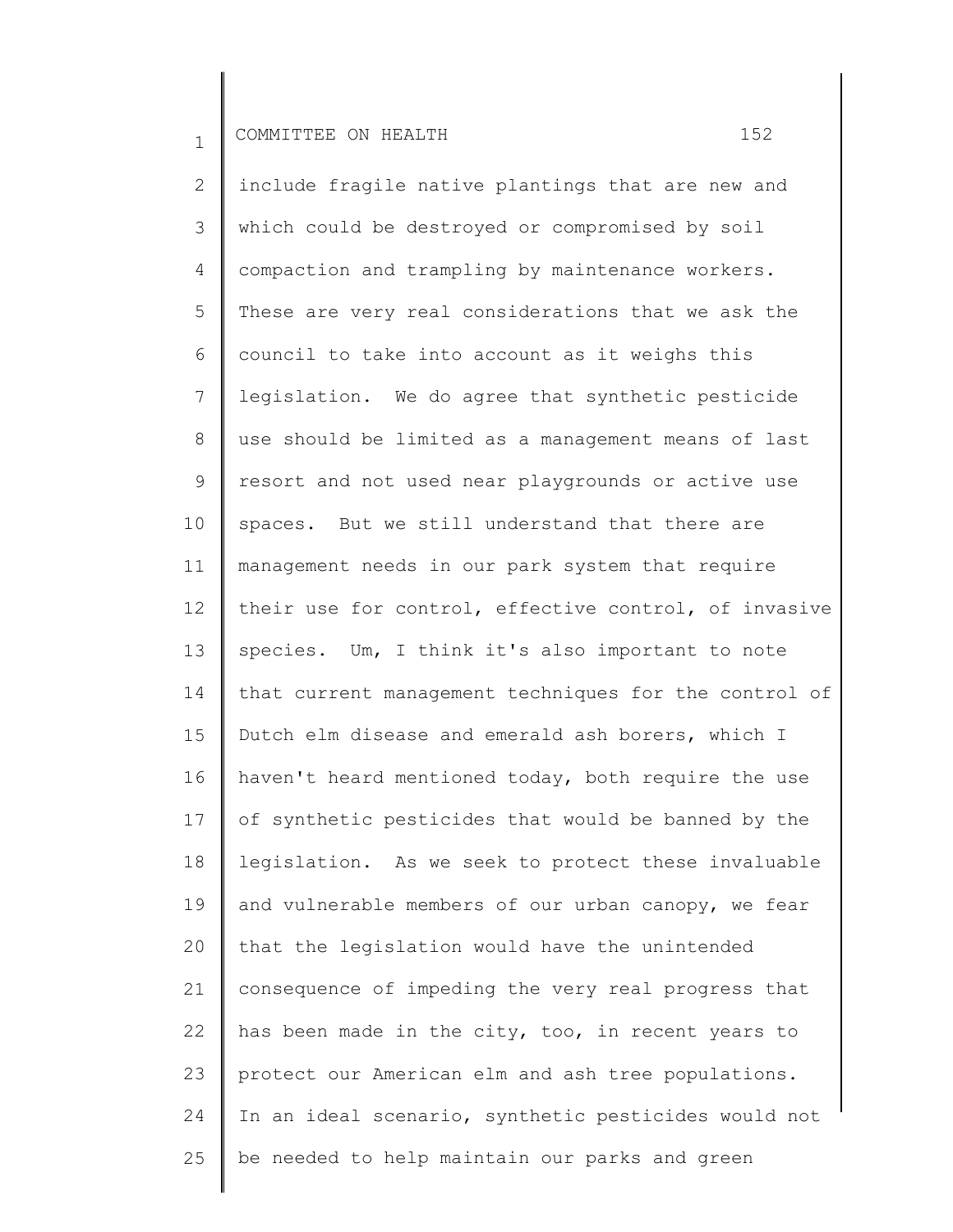2 3 4 5 6 7 8 9 10 11 12 13 14 15 16 17 18 19 20 21 22 23 24 25 spaces. But we don't yet have a full suite of management options on hand that make it feasible for agencies like NYC Parks to effectively or completely manage invasive species and pests. Again, especially in light of the chronic underfunding of NYC Parks as an agency. We were pleased to hear the council refer to the City of Portland, Maine's pesticide ordinance that was passed in 2018, which takes an approach of dramatically minimizing the use of synthetic pesticides, while also finding a balance of allowing the use of them in certain instances where few other options exists, especially as it relates to controlling plant or insect species officially designated as invasive and that plants that present a physical hazard to city workers or park users, like poison ivy. We believe this ordinance, um, provides a useful template for the council to consider. Um, again, we appreciate the council's intent in making the city and agencies take a more thoughtful and restrictive approach in their use of synthetic pesticides, but we also believe the bill as written leaves little room for important management considerations. Um, so we would ask the council to consider some slight revisions to the legislation to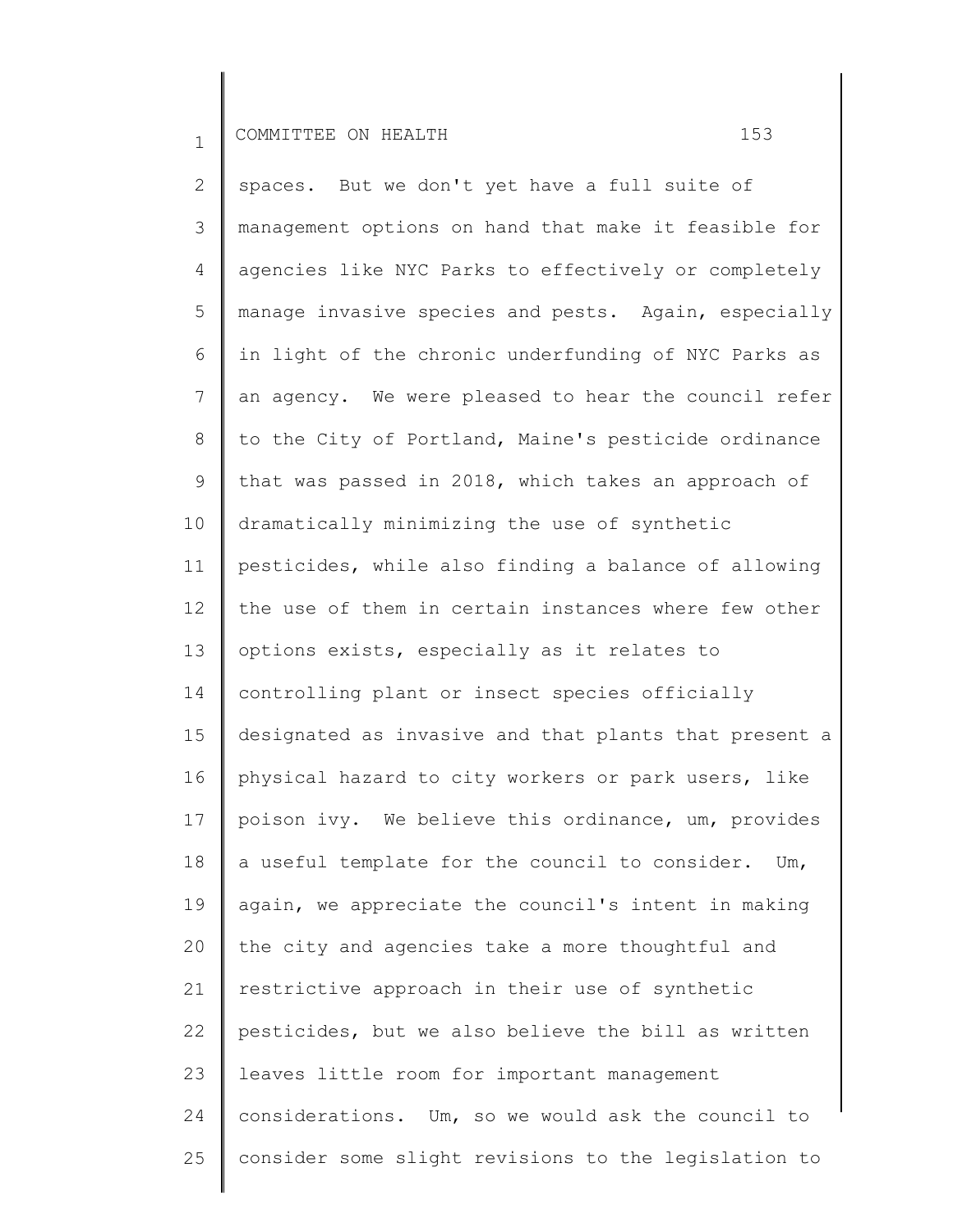1 2 3 4 5 6 7 8 9 10 11 12 13 14 15 16 17 18 19 20 21 22 23 24 25 COMMITTEE ON HEALTH 154 account for some of these changes. Thank you for allowing me to speak today. I'm happy to answer questions the council may have. CHAIRPERSON LEVINE: Thank you very much, Emily, for that perspective. Could I just clarify something? What, what is the chemical used in some of the tree-based diseases you described? EMILY WALKER: That's a good question. I'm probably not the best suited to answer it. CHAIRPERSON LEVINE: OK, not Roundup though? EMILY WALKER: Um, I don't believe it's glyphosate. CHAIRPERSON LEVINE: Right. EMILY WALKER: Um, but I think the legislation as written includes all synthetic pesticides. So I know we've been talking a lot today about glyphosate, but I think that's an important distinction. CHAIRPERSON LEVINE: But perhaps you can circle back later and provide us, ah, those kind of details? Because as you say... EMILY WALKER: I could certainly try, yes.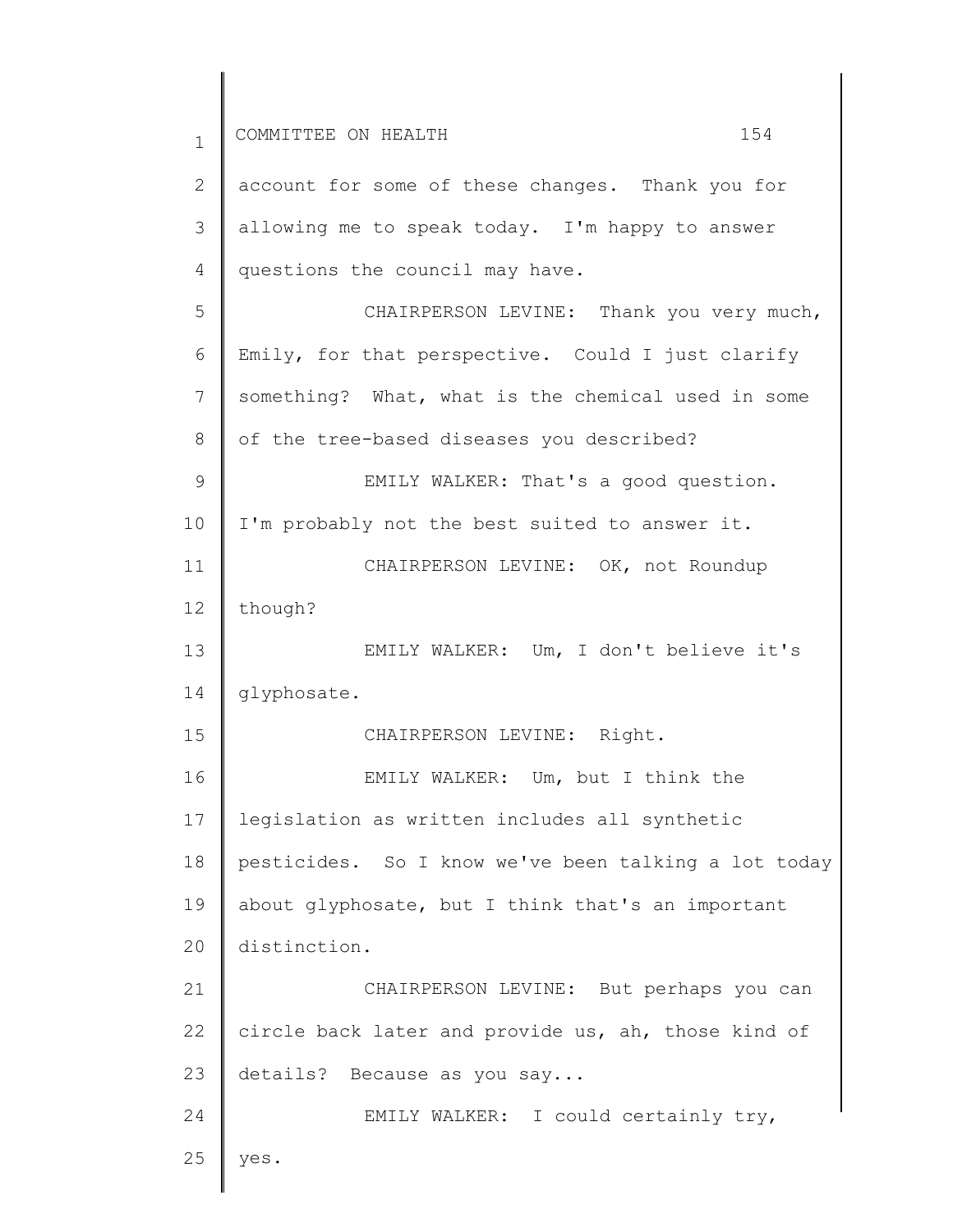2 3 CHAIRPERSON LEVINE: ...ah, it is an important distinction.

4 5 6 7 8 9 10 11 12 13 EMILY WALKER: Yes, and I think the, I want to point out that the Portland ordinance does include, um, a carve-out for the, the similar needs that we have in terms of protecting emerald, ah, our ash tree populations from emerald ash borers as well as Dutch elm disease, um, and Asian longhorn beetles, which I think we've successfully eradicated in New York City, but, um, again, these are considerations that we think are important as we talk about the ecology of our city.

14 15 16 17 18 CHAIRPERSON LEVINE: OK. And now we get to hear from a best-selling author, Mitchell Cohen. MITCHELL COHEN: Thank you. Nobody yet has talked about using goats and sheep to eat poison ivy.

19 20 CHAIRPERSON LEVINE: Actually, we've done that in Riverside Park in your district, yeah.

21 22 23 24 25 MITCHELL COHEN: And in Park Slope and Prospect Park, and in other places based on the proposals that the No Spray Coalition made 15 years ago, and we were laughed out of the room by the city's biologist and representatives, and yet the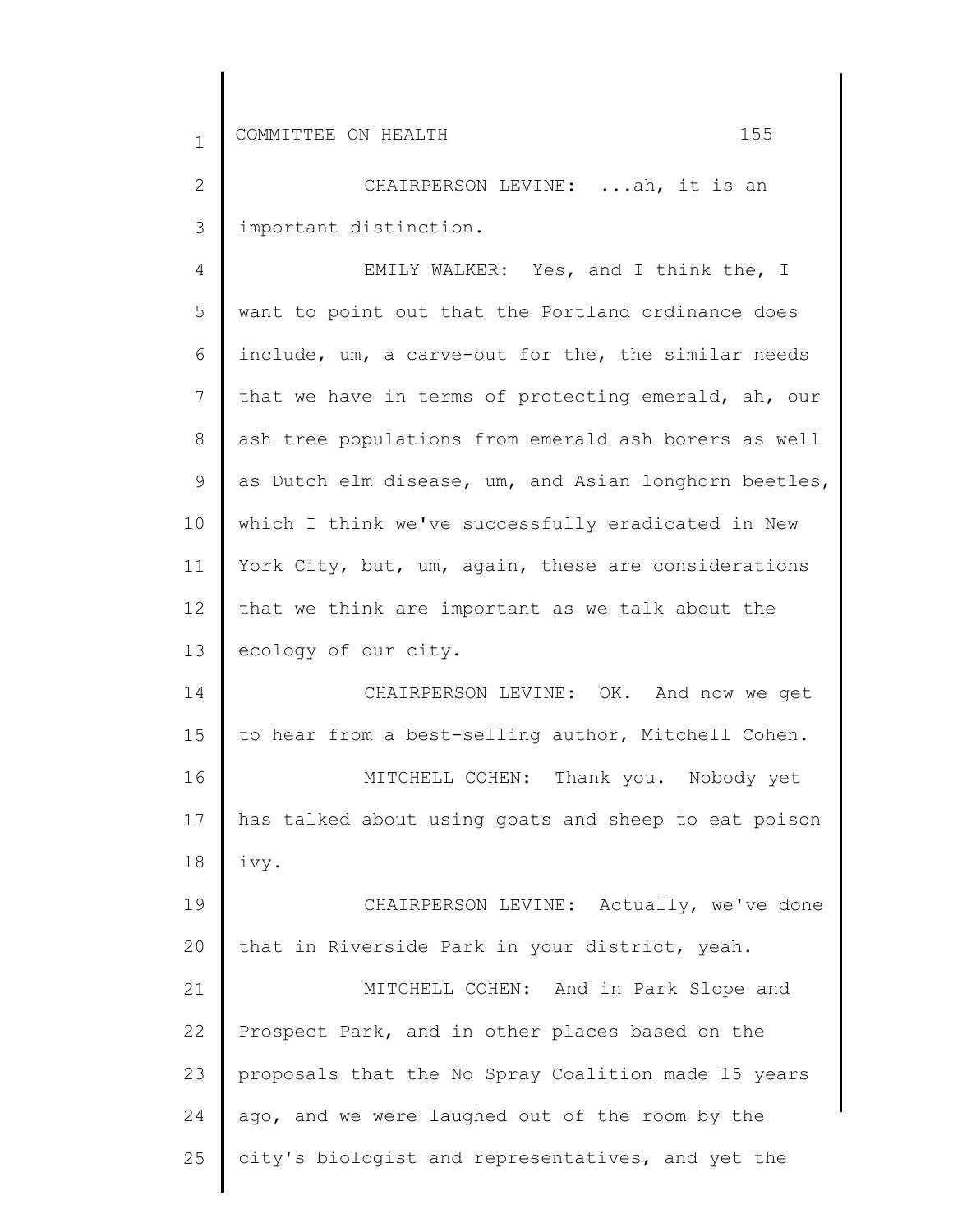2 3 4 5 6 7 8 9 10 11 12 13 14 15 16 17 18 19 20 21 22 23 24 25 goats worked perfectly fine, and kids love it, and it creates a different relationship with nature and a different way of thinking about it. So I'm, my name is Mitchell Cohen. I'm coordinator of the No Spray Coalition Against Pesticides. My book just came out this year, *The Fight Against Monsanto's Roundup, the Politics of Pesticides*, and in it I talk about our fight in New York City in 2000 through 2008 against the spraying for supposedly West Nile virus to kill mosquitos, of all sorts of poisons in the air, the pyrethroids and piperonyl butoxide, which was mentioned earlier by another speaker, by, by Sarah Evans or by the person reading for her. And these are cancer-causing and neurological causing and all sorts of other types of diseases and I'm glad to see this legislation, the proposed legislation, reduce drastically the exemptions. The exemptions were used pro forma, and not only by Parks but by the Department of Health to grant themselves exemptions every year so they could spray for a whole year at a time, and then when that ran out they just did it automatically for the next year. They didn't have any hearings about it. They didn't require testimony about it. They just went ahead and sprayed. And so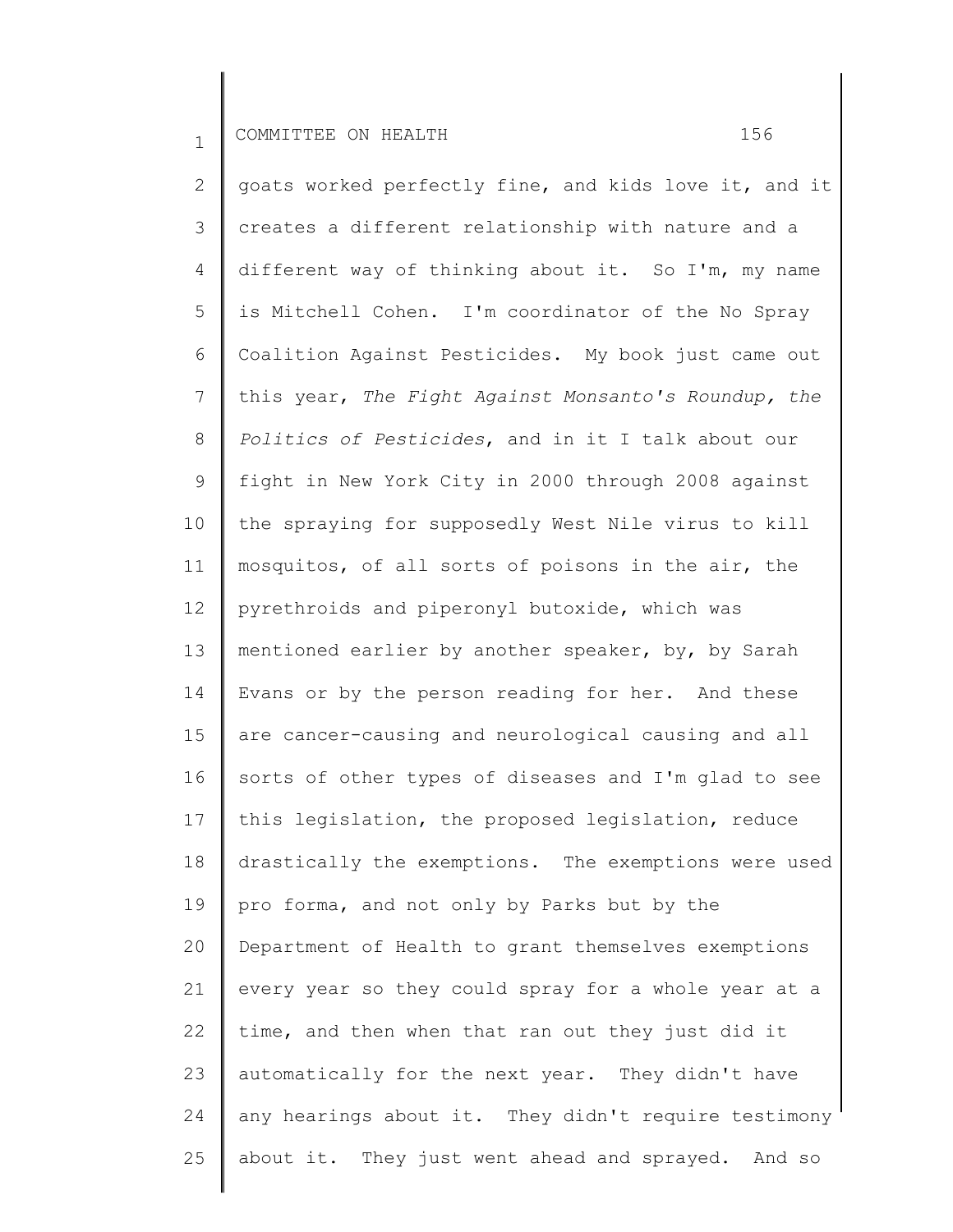2 3 4 5 6 7 8 9 10 11 12 13 14 15 16 17 18 this is great to narrow it down to two weeks. That's a really big improvement. I hope this legislation passes. It's great legislation. I do, would like to see an amendment happen here where it, where you take out the references to golf courses, where you exempt golf courses from this whole legislation and, ah, number 17205, where it goes, "Number 3, pesticides applied to professional sports playing fields, golf courses, are used in maintaining water supply and swimming pools." I think that's a real error to keep that in there. Golf courses are the leading, or one of the leading sources of poisoning, not only for the courses themselves but to the surrounding area, and, and also, um, I know that Mr. Trump owns a few golf courses here in New York City and he would love to keep using the pesticides and surely we would like to give him a different message than that.

19 20 21 22 23 24 CHAIRPERSON LEVINE: We're trying to get him out of that golf course. That's another topic. And Council Member Cohen, who had to leave, has an introduction, I believe it's 664, that actually specifically bans the use in golf courses. We hope to have a hearing on that soon. But you are right,

25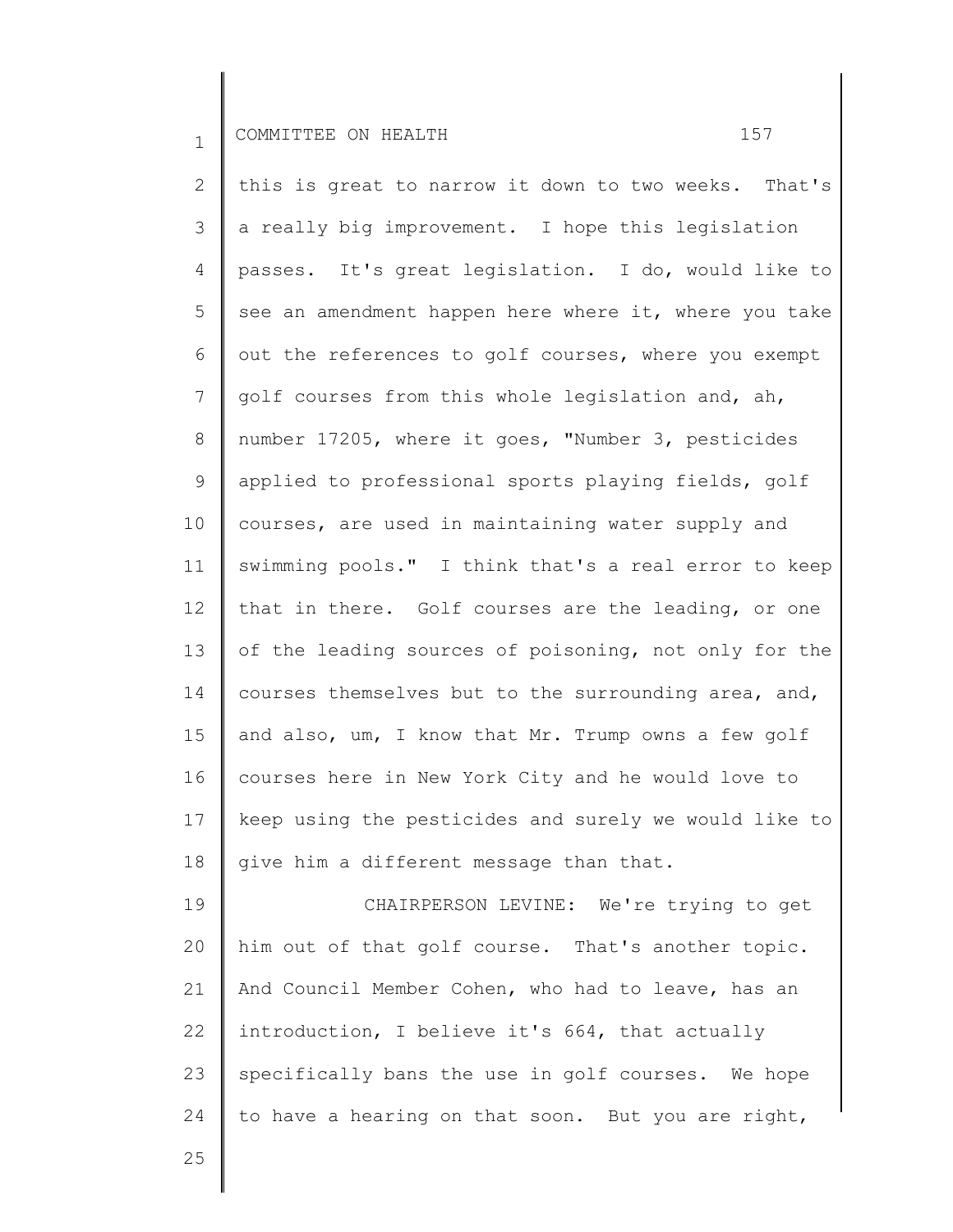1 2 3 4 5 6 7 8 9 10 11 12 13 14 15 16 17 18 19 20 21 22 23 24 25 COMMITTEE ON HEALTH 158 we need to cover them as well. Thank you very much, Mr. Cohen. Please. KIRSTEN STRICKLAND-BESHARES: I would like to start by thanking the New York City Council for inviting here today. My name is Kirsten Strickland-Beshares and I'm the cofounder and former executive director of a nonprofit organization dedicated to children's environmental health in the New York City public schools. However, I'm here today not as a representative of any organization, but rather as a New York City resident and parent of four New York City public school kids. I've devoted considerable time to studying the issues surrounding environmental toxins and I'm deeply concerned that New Yorkers and their pets who use are parks, as well as the wildlife that live in them, are being exposed to toxic pesticides that pose a meaningful threat to their health. While I applaud New York Parks for reducing their use of toxic chemicals, the time has come to eliminate them, in particular and most urgently, glyphosate-based herbicides and other chemically based pesticides, and to switch to safer methods. For an understanding of the threat posed by these pesticides, I would urge everyone to read to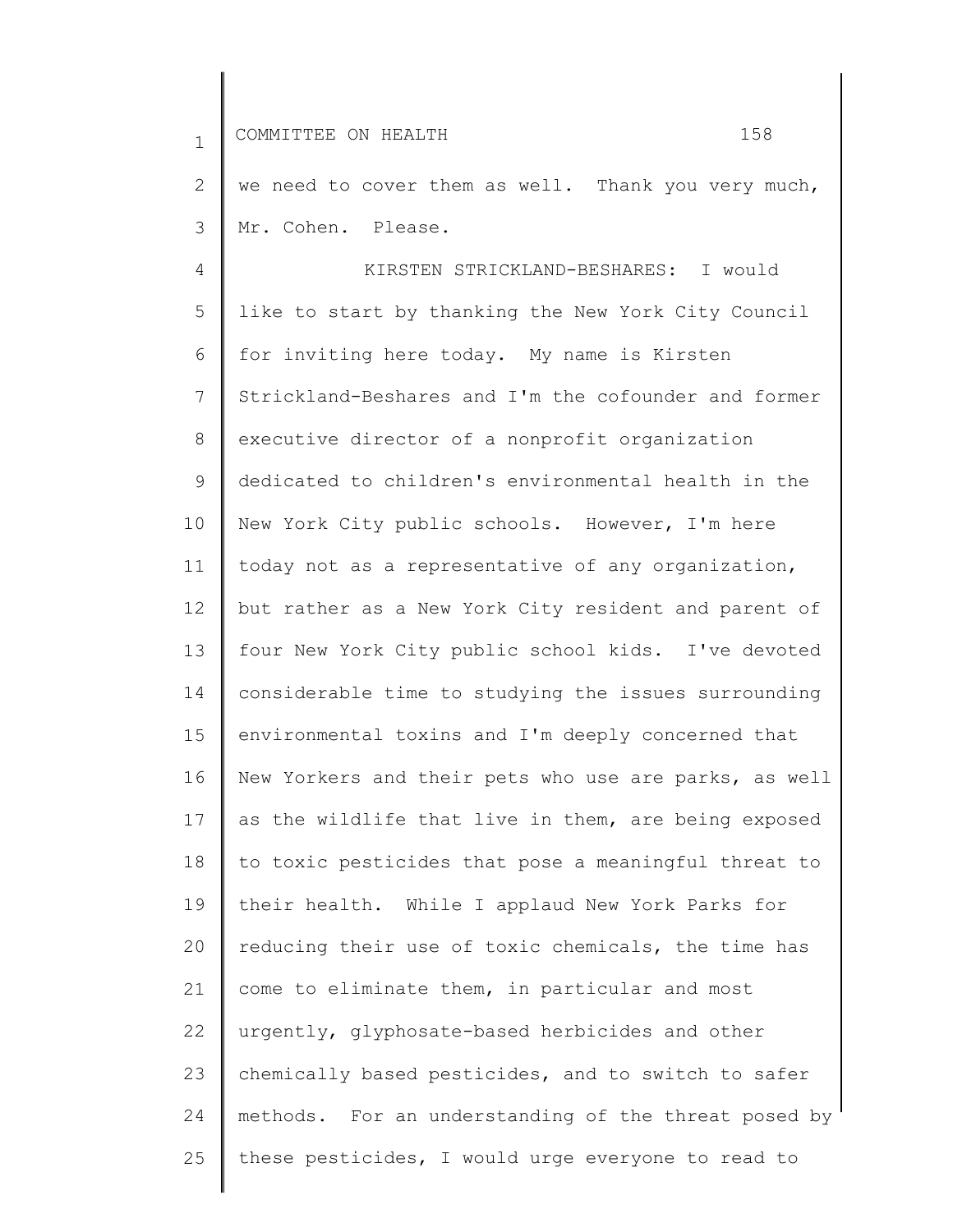2 3 4 5 6 7 8 9 10 11 12 13 14 15 16 17 18 19 20 21 22 23 24 Carey Gillam's book *Whitewash*, a meticulously researched study which was the winner of the Society of Environmental Journalists Rachel Carson Environmental Book Award in 2018. This widely cited and scientifically responsible book explains why we do not have but gravely need better policy regarding glyphosate-based herbicides. As we reflect on history, we now know that the use of the toxins like DDT, Agent Orange, PCBs, asbestos, lead, and the socalled forever chemicals in the P phos family should have been discontinued as soon as we learned of their devastating health effects. The scientific evidence is demonstrating that similarly damaging toxins are being used today and it's crucial that we do not make the same mistakes again. Thank you for being on the right side of history and voting yes on bill 1524 and in so doing protecting the citizens, pets, and wildlife of New York City. Thank you for your time. CHAIRPERSON LEVINE: Thank you very much. Um, I do want to correct, ah, something I just said. The introduction number of Councilman Cohen's bill related to golf courses is Intro 622, in case anyone would like to look that up. Please, sir.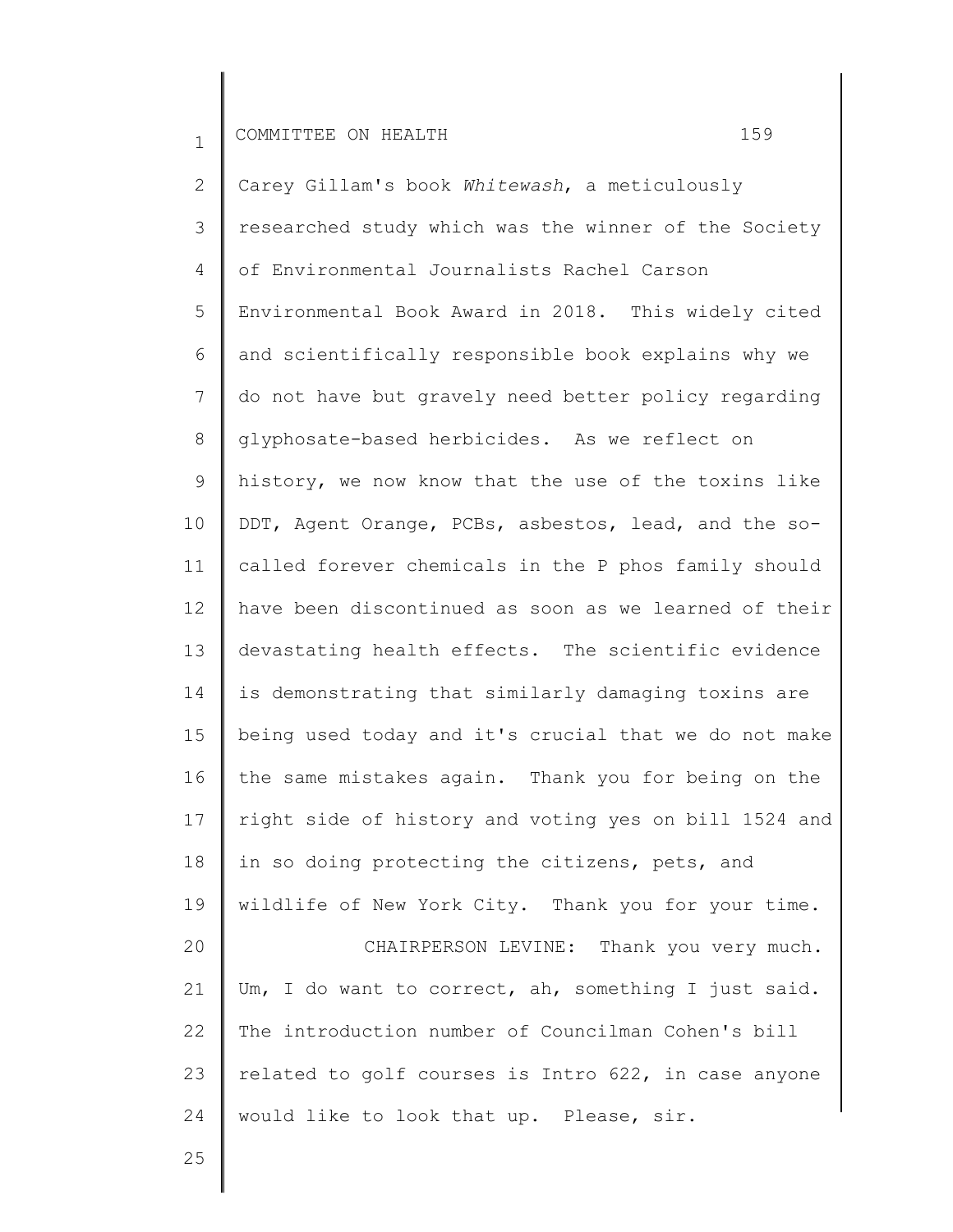2 3 4 5 6 7 8 9 10 11 12 13 14 15 16 17 18 19 20 21 22 23 24 25 JOEL KUFERMAN: Joel Kuferman, Environmental Justice Initiative, was the lawyer on the case that Mitchell Cohen got us to, to push the city. And I think it's really important to see what happened after that case. We were in court for seven years and one of the things that we had to force upon the city is the, the EPA, when they were good, and the state to come in and recommend, to make recommendations. And now that EPA is out I think it's important that this state and the city rise to the occasion. I think, my, my questions now might make your legal counsel do a little bit of research. The scholarship in terms of knowing how bad the effects are was heard today over and over again and legally we've all been put on notice, and we know it's bad. You guys admitted that it was bad. To leave an exemption, such as the golf courses, the first thing that's gonna happen is what are those people in the golf courses working that's gonna, that's been hit, is gonna join the 15,000 lawsuits that are out there now and there's lawyers on the web basically saying, you know, come sue. So the first thing we're gonna ask is that by carving the carveout are we increasing the city's liability,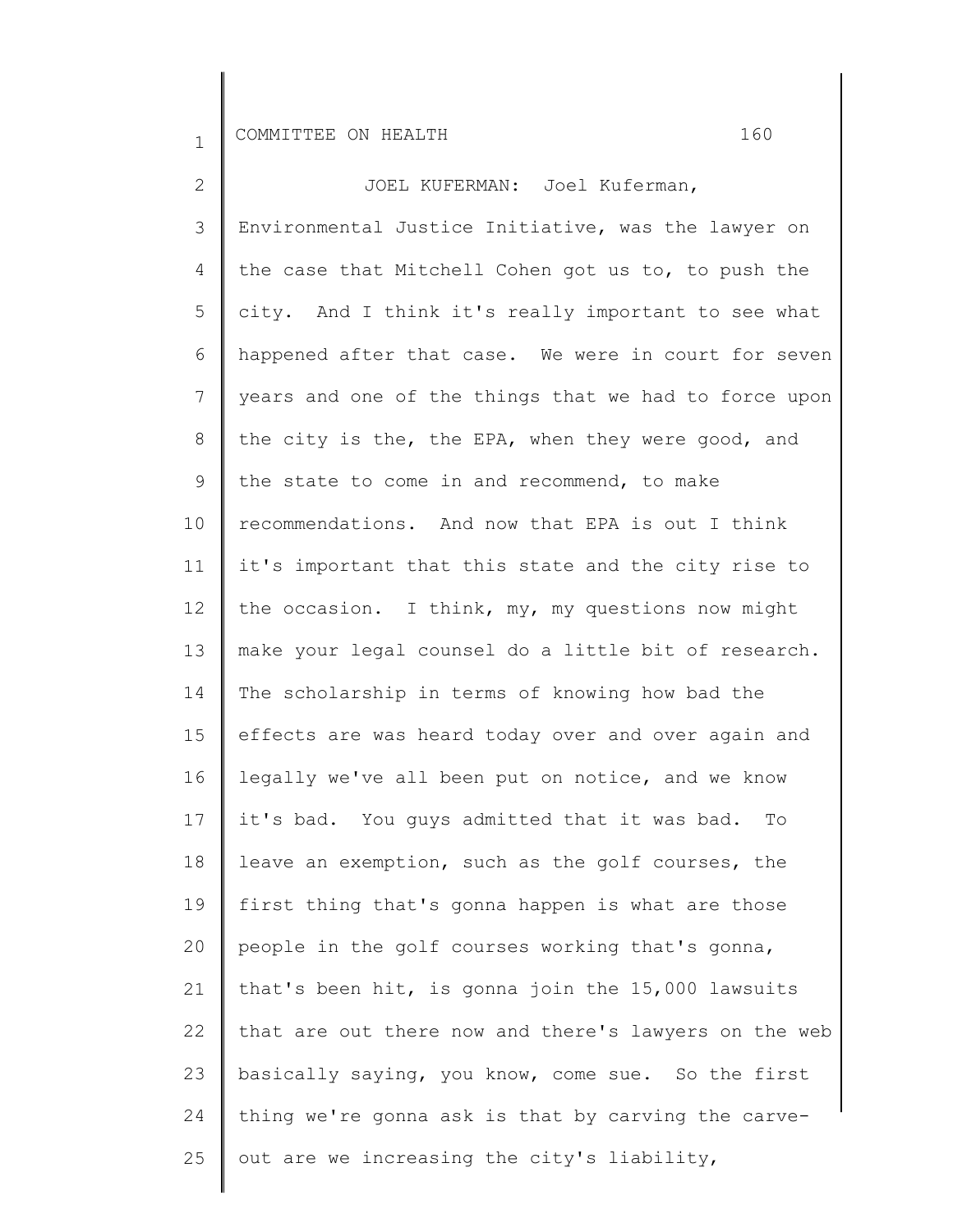2 3 4 5 6 7 8 9 10 11 12 13 14 15 16 17 18 19 20 21 22 23 24 25 especially after this hearing, and I don't see any reason why it cannot just be removed from the bill today or tomorrow. The second thing is what does the City Council, what are you guy gonna do now that your deputy parks commissioner stated that Roundup is not used in playgrounds? It definitely was, it definitely is, not now, but with thousands of parks or whatever I didn't hear anything from you guys questioning him. I really think that this should, you know, this should be a point of contention. Um, how could we trust the Parks Department that's telling where and where they are not spraying. I don't think that's a minor thing. I think that's a major red flag that hit me in the face, and I guess one of the questions I posed to you is I think you should do an investigation of what happened and how someone of that stature, and I'm putting my, [inaudible] work at the Parks Department riskier but how could you accept a statement like that? The playgrounds was the worst place for it, you know, to happen. And I just want to say that part of the problem with the playgrounds is that we haven't removed all of the areas, you know, um, the product that's there. And the second thing when he, when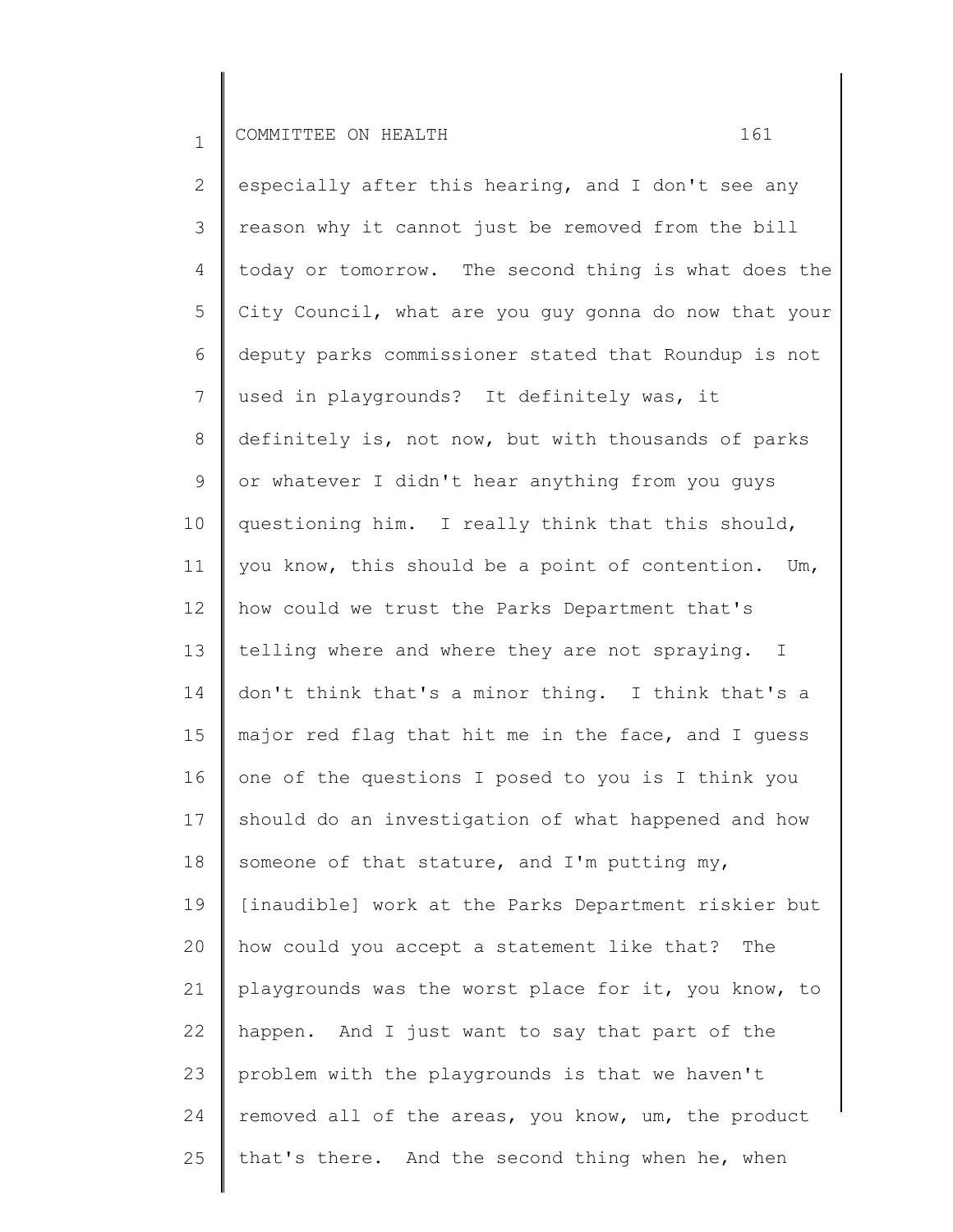2 3 4 5 6 7 8 9 10 11 12 13 14 15 16 17 18 19 20 21 they kept on mentioning the applicators are, are being trained, their fellow workers are not. Mr. Kavanaugh told us that they weren't, the workers were sent in to pick up the, um, the dead leaves, the dead plants, or whatever. They're not being treated. And by leaving the golf course exemption in you're basically leaving those workers at risk and everyone else that's there. So I implore you to remove that now, and there's no reason why you can't do it, and not to rely on another bill, OK? So I think just in for terms of, not just protecting the health and, and the environment, it's the city's treasury that's at risk and you should consult with the law department that the city's risk now is definitely up, you know, and there's, there's, to keep those golf courses going you're risking millions of millions of dollars' worth of liability. You know, it might be a good bill for the city law department to defend, but I don't think it's good for anyone here, including City Council.

22 23 24 25 CHAIRPERSON LEVINE: We actually tried to hear Intro 622 today and there were some challenges to make that happen. But we, we agree with you on the importance of including golf greens.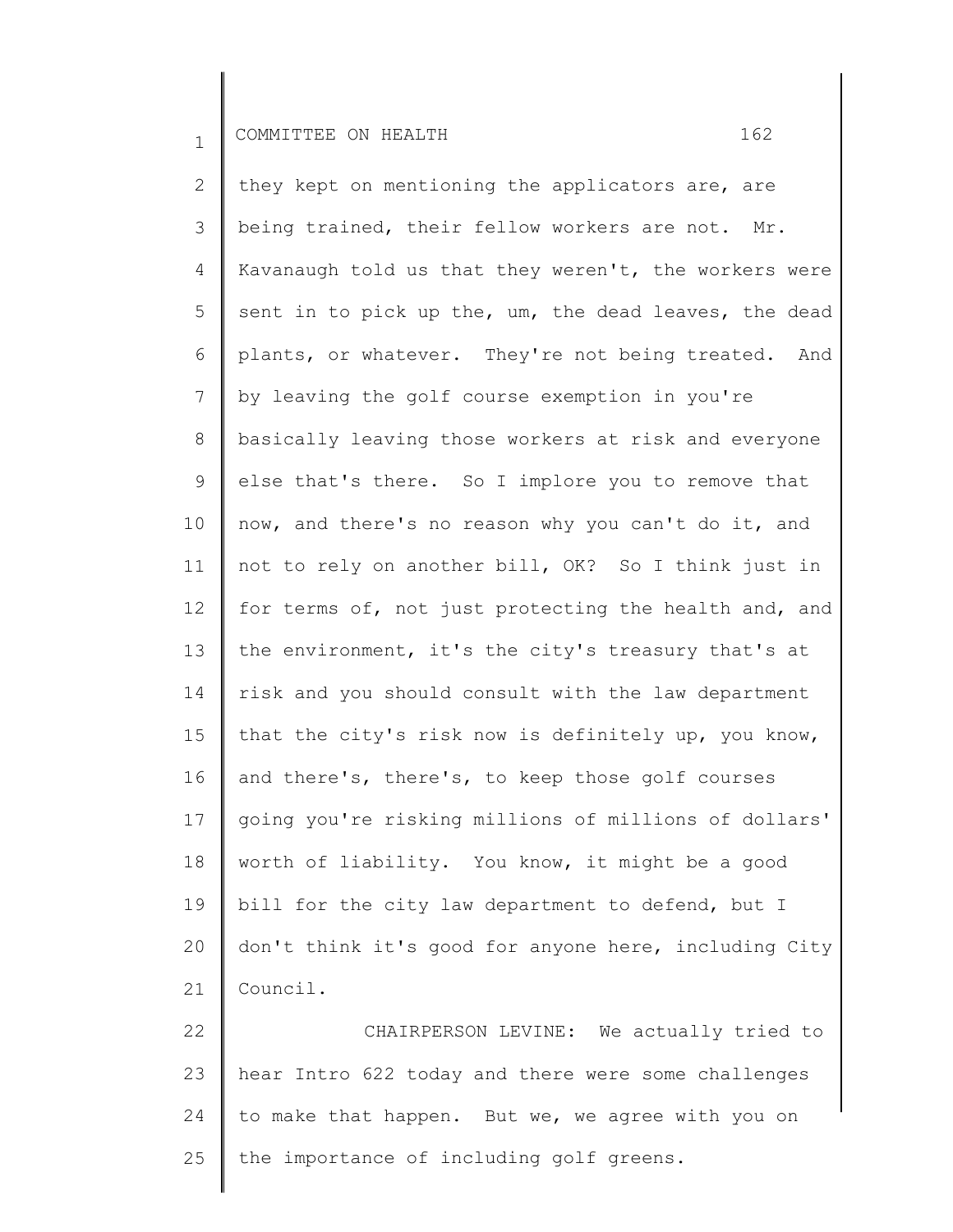25

| $\mathbf{2}$    | JOEL KUFERMAN: But, also, what do you do              |
|-----------------|-------------------------------------------------------|
| $\mathcal{S}$   | when you, when you, when a city official gives a      |
| 4               | false statement? I, I, if we just pass this on, I     |
| 5               | don't know about anyone else in the room but I'm      |
| 6               | beginning to lose faith in the system where I've been |
| 7               | urging City Council from the original spray case to,  |
| $8\,$           | to 9/11 and whatever that City Council should be, you |
| 9               | should be really discerning and not, where there's a  |
| 10              | problem we always seem to get the commissioners and   |
| 11              | not, you know, the people below. So I think this is,  |
| 12 <sup>°</sup> | this is a direct challenge to you guys                |
| 13              | CHAIRPERSON LEVINE: Joel, but we                      |
| 14              | JOEL KUFERMAN: that I'm making now                    |
| 15              | that I, I think there should be like a commission of  |
| 16              | inquiry or something, or ask for retraction of his    |
| 17              | statement. If you let that statement, you know,       |
| 18              | remain on, on the record you guys are complicit, all  |
| 19              | right? I don't want to be the curmudgeon in the       |
| 20              | room, all right? But I had to serve that role many,   |
| 21              | many years, all right? You know, I think it's very,   |
| 22              | very serious. And just one more thing, a little       |
| 23              | information.                                          |
| 24              | CHAIRPERSON LEVINE: OK, quickly.                      |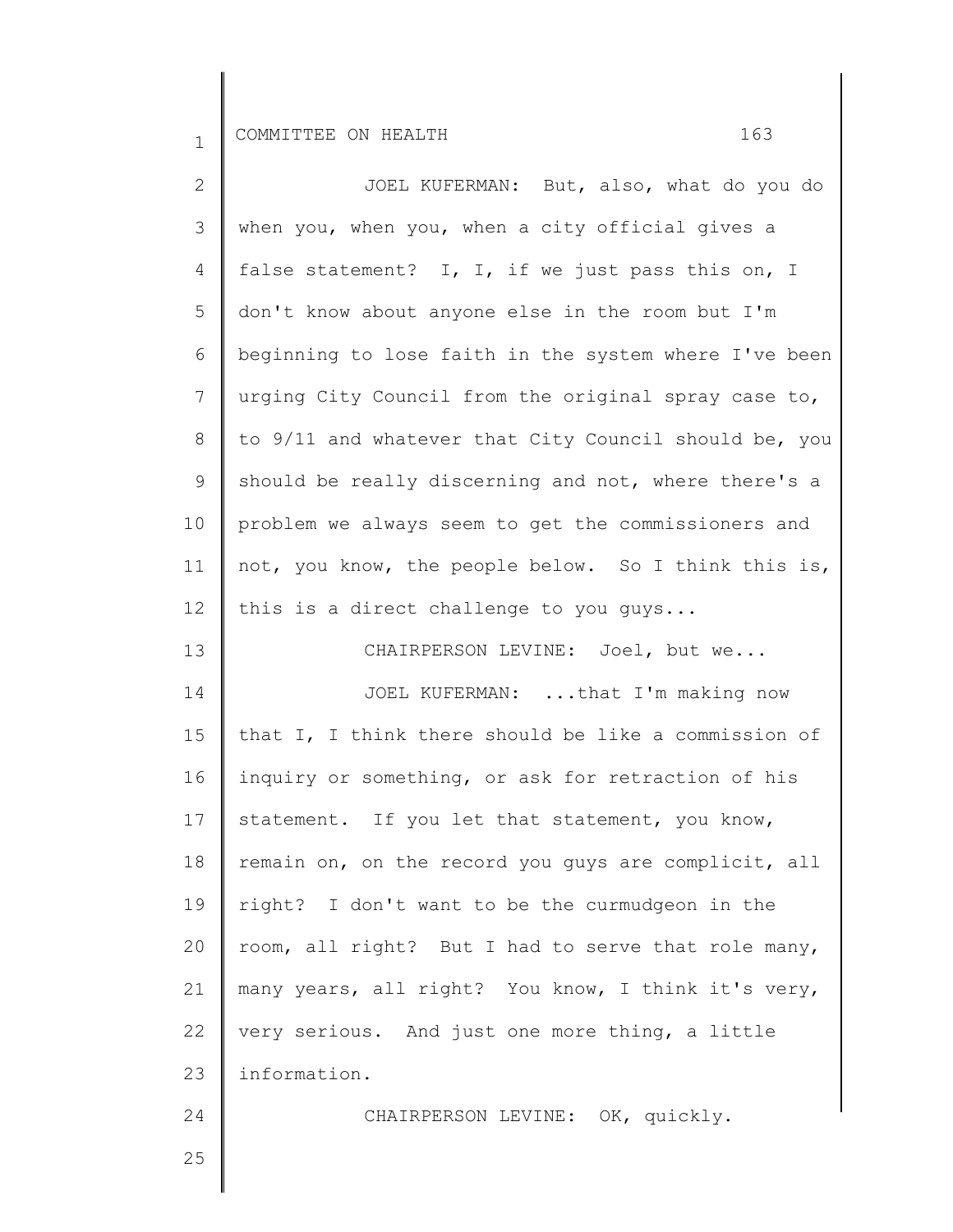| $\mathbf{1}$ | 164<br>COMMITTEE ON HEALTH                            |
|--------------|-------------------------------------------------------|
| 2            | JOEL KUFERMAN: It doesn't take a year                 |
| 3            | and a half                                            |
| 4            | CHAIRPERSON LEVINE: We do want to                     |
| 5            | respond.                                              |
| 6            | JOEL KUFERMAN: He told us it takes a                  |
| 7            | year and a half to tell us what's, what's being       |
| 8            | sprayed. I can't believe that no one even challenged  |
| 9            | him [inaudible]. When they, when they, they           |
| 10           | [inaudible] the contracts out to hire people, all     |
| 11           | right, we gotta make sure that we know what's going   |
| 12           | on a week or two weeks afterwards. When we got        |
| 13           | approached by the sprayers that were given one mask   |
| 14           | for the first spray case, they're the ones that told  |
| 15           | us that the company was lying. We pushed DEC and      |
| 16           | they gave a million-dollar fine, OK? That didn't      |
| 17           | take a year and a half later. The city has to know    |
| 18           | what their contractors doing.                         |
| 19           | CHAIRPERSON LEVINE: OK. We, we hear                   |
| 20           | you. We asked many questions to the administration,   |
| 21           | which, of course, they were under oath and on the     |
| 22           | record, and we asked many questions about playgrounds |
| 23           | specifically, um, and we would take any false         |
| 24           | information, as we always do, extremely seriously,    |
| 25           | um, and we, we appreciate your input on this.         |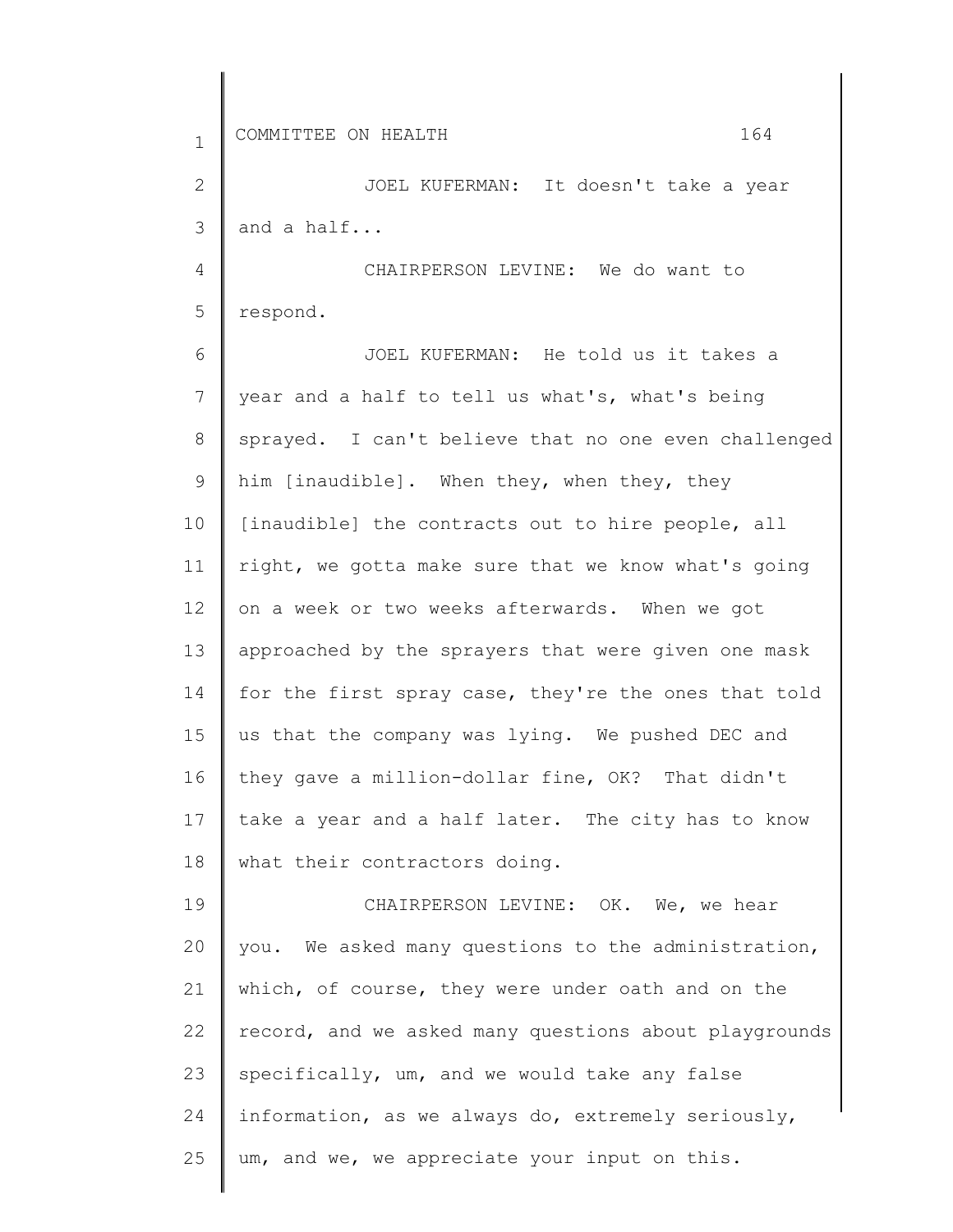1 2 3 4 5 6 7 8 9 10 11 12 13 14 15 16 17 18 19 20 21 22 23 24 25 COMMITTEE ON HEALTH 165 MITCHELL COHEN: So where do we send to you? I have a whole list of things that Kavanaugh said that, that were total likes. CHAIRPERSON LEVINE: OK. Well... MITCHELL COHEN: Where do I, where do I go to with that? CHAIRPERSON LEVINE: You, you can send it to my office or to Council Member Kallos' office... MITCHELL COHEN: OK. CHAIRPERSON LEVINE: Or to both, actually, to all of us. We would, we certainly need to see that. And, ah, I will pass it off to Council Member Kallos, who I know has questions. COUNCIL MEMBER KALLOS: I think that if anyone is watching at home or in the audience and they have, they want to participate in the conversation, feel free to tweet me @benkallos and, ah, our chair's Twitter handle is... CHAIRPERSON LEVINE: @marklevinenyc. COUNCIL MEMBER KALLOS: Ah, and beyond that feel free to email at policy@benkallos, ah, and in terms of including the exemption for, ah, golf courses, I'm completely open. The process in the council is that once a member has introduced a bill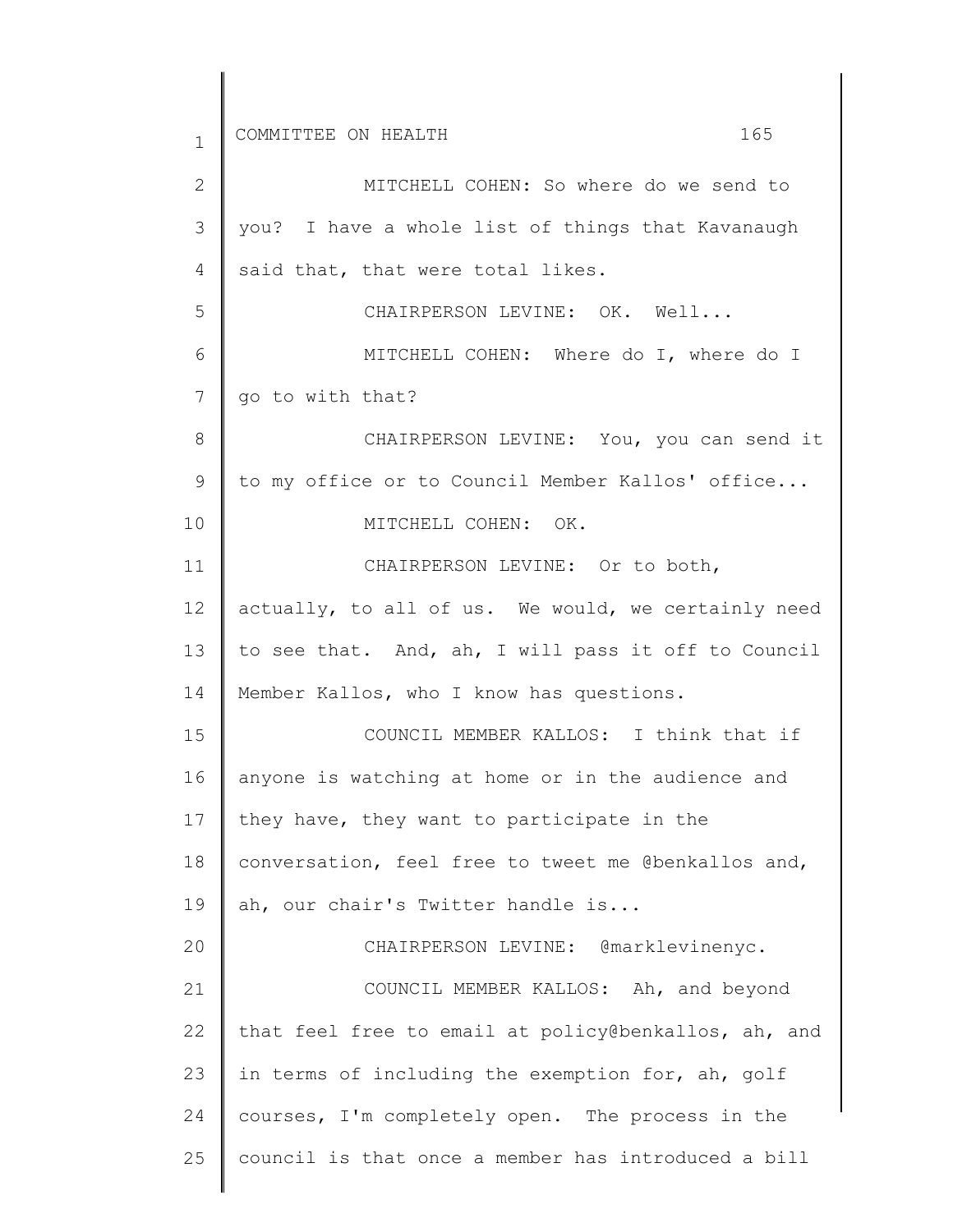2 3 4 5 6 7 8 9 10 11 12 13 14 15 16 17 18 19 20 21 22 23 24 on something we tend not to integrate it into others. So I am hoping we can hear Intro 622. I've already actually added myself as a sponsor, and literally the only thing 622 does is it just deletes the word golf and courses from the legislative text, so both bills could pass together and, ah, if, if for whatever reason we didn't want to do a hearing on that I am, I am open on to including it in my legislation, but I think we should pass both bills together, ah, or at least pass one, then the other, if, if you think that that would be satisfactory. JOEL KUFERMAN: The magic word is integrated. So you said integrated into the bill, or that's not the city policy? COUNCIL MEMBER KALLOS: No, so basically... JOEL KUFERMAN: I'm just saying it's extreme conditions now and I think it's incumbent upon you to change the normal course of procedure that you can remove [inaudible]. COUNCIL MEMBER KALLOS: Our current bill is three or four pages long and it includes this, ah, section three, and what Andy Cohen's bill 622 does is

25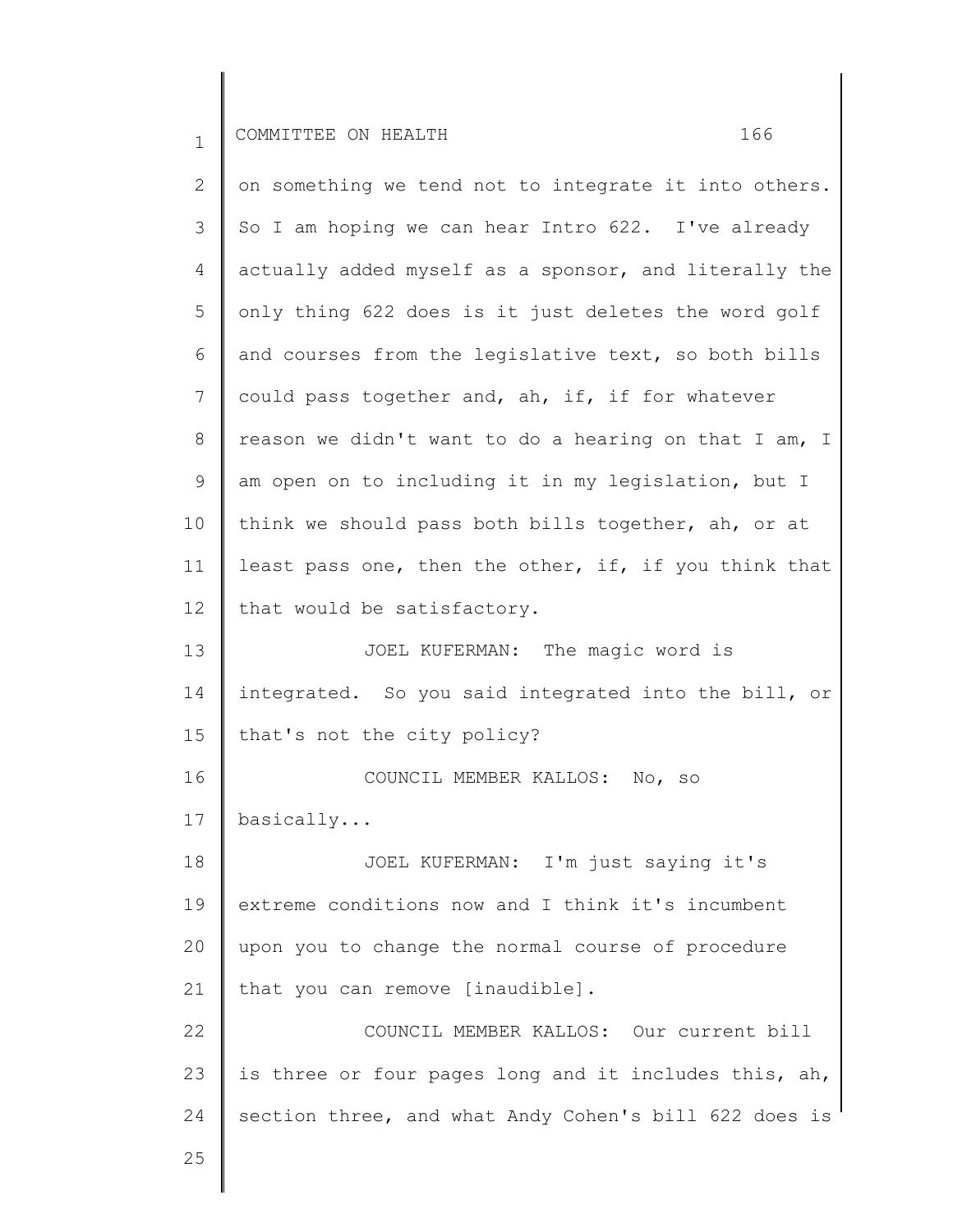1 2 3 4 5 6 7 8 9 10 11 12 13 14 15 16 17 18 19 20 21 22 23 24 25 COMMITTEE ON HEALTH 167 just removes the two words, golf courses, from the section of law. JOEL KUFERMAN: But you're not, but not removing it now you're specifically condoning it. I understand what you're saying, so... COUNCIL MEMBER KALLOS: So to be very clear... JOEL KUFERMAN: Go ahead. COUNCIL MEMBER KALLOS: Sometimes we do more than one bill to edit the same section so they can pass together and do that. One can pass and then the next one can pass two weeks later, and they can have... JOEL KUFERMAN: And it might not pass. So why can't we do it now? I, I don't understand the [inaudible] of... COUNCIL MEMBER KALLOS: I agree, I want, I want your energy and I need your help to get it passed. JOEL KUFERMAN: But with, with the exemption. I mean, that's why I, I'm here and I just really want to push that point, that there's no reason why you can't propose right now and just say remove it. I've been here when you guys have worked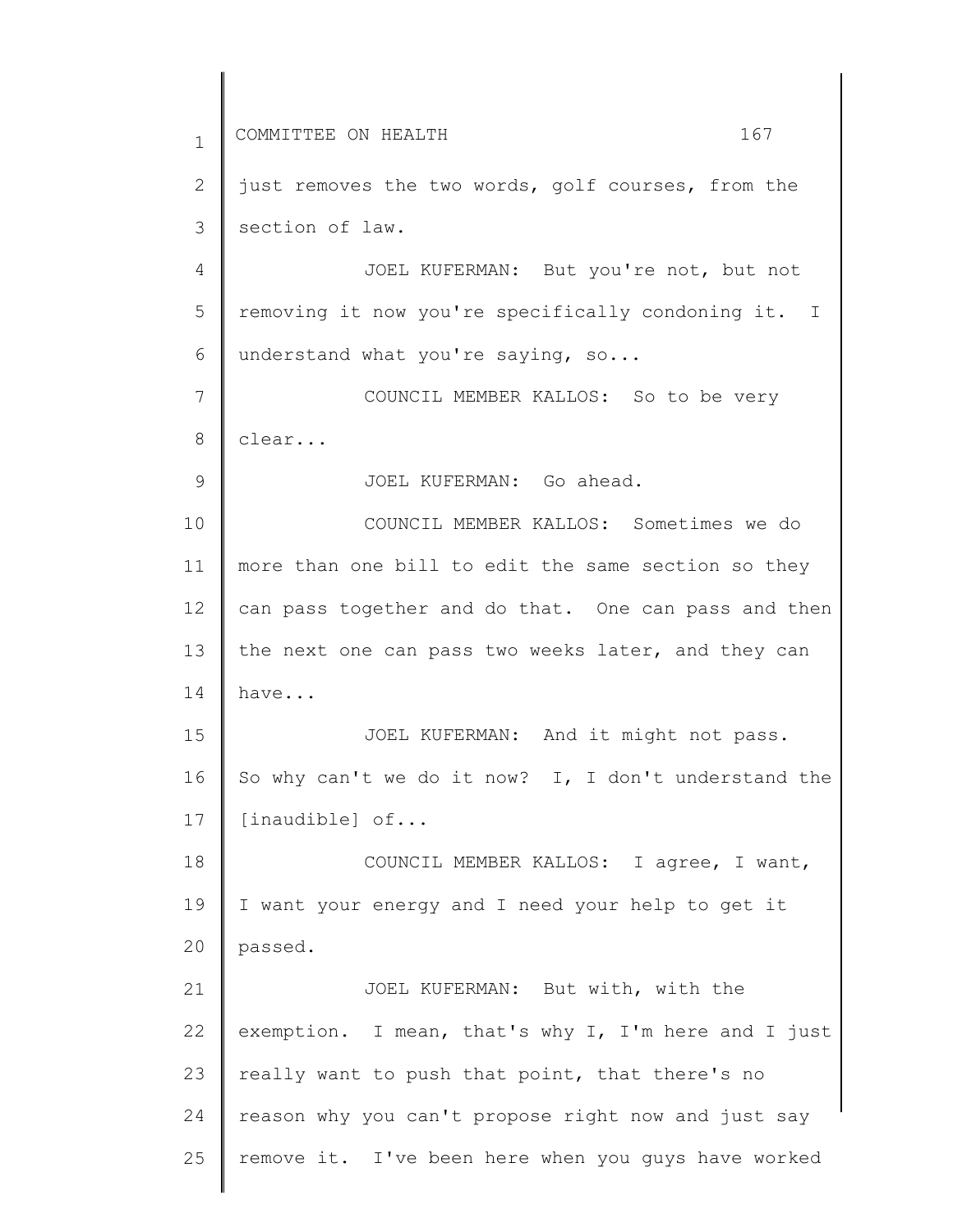1 2 3 4 5 6 7 8 9 10 11 12 13 14 15 16 17 18 19 20 21 22 23 24 25 COMMITTEE ON HEALTH 168 on bills and the good environmental stuff was removed by the time it got upstairs. So I just want to say we want you to take a leadership position... COUNCIL MEMBER KALLOS: We've got it. JOEL KUFERMAN: I totally appreciate what you've done in the past, but I'm calling on, right now, to basically say you can change the procedure. We don't, I think we're above being told that it's customary... COUNCIL MEMBER KALLOS: You're good. JOEL KUFERMAN: They, it was the custom of the city to, you can cut me off... COUNCIL MEMBER KALLOS: [inaudible] I would like to pass 622 as soon as possible. Ah, now to Mitchell Cohen, ah, a quick question for you. It sounds like the book you initially wrote ended in, ah, in 2008. By way of time, would you be interested... MITCHELL COHEN: Ah, it was just published this year. COUNCIL MEMBER KALLOS: Are, are, do you have a second book in you to chronicle our current journey and hopefully a successful journey?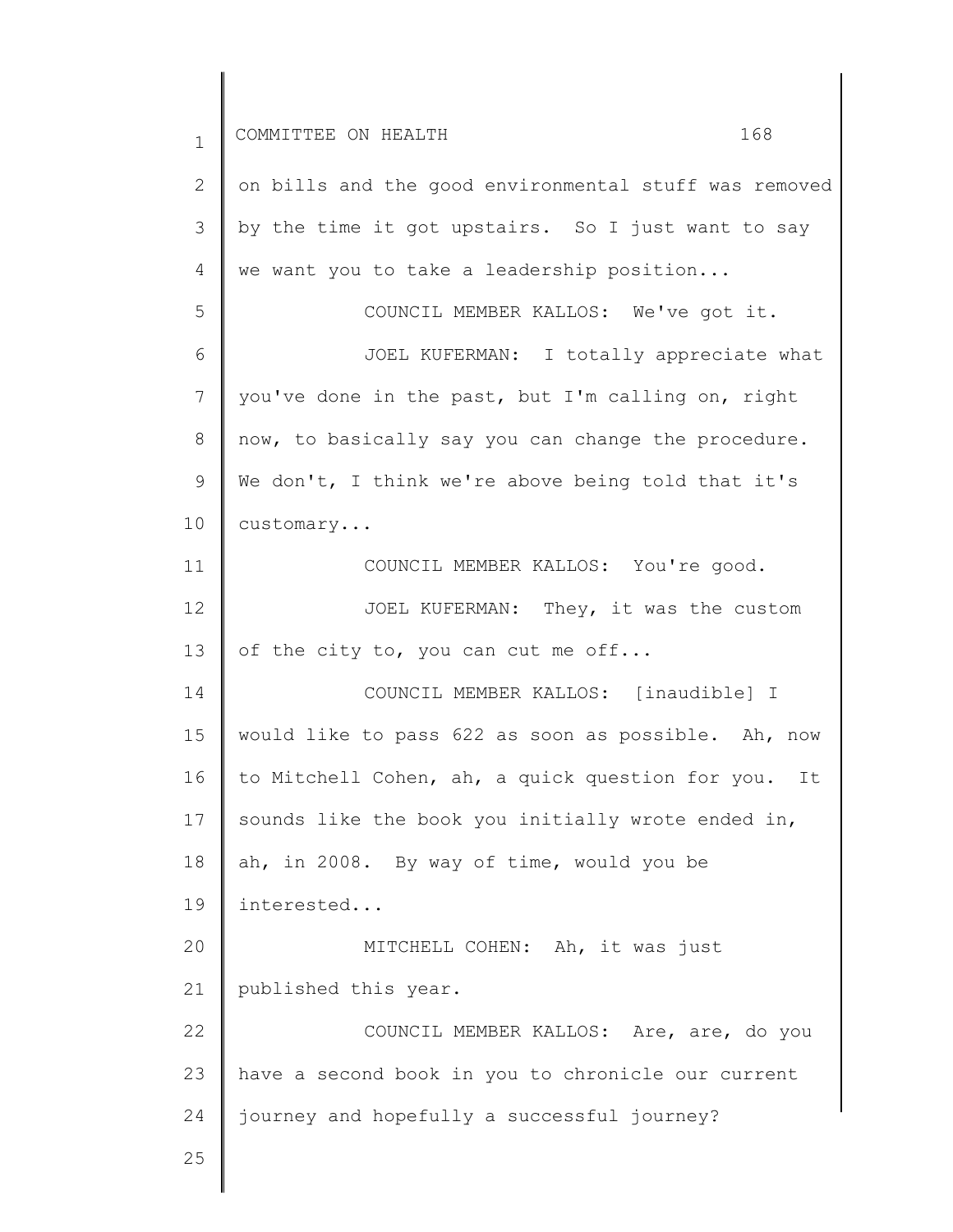| $\mathbf{1}$    | COMMITTEE ON HEALTH<br>169                           |
|-----------------|------------------------------------------------------|
| $\overline{2}$  | MITCHELL COHEN: I think I did it before              |
| 3               | it even happened [laughs].                           |
| $\overline{4}$  | COUNCIL MEMBER KALLOS: Very, very good.              |
| 5               | Well, $I$                                            |
| 6               | MITCHELL COHEN: A few things about the               |
| 7               | future.                                              |
| 8               | COUNCIL MEMBER KALLOS: Fair enough. And              |
| 9               | so my real line of questioning is to New Yorkers for |
| 10              | Parks, who worked very closely with you at, ah, I, I |
| 11              | have a goal. Ah, when I got elected I think I had    |
| 12 <sup>°</sup> | one conservancy in my district and my goal has been  |
| 13              | to start a conservancy in every single park in my    |
| 14              | district, and I think we are one park short. Ah, so  |
| 15              | I really value your partnership. Ah, do you have any |
| 16              | objection to no longer spraying glyphosate in active |
| 17              | playgrounds where children play and dog runs and in  |
| 18              | active parks?                                        |
| 19              | EMILY WALKER: Um, no, and as I stated in             |
| 20              | my written testimony                                 |
| 21              | COUNCIL MEMBER KALLOS: Perfect.                      |
| 22              | EMILY WALKER:  we, um, we are in                     |
| 23              | agreement on that and I am also a mother and a       |
| 24              | pregnant person, so um, you will hear no objection   |
| 25              | from me on that one.                                 |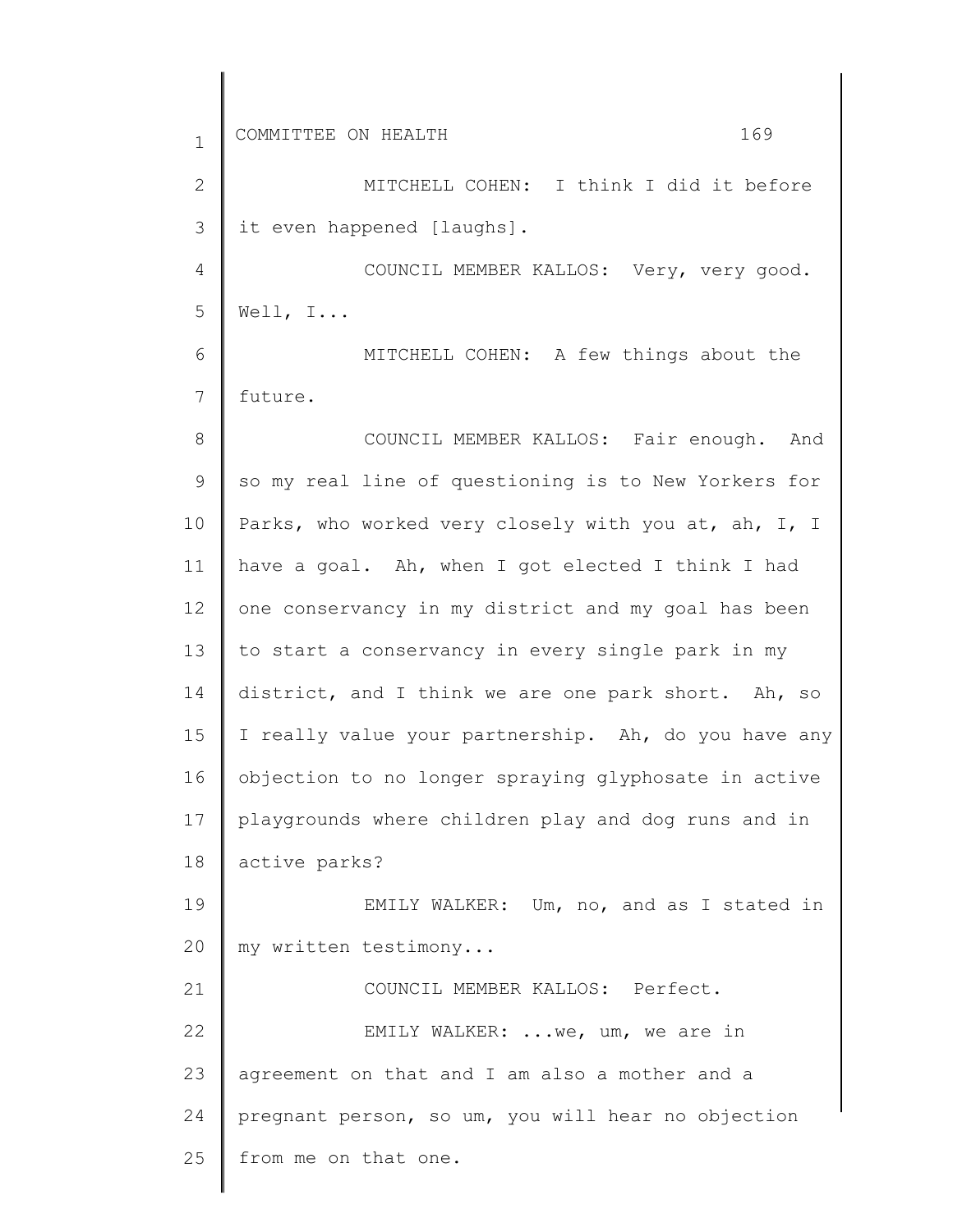2 3 COUNCIL MEMBER KALLOS: Congratulations. That is great.

4 5 6 7 8 9 10 11 12 13 14 15 16 17 18 19 20 21 22 23 24 25 MITCHELL COHEN: Can I just make one, I'm sorry, one correction. It's not just glyphosate, it's Roundup that we're talking about. Roundup contains POEAs and it contains, now we found out, arsenic, and that's what part of the poisoning. Not only the glyphosate. So it has all sorts of other things in there. COUNCIL MEMBER KALLOS: Fair enough. Ah, would you support banning the Roundup, too? EMILY WALKER: I thought I just said yes, but yes. COUNCIL MEMBER KALLOS: It was noted that I used the word glyphosate instead of Roundup. EMILY WALKER: OK, great. COUNCIL MEMBER KALLOS: Ah, so that is good. Ah, and then it seems like both DOH and you have shared concern about our definition of toxic, sorry, of synthetic in our legislation, but it seems both you and Parks would be open to the definition found in Portland, Maine's, ah, legislative text. EMILY WALKER: Correct.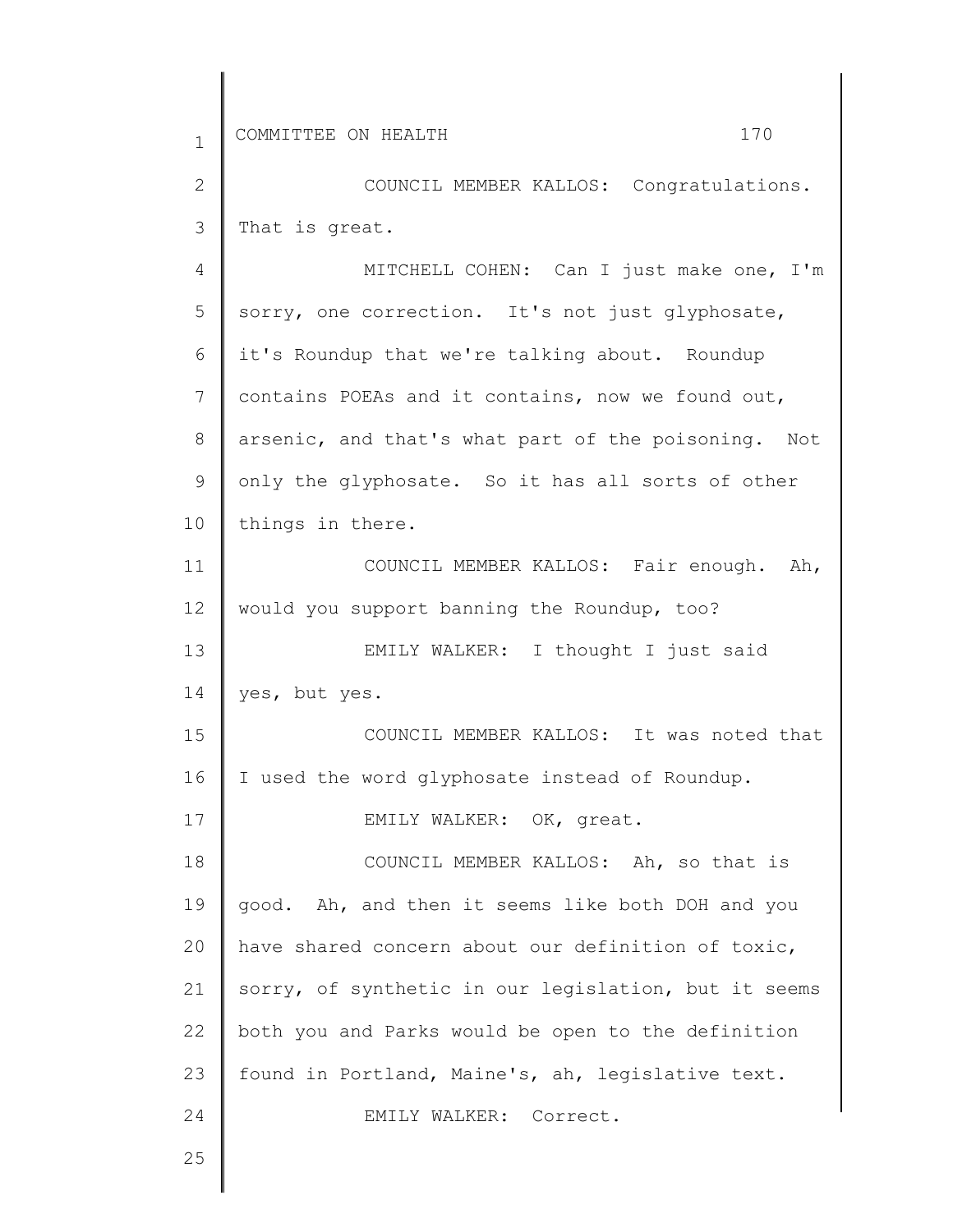25

2 3 4 5 6 7 8 9 10 11 12 13 14 15 16 17 18 19 20 21 22 23 24 COUNCIL MEMBER KALLOS: OK. Um, and then I guess the last piece is, um, in terms of any other synthetics in between, ah, Roundup or things that may come afterwards, ah, are you, are you persuaded by some of the testimony we've heard today that if we, that using Roundup-type kill 'em chemicals actually hurts the ecosystem, it depletes the ecosystem, and it makes it more likely for invasive species to be able to take hold and that we do need to take a more, ah, integrated, full-systems approach to make sure that if we are removing a beetle or removing a vine or removing Phragmites that we are finding something that can take its place instead of just coming back once a year to kill it? EMILY WALKER: Yes, I mean, I think that's something we would agree with. It probably would come as no surprise to you and your colleague on the council that my counterpoint to that, that would be funding. That takes funding and that's something that we year after year, as you well know, and as vocal supporters of our Play Fair campaign know that we need more staff that are full time and permanent who are trained to do this work. We need

to have a park system that isn't as reliant on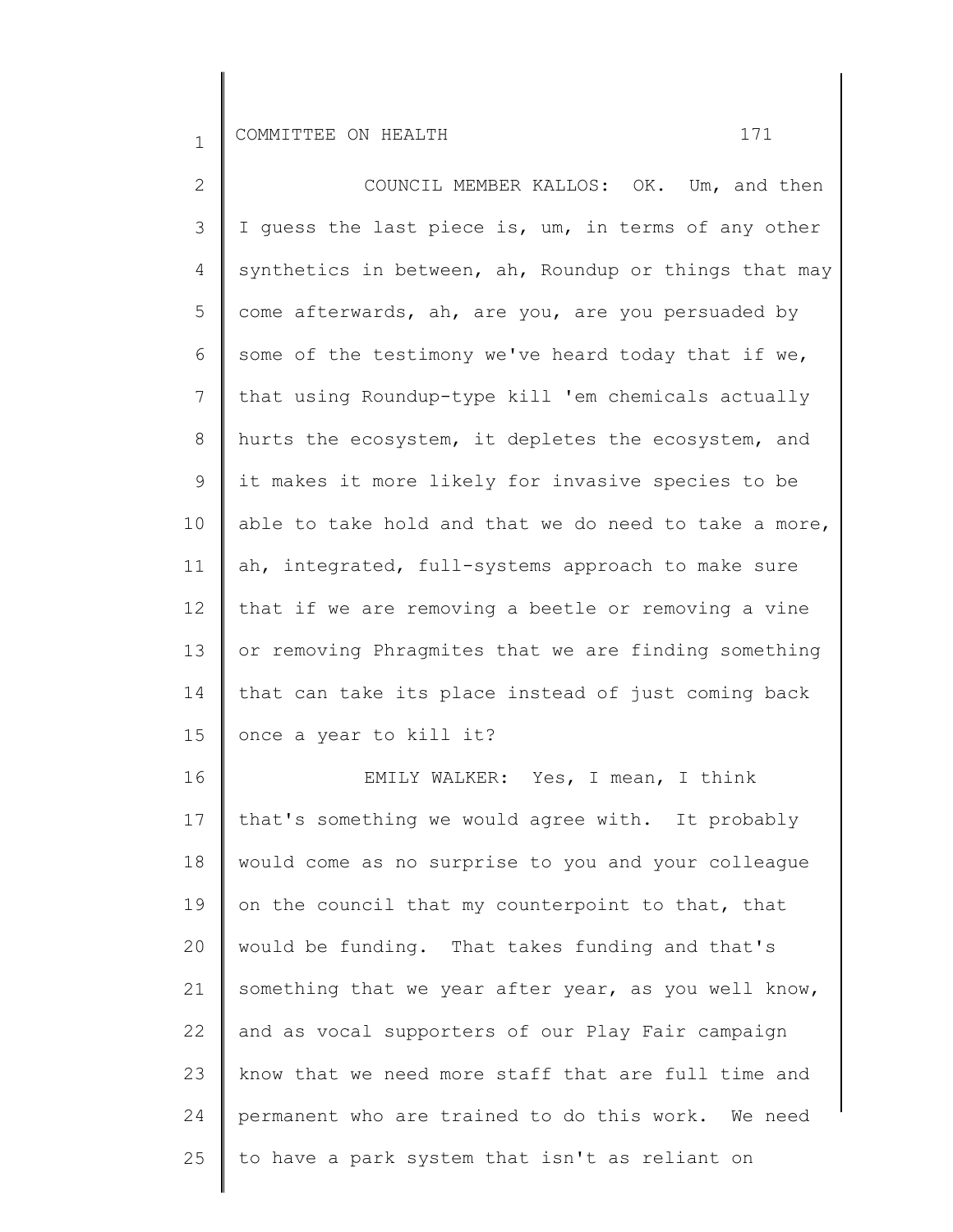2 3 4 5 6 7 8 9 10 11 12 13 14 15 seasonal workers, um, who can't have necessarily the full suite of training that they need to be able to do this work, and I think also when we're talking about incorporating plantings that help keep invasives at bay that actually is in a lot of ways a capital line item and that's something that we don't also see a lot of dedicated funding for. So I think, um, we would love to see that in an ideal scenario, it's just we're not seeing, um, necessarily from the administration and City Hall the funding that we would need to make that happen. So we would, we would love that. But we also know it takes funding, and so, as you know, we will continually be pushing for that.

16 17 18 19 20 21 22 23 24 25 COUNCIL MEMBER KALLOS: When, when it comes to funding, ah, I've been proud to work with the co-chair of the East River Esplanade Task Force, Congress Member Carol Maloney. We have secured 257 million dollars for the parks in my district from 50th Street all the way up actually outside my district to 125th street, and, ah, when it comes to capital I'm, I'm not sure who, if anyone has ever, has done more, but I would love to have New Yorkers for Parks helping us, because I don't think 275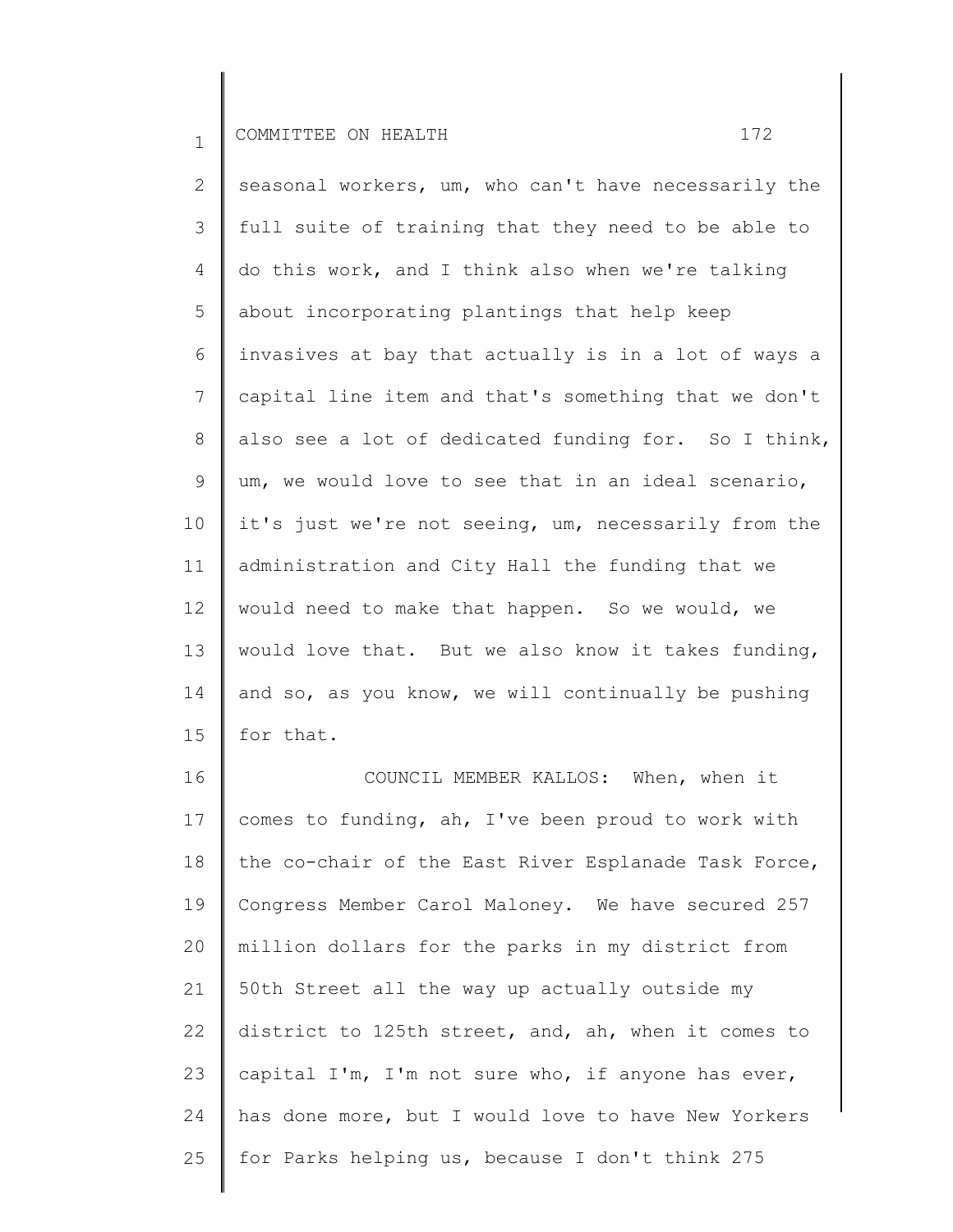2 3 4 5 6 7 8 9 10 11 12 13 14 15 16 17 18 19 20 21 22 23 24 25 million is enough, I'm actually aiming to double it. I would like to see a two-thirds of a billion-dollar investment in parks, at least for my district while I represent it. I'd love to see the same investment throughout our city, and then in terms of parks workers, we've been fighting on the Governmental Operations Committee for my entire previous term. We'd love to have you involved, but we need more workers, we need more DC-37 workers, we need more workers in our parks. You get no argument from me and, ah, I think the interesting piece that we've actually been able to do in our district is, ah, as part of our capital programs we've also created a requirement for people to put in, ah, funding for, ah, perpetual care. So there are parts of my district that now have trust funds to take care of them for the rest of eternity. EMILY WALKER: [inaudible] UNIDENTIFIED: You should also look into, the Parks Department policy now, Gardener 1, in order to become a supervisory gardener, they're forcing gardeners to take pesticide application training so there's a lot of money that's being misspent by the Parks. You might want to look into that.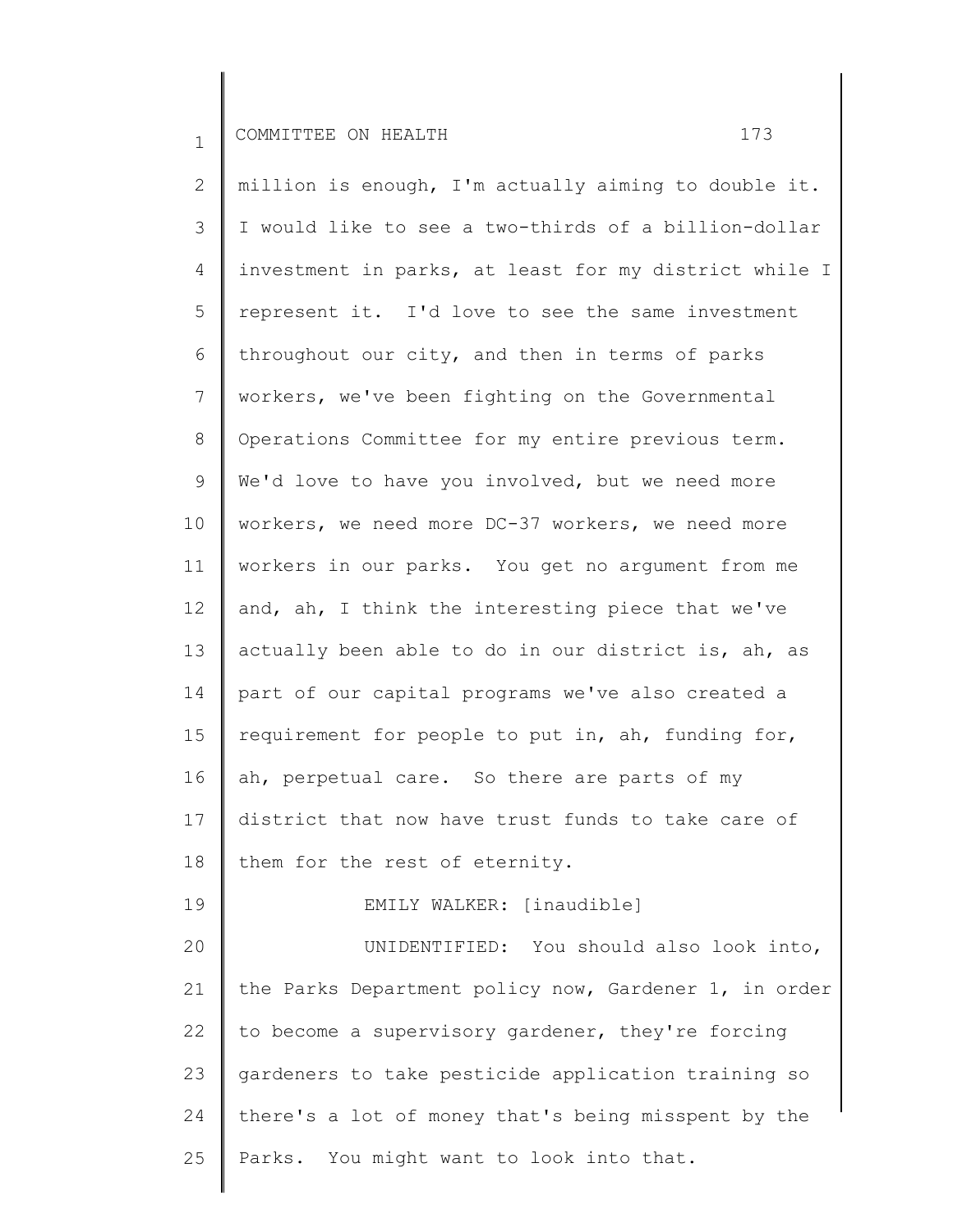| $\mathbf 1$    | 174<br>COMMITTEE ON HEALTH                            |
|----------------|-------------------------------------------------------|
| $\mathbf{2}$   | COUNCIL MEMBER KALLOS: [inaudible] can                |
| $\mathcal{S}$  | get this bill, once we get this bill passed I think   |
| $\overline{4}$ | we will have a good argument to make and we can work  |
| 5              | with our brothers and sisters to see if we can remove |
| 6              | that impediment to their, ah, successful promotion.   |
| $\overline{7}$ | Thank you. [applause]                                 |
| $8\,$          | CHAIRPERSON LEVINE: This concludes our                |
| 9              | hearing. Thank you to this panel and to everyone who  |
| 10             | testified. [gavel]                                    |
| 11             |                                                       |
| 12             |                                                       |
| 13             |                                                       |
| 14             |                                                       |
| 15             |                                                       |
| 16             |                                                       |
| $17\,$         |                                                       |
| $18\,$         |                                                       |
| 19             |                                                       |
| 20             |                                                       |
| 21             |                                                       |
| 22             |                                                       |
| 23             |                                                       |
| 24             |                                                       |
| 25             |                                                       |

 $\overline{\phantom{a}}$